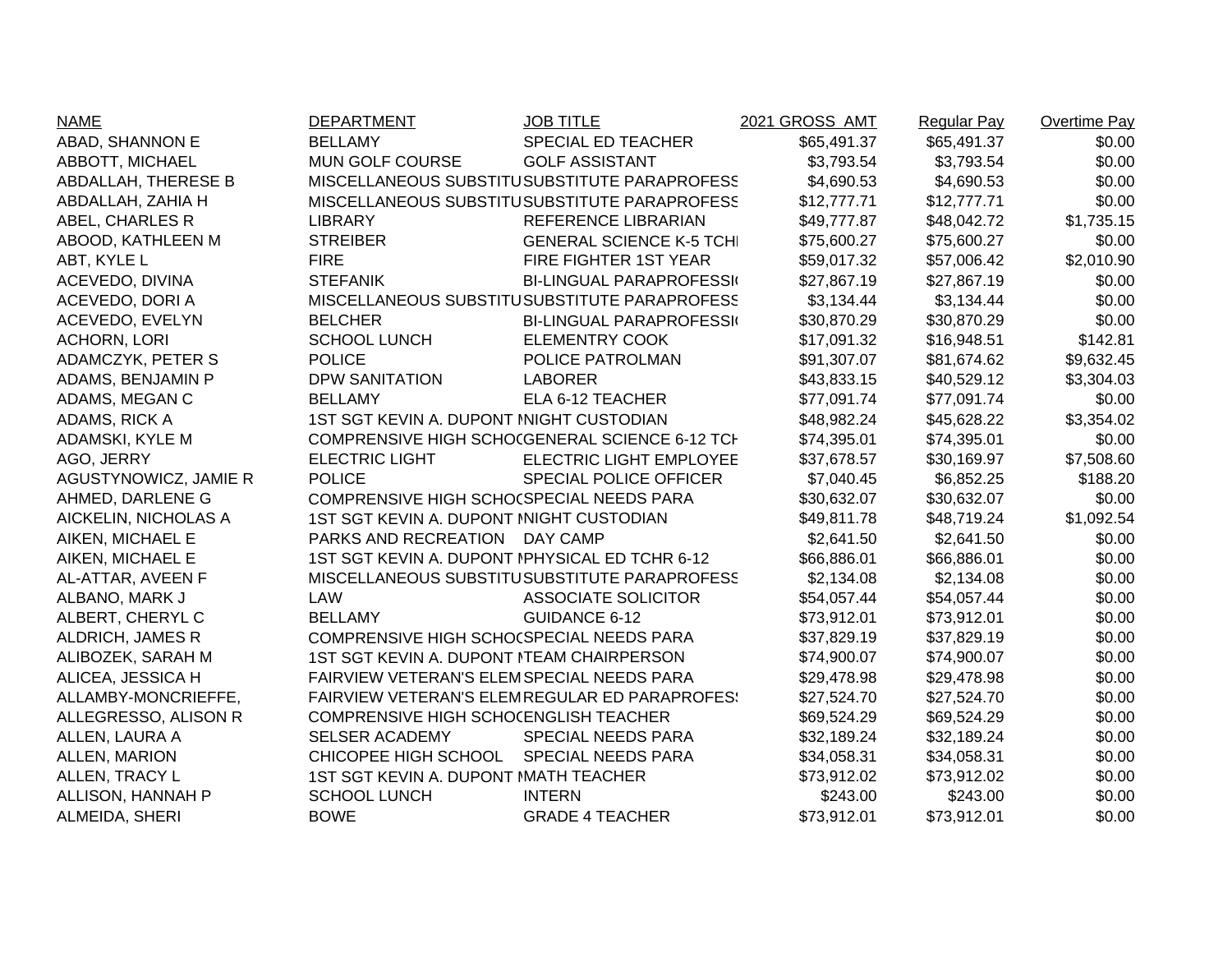| ALTAMEEMI, FARAH Q         |                                             | MISCELLANEOUS SUBSTITUSUBSTITUTE PARAPROFESS      | \$1,645.02   | \$1,645.02  | \$0.00      |
|----------------------------|---------------------------------------------|---------------------------------------------------|--------------|-------------|-------------|
| ALVARADO, IVONNE           | MISCELLANEOUS SUBSTITUCROSSING GUARD        |                                                   | \$2,413.55   | \$2,413.55  | \$0.00      |
| ALVARADO, MARIA            | <b>STEFANIK</b>                             | <b>BI-LINGUAL PARAPROFESSI</b>                    | \$31,751.25  | \$31,751.25 | \$0.00      |
| ALVAREZ, WANDA I           | <b>SCHOOL LUNCH</b>                         | CAFETERIA HELPER                                  | \$12,596.84  | \$12,596.84 | \$0.00      |
| ALVES, ADAM E              | COMPRENSIVE HIGH SCHOCAFTER SCHOOL          |                                                   | \$1,602.99   | \$1,602.99  | \$0.00      |
| AMADEI, KIM                | <b>BOWE</b>                                 | <b>SPECIAL ED TEACHER</b>                         | \$74,900.08  | \$74,900.08 | \$0.00      |
| AMARAL, SARAH R            | <b>LAMBERT LAVOIE</b>                       | <b>GRADE I TEACHER</b>                            | \$50,726.46  | \$50,726.46 | \$0.00      |
| AMAZEEN, SUZANNE M         | <b>STREIBER</b>                             | SUB NOON ATTEND/CROSSI                            | \$1,947.40   | \$1,947.40  | \$0.00      |
| AMELL, DAWN M              | <b>BOWE</b>                                 | KINDERGARTEN TEACHER                              | \$75,749.50  | \$75,749.50 | \$0.00      |
| ANDERSEN, ROBERT K JR      | <b>FIRE</b>                                 | <b>FIRE CAPTAIN</b>                               | \$100,083.84 | \$91,634.82 | \$8,449.02  |
| ANDERSON, CODY T           | <b>BELCHER</b>                              | PHYSICAL ED K-5 TEACHER                           | \$24,049.41  | \$24,049.41 | \$0.00      |
| ANDERSON, TIMOTHY A        | COMPRENSIVE HIGH SCHO(SPECIAL ED TEACHER    |                                                   | \$75,375.74  | \$75,375.74 | \$0.00      |
| ANDERSON, WILLIAM W        | <b>FIRE</b>                                 | <b>FIRE LIEUTENANT</b>                            | \$102,403.26 | \$85,285.47 | \$17,117.79 |
| ANDRADE, JOAQUIM M         | <b>DPW HIGHWAY</b>                          | <b>HEAVY MOTOR EQUIP OPER</b>                     | \$71,635.71  | \$61,762.81 | \$9,872.90  |
| ANGELO, HOLLY              | <b>COUNCIL ON AGING</b>                     | <b>ASSISTANT DIRECTOR</b>                         | \$63,446.42  | \$63,446.42 | \$0.00      |
| ANISCHIK, ADAM J           | <b>FIRE</b>                                 | FIRE FIGHTER 2ND YEAR                             | \$85,677.15  | \$65,850.83 | \$19,826.32 |
| ANISCHIK, KODY M           | <b>FIRE</b>                                 | FIRE FIGHTER 1ST YEAR                             | \$63,248.50  | \$58,034.86 | \$5,213.64  |
| ANOP, VICTOR M             | <b>ASSESSORS</b>                            | <b>ASSESSOR</b>                                   | \$59,710.31  | \$59,710.31 | \$0.00      |
| <b>ANTHONY, NICHOLAS S</b> | <b>POLICE</b>                               | POLICE PATROLMAN                                  | \$2,985.66   | \$2,985.66  | \$0.00      |
| ANZALOTTI, SALVATORE A     | ADMINISTRATION BUILDING CONSULTANT          |                                                   | \$1,126.00   | \$1,126.00  | \$0.00      |
| ANZIANO, CHERYL            |                                             | FAIRVIEW VETERAN'S ELEMNOON ATTEND/CROSS GUAI     | \$9,210.12   | \$9,210.12  | \$0.00      |
| APONTE JUSINO, ELIZABETH   | <b>BOWE</b>                                 | <b>REGULAR ED PARAPROFES:</b>                     | \$32,562.25  | \$32,562.25 | \$0.00      |
| APONTE, JUAN M             | <b>POLICE</b>                               | POLICE PATROLMAN                                  | \$8,474.38   | \$8,474.38  | \$0.00      |
| APONTE, KAYLEEN E          | 1ST SGT KEVIN A. DUPONT ISPECIAL NEEDS PARA |                                                   | \$32,535.12  | \$32,535.12 | \$0.00      |
| ARCHAMBAULT, ROBERT E JR   | <b>POLICE</b>                               | POLICE PATROLMAN                                  | \$67,323.53  | \$59,144.55 | \$8,178.98  |
| ARCHAMBAULT, RONALD H      | <b>SCHOOL MAINTENANCE</b>                   | <b>CRAFTSMAN</b>                                  | \$73,004.46  | \$67,085.60 | \$5,918.86  |
| ARCHAMBEAULT, TAMMY M      | FAIRVIEW VETERAN'S ELEMMATH TEACHER         |                                                   | \$74,729.02  | \$74,729.02 | \$0.00      |
| ARMITAGE, JEREMY S         | <b>POLICE</b>                               | POLICE PATROLMAN                                  | \$65,811.83  | \$64,217.15 | \$1,594.68  |
| ARNOLD, BRIAN C            | CHICOPEE HIGH SCHOOL                        | AFTER SCHOOL                                      | \$120.00     | \$120.00    | \$0.00      |
| ARNOLD, DOUGLAS G          |                                             | 1ST SGT KEVIN A. DUPONT ISPECIAL ED INCLUSION TEA | \$42,785.43  | \$42,785.43 | \$0.00      |
| ASHE, STEPHEN              | <b>COUNCIL ON AGING</b>                     | <b>COA DRIVER</b>                                 | \$5,171.16   | \$5,171.16  | \$0.00      |
| ASSELIN, DANIEL G          | CHICOPEE HIGH SCHOOL                        | <b>COACHES</b>                                    | \$3,366.00   | \$3,366.00  | \$0.00      |
| ASSELIN, ROBIN L           | <b>BARRY</b>                                | SPECIAL ED INCLUSION TEA                          | \$76,882.07  | \$76,882.07 | \$0.00      |
| ASTIN, MARY A              | <b>SCHOOL LUNCH</b>                         | <b>CAFETERIA HELPER</b>                           | \$12,308.46  | \$12,308.46 | \$0.00      |
| ATHAS, MICHAEL J           |                                             | FAIRVIEW VETERAN'S ELEMSPECIAL ED INCLUSION TEA   | \$73,398.20  | \$73,398.20 | \$0.00      |
| ATWOOD, JILL Y             | <b>SCHOOL LUNCH</b>                         | <b>CAFETERIA HELPER</b>                           | \$8,192.39   | \$8,192.39  | \$0.00      |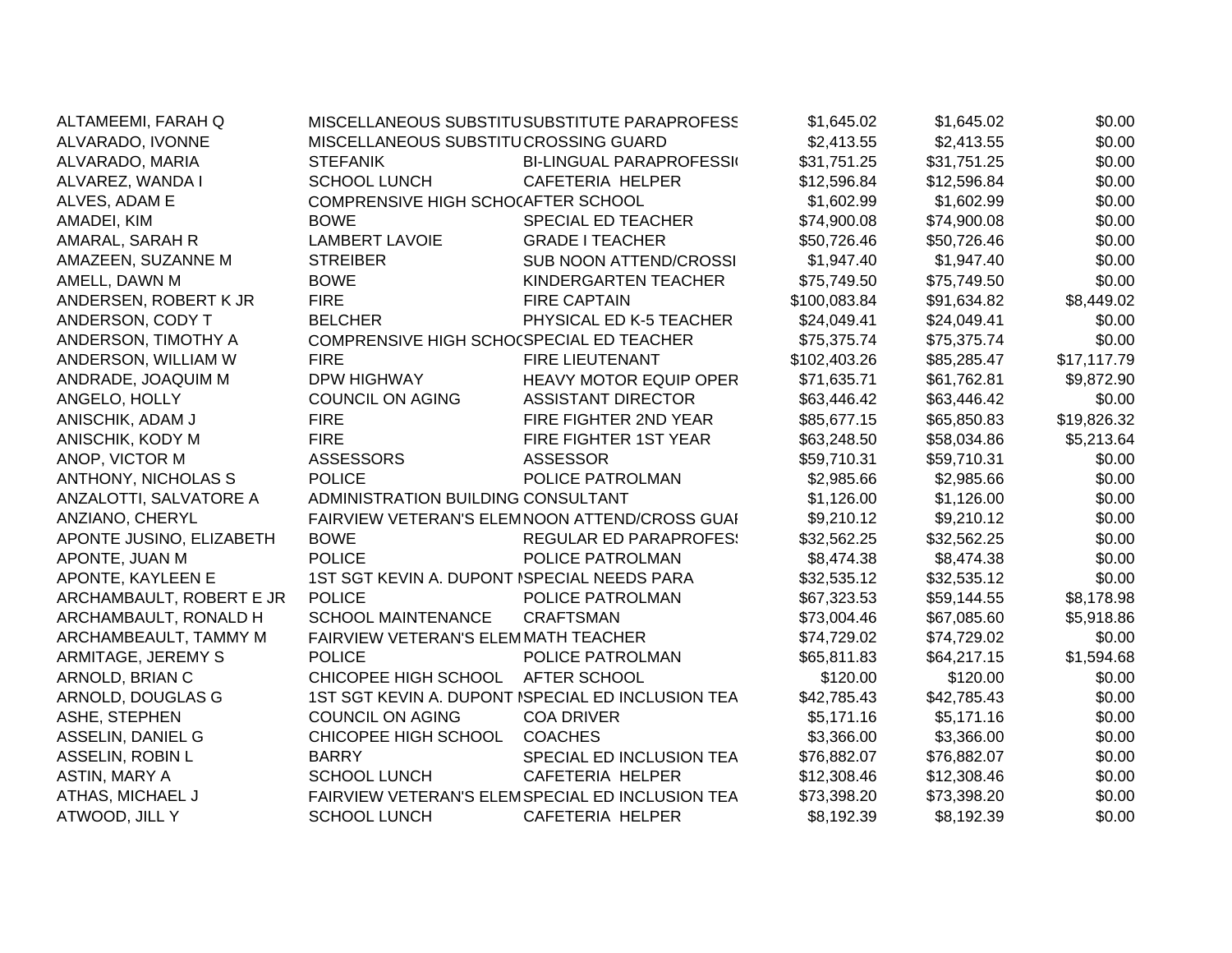| AUBE, JENNY L               | <b>STREIBER</b>                             | KINDERGARTEN PARA                              | \$24,691.32 | \$24,691.32 | \$0.00      |
|-----------------------------|---------------------------------------------|------------------------------------------------|-------------|-------------|-------------|
| AUCLAIR, HEATHER A          | <b>LITWIN</b>                               | <b>ELEMENTRY VICE PRIN</b>                     | \$87,953.86 | \$87,953.86 | \$0.00      |
| AUCLAIR, JASON              | CHICOPEE HIGH SCHOOL                        | SOCIAL STUDIES TEACHER                         | \$74,062.01 | \$74,062.01 | \$0.00      |
| AUCLAIR, SARAH              | CHICOPEE HIGH SCHOOL                        | ART 6-12 TEACHER                               | \$74,237.01 | \$74,237.01 | \$0.00      |
| AUGUST, NICOLE M            |                                             | COMPRENSIVE HIGH SCHOCGENERAL SCIENCE 6-12 TCH | \$70,373.65 | \$70,373.65 | \$0.00      |
| <b>AUSTIN, BENJAMIN</b>     | <b>POLICE</b>                               | POLICE PATROLMAN                               | \$82,082.60 | \$75,754.57 | \$6,328.03  |
| <b>AVERY, CHRISTINE</b>     | <b>BOWE</b>                                 | <b>REGULAR ED PARAPROFES:</b>                  | \$33,005.88 | \$33,005.88 | \$0.00      |
| AVERY, JUDITH               | CHICOPEE HIGH SCHOOL                        | SPECIAL NEEDS PARA                             | \$22,432.18 | \$22,432.18 | \$0.00      |
| AVERY, KAYLA E              | <b>BELCHER</b>                              | <b>GRADE I TEACHER</b>                         | \$46,355.58 | \$46,355.58 | \$0.00      |
| AVEZZIE, CHERYL A           | 1ST SGT KEVIN A. DUPONT ISPECIAL NEEDS PARA |                                                | \$15,854.80 | \$15,854.80 | \$0.00      |
| AVILES, CARLOS E            |                                             | MISCELLANEOUS SUBSTITUSUBSTITUTE PARAPROFESS   | \$2,519.40  | \$2,519.40  | \$0.00      |
| AYALA-MUNDO, LUZ M          |                                             | ADMINISTRATION BUILDING SIMS DATA TECHNOLOGIST | \$56,705.36 | \$56,635.59 | \$69.77     |
| AYERS, EMILY V              | <b>LIBRARY</b>                              | <b>LIBRARY CATALOGER</b>                       | \$38,269.84 | \$38,269.84 | \$0.00      |
| AYERS, WILLIAM J JR         | MISCELLANEOUS SUBSTITUCROSSING GUARD        |                                                | \$6,159.34  | \$6,159.34  | \$0.00      |
| AYOTTE, CHANTAL A           | CHICOPEE HIGH SCHOOL                        | <b>MATH TEACHER</b>                            | \$42,235.44 | \$42,235.44 | \$0.00      |
| <b>BABBIN, SANDRA J</b>     | <b>LIBRARY</b>                              | <b>LIBRARIAN ASSOCIATE</b>                     | \$20,743.03 | \$20,051.83 | \$691.20    |
| BADGER, DEBRA L             | <b>SCHOOL LUNCH</b>                         | <b>ELEMENTRY COOK</b>                          | \$34,885.55 | \$33,634.68 | \$1,250.87  |
| <b>BAE, JINHEE</b>          | <b>SCHOOL LUNCH</b>                         | <b>CAFETERIA HELPER</b>                        | \$9,312.75  | \$9,312.75  | \$0.00      |
| <b>BAER, ERIKA L</b>        | <b>BELLAMY</b>                              | <b>TITLE I TEACHER</b>                         | \$74,221.67 | \$74,221.67 | \$0.00      |
| BAEZ, SUSAN M               | <b>FIRE</b>                                 | PRINCIPAL CLERK                                | \$47,572.08 | \$46,799.58 | \$772.50    |
| <b>BAGGE, JEFFREY R</b>     | <b>ELECTRIC LIGHT</b>                       | <b>ELECTRIC LIGHT EMPLOYEE</b>                 | \$84,783.16 | \$84,153.63 | \$629.53    |
| <b>BAGLEY, CAROL</b>        | <b>LIBRARY</b>                              | SENIOR REFERENCE LIBRAF                        | \$56,108.52 | \$55,623.08 | \$485.44    |
| <b>BAILEY, JUSTIN B</b>     | <b>DPW SANITATION</b>                       | <b>LABORER</b>                                 | \$33,466.27 | \$30,939.84 | \$2,526.43  |
| <b>BAILEY, PRESTON</b>      | <b>FIRE</b>                                 | FIRE FIGHTER 2ND YEAR                          | \$83,852.84 | \$67,809.61 | \$16,043.23 |
| <b>BAK, CHARLENE J</b>      | FAIRVIEW VETERAN'S ELEMSPECIAL NEEDS PARA   |                                                | \$36,381.59 | \$36,381.59 | \$0.00      |
| BAKER, NANNETTE J           | <b>SCHOOL LUNCH</b>                         | <b>CAFETERIA HELPER</b>                        | \$22,869.21 | \$22,685.19 | \$184.02    |
| <b>BALAKIER, GEORGE A</b>   | <b>CITY COUNCIL</b>                         | <b>CITY COUNCILOR</b>                          | \$11,000.00 | \$11,000.00 | \$0.00      |
| <b>BALBONI, SUSAN MARIE</b> | <b>BOWIE</b>                                | SPECIAL NEEDS PARA                             | \$29,994.61 | \$29,994.61 | \$0.00      |
| <b>BALUT, JASON S</b>       | <b>FIRE</b>                                 | FIRE FIGHTER 2ND YEAR                          | \$72,436.59 | \$64,395.96 | \$8,040.63  |
| BANFIELD-RIVERA, AVERY R    | FAIRVIEW VETERAN'S ELEMGRADE 2 TEACHER      |                                                | \$73,398.21 | \$73,398.21 | \$0.00      |
| <b>BANNISTER, SHARON A</b>  | ADMINISTRATION BUILDING CONSULTANT          |                                                | \$1,168.23  | \$1,168.23  | \$0.00      |
| BARABANI, DIANA L           | <b>SCHOOL LUNCH</b>                         | CAFETERIA HELPER                               | \$26,255.33 | \$24,259.09 | \$1,996.24  |
| <b>BARGALLA, ERIN</b>       | <b>BARRY</b>                                | <b>GRADE 2 TEACHER</b>                         | \$52,131.39 | \$52,131.39 | \$0.00      |
| BARGALLA, KATHERINE M       | <b>BARRY</b>                                | <b>REGULAR ED PARAPROFES:</b>                  | \$5,116.46  | \$5,116.46  | \$0.00      |
| <b>BARNES, AMANDA R</b>     | 1ST SGT KEVIN A. DUPONT ISR CLERK/TYPIST    |                                                | \$36,032.89 | \$36,032.89 | \$0.00      |
| <b>BARNES, NANCY D</b>      | 1ST SGT KEVIN A. DUPONT IHEAD CLERK/TYPIST  |                                                | \$43,996.63 | \$43,996.63 | \$0.00      |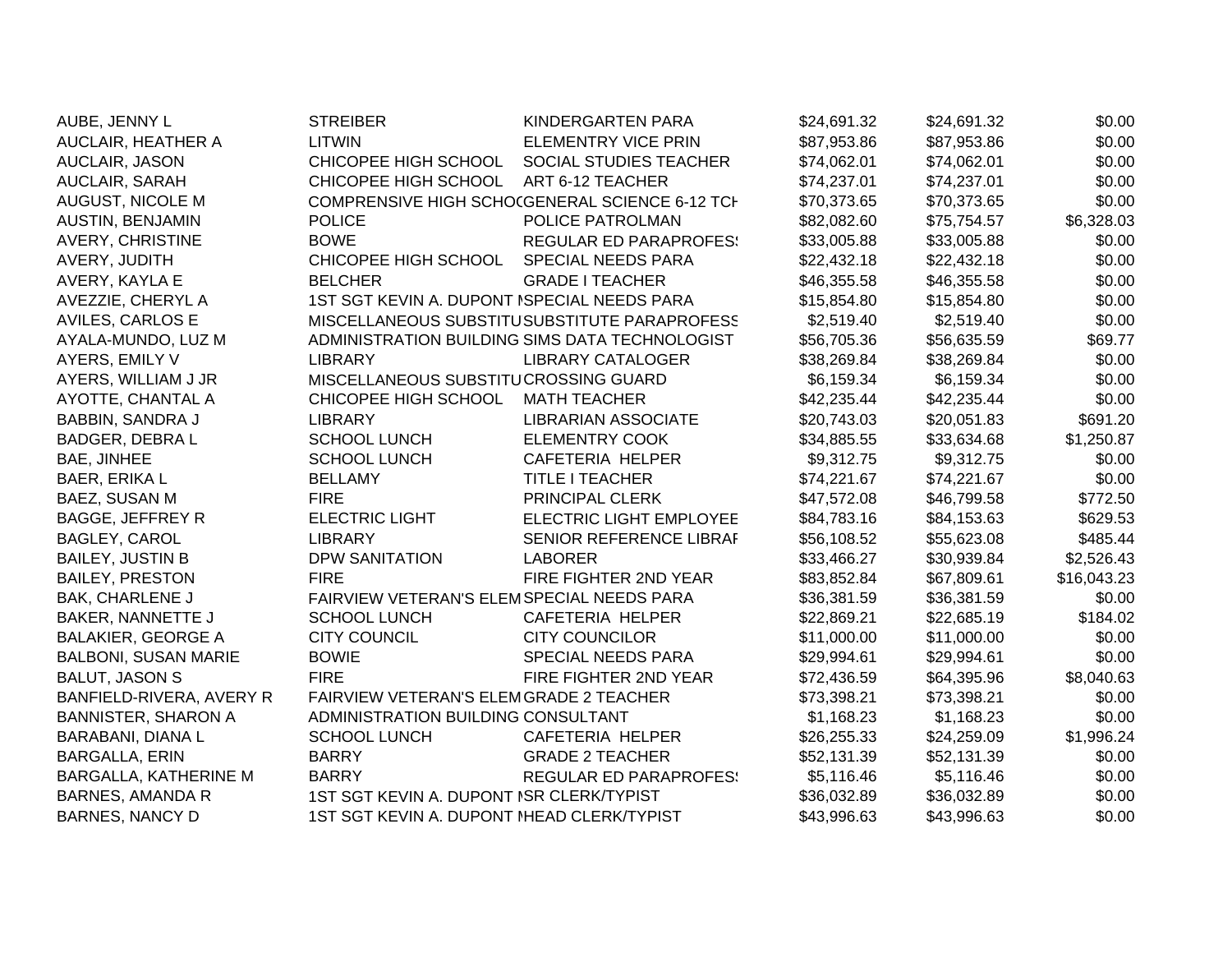| <b>BARNES, SANDRA A</b>   | <b>BELCHER</b>                             | TILE I PARAPROFESSIONAL                       | \$30,706.61  | \$30,706.61  | \$0.00      |
|---------------------------|--------------------------------------------|-----------------------------------------------|--------------|--------------|-------------|
| <b>BARON, ANNE</b>        | <b>BELCHER</b>                             | <b>SR CLERK/TYPIST</b>                        | \$9,825.63   | \$9,825.63   | \$0.00      |
| <b>BARREE, CHARLENE M</b> | <b>BELCHER</b>                             | <b>GRADE I TEACHER</b>                        | \$78,757.92  | \$78,757.92  | \$0.00      |
| BARRETO-HERNANDEZ, JUAN   | MISCELLANEOUS SUBSTITUCROSSING GUARD       |                                               | \$3,634.28   | \$3,634.28   | \$0.00      |
| BARRETO-RAMOS, KATHIA L   | PARKS AND RECREATION DAY CAMP              |                                               | \$1,920.19   | \$1,920.19   | \$0.00      |
| <b>BARRETT, ASHLEY B</b>  | COMPRENSIVE HIGH SCHOCCOACHES              |                                               | \$2,296.00   | \$2,296.00   | \$0.00      |
| BARRETT, JEREMIAH J       | 1ST SGT KEVIN A. DUPONT MATH TEACHER       |                                               | \$75,362.02  | \$75,362.02  | \$0.00      |
| <b>BARRETT, MICHAEL</b>   | MGT INFORMATION SYSTEMSR SYSTEMS ENGINEER  |                                               | \$75,821.93  | \$70,952.23  | \$4,869.70  |
| <b>BARRETT, SANDRA</b>    | <b>COMPRENSIVE HIGH SCHO(COACHES</b>       |                                               | \$5,209.00   | \$5,209.00   | \$0.00      |
| BARRY, AMY M              | <b>BARRY</b>                               | <b>AUTISM TEACHER</b>                         | \$74,094.99  | \$74,094.99  | \$0.00      |
| BARRY, KIMBERLY A         |                                            | MISCELLANEOUS SUBSTITUSUBSTITUTE PARAPROFESS  | \$9,162.19   | \$9,162.19   | \$0.00      |
| <b>BARRY, TIMOTHY S</b>   | <b>FIRE</b>                                | FIRE FIGHTER 2ND YEAR                         | \$81,476.28  | \$65,999.88  | \$15,476.40 |
| <b>BARSALOU, DAVID G</b>  | ADMINISTRATION BUILDING SCHOOL COMMITTEE   |                                               | \$6,400.00   | \$6,400.00   | \$0.00      |
| BARSALOU, ELIZABETH E     | <b>BOWE</b>                                | <b>TEAM CHAIRPERSON</b>                       | \$78,970.92  | \$78,970.92  | \$0.00      |
| BARTHELETTE, LAUREN N     | <b>LITWIN</b>                              | SPECIAL ED TEACHER                            | \$55,518.83  | \$55,518.83  | \$0.00      |
| <b>BARTO, ANTHONY S</b>   | <b>ELECTRIC LIGHT</b>                      | <b>ELECTRIC LIGHT EMPLOYEE</b>                | \$63,698.64  | \$62,151.18  | \$1,547.46  |
| <b>BARTOSZ, DENISE E</b>  |                                            | FAIRVIEW VETERAN'S ELEMSUB NOON ATTEND/CROSSI | \$3,888.35   | \$3,888.35   | \$0.00      |
| <b>BARTULA, TRACEY A</b>  | <b>SCHOOL LUNCH</b>                        | ASSISTANT COOK/ALL OTHE                       | \$31,684.44  | \$28,797.57  | \$2,886.87  |
| <b>BASILE, GIOVANNI</b>   | <b>WATER</b>                               | <b>BILLING COORDINATOR</b>                    | \$56,215.47  | \$53,193.28  | \$3,022.19  |
| <b>BASILE, TRINITY M</b>  |                                            | CAREER TECHNICAL EDUCAMAINTENANCE SUMMER API  | \$249.75     | \$249.75     | \$0.00      |
| <b>BASSETT, KAITLYN A</b> | COMPRENSIVE HIGH SCHO(ATTENDANCE ASSISTANT |                                               | \$27,825.67  | \$27,825.67  | \$0.00      |
| BATCHELOR, DOREEN E       | <b>SCHOOL LUNCH</b>                        | ELEM COOK W/ ELDERLY PR                       | \$43,193.51  | \$39,700.98  | \$3,492.53  |
| <b>BATCHELOR, ROBERT</b>  | <b>SELSER ACADEMY</b>                      | <b>NIGHT CUSTODIAN</b>                        | \$51,651.53  | \$49,709.25  | \$1,942.28  |
| BATE, KYLE C              | CHICOPEE HIGH SCHOOL                       | AIR FORCE JR ROTC TEACH                       | \$78,679.63  | \$78,679.63  | \$0.00      |
| <b>BATES, CHEYENNE E</b>  | <b>BOWE</b>                                | <b>REGULAR ED PARAPROFES:</b>                 | \$8,355.63   | \$8,355.63   | \$0.00      |
| <b>BATES, EDRIE</b>       | <b>SCHOOL LUNCH</b>                        | ELEM COOK W/ ELDERLY PR                       | \$37,452.33  | \$35,581.64  | \$1,870.69  |
| BATISTA, ELIZABETTE F     | DPW ADMINISTRATION                         | <b>SUPT OF HIGHWAY</b>                        | \$108,137.94 | \$108,137.94 | \$0.00      |
| BATISTA, NATASHA          | <b>SCHOOL LUNCH</b>                        | CAFETERIA HELPER                              | \$12,182.57  | \$12,182.57  | \$0.00      |
| <b>BATIZ, JISELLA</b>     | LITWIN                                     | <b>REGULAR ED PARAPROFES:</b>                 | \$1,349.49   | \$1,349.49   | \$0.00      |
| <b>BAUSH, MARIANNE</b>    | <b>SELSER ACADEMY</b>                      | SPECIAL ED ALTERNATIVE T                      | \$67,311.00  | \$67,311.00  | \$0.00      |
| BAYEUR, HOLLY M           | ADMINISTRATION BUILDING SR CLERK/TYPIST    |                                               | \$36,463.41  | \$35,868.53  | \$594.88    |
| <b>BEACH, JOANNE M</b>    | <b>BOWE</b>                                | <b>CROSSING GUARD</b>                         | \$8,541.94   | \$8,541.94   | \$0.00      |
| BEAN, JENNA M             | <b>BOWIE</b>                               | <b>GRADE 2 TEACHER</b>                        | \$78,945.93  | \$78,945.93  | \$0.00      |
| <b>BEAN, NATHAN</b>       | <b>DPW PARKS</b>                           | <b>WORKING FOREMAN MEO</b>                    | \$62,810.36  | \$61,214.40  | \$1,595.96  |
| BEAUDREAU, SETH R         | <b>BOWE</b>                                | <b>GRADE 3 TEACHER</b>                        | \$13,355.80  | \$13,355.80  | \$0.00      |
| BEAUDREAULT, PATRICIA J   | <b>SCHOOL LUNCH</b>                        | <b>CAFETERIA HELPER</b>                       | \$19,146.89  | \$19,146.89  | \$0.00      |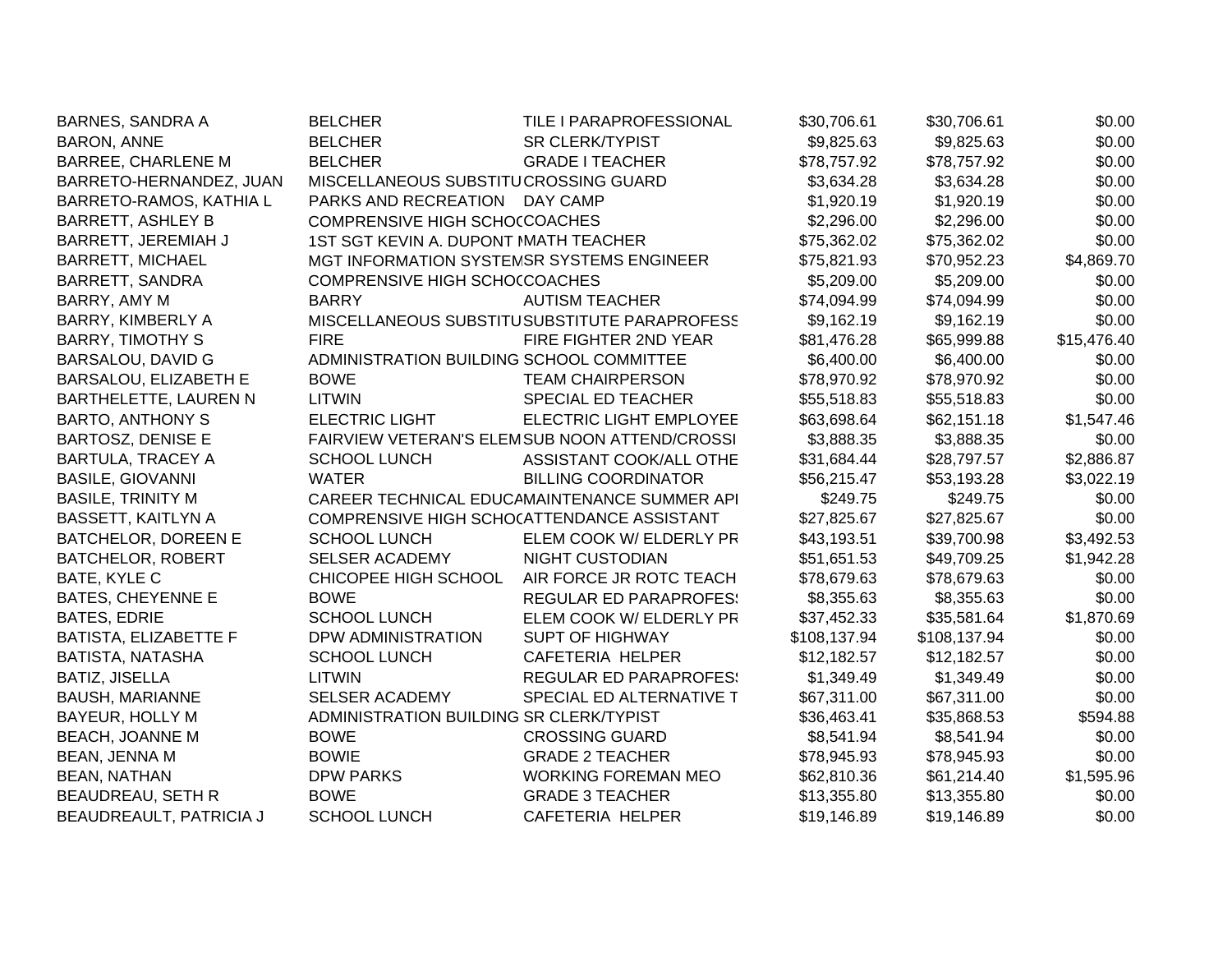| BEAUDRY, DOUGLAS             | FAIRVIEW VETERAN'S ELEMDAY CUSTODIAN          |                                                | \$49,093.14  | \$47,700.31  | \$1,392.83  |
|------------------------------|-----------------------------------------------|------------------------------------------------|--------------|--------------|-------------|
| <b>BEAULIEU, AARON M</b>     | <b>POLICE</b>                                 | POLICE PATROLMAN                               | \$63,647.62  | \$62,115.25  | \$1,532.37  |
| BEAULIEU, JANET              | <b>BOWIE</b>                                  | LIBRARY MEDIA TECHNICIAN                       | \$30,716.33  | \$30,716.33  | \$0.00      |
| <b>BEAULIEU, JOHN R</b>      | DPW ADMINISTRATION                            | ASSISTANT TO THE DPW SU                        | \$67,405.78  | \$67,405.78  | \$0.00      |
| BEAULIEU, NATHAN             | <b>POLICE</b>                                 | SPECIAL POLICE OFFICER                         | \$330.00     | \$330.00     | \$0.00      |
| <b>BEAULIEU, RACHEL A</b>    | <b>MAYOR OFFICE</b>                           | SPECIAL PROJECTS MANAG                         | \$19,207.39  | \$19,108.43  | \$98.96     |
| BEAUREGARD, COURTNEY L       | PARKS AND RECREATION                          | DAY CAMP                                       | \$1,827.57   | \$1,827.57   | \$0.00      |
| BEAUREGARD, DANIELLE C       |                                               | ADMINISTRATION BUILDING TRANSPORTATION LIAISON | \$36,729.60  | \$36,729.60  | \$0.00      |
| BEAUREGARD, DAVID D          | <b>FIRE</b>                                   | FIRE DEPUTY CHIEF                              | \$127,327.59 | \$105,684.16 | \$21,643.43 |
| BEAUREGARD, DIANE M          | DPW WWTP                                      | PRINCIPAL CLERK                                | \$54,332.55  | \$54,028.03  | \$304.52    |
| BEAUREGARD, JOSHUA R         |                                               | CAREER TECHNICAL EDUCACONSTRUCTION TEACHER     | \$31,778.25  | \$31,778.25  | \$0.00      |
| BEAUREGARD, MARIE H          |                                               | MISCELLANEOUS SUBSTITUSUBSTITUTE PARAPROFESS   | \$12,661.18  | \$12,661.18  | \$0.00      |
| BEAUSOLEIL, BETHANIE F       | CHICOPEE HIGH SCHOOL                          | ELA 6-12 TEACHER                               | \$31,761.02  | \$31,761.02  | \$0.00      |
| <b>BECK, GERIANNA</b>        | COMPRENSIVE HIGH SCHOCCOACHES                 |                                                | \$1,469.44   | \$1,469.44   | \$0.00      |
| <b>BEDNARZ, CORRINE B</b>    | SELSER ACADEMY                                | SR BUILDING CUST/OTHER                         | \$40,998.54  | \$40,539.44  | \$459.10    |
| BEDNARZ, DEBRA               | <b>SELSER ACADEMY</b>                         | <b>SR CLERK/TYPIST</b>                         | \$42,371.68  | \$42,371.68  | \$0.00      |
| <b>BEEM, LAURIE</b>          | <b>BOWE</b>                                   | <b>COMPUTER K-5 TEACHER</b>                    | \$78,031.77  | \$78,031.77  | \$0.00      |
| BELAIR, DIANE R              | <b>BARRY</b>                                  | KINDERGARTEN PARA                              | \$40,247.98  | \$40,247.98  | \$0.00      |
| BELANGER, JENNIFER E         | LAMBERT LAVOIE                                | SPECIAL ED TEACHER                             | \$54,461.66  | \$54,461.66  | \$0.00      |
| BELANGER, WENDY A            | <b>SELSER ACADEMY</b>                         | ART 6-12 TEACHER                               | \$73,937.01  | \$73,937.01  | \$0.00      |
| <b>BELISLE, LINDA M</b>      | <b>STEFANIK</b>                               | <b>SPECIAL NEEDS PARA</b>                      | \$35,056.40  | \$35,056.40  | \$0.00      |
| BELIVEAU, MICHAEL P          | <b>WATER</b>                                  | ASST SUPT OF WATER                             | \$77,667.47  | \$69,198.22  | \$8,469.25  |
| BELLIVEAU, NORBERT A         | <b>BARRY</b>                                  | <b>INTERVENTION TEACHER</b>                    | \$43,122.14  | \$43,122.14  | \$0.00      |
| BELLO CARRO, JOAQUIN         | COMPRENSIVE HIGH SCHO(SPANISH TEACHER         |                                                | \$77,208.87  | \$77,208.87  | \$0.00      |
| <b>BELLO, BETHANY A</b>      | CHICOPEE HIGH SCHOOL                          | <b>SPANISH TEACHER</b>                         | \$78,580.77  | \$78,580.77  | \$0.00      |
| <b>BELLUCCI, CHRISTINA E</b> | CHICOPEE HIGH SCHOOL                          | <b>SPECIAL ED TEACHER</b>                      | \$44,064.18  | \$44,064.18  | \$0.00      |
| BELTRAN, GERALD W            | <b>POLICE</b>                                 | SPECIAL POLICE OFFICER                         | \$270.00     | \$270.00     | \$0.00      |
| BENARD, DALE                 | 1ST SGT KEVIN A. DUPONT ISR CLERK/TYPIST      |                                                | \$42,696.66  | \$42,696.66  | \$0.00      |
| BENARD, JEFFREY A            | 1ST SGT KEVIN A. DUPONT ISPECIAL NEEDS PARA   |                                                | \$30,816.28  | \$30,816.28  | \$0.00      |
| BENARD, RONALD J             |                                               | MISCELLANEOUS SUBSTITUSUBSTITUTE PARAPROFESS   | \$4,271.27   | \$4,271.27   | \$0.00      |
| BENDIKSEN, LAURA J           | <b>LAMBERT LAVOIE</b>                         | <b>SPEECH THERAPIST</b>                        | \$73,911.98  | \$73,911.98  | \$0.00      |
| BENOIT, KATHERINE M          | ADMINISTRATION BUILDING VISION/HEARING TESTER |                                                | \$40,221.96  | \$40,221.96  | \$0.00      |
| <b>BENOIT, LAURIE M</b>      | <b>DPW ENGINEERING</b>                        | JR ENGINEER AIDE/TRANSIT                       | \$73,019.04  | \$73,019.04  | \$0.00      |
| <b>BENOIT, SUSAN M</b>       | <b>BOWIE</b>                                  | KINDERGARTEN PARA                              | \$13,454.21  | \$13,454.21  | \$0.00      |
| BENTON, KATHERINE A          | 1ST SGT KEVIN A. DUPONT NELA 6-12 TEACHER     |                                                | \$79,070.93  | \$79,070.93  | \$0.00      |
| BERGE, JOSEPH W              | <b>FIRE</b>                                   | FIRE FIGHTER 2ND YEAR                          | \$73,626.72  | \$64,732.72  | \$8,894.00  |
|                              |                                               |                                                |              |              |             |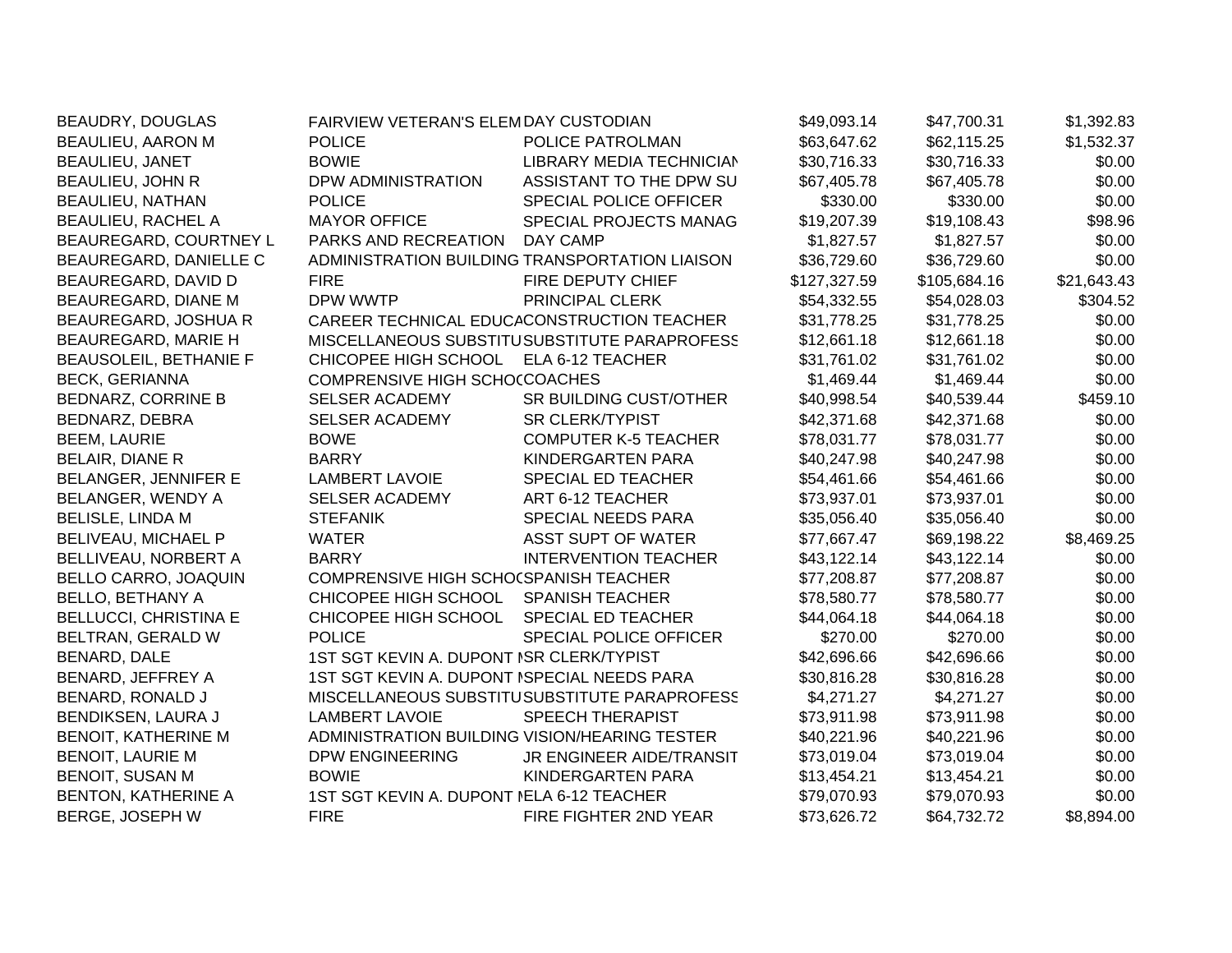| <b>BERGE, LISA H</b>        | <b>BARRY</b>                                   | OFFICE ASSISTANT                                  | \$27,962.62  | \$27,962.62  | \$0.00      |
|-----------------------------|------------------------------------------------|---------------------------------------------------|--------------|--------------|-------------|
| <b>BERGE, WILLIAM E</b>     | <b>FIRE</b>                                    | FIRE FIGHTER 2ND YEAR                             | \$79,378.86  | \$73,295.26  | \$6,083.60  |
| BERGERON, ANNE D            | <b>BARRY</b>                                   | KINDERGARTEN TEACHER                              | \$76,234.81  | \$76,234.81  | \$0.00      |
| BERGERON, DORIS J           | <b>ELECTRIC LIGHT</b>                          | ELECTRIC LIGHT EMPLOYEE                           | \$72,178.10  | \$57,308.15  | \$14,869.95 |
| BERGERON, STEPHEN           | <b>ELECTRIC LIGHT</b>                          | ELECTRIC LIGHT EMPLOYEE                           | \$93,193.00  | \$93,193.00  | \$0.00      |
| BERGERON, WHITEY A          | <b>SCHOOL LUNCH</b>                            | <b>STOREKEEPER</b>                                | \$43,499.91  | \$42,944.46  | \$555.45    |
| BERNARD, RICHARD R III      | <b>LITWIN</b>                                  | PHYSICAL ED K-5 TEACHER                           | \$58,134.48  | \$58,134.48  | \$0.00      |
| BERNARDI, CHRISTEN A        | <b>LITWIN</b>                                  | SPECIAL NEEDS PARA                                | \$28,989.31  | \$28,989.31  | \$0.00      |
| BERNAT, ROMAN T             | DPW HIGHWAY                                    | <b>HEAVY MOTOR EQUIP OPER</b>                     | \$70,692.21  | \$58,301.24  | \$12,390.97 |
| BERNECHE, EVAN T            | 1ST SGT KEVIN A. DUPONT IPHYSICAL ED TCHR 6-12 |                                                   | \$78,961.88  | \$78,961.88  | \$0.00      |
| BERNIER, SHERRI L           | <b>ELECTRIC LIGHT</b>                          | <b>ELECTRIC LIGHT EMPLOYEE</b>                    | \$63,492.53  | \$63,492.53  | \$0.00      |
| BERRIMAN, JACILYN C         | <b>BARRY</b>                                   | <b>TEAM CHAIRPERSON</b>                           | \$82,831.71  | \$82,831.71  | \$0.00      |
| BERTRAND, LAUREEN A         |                                                | 1ST SGT KEVIN A. DUPONT ISPECIAL ED INCLUSION TEA | \$76,913.40  | \$76,913.40  | \$0.00      |
| BERUBE, JACLYN R            | <b>BELLAMY</b>                                 | <b>MATH TEACHER</b>                               | \$63,315.48  | \$63,315.48  | \$0.00      |
| <b>BESHARA, LINDSEY</b>     | <b>POLICE</b>                                  | POLICE PATROLMAN                                  | \$62,391.96  | \$60,580.42  | \$1,811.54  |
| BETANCOURT, MONCHI P        |                                                | MISCELLANEOUS SUBSTITUSUBSTITUTE PARAPROFESS      | \$1,067.04   | \$1,067.04   | \$0.00      |
| BETOURNAY, GLENN            | <b>ELECTRIC LIGHT</b>                          | <b>ELECTRIC LIGHT EMPLOYEE</b>                    | \$66,248.83  | \$59,623.60  | \$6,625.23  |
| BETOURNAY, LORI A           | <b>SCHOOL LUNCH</b>                            | <b>CAFETERIA HELPER</b>                           | \$12,709.39  | \$12,709.39  | \$0.00      |
| BETTRO, ANTOINETTE D        | <b>LITWIN</b>                                  | <b>SUB CROSSING GUARD</b>                         | \$1,683.12   | \$1,683.12   | \$0.00      |
| BEWSEE, JAMES SCOTT         | COMPRENSIVE HIGH SCHO(DAY CUSTODIAN            |                                                   | \$50,586.04  | \$47,513.02  | \$3,073.02  |
| BEWSEE-PRICE, JENNIFER L    | <b>LITWIN</b>                                  | TILE I PARAPROFESSIONAL                           | \$32,236.81  | \$32,236.81  | \$0.00      |
| <b>BIEDA, PATRICIA</b>      | <b>SZETELA</b>                                 | <b>SR CLERK/TYPIST</b>                            | \$42,796.74  | \$42,796.74  | \$0.00      |
| <b>BIELA, CRAIG C</b>       | DPW WWTP                                       | ASSISTANT CHIEF OPERATC                           | \$119,256.64 | \$83,429.40  | \$35,827.24 |
| <b>BIELECH, ELZBIETA</b>    | COMPRENSIVE HIGH SCHO(MATH TEACHER             |                                                   | \$82,010.82  | \$82,010.82  | \$0.00      |
| <b>BIENVENUE, KRISTEN F</b> | <b>BELCHER</b>                                 | CERTIFIED OCC THERAPY A                           | \$39,769.29  | \$39,769.29  | \$0.00      |
| BIENVENUE, LAURA J          | <b>ELECTRIC LIGHT</b>                          | <b>ELECTRIC LIGHT EMPLOYEE</b>                    | \$46,301.82  | \$46,301.82  | \$0.00      |
| <b>BIENVENUE, SHERRY</b>    | <b>BOWE</b>                                    | <b>REGULAR ED PARAPROFES!</b>                     | \$35,645.19  | \$35,645.19  | \$0.00      |
| <b>BIGLIN, HELEN</b>        | <b>COUNCIL ON AGING</b>                        | <b>WELLNESS HEALTH NURSE</b>                      | \$37,029.71  | \$37,029.71  | \$0.00      |
| BILLETER, FALLON M          | <b>SZETELA</b>                                 | SPEECH THERAPY ASST                               | \$36,515.44  | \$36,515.44  | \$0.00      |
| <b>BILLIG, ANDREW G</b>     | CHICOPEE HIGH SCHOOL                           | <b>BIOLOGY TEACHER</b>                            | \$74,900.07  | \$74,900.07  | \$0.00      |
| BINEAULT, RYAN J            | DPW FORESTRY                                   | <b>WORKING FOREMAN LABOR</b>                      | \$77,670.28  | \$63,079.02  | \$14,591.26 |
| BIRD, KARA A                | <b>SCHOOL LUNCH</b>                            | CAFETERIA HELPER                                  | \$3,124.49   | \$3,124.49   | \$0.00      |
| BIRKS, JOHN J               | <b>POLICE</b>                                  | POLICE PATROLMAN                                  | \$140,373.03 | \$122,401.06 | \$17,971.97 |
| <b>BISSON, CLAUDE R</b>     | COMPRENSIVE HIGH SCHOCAFTER SCHOOL             |                                                   | \$7,600.50   | \$7,600.50   | \$0.00      |
| BISSONNETTE, ALBERT C       | <b>LAMBERT LAVOIE</b>                          | SR BUILDING CUST/OTHER                            | \$49,570.67  | \$48,805.66  | \$765.01    |
| BISSONNETTE, JEREMY J       | CHICOPEE HIGH SCHOOL                           | <b>SR CUST HIGH/MIDDLE</b>                        | \$59,022.17  | \$54,380.56  | \$4,641.61  |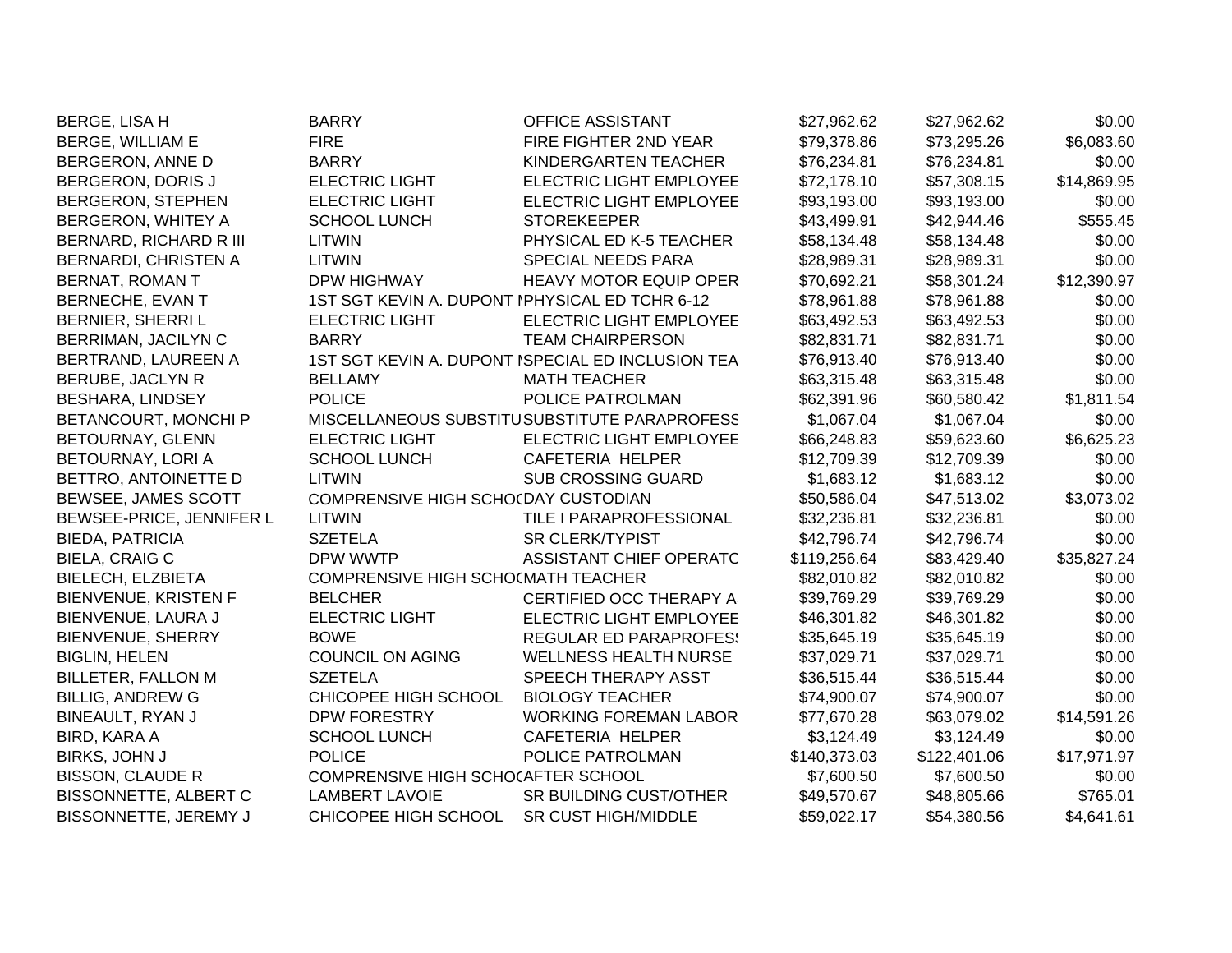| BIZON, JOANN                     | ADMINISTRATION BUILDING CONSULTANT          |                                              | \$1,745.30   | \$1,745.30   | \$0.00     |
|----------------------------------|---------------------------------------------|----------------------------------------------|--------------|--------------|------------|
| <b>BIZON, WALTER A</b>           | CHICOPEE HIGH SCHOOL                        | SUBSTITUTE TEACHER                           | \$49,552.59  | \$49,552.59  | \$0.00     |
| <b>BJERKADAL, BERIT L</b>        | <b>POLICE</b>                               | POLICE PATROLMAN                             | \$8,474.38   | \$8,474.38   | \$0.00     |
| <b>BLACK, TARA L</b>             | <b>SCHOOL LUNCH</b>                         | CAFETERIA HELPER                             | \$2,851.72   | \$2,851.72   | \$0.00     |
| BLAIN, RYAN J                    | COMPRENSIVE HIGH SCHOCPHYSICAL ED TCHR 6-12 |                                              | \$52,667.66  | \$52,667.66  | \$0.00     |
| <b>BLAINE SKIPTON, DESIREE A</b> | <b>BELLAMY</b>                              | <b>TEAM CHAIRPERSON</b>                      | \$79,077.22  | \$79,077.22  | \$0.00     |
| <b>BLAIS, CAROL A</b>            | <b>SCHOOL LUNCH</b>                         | ASSISTANT COOK HIGH & MI                     | \$22,321.09  | \$22,321.09  | \$0.00     |
| <b>BLAIS, ERICKA F</b>           | <b>STEFANIK</b>                             | <b>RESOURCE &amp; MONITOR TCH</b>            | \$68,150.29  | \$68,150.29  | \$0.00     |
| <b>BLAIS, MIRIAM P</b>           | <b>STREIBER</b>                             | LIBRARY MEDIA TECHNICIAN                     | \$28,646.46  | \$28,646.46  | \$0.00     |
| <b>BLAKE, AMANDA L</b>           | <b>LAMBERT LAVOIE</b>                       | <b>REGULAR ED PARAPROFES:</b>                | \$37,005.66  | \$37,005.66  | \$0.00     |
| BLANCHARD, DEBRA                 | <b>BOWIE</b>                                | <b>CROSSING GUARD</b>                        | \$5,251.14   | \$5,251.14   | \$0.00     |
| <b>BLANCHARD, GLEN J</b>         | <b>HUMAN RESOURCES</b>                      | PANDEMIC RESPONSE CLEF                       | \$4,473.75   | \$4,473.75   | \$0.00     |
| <b>BLANCHARD, KARA M</b>         |                                             | CAREER TECHNICAL EDUCASTUDENT WORK FORCE DEV | \$88,506.05  | \$88,506.05  | \$0.00     |
| <b>BLANCHARD, KATHLEEN L</b>     | FAIRVIEW VETERAN'S ELEMSPECIAL NEEDS PARA   |                                              | \$17,660.35  | \$17,660.35  | \$0.00     |
| <b>BLANCHARD, WENDY L</b>        | CHICOPEE HIGH SCHOOL                        | <b>GENERAL SCIENCE 6-12 TCH</b>              | \$73,912.00  | \$73,912.00  | \$0.00     |
| <b>BLANEY, MICHELLE A</b>        | COUNCIL ON AGING                            | <b>OFFICE MANAGER</b>                        | \$43,903.56  | \$43,903.56  | \$0.00     |
| <b>BLANKENSHIP, ALAN R</b>       | <b>POLICE</b>                               | POLICE SERGEANTS                             | \$106,658.15 | \$106,419.13 | \$239.02   |
| BLOCH, ELI G                     | PLANNING DEPT                               | <b>INTERN</b>                                | \$7,507.50   | \$7,507.50   | \$0.00     |
| <b>BLONDEK, DEBRA A</b>          | <b>BOWIE</b>                                | <b>GRADE I TEACHER</b>                       | \$79,030.38  | \$79,030.38  | \$0.00     |
| <b>BLOUIN, LISA A</b>            | <b>BELLAMY</b>                              | <b>GENERAL SCIENCE 6-12 TCH</b>              | \$74,349.59  | \$74,349.59  | \$0.00     |
| <b>BOHLKE, BENJAMIN H</b>        | <b>SELSER ACADEMY</b>                       | PHYSICAL ED TCHR 6-12                        | \$57,792.69  | \$57,792.69  | \$0.00     |
| <b>BOISVERE, LISA A</b>          | <b>SCHOOL LUNCH</b>                         | ASSISTANT COOK/ALL OTHE                      | \$26,990.69  | \$26,976.96  | \$13.73    |
| <b>BOIVIN, SHERRI A</b>          | FAIRVIEW VETERAN'S ELEMINTERVENTION TEACHER |                                              | \$41,825.18  | \$41,825.18  | \$0.00     |
| BOMBARDIER, PATRICIA O           | <b>STREIBER</b>                             | <b>GRADE 3 TEACHER</b>                       | \$66,461.00  | \$66,461.00  | \$0.00     |
| <b>BONES, AMANDA N</b>           | <b>STREIBER</b>                             | SPECIAL ED TEACHER                           | \$46,500.10  | \$46,500.10  | \$0.00     |
| BONGIOVANNI, CORINNE R           | <b>BELLAMY</b>                              | <b>TITLE I TEACHER</b>                       | \$74,840.37  | \$74,840.37  | \$0.00     |
| <b>BONO, ZACHARY T</b>           | <b>BELLAMY</b>                              | SOCIAL STUDIES TEACHER                       | \$71,473.37  | \$71,473.37  | \$0.00     |
| BOONE, JESSICA L                 | <b>STEFANIK</b>                             | <b>TITLE I TEACHER</b>                       | \$78,945.93  | \$78,945.93  | \$0.00     |
| <b>BORGES, CHRISTINA M</b>       | <b>LITWIN</b>                               | <b>GRADE 3 TEACHER</b>                       | \$58,538.13  | \$58,538.13  | \$0.00     |
| BORKOWSKI, THOMAS A JR           | <b>DPW PARKS</b>                            | <b>LABORER</b>                               | \$7,049.78   | \$6,604.00   | \$445.78   |
| <b>BORON, FRANK P</b>            | <b>HEALTH</b>                               | <b>CODE ENFORCEMENT INSPI</b>                | \$29,553.75  | \$29,553.75  | \$0.00     |
| <b>BORON, FRANK P III</b>        | <b>BUILDING</b>                             | ASSISTANT BUILDING COMM                      | \$72,611.75  | \$68,511.78  | \$4,099.97 |
| BORONSKI, DEBRA A                |                                             | CONTRIBUTORY RETIREMENRETIREMENT BOARD MEMBI | \$4,500.00   | \$4,500.00   | \$0.00     |
| BOROWIEC, JOANNE M               | <b>SELSER ACADEMY</b>                       | <b>ENGLISH TEACHER</b>                       | \$78,215.22  | \$78,215.22  | \$0.00     |
| BOROWIEC, NATALIA V              | COMPRENSIVE HIGH SCHO(MUSIC 6-12 TEACHER    |                                              | \$75,081.99  | \$75,081.99  | \$0.00     |
| BOROWIECKI, WALTER J JR.         | <b>CITY HALL MAINTENANCE</b>                | JR BUILDING CUSTODIAN                        | \$20,588.55  | \$20,588.55  | \$0.00     |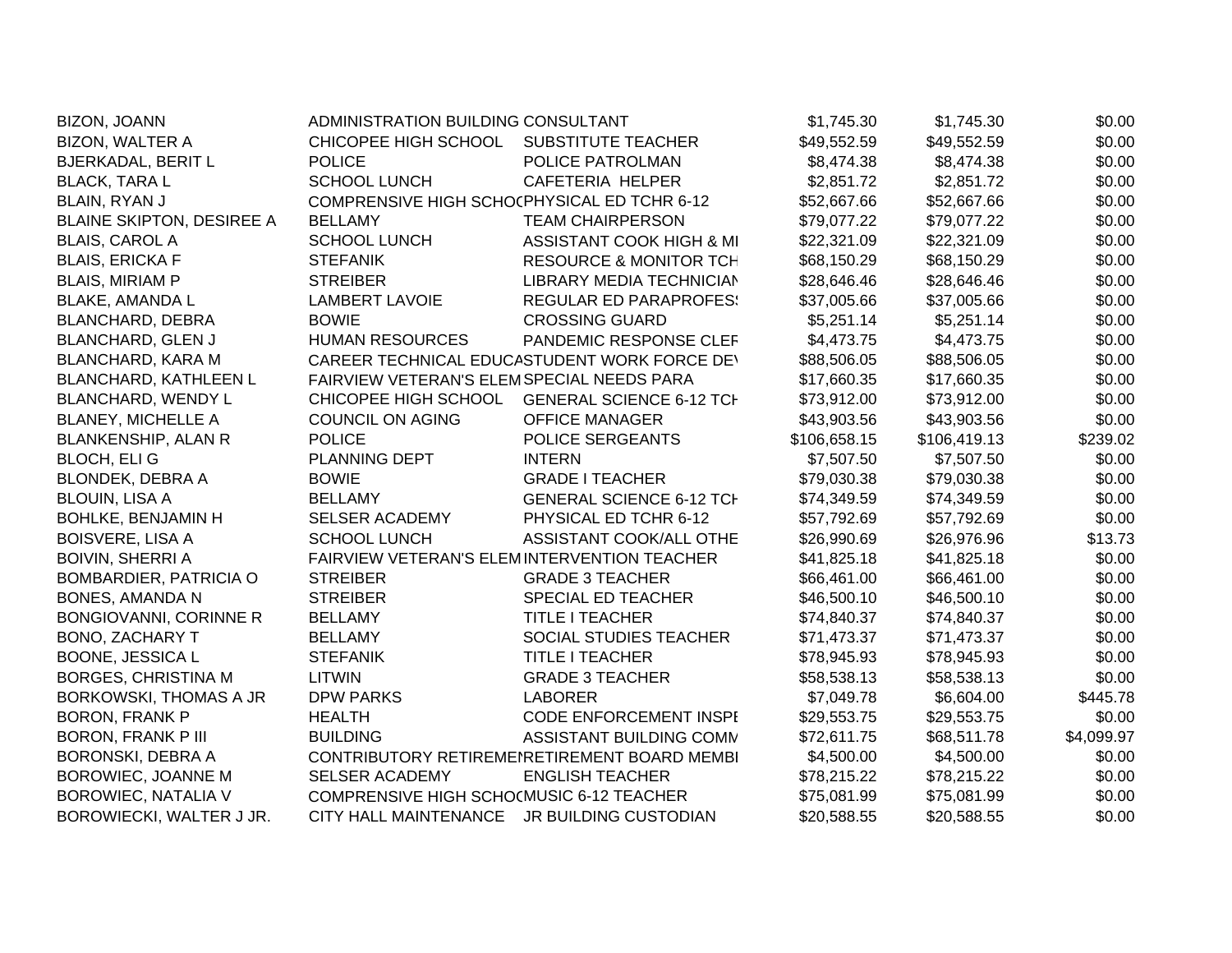| BORYCZKA, JOHN C             |                                         | CENTRAL MAINTENANCE GAMOTOR EQUIPMENT REPAIR    | \$58,644.99  | \$57,790.36  | \$854.63    |
|------------------------------|-----------------------------------------|-------------------------------------------------|--------------|--------------|-------------|
| <b>BOSAK, VICTORIA A</b>     | <b>SCHOOL LUNCH</b>                     | CAFETERIA HELPER                                | \$9,645.65   | \$9,645.65   | \$0.00      |
| BOTTA, KRISTEN M             | <b>BARRY</b>                            | <b>GRADE I TEACHER</b>                          | \$75,712.01  | \$75,712.01  | \$0.00      |
| <b>BOTTESINI, ERIC K</b>     | <b>SCHOOL MAINTENANCE</b>               | <b>DAY CUSTODIAN</b>                            | \$49,002.87  | \$47,962.37  | \$1,040.50  |
| <b>BOUCHARD, DANIEL</b>      | <b>WATER</b>                            | <b>SPECIAL MEO</b>                              | \$65,477.47  | \$57,762.81  | \$7,714.66  |
| <b>BOUCHARD, DARLENE A</b>   | <b>SCHOOL LUNCH</b>                     | CAFETERIA HELPER                                | \$13,012.73  | \$12,966.62  | \$46.11     |
| <b>BOUCHARD, DONALD</b>      | <b>STEFANIK</b>                         | NOON ATTEND/CROSS GUAI                          | \$3,651.57   | \$3,651.57   | \$0.00      |
| <b>BOUCHARD, GILBERT M</b>   |                                         | MISCELLANEOUS SUBSTITUSUBSTITUTE PARAPROFESS    | \$1,085.57   | \$1,085.57   | \$0.00      |
| <b>BOUCHARD, KERRY A</b>     | <b>STREIBER</b>                         | <b>SPECIAL NEEDS PARA</b>                       | \$24,809.75  | \$24,809.75  | \$0.00      |
| <b>BOUCHARD, LORI</b>        | <b>STEFANIK</b>                         | NOON ATTEND/CROSS GUAI                          | \$2,368.20   | \$2,368.20   | \$0.00      |
| <b>BOUCHARD, REBECCA L</b>   |                                         | ADMINISTRATION BUILDING LEGAL COMPLIANCE OFFICE | \$105,395.39 | \$105,395.39 | \$0.00      |
| <b>BOUCHER, ADAM R</b>       | <b>FIRE</b>                             | FIRE FIGHTER 2ND YEAR                           | \$80,036.29  | \$63,598.96  | \$16,437.33 |
| <b>BOUCHER, JULIE N</b>      | <b>SUMMER SCHOOL</b>                    | SUMMER SCHOOL SALARY                            | \$47,120.72  | \$47,120.72  | \$0.00      |
| <b>BOUCHER, KATIE A</b>      | <b>SCHOOL LUNCH</b>                     | CAFETERIA HELPER                                | \$3,705.56   | \$3,705.56   | \$0.00      |
| <b>BOUCHER, LORI A</b>       | <b>ELECTRIC LIGHT</b>                   | <b>ELECTRIC LIGHT EMPLOYEE</b>                  | \$52,611.29  | \$52,611.29  | \$0.00      |
| <b>BOUCHER, NORMAN R</b>     |                                         | CAREER TECHNICAL EDUCAHOSPITALITY & TOURISM TC  | \$70,307.09  | \$70,307.09  | \$0.00      |
| <b>BOULANGER, JENNIFER L</b> | <b>BOWIE</b>                            | <b>COMPUTER PARAPROFESSI</b>                    | \$34,025.93  | \$34,025.93  | \$0.00      |
| <b>BOULERICE, PAULINE D</b>  | <b>STREIBER</b>                         | <b>CROSSING GUARD</b>                           | \$4,285.21   | \$4,285.21   | \$0.00      |
| <b>BOULIA, NATALIE</b>       | CHICOPEE HIGH SCHOOL                    | ELL 6-12 TEACHER                                | \$77,583.92  | \$77,583.92  | \$0.00      |
| BOURDON, KENNETH J           | CHICOPEE HIGH SCHOOL                    | <b>COACHES</b>                                  | \$686.00     | \$686.00     | \$0.00      |
| <b>BOURGEOISE, SEAN W</b>    | CHICOPEE HIGH SCHOOL                    | <b>COACHES</b>                                  | \$1,569.33   | \$1,569.33   | \$0.00      |
| <b>BOURGET, CHRISTOPHER</b>  | <b>BELLAMY</b>                          | PHYSICAL ED TCHR 6-12                           | \$74,987.02  | \$74,987.02  | \$0.00      |
| <b>BOUTHIETTE, KELLY M</b>   | 1ST SGT KEVIN A. DUPONT IAUTISM TEACHER |                                                 | \$38,258.33  | \$38,258.33  | \$0.00      |
| <b>BOUTIN, LAWRENCE</b>      | <b>COUNCIL ON AGING</b>                 | <b>SUB-TRANS COORD</b>                          | \$3,408.33   | \$3,408.33   | \$0.00      |
| <b>BOUTIN, MELANIE C</b>     | <b>BOWE</b>                             | <b>GRADE 4 TEACHER</b>                          | \$73,987.02  | \$73,987.02  | \$0.00      |
| <b>BOUTIN, WILLIAM J</b>     | <b>FIRE</b>                             | <b>FIRE CAPTAIN</b>                             | \$125,762.97 | \$92,950.68  | \$32,812.29 |
| BOUYEA, ELIZABETH A          |                                         | COMPRENSIVE HIGH SCHOCLITERACY SPECIALIST K-12  | \$83,005.11  | \$83,005.11  | \$0.00      |
| <b>BOUYEA, JEFFREY M</b>     |                                         | COMPRENSIVE HIGH SCHO(SOCIAL STUDIES TEACHER    | \$78,774.25  | \$78,774.25  | \$0.00      |
| <b>BOVEE, LAURA H</b>        | <b>LIBRARY</b>                          | <b>CITY LIBRARIAN</b>                           | \$81,484.19  | \$81,484.19  | \$0.00      |
| <b>BOWEN, FRANCIS E</b>      | PARKS AND RECREATION                    | <b>UMPIRE</b>                                   | \$130.00     | \$130.00     | \$0.00      |
| BOWLER, GARY M JR            |                                         | 1ST SGT KEVIN A. DUPONT ISCHOOL PSYCHOLOGIST    | \$81,057.19  | \$81,057.19  | \$0.00      |
| BOYD, DAMEKA S               | <b>LAMBERT LAVOIE</b>                   | SPECIAL NEEDS PARA                              | \$22,959.23  | \$22,959.23  | \$0.00      |
| BOYER, ANDREW J              | <b>SCHOOL LUNCH</b>                     | CAFETERIA HELPER                                | \$3,372.46   | \$3,372.46   | \$0.00      |
| BOYER, CYNTHIA               | <b>SCHOOL LUNCH</b>                     | <b>HEAD CLERK/TYPIST</b>                        | \$44,065.55  | \$43,946.71  | \$118.84    |
| BOYER, EMILY K               | <b>SCHOOL LUNCH</b>                     | CAFETERIA HELPER                                | \$1,509.10   | \$1,509.10   | \$0.00      |
| <b>BOYER, TERRENCE</b>       | <b>BARRY</b>                            | <b>CROSSING GUARD</b>                           | \$4,159.49   | \$4,159.49   | \$0.00      |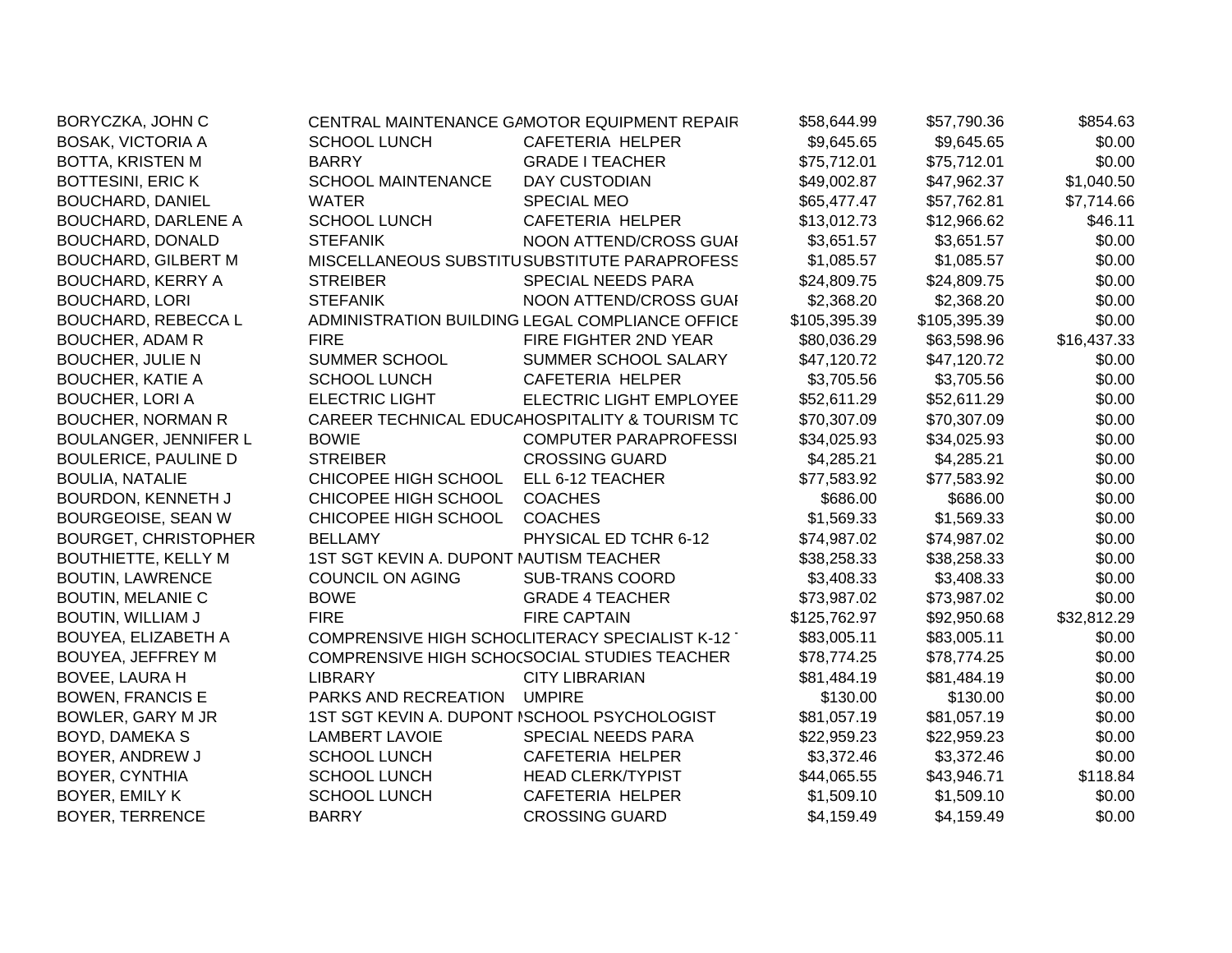| <b>BOZE, JENNIFER L</b>     | <b>SCHOOL LUNCH</b>                         | <b>ELEMENTRY COOK</b>                           | \$32,066.64 | \$31,889.05 | \$177.59    |
|-----------------------------|---------------------------------------------|-------------------------------------------------|-------------|-------------|-------------|
| <b>BRACETTY, JORGE U</b>    | <b>FIRE</b>                                 | FIRE FIGHTER 2ND YEAR                           | \$64,548.63 | \$50,590.58 | \$13,958.05 |
| <b>BRANDT, EMILY R</b>      | <b>BOWE</b>                                 | <b>GRADE I TEACHER</b>                          | \$51,204.58 | \$51,204.58 | \$0.00      |
| <b>BRANDT, HARRY C</b>      | <b>BOWE</b>                                 | <b>GRADE 2 TEACHER</b>                          | \$75,651.33 | \$75,651.33 | \$0.00      |
| <b>BRAULT, SHERIANN</b>     | <b>LAMBERT LAVOIE</b>                       | <b>ASSISTANT TEACHER</b>                        | \$40,594.63 | \$40,594.63 | \$0.00      |
| BRBOVIC, BEVERLY J          | <b>BARRY</b>                                | <b>GRADE 3 TEACHER</b>                          | \$74,418.72 | \$74,418.72 | \$0.00      |
| <b>BREAULT, JENNIFER A</b>  | <b>SCHOOL LUNCH</b>                         | CAFETERIA HELPER                                | \$16,712.29 | \$16,712.29 | \$0.00      |
| <b>BREGOLI, KATHRYN B</b>   | CHICOPEE HIGH SCHOOL                        | <b>ENGLISH TEACHER</b>                          | \$74,446.86 | \$74,446.86 | \$0.00      |
| <b>BRESSETTE, SHARON</b>    | <b>COUNCIL ON AGING</b>                     | <b>TEMPORARY CLERK</b>                          | \$13,488.62 | \$13,488.62 | \$0.00      |
| BRETON, EDWARD A            | <b>WATER</b>                                | CROSS CONNECT CNTR INS                          | \$69,816.18 | \$67,009.68 | \$2,806.50  |
| <b>BRETON, VICTORIA</b>     | <b>POLICE</b>                               | ADMINISTRATIVE ASST UNIC                        | \$62,323.62 | \$61,810.64 | \$512.98    |
| <b>BRICE, ERIC J</b>        | <b>POLICE</b>                               | POLICE PATROLMAN                                | \$94,366.44 | \$94,154.70 | \$211.74    |
| <b>BRICE, SPENCER K</b>     | PARKS AND RECREATION                        | ASST RECREATIONAL LEADI                         | \$2,080.51  | \$2,080.51  | \$0.00      |
| <b>BRIGGS, GINA</b>         | 1ST SGT KEVIN A. DUPONT ISPECIAL ED TEACHER |                                                 | \$31,701.56 | \$31,701.56 | \$0.00      |
| <b>BRILL, JANICE</b>        | <b>LITWIN</b>                               | <b>SPEECH THERAPIST</b>                         | \$73,912.00 | \$73,912.00 | \$0.00      |
| <b>BRODEUR, TIMOTHY L</b>   | <b>POLICE</b>                               | POLICE PATROLMAN                                | \$71,320.40 | \$64,648.46 | \$6,671.94  |
| <b>BROOKS, DANIELLE</b>     | <b>STEFANIK</b>                             | TILE I PARAPROFESSIONAL                         | \$42,571.55 | \$42,571.55 | \$0.00      |
| <b>BROOKS, SHANE</b>        | <b>CITY COUNCIL</b>                         | <b>CITY COUNCILOR</b>                           | \$12,316.63 | \$12,316.63 | \$0.00      |
| <b>BROSKA, MICHAEL</b>      | ELECTRIC LIGHT                              | ELECTRIC LIGHT EMPLOYEE                         | \$83,442.16 | \$68,315.12 | \$15,127.04 |
| <b>BROUILLARD, BARRY J</b>  | DPW ADMINISTRATION                          | SANITARY INSPECTOR                              | \$75,314.46 | \$74,319.04 | \$995.42    |
| <b>BROUILLETTE, LORI M</b>  |                                             | MISCELLANEOUS SUBSTITUSUBSTITUTE PARAPROFESS    | \$670.76    | \$670.76    | \$0.00      |
| BROWN, AMY J                | <b>BELLAMY</b>                              | <b>MATH TEACHER</b>                             | \$75,161.99 | \$75,161.99 | \$0.00      |
| <b>BROWN, GLENNIS W</b>     | <b>FIRE</b>                                 | <b>FIRE LIEUTENANT</b>                          | \$83,737.55 | \$82,985.12 | \$752.43    |
| <b>BROWN, KARYN T</b>       | <b>BELCHER</b>                              | SUBSTITUTE TEACHER                              | \$3,150.00  | \$3,150.00  | \$0.00      |
| <b>BROWN, NICHOLAS</b>      | <b>FIRE</b>                                 | <b>FIRE LIEUTENANT</b>                          | \$90,170.60 | \$82,367.67 | \$7,802.93  |
| <b>BROWN, STEVEN L</b>      |                                             | ADMINISTRATION BUILDING DISTRICTWIDE CONTENT SF | \$88,883.73 | \$88,883.73 | \$0.00      |
| <b>BROYLES, JENNIFER A</b>  | <b>BOWIE</b>                                | <b>GRADE I TEACHER</b>                          | \$78,945.93 | \$78,945.93 | \$0.00      |
| <b>BRUBACH, SCOTT W</b>     |                                             | CAREER TECHNICAL EDUCAPHOTOGRAPHY TEACHER       | \$76,882.09 | \$76,882.09 | \$0.00      |
| <b>BRUNETTI, DINA K</b>     | <b>FIRE</b>                                 | <b>FIRE LIEUTENANT</b>                          | \$91,771.05 | \$82,882.94 | \$8,888.11  |
| <b>BRUNETTI, DINO A</b>     | <b>COUNCIL ON AGING</b>                     | <b>COA DRIVER</b>                               | \$21,170.49 | \$21,170.49 | \$0.00      |
| <b>BRUNETTI, MICHAEL R</b>  | <b>VETERANS SERVICE</b>                     | DEPUTY DIRECTOR VETERA                          | \$27,683.16 | \$27,683.16 | \$0.00      |
| <b>BRUNO, MICHELLE E</b>    | <b>BELLAMY</b>                              | TILE I PARAPROFESSIONAL                         | \$39,477.11 | \$39,477.11 | \$0.00      |
| BRZOSKA, DREW T             | <b>FIRE</b>                                 | FIRE FIGHTER 1ST YEAR                           | \$88,869.63 | \$58,755.48 | \$30,114.15 |
| BRZOSKA, HOLLY L            | <b>BARRY</b>                                | SPECIAL NEEDS PARA                              | \$34,806.17 | \$34,806.17 | \$0.00      |
| <b>BUCHANAN, LORRAINE M</b> | <b>STEFANIK</b>                             | KINDERGARTEN PARA                               | \$29,776.47 | \$29,776.47 | \$0.00      |
| <b>BUCKLEY, BRYAN</b>       | <b>DPW SANITATION</b>                       | <b>MEO/LABORER</b>                              | \$50,325.64 | \$45,972.52 | \$4,353.12  |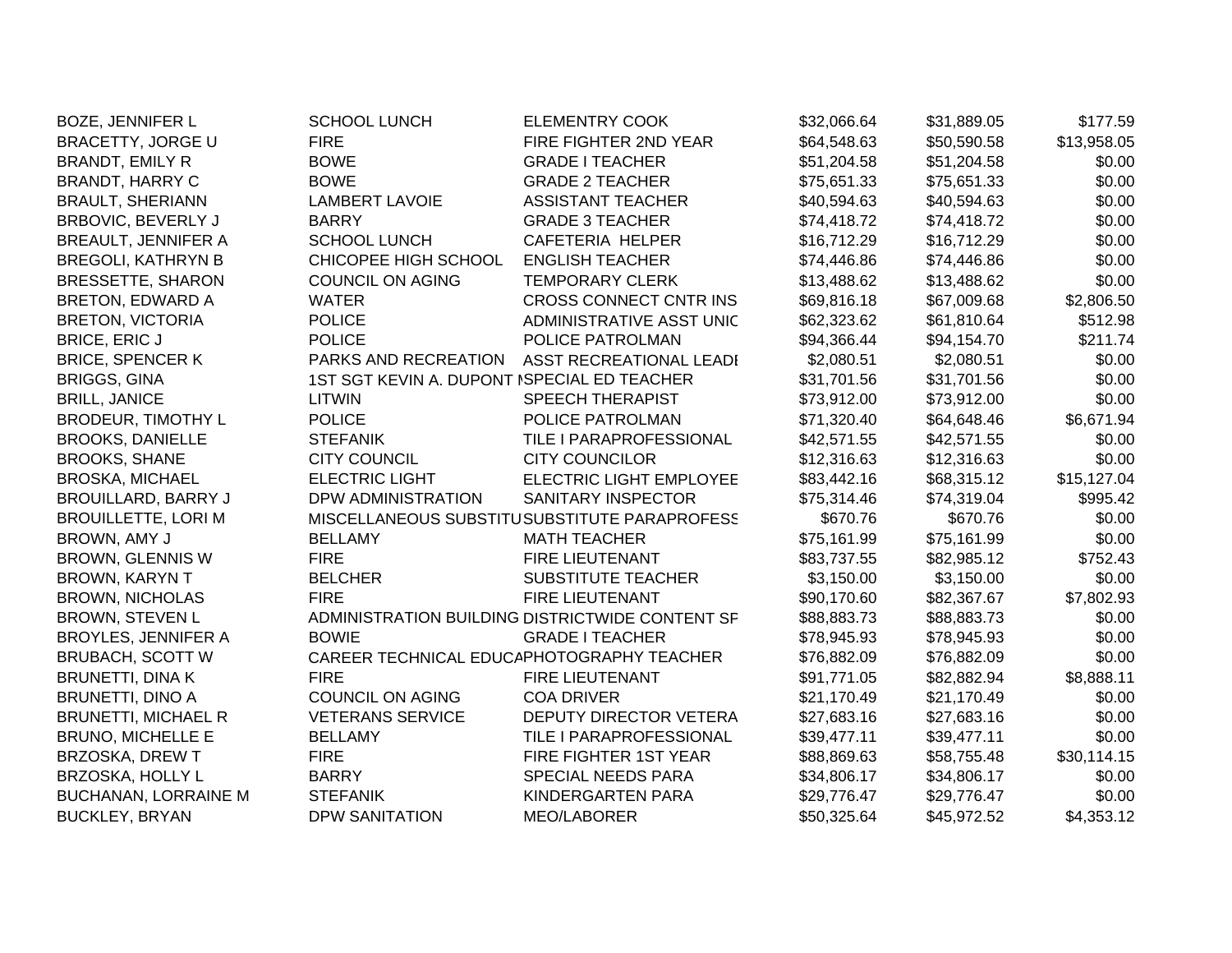| <b>BUCKLEY, JASON</b>        |                                             | MGT INFORMATION SYSTEMTELEVISION PRODUCTION D     | \$74,341.02  | \$74,341.02  | \$0.00     |
|------------------------------|---------------------------------------------|---------------------------------------------------|--------------|--------------|------------|
| <b>BUCZKO, MAUREEN A</b>     | CHICOPEE HIGH SCHOOL TEAM CHAIRPERSON       |                                                   | \$75,254.19  | \$75,254.19  | \$0.00     |
| <b>BUENDO, MICHAEL</b>       | MISCELLANEOUS SUBSTITUSUB CROSSING GUARD    |                                                   | \$2,152.15   | \$2,152.15   | \$0.00     |
| <b>BUJAK, ERIN P</b>         |                                             | 1ST SGT KEVIN A. DUPONT IGENERAL SCIENCE 6-12 TCH | \$72,284.54  | \$72,284.54  | \$0.00     |
| <b>BUKOWSKI, EILEEN M</b>    | <b>BELCHER</b>                              | <b>RESOURCE &amp; MONITOR TCH</b>                 | \$73,911.99  | \$73,911.99  | \$0.00     |
| <b>BURAKOWSKI, FRANCINE</b>  |                                             | MISCELLANEOUS SUBSTITUNOON ATTEND/CROSS GUAI      | \$14,982.23  | \$14,982.23  | \$0.00     |
| <b>BURGER, ELIZA M</b>       | PARKS AND RECREATION                        | SCORE/KEEPER 9/10                                 | \$40.50      | \$40.50      | \$0.00     |
| <b>BURGESS, NORMAN A JR</b>  | <b>BOWIE</b>                                | <b>PRINCIPALS</b>                                 | \$120,315.43 | \$120,315.43 | \$0.00     |
| <b>BURGMYER, COLLEEN L</b>   | <b>BARRY</b>                                | <b>SCHOOL NURSES</b>                              | \$72,616.91  | \$72,616.91  | \$0.00     |
| <b>BURGOS VELLON, JOSHUA</b> |                                             | CAREER TECHNICAL EDUCAMAINTENANCE SUMMER API      | \$128.25     | \$128.25     | \$0.00     |
| <b>BURKE, BRENDA J</b>       | <b>SZETELA</b>                              | <b>OCCUPATIONAL THERAPIST</b>                     | \$51,372.54  | \$51,372.54  | \$0.00     |
| <b>BURKE, DEBORAH</b>        | <b>TREASURERS OFFICE</b>                    | <b>SENIOR CLERK</b>                               | \$31,814.87  | \$31,814.87  | \$0.00     |
| BURKE, JOY T                 | <b>LAMBERT LAVOIE</b>                       | <b>ELEMENTRY VICE PRIN</b>                        | \$89,603.29  | \$89,603.29  | \$0.00     |
| <b>BURKE, MARY E</b>         | <b>STEFANIK</b>                             | <b>GRADE 3 TEACHER</b>                            | \$81,041.57  | \$81,041.57  | \$0.00     |
| <b>BURKE, MICHAEL J</b>      | 1ST SGT KEVIN A. DUPONT IREACH 6-12 TEACHER |                                                   | \$74,969.13  | \$74,969.13  | \$0.00     |
| <b>BURKE, MOLLY M</b>        | CHICOPEE HIGH SCHOOL                        | <b>COACHES</b>                                    | \$3,328.80   | \$3,328.80   | \$0.00     |
| <b>BURKE, TIMOTHY R</b>      | COMPRENSIVE HIGH SCHO(ASSISTANT TEACHER     |                                                   | \$29,362.03  | \$29,362.03  | \$0.00     |
| <b>BURKOTT, KURTLEN A</b>    | <b>DPW PARKS</b>                            | <b>TEMP LABORER</b>                               | \$4,860.00   | \$4,860.00   | \$0.00     |
| <b>BURNETTE, JENNIFER A</b>  |                                             | FAIRVIEW VETERAN'S ELEMREGULAR ED PARAPROFES!     | \$24,214.98  | \$24,214.98  | \$0.00     |
| <b>BURNETTE, JOANNE M</b>    | CHICOPEE HIGH SCHOOL                        | <b>EARLY CHILDHOOD PARA</b>                       | \$41,402.24  | \$41,402.24  | \$0.00     |
| <b>BURNHAM, SHAWN P</b>      | <b>ELECTRIC LIGHT</b>                       | ELECTRIC LIGHT EMPLOYEE                           | \$80,069.21  | \$74,243.18  | \$5,826.03 |
| <b>BURQUE, JULLIETTE</b>     |                                             | ADMINISTRATION BUILDING DISTRICTWIDE CONTENT SF   | \$79,741.33  | \$79,741.33  | \$0.00     |
| <b>BUSHEY, BRIAN K</b>       | <b>FIRE</b>                                 | FIRE FIGHTER 1ST YEAR                             | \$60,950.72  | \$57,584.36  | \$3,366.36 |
| <b>BUSHEY, BRIANNAL</b>      | PARKS AND RECREATION                        | <b>LIFEGUARD</b>                                  | \$3,727.25   | \$3,727.25   | \$0.00     |
| <b>BUSHMAN, ERICA</b>        | <b>BOWE</b>                                 | SPEECH THERAPY ASST                               | \$47,146.08  | \$47,146.08  | \$0.00     |
| <b>BUTLER, CARRIE M</b>      | FAIRVIEW VETERAN'S ELEMSPECIAL NEEDS PARA   |                                                   | \$3,398.52   | \$3,398.52   | \$0.00     |
| BUTTS, JOSEPH M              | CHICOPEE HIGH SCHOOL                        | <b>MATH TEACHER</b>                               | \$55,579.99  | \$55,579.99  | \$0.00     |
| BYRD, PAULINE                |                                             | MISCELLANEOUS SUBSTITUSUBSTITUTE PARAPROFESS      | \$8,082.05   | \$8,082.05   | \$0.00     |
| <b>BYRNES, STACY M</b>       |                                             | ADMINISTRATION BUILDING ADMIN SECRETARY TO FINA   | \$54,953.44  | \$54,953.44  | \$0.00     |
| CABRERA, HERIM               | <b>DPW WWTP</b>                             | <b>ATTENDANT</b>                                  | \$6,400.53   | \$4,986.00   | \$1,414.53 |
| CABRINI, ANN M               | <b>BARRY</b>                                | LIBRARY MEDIA TECHNICIAN                          | \$30,571.47  | \$30,571.47  | \$0.00     |
| CADY, JEFFREY R              | <b>ELECTRIC LIGHT</b>                       | ELECTRIC LIGHT EMPLOYEE                           | \$167,007.52 | \$167,007.52 | \$0.00     |
| CAFARO, MARIA T              | <b>BARRY</b>                                | <b>CLASS SIZE REDUCTION TCI</b>                   | \$73,656.57  | \$73,656.57  | \$0.00     |
| CAIN, JENNIFER A             | <b>BOWE</b>                                 | <b>GRADE I TEACHER</b>                            | \$73,937.02  | \$73,937.02  | \$0.00     |
| CAISSE, KIMBERLY             | <b>LAMBERT LAVOIE</b>                       | <b>REGULAR ED PARAPROFES:</b>                     | \$36,702.95  | \$36,702.95  | \$0.00     |
| CALLAHAN, CAROL A            |                                             | 1ST SGT KEVIN A. DUPONT IGENERAL SCIENCE 6-12 TCH | \$29,728.79  | \$29,728.79  | \$0.00     |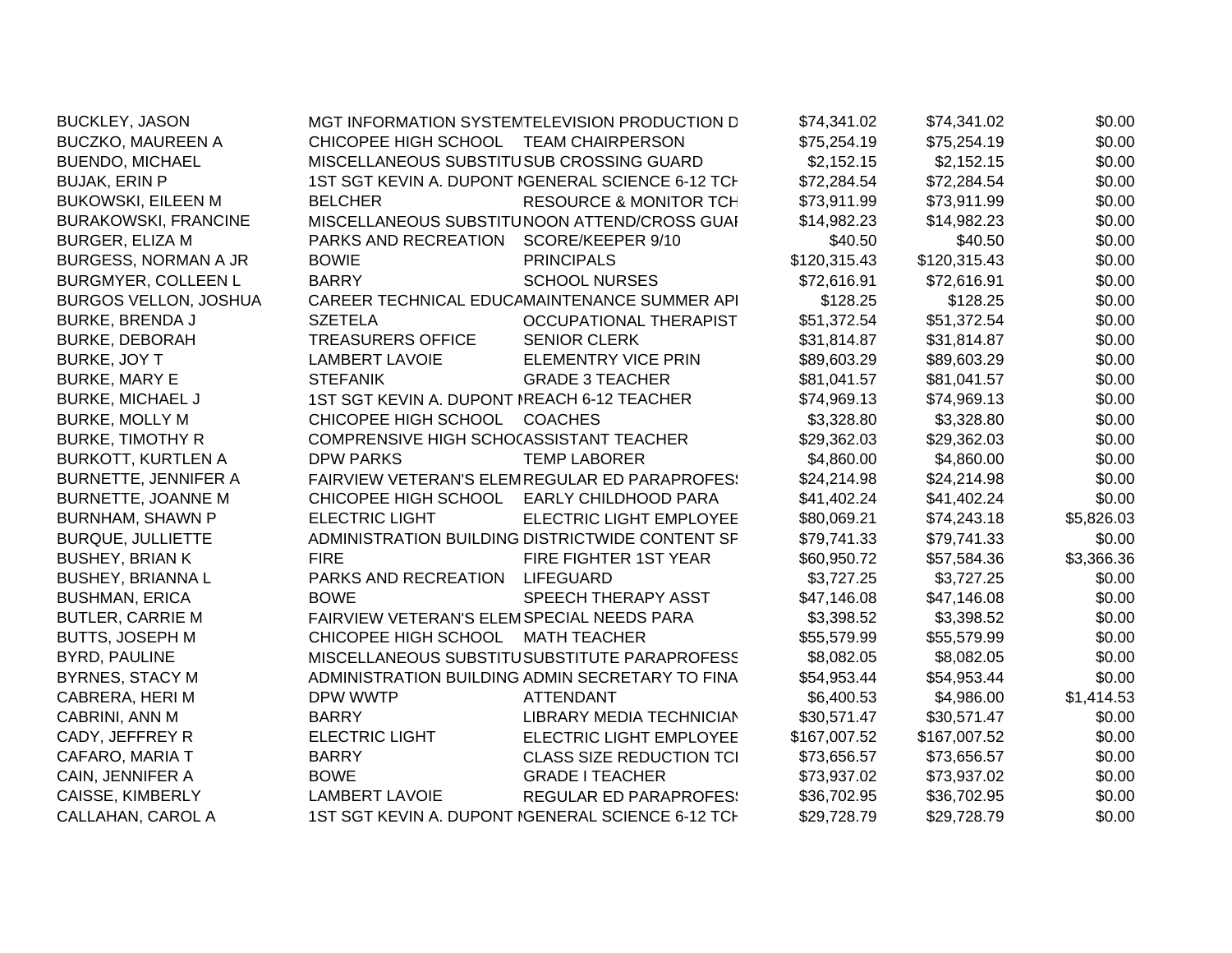| CALOON, KATHLEEN M         | <b>DPW HIGHWAY</b>                          | <b>JR BUILDING CUSTODIAN</b>                   | \$16,356.32  | \$15,816.20 | \$540.12    |
|----------------------------|---------------------------------------------|------------------------------------------------|--------------|-------------|-------------|
| CAMACHO, EVELYN            | <b>STEFANIK</b>                             | KINDERGARTEN PARA                              | \$27,694.51  | \$27,694.51 | \$0.00      |
| CAMERLIN, LORI-ANNE L      | <b>LITWIN</b>                               | <b>REGULAR ED PARAPROFES:</b>                  | \$29,306.86  | \$29,306.86 | \$0.00      |
| CAMERON, ANDREA            |                                             | ADMINISTRATION BUILDING SPECIAL ED COORDINATOR | \$98,697.60  | \$98,697.60 | \$0.00      |
| CANADY, THOMAS F JR        | <b>FIRE</b>                                 | <b>FIRE LIEUTENANT</b>                         | \$100,335.38 | \$84,186.94 | \$16,148.44 |
| CANCEL, ASHLEY M           |                                             | MISCELLANEOUS SUBSTITUSUBSTITUTE PARAPROFESS   | \$1,304.16   | \$1,304.16  | \$0.00      |
| CANCELLIERI, NANCY C       | <b>ASSESSORS</b>                            | <b>CLERK</b>                                   | \$36,141.35  | \$36,141.35 | \$0.00      |
| CANTIN, ROBERT             |                                             | CAREER TECHNICAL EDUCAVOCATIONAL COORDINATOR   | \$77,118.33  | \$77,118.33 | \$0.00      |
| CARABALLO, CINDY           | <b>SCHOOL LUNCH</b>                         | CAFETERIA HELPER                               | \$21,560.84  | \$21,548.52 | \$12.32     |
| CARBONE, VICTOR J          | <b>SELSER ACADEMY</b>                       | <b>SCHOOL PSYCHOLOGIST</b>                     | \$78,945.93  | \$78,945.93 | \$0.00      |
| CARDAROPOLI, AMY L         | FAIRVIEW VETERAN'S ELEMSPECIAL NEEDS PARA   |                                                | \$29,957.33  | \$29,957.33 | \$0.00      |
| CARDAROPOLI, TREVER J      | <b>DPW HIGHWAY</b>                          | <b>HIGHWAY MAINTENANCE M/</b>                  | \$47,746.03  | \$44,998.88 | \$2,747.15  |
| CARDILLO, CHRISTA          | SELSER ACADEMY                              | <b>ENGLISH TEACHER</b>                         | \$74,111.98  | \$74,111.98 | \$0.00      |
| CARDIN, KAREN A            | <b>SCHOOL LUNCH</b>                         | CAFETERIA HELPER                               | \$9,417.42   | \$9,417.42  | \$0.00      |
| CAREY, KIMBERLY R          | <b>LITWIN</b>                               | <b>TEAM CHAIRPERSON</b>                        | \$3,657.19   | \$3,657.19  | \$0.00      |
| CARLETON, ANTHONY          | <b>DPW PARKS</b>                            | MEO/LABORER                                    | \$42,475.64  | \$38,241.04 | \$4,234.60  |
| CARLOS, TARA M             | COMPRENSIVE HIGH SCHOCPHYSICAL ED TCHR 6-12 |                                                | \$73,912.01  | \$73,912.01 | \$0.00      |
| CARLSON, ERIKA K           | CHICOPEE HIGH SCHOOL                        | <b>AUTISM TEACHER</b>                          | \$83,360.36  | \$83,360.36 | \$0.00      |
| CARMODY, JENNIFER A        | <b>LITWIN</b>                               | KINDERGARTEN TEACHER                           | \$74,432.79  | \$74,432.79 | \$0.00      |
| CARNEY, LOUIS J            | <b>BELCHER</b>                              | <b>NIGHT CUSTODIAN</b>                         | \$39,609.38  | \$39,609.38 | \$0.00      |
| CARRA, MICHAEL B           | <b>DPW HIGHWAY</b>                          | <b>GENERAL FOREMAN</b>                         | \$93,256.37  | \$76,596.62 | \$16,659.75 |
| CARRIVEAU, DEBRA A         | <b>SELSER ACADEMY</b>                       | SPECIAL NEEDS PARA                             | \$35,424.43  | \$35,424.43 | \$0.00      |
| CARRIVEAU, TARYN B         | PARKS AND RECREATION                        | SCORE/KEEPER 9/10                              | \$40.50      | \$40.50     | \$0.00      |
| CARROLL, JULIE M           | <b>BELLAMY</b>                              | ELA 6-12 TEACHER                               | \$48,285.29  | \$48,285.29 | \$0.00      |
| CARROLL, SEAN P            | PARKS AND RECREATION                        | ASST SUPT OF PARKS                             | \$63,425.17  | \$60,236.62 | \$3,188.55  |
| CARTER, BERNARD JR         | <b>LIBRARY</b>                              | <b>LIBRARY SECURITY GUARD</b>                  | \$14,393.47  | \$14,393.47 | \$0.00      |
| CARTER, GEORGE C           | <b>ELECTRIC LIGHT</b>                       | ELECTRIC LIGHT EMPLOYEE                        | \$16,844.00  | \$16,640.00 | \$204.00    |
| CARTER, KIMBERLEY M        | <b>LITWIN</b>                               | <b>GRADE 4 TEACHER</b>                         | \$77,040.05  | \$77,040.05 | \$0.00      |
| CARVALHO, LEEANA           | <b>BELLAMY</b>                              | <b>MATH TEACHER</b>                            | \$75,425.07  | \$75,425.07 | \$0.00      |
| CARVALHO, NATHAN L         | <b>FIRE</b>                                 | FIRE FIGHTER 1ST YEAR                          | \$82,912.27  | \$59,364.55 | \$23,547.72 |
| <b>CASALI, CHRISTOPHER</b> | MGT INFORMATION SYSTEMHEAD COMPUTER TECH    |                                                | \$65,406.87  | \$57,882.46 | \$7,524.41  |
| CASIMIRO, LINDA A          | <b>LITWIN</b>                               | SUB CROSSING GUARD                             | \$5,033.70   | \$5,033.70  | \$0.00      |
| CASON, CHRISTIAN           | <b>DPW PARKS</b>                            | PARK MAINTENANCE CRAFT                         | \$36,638.50  | \$34,578.16 | \$2,060.34  |
| CASTELLINE, RYAN C         | <b>BELLAMY</b>                              | SOCIAL STUDIES TEACHER                         | \$56,498.89  | \$56,498.89 | \$0.00      |
| CATALFAMO, ANTONIO         | <b>COUNCIL ON AGING</b>                     | PROG/ASST. - CAFE MANAGE                       | \$10,255.68  | \$10,255.68 | \$0.00      |
| <b>CATARINO, LAURIE A</b>  | PRETREATMENT                                | <b>INDUSTRIAL WASTE SUPERY</b>                 | \$75,202.11  | \$73,416.48 | \$1,785.63  |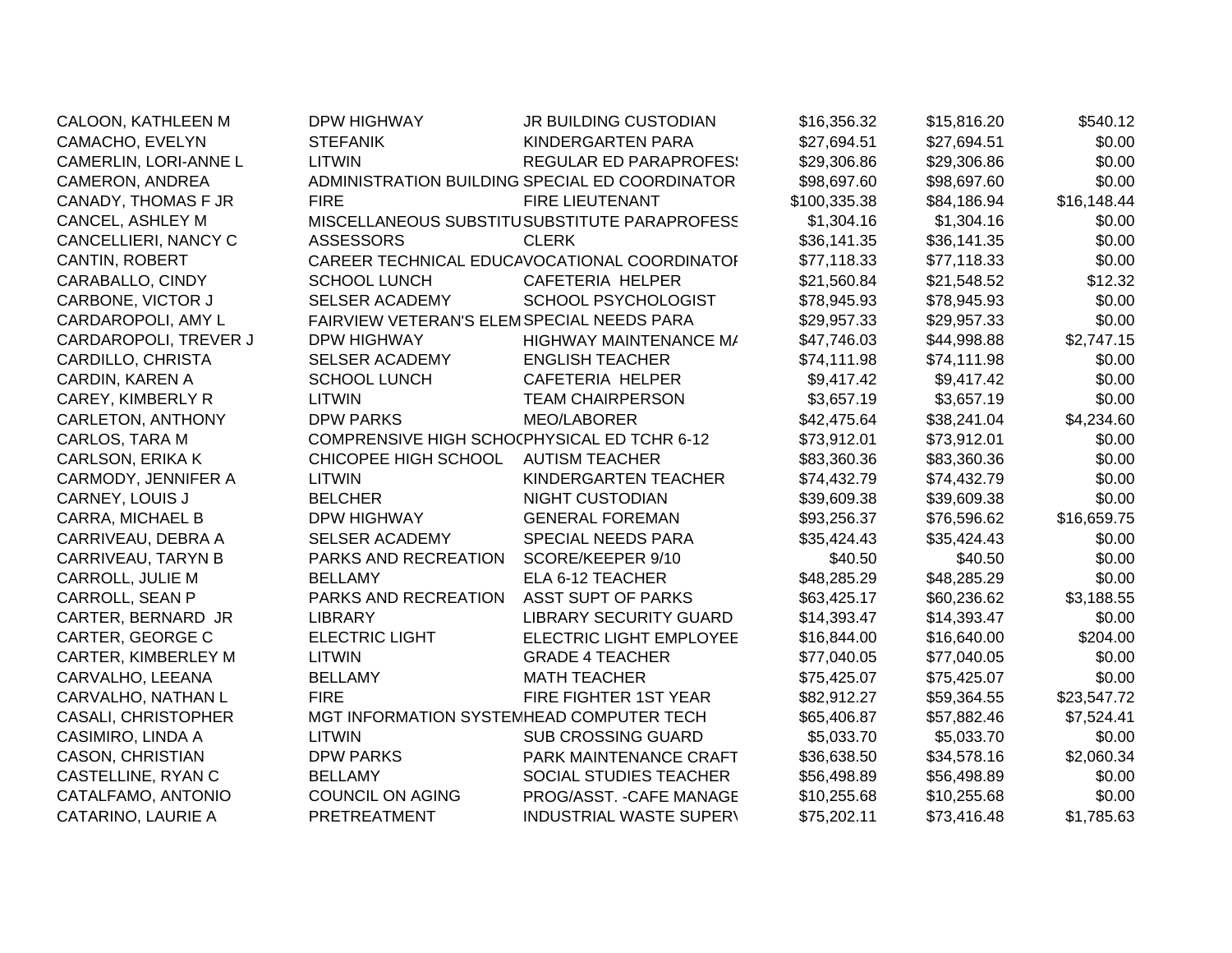| CATES, RICKY L             | FAIRVIEW VETERAN'S ELEMASSISTANT TEACHER    |                                                 | \$44,697.04  | \$44,697.04  | \$0.00      |
|----------------------------|---------------------------------------------|-------------------------------------------------|--------------|--------------|-------------|
| CATTERSON, DOREEN A        | FAIRVIEW VETERAN'S ELEMSCHOOL PSYCHOLOGIST  |                                                 | \$78,945.93  | \$78,945.93  | \$0.00      |
| CAYER, DEE ANN             | <b>BOWIE</b>                                | SPECIAL ED TEACHER                              | \$79,586.07  | \$79,586.07  | \$0.00      |
| CERIA, THERESA E           |                                             | COMPRENSIVE HIGH SCHO(GENERAL SCIENCE 6-12 TCH  | \$78,449.84  | \$78,449.84  | \$0.00      |
| CERPOVICZ, DAVID M         |                                             | CAREER TECHNICAL EDUCATECH/ENGINEERING 6-12 TE  | \$79,855.58  | \$79,855.58  | \$0.00      |
| CERVONE, FRANCESCO         | MGT INFORMATION SYSTEMHEAD COMPUTER TECH    |                                                 | \$75,737.75  | \$73,647.31  | \$2,090.44  |
| CHABAN, CHRISTOPHER J      | <b>DPW ENGINEERING</b>                      | <b>ASSTANT ENGINEER</b>                         | \$85,002.24  | \$84,400.64  | \$601.60    |
| <b>CHAGNON, MICHAEL A</b>  | COMPRENSIVE HIGH SCHOCATHLETIC TRAINER      |                                                 | \$50,067.08  | \$50,067.08  | \$0.00      |
| CHAGNON, SANDRA            | COMPRENSIVE HIGH SCHOCSR CLERK/TYPIST       |                                                 | \$42,696.73  | \$42,696.73  | \$0.00      |
| CHALMERS, COLLEEN M        | 1ST SGT KEVIN A. DUPONT ISPECIAL ED TEACHER |                                                 | \$71,374.85  | \$71,374.85  | \$0.00      |
| CHAPDELAINE, ALISON M      | <b>LITWIN</b>                               | SPECIAL NEEDS PARA                              | \$30,183.97  | \$30,183.97  | \$0.00      |
| CHAPDELAINE, JASON C       | <b>FIRE</b>                                 | FIRE FIGHTER 2ND YEAR                           | \$79,232.41  | \$62,353.54  | \$16,878.87 |
| CHAPDELAINE, SCOTT D       | <b>SCHOOL MAINTENANCE</b>                   | <b>MAINTENANCE DIRECTOR</b>                     | \$117,973.16 | \$117,973.16 | \$0.00      |
| CHAPIN, JULIE A            | <b>SZETELA</b>                              | <b>SPECIAL NEEDS PARA</b>                       | \$30,178.30  | \$30,178.30  | \$0.00      |
| CHAPULA, VIKTORIA          |                                             | CAREER TECHNICAL EDUCAMAINTENANCE SUMMER API    | \$526.50     | \$526.50     | \$0.00      |
| CHAQUI, XENIA Z            | FAIRVIEW VETERAN'S ELEMSPECIAL NEEDS PARA   |                                                 | \$14,253.30  | \$14,253.30  | \$0.00      |
| CHARBONNEAU, DUSTY M       | 1ST SGT KEVIN A. DUPONT ISPECIAL ED TEACHER |                                                 | \$42,235.44  | \$42,235.44  | \$0.00      |
| CHARRON, BRITTANY          | ADMINISTRATION BUILDING SCHOOL NURSES       |                                                 | \$15,514.71  | \$15,514.71  | \$0.00      |
| CHARTIER, JUSTIN           | PARKS AND RECREATION                        | DAY CAMP                                        | \$2,054.94   | \$2,054.94   | \$0.00      |
| CHARTIER, JUSTIN L         | <b>BELLAMY</b>                              | SPECIAL ED TEACHER                              | \$59,284.34  | \$59,284.34  | \$0.00      |
| CHASE, ELIZABETH           | <b>BELLAMY</b>                              | <b>MATH TEACHER</b>                             | \$75,375.07  | \$75,375.07  | \$0.00      |
| CHAUVIN, HALEY V           | <b>BELLAMY</b>                              | LIBRARIAN 6-12                                  | \$30,698.99  | \$30,698.99  | \$0.00      |
| CHAVEZ, MARCEL             | PARKS AND RECREATION                        | <b>LIFEGUARD</b>                                | \$3,514.75   | \$3,514.75   | \$0.00      |
| <b>CHERPAK, BRITTNEY S</b> | <b>BARRY</b>                                | <b>TITLE I TEACHER</b>                          | \$73,949.52  | \$73,949.52  | \$0.00      |
| <b>CHESSEY, TIFFANY S</b>  | <b>CITY COLLECTORS</b>                      | <b>SENIOR CLERK</b>                             | \$27,521.43  | \$27,521.43  | \$0.00      |
| CHEVALIER, MARY            | FAIRVIEW VETERAN'S ELEMSPECIAL ED TEACHER   |                                                 | \$74,263.89  | \$74,263.89  | \$0.00      |
| CHEVALIER, TINA L          | <b>SCHOOL LUNCH</b>                         | CAFETERIA HELPER                                | \$3,631.07   | \$3,631.07   | \$0.00      |
| CHMURA, JOHN S             | <b>FIRE</b>                                 | <b>FIRE CAPTAIN</b>                             | \$116,114.89 | \$91,664.81  | \$24,450.08 |
| CHOUINARD, JOSEPH          | <b>POLICE</b>                               | POLICE PATROLMAN                                | \$81,259.74  | \$68,395.28  | \$12,864.46 |
| CHOUINARD, LEON P          |                                             | CENTRAL MAINTENANCE GAMOTOR EQUIPMENT REPAIR    | \$59,213.31  | \$58,131.93  | \$1,081.38  |
| CHRETIEN, NICOLE M         | <b>STEFANIK</b>                             | <b>REGULAR ED PARAPROFES:</b>                   | \$19,438.64  | \$19,438.64  | \$0.00      |
| CHROSTOWSKI, MALGORZATA    | <b>SZETELA</b>                              | <b>REGULAR ED PARAPROFES:</b>                   | \$29,609.37  | \$29,609.37  | \$0.00      |
| CHROSTOWSKI, NATALIA A     | CHICOPEE HIGH SCHOOL                        | <b>COACHES</b>                                  | \$3,605.93   | \$3,605.93   | \$0.00      |
| CHRZANOWSKI, JOSHUA J      |                                             | 1ST SGT KEVIN A. DUPONT ISOCIAL STUDIES TEACHER | \$67,092.31  | \$67,092.31  | \$0.00      |
| CHRZANOWSKI, SHERRI        | <b>BELLAMY</b>                              | <b>SECONDARY VICE PRIN</b>                      | \$100,940.67 | \$100,940.67 | \$0.00      |
| CIPOLLA, CHARLES A         | DPW WWTP                                    | <b>WWTP REPAIRMAN</b>                           | \$5,606.28   | \$4,510.08   | \$1,096.20  |
|                            |                                             |                                                 |              |              |             |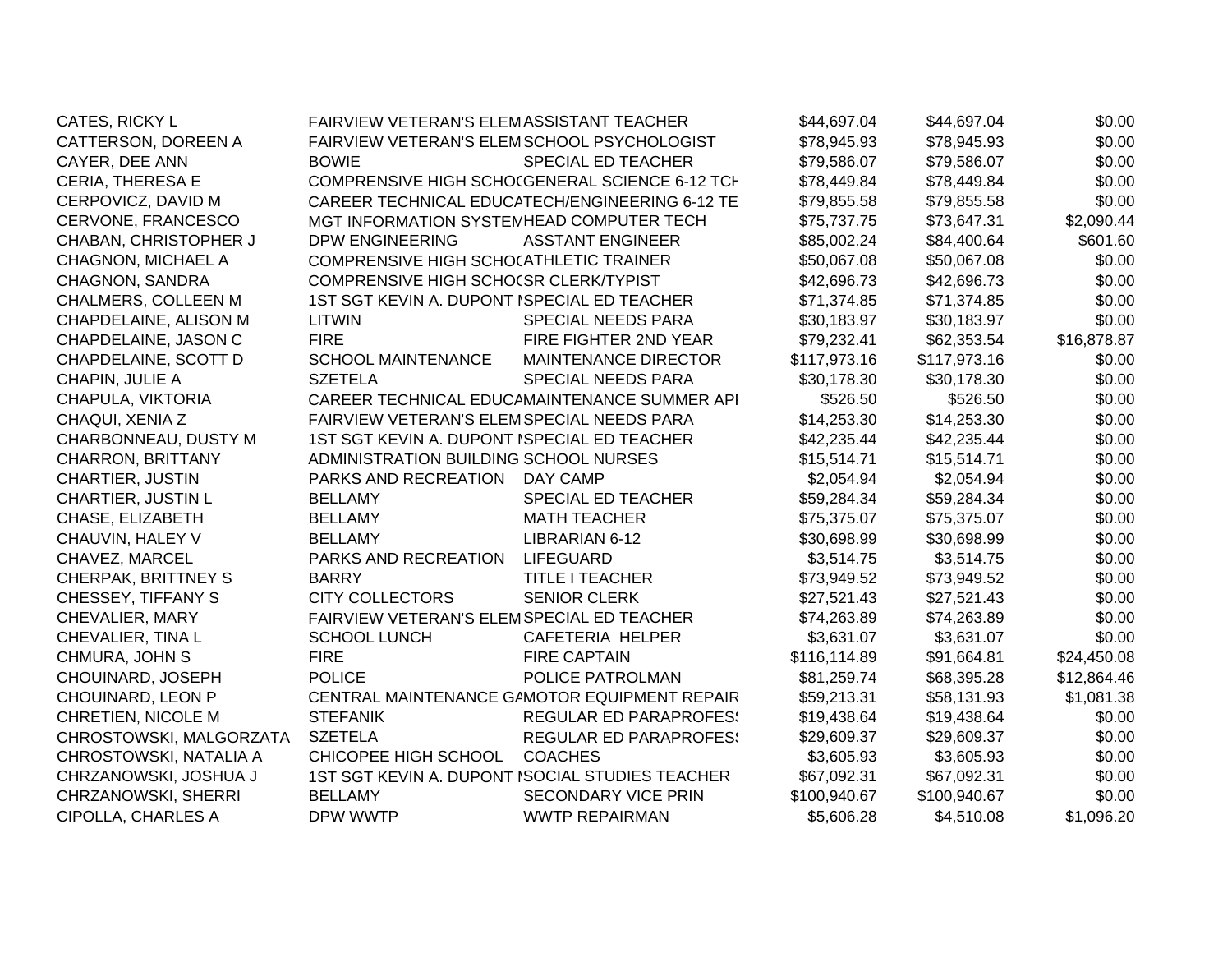| CIRILLO, VINCENT A         | <b>SCHOOL MAINTENANCE</b>                | <b>MAINTENANCE SUMMER API</b>                   | \$3,010.50   | \$3,010.50   | \$0.00      |
|----------------------------|------------------------------------------|-------------------------------------------------|--------------|--------------|-------------|
| CLAIRMONT, NATHAN          | <b>ELECTRIC LIGHT</b>                    | <b>ELECTRIC LIGHT EMPLOYEE</b>                  | \$86,774.08  | \$86,774.08  | \$0.00      |
| CLANCY, PATRICK J          | COMPRENSIVE HIGH SCHOCHISTORY TEACHER    |                                                 | \$73,937.02  | \$73,937.02  | \$0.00      |
| CLAPP, SETH A              | 1ST SGT KEVIN A. DUPONT INIGHT CUSTODIAN |                                                 | \$42,701.59  | \$39,684.36  | \$3,017.23  |
| CLAPP, TERESE I            | <b>SCHOOL LUNCH</b>                      | CAFETERIA HELPER                                | \$19,752.34  | \$19,696.90  | \$55.44     |
| CLARK, CYNTHIA M           | <b>BOWIE</b>                             | <b>REGULAR ED PARAPROFES:</b>                   | \$18,149.16  | \$18,149.16  | \$0.00      |
| CLARK, EDWARD J            | <b>POLICE</b>                            | POLICE PATROLMAN                                | \$61,591.02  | \$61,301.65  | \$289.37    |
| CLARK, JASON               | CHICOPEE HIGH SCHOOL                     | <b>SPECIAL ED TEACHER</b>                       | \$68,287.70  | \$68,287.70  | \$0.00      |
| CLARK, JOSHUA T            |                                          | COMPRENSIVE HIGH SCHO(SOCIAL STUDIES TEACHER    | \$64,402.53  | \$64,402.53  | \$0.00      |
| <b>CLARK, JUSTIN G</b>     | <b>FIRE</b>                              | FIRE FIGHTER 2ND YEAR                           | \$79,483.84  | \$66,781.17  | \$12,702.67 |
| <b>CLARK, KAREN A</b>      | ADMINISTRATION BUILDING SR CLERK/TYPIST  |                                                 | \$42,196.65  | \$42,196.65  | \$0.00      |
| CLARK, LYNN A              | ADMINISTRATION BUILDING SUPERINTENDENT   |                                                 | \$174,875.68 | \$174,875.68 | \$0.00      |
| CLARK, MELISSA M           | <b>STREIBER</b>                          | <b>GRADE 4 TEACHER</b>                          | \$73,398.20  | \$73,398.20  | \$0.00      |
| <b>CLARK, NOREEN A</b>     | <b>STREIBER</b>                          | <b>CROSSING GUARD</b>                           | \$6,545.23   | \$6,545.23   | \$0.00      |
| <b>CLARK, RICHARD G</b>    | <b>LITWIN</b>                            | SR BUILDING CUST/OTHER                          | \$51,378.98  | \$51,234.95  | \$144.03    |
| <b>CLARK, WARREN E</b>     | DPW WWTP                                 | <b>ATTENDANT</b>                                | \$300.32     | \$300.32     | \$0.00      |
| CLEGG, JOSHUA B            | <b>FIRE</b>                              | FIRE LIEUTENANT                                 | \$89,280.15  | \$73,478.11  | \$15,802.04 |
| CLOUTIER, DONNA            | <b>LAMBERT LAVOIE</b>                    | KINDERGARTEN PARA                               | \$19,099.48  | \$19,099.48  | \$0.00      |
| CLYMER, STEPHANIE L        | CHICOPEE HIGH SCHOOL                     | <b>BIOLOGY TEACHER</b>                          | \$52,853.73  | \$52,853.73  | \$0.00      |
| CLYNE, ROBIN E             | <b>STEFANIK</b>                          | SPECIAL NEEDS PARA                              | \$31,325.50  | \$31,325.50  | \$0.00      |
| COAKLEY, GARRETT J         | <b>DPW SANITATION</b>                    | <b>LABORER</b>                                  | \$42,473.02  | \$39,876.28  | \$2,596.74  |
| COAKLEY-ZAHM, HELEN A      | <b>AUDITING</b>                          | <b>SENIOR CLERK</b>                             | \$49,048.16  | \$48,509.71  | \$538.45    |
| <b>COCORAN, SKYLAR E</b>   | PARKS AND RECREATION                     | <b>SOCCER REFS</b>                              | \$60.75      | \$60.75      | \$0.00      |
| COE, LAURA L               | <b>ELECTRIC LIGHT</b>                    | ELECTRIC LIGHT EMPLOYEE                         | \$42,686.29  | \$42,671.63  | \$14.66     |
| <b>COELHO, KRISTEN L</b>   | CHICOPEE HIGH SCHOOL                     | ATTENDANCE ASSISTANT                            | \$31,150.90  | \$31,150.90  | \$0.00      |
| COFFEY, ANGELA R           | 1ST SGT KEVIN A. DUPONT IGUIDANCE 6-12   |                                                 | \$67,300.96  | \$67,300.96  | \$0.00      |
| COGNAC, LORI               | <b>BOWE</b>                              | <b>GRADE 2 TEACHER</b>                          | \$80,345.93  | \$80,345.93  | \$0.00      |
| <b>COGNAC, MATTHEW R</b>   | <b>BELLAMY</b>                           | ELA 6-12 TEACHER                                | \$79,330.14  | \$79,330.14  | \$0.00      |
| <b>COLBERG, NATALIE A</b>  | <b>ELECTRIC LIGHT</b>                    | ELECTRIC LIGHT EMPLOYEE                         | \$105,777.76 | \$105,777.76 | \$0.00      |
| <b>COLBURN, MARY E</b>     |                                          | ADMINISTRATION BUILDING SEC ASST SUPER INST/ACC | \$54,939.54  | \$54,939.54  | \$0.00      |
| <b>COLEMAN, GARY E</b>     | <b>BARRY</b>                             | <b>CROSSING GUARD</b>                           | \$2,886.49   | \$2,886.49   | \$0.00      |
| <b>COLEMAN, PATRICIA A</b> | TELECOMMUNICATIONS BUISR CLERK/TYPIST    |                                                 | \$41,568.48  | \$41,568.48  | \$0.00      |
| COLKOS, JORDEN             | <b>DPW SANITATION</b>                    | <b>MEO/LABORER</b>                              | \$53,708.60  | \$44,453.52  | \$9,255.08  |
| COLLAZO, ALLISON           | <b>PURCHASING</b>                        | ASST PURCHASING AGENT                           | \$51,208.64  | \$51,208.64  | \$0.00      |
| <b>COLLIER, ANDREW</b>     | <b>POLICE</b>                            | POLICE PATROLMAN                                | \$56,339.43  | \$55,693.77  | \$645.66    |
| COLLINS-KALBAUGH,          | <b>FIRE</b>                              | FIRE LIEUTENANT                                 | \$83,507.04  | \$82,706.07  | \$800.97    |
|                            |                                          |                                                 |              |              |             |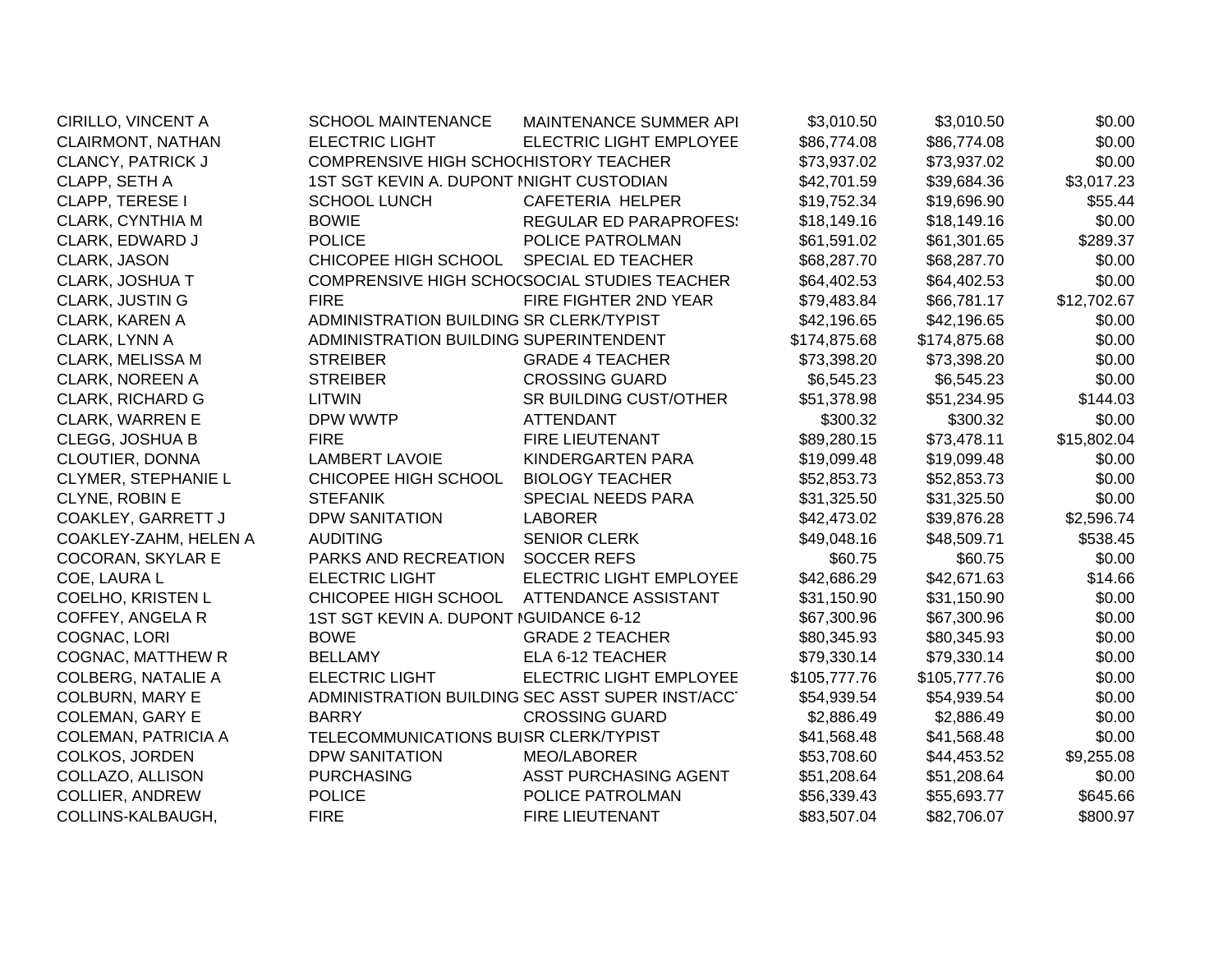| COLON DIAZ, JESSICA M       |                                           | MISCELLANEOUS SUBSTITUSUBSTITUTE PARAPROFESS | \$2,200.77   | \$2,200.77   | \$0.00      |
|-----------------------------|-------------------------------------------|----------------------------------------------|--------------|--------------|-------------|
| COLON, LUIS                 | <b>DPW HIGHWAY</b>                        | <b>SPECIAL MEO</b>                           | \$55,809.91  | \$52,521.52  | \$3,288.39  |
| COLON, MARIA A              | CHICOPEE HIGH SCHOOL                      | <b>SR CLERK/TYPIST</b>                       | \$42,520.59  | \$42,520.59  | \$0.00      |
| COLON, MIRIAM               | COMPRENSIVE HIGH SCHO(SPECIAL NEEDS PARA  |                                              | \$28,370.04  | \$28,370.04  | \$0.00      |
| COLON, NORMAN L             | <b>FIRE</b>                               | FIRE FIGHTER 2ND YEAR                        | \$92,382.21  | \$69,785.50  | \$22,596.71 |
| COMEE, STEPHEN R            | CHICOPEE HIGH SCHOOL                      | <b>COACHES</b>                               | \$2,707.34   | \$2,707.34   | \$0.00      |
| COMO, THOMAS M              | <b>LAMBERT LAVOIE</b>                     | <b>CROSSING GUARD</b>                        | \$4,285.21   | \$4,285.21   | \$0.00      |
| <b>CONNELL, JENNIFER M</b>  | <b>BELLAMY</b>                            | SPECIAL ED TEACHER                           | \$57,097.19  | \$57,097.19  | \$0.00      |
| CONNOLLY, DEANNA M          |                                           | FAIRVIEW VETERAN'S ELEMSCHOOL PSYCHOLOGIST   | \$60,206.16  | \$60,206.16  | \$0.00      |
| <b>CONNORS, GREG H</b>      | <b>FIRE</b>                               | FIRE FIGHTER 2ND YEAR                        | \$78,790.85  | \$63,216.53  | \$15,574.32 |
| CONROY, CASEY S             | <b>COUNCIL ON AGING</b>                   | PROGRAM COORDINATOR                          | \$47,030.61  | \$46,685.11  | \$345.50    |
| CONROY, DONNA KRUPA         | <b>LAMBERT LAVOIE</b>                     | SPECIAL ED TEACHER                           | \$80,070.58  | \$80,070.58  | \$0.00      |
| CONROY, JOSEPH E            | <b>POLICE</b>                             | POLICE PATROLMAN                             | \$80,687.88  | \$65,121.69  | \$15,566.19 |
| <b>CONTE, ANDREA G</b>      | <b>STEFANIK</b>                           | SPECIAL ED TEACHER                           | \$75,476.97  | \$75,476.97  | \$0.00      |
| CONTOIS, NANCY M            | <b>LIBRARY</b>                            | <b>CITY LIBRARIAN</b>                        | \$49,317.58  | \$49,317.58  | \$0.00      |
| COOK, RYAN                  | <b>ELECTRIC LIGHT</b>                     | ELECTRIC LIGHT EMPLOYEE                      | \$90,409.47  | \$84,251.46  | \$6,158.01  |
| <b>COPELAND, DIANNE A</b>   | <b>COUNCIL ON AGING</b>                   | <b>WELLNESS HEALTH NURSE</b>                 | \$24,279.37  | \$24,279.37  | \$0.00      |
| CORA, JOSE L                | FAIRVIEW VETERAN'S ELEMSPECIAL NEEDS PARA |                                              | \$30,735.02  | \$30,735.02  | \$0.00      |
| CORBEIL, JESSICA J          | <b>BARRY</b>                              | KINDERGARTEN TEACHER                         | \$73,912.02  | \$73,912.02  | \$0.00      |
| COREY, JULIE D              | <b>BELLAMY</b>                            | <b>GENERAL SCIENCE 6-12 TCH</b>              | \$74,851.74  | \$74,851.74  | \$0.00      |
| CORRIDAN, KEVIN Q           | LAW                                       | <b>ASSOCIATE SOLICITOR</b>                   | \$54,057.44  | \$54,057.44  | \$0.00      |
| COSME, ALFRED G             | MISCELLANEOUS SUBSTITUSUB CROSSING GUARD  |                                              | \$8,356.55   | \$8,356.55   | \$0.00      |
| <b>COSME, MARIANNE N</b>    | <b>AUDITING</b>                           | SENIOR ACCOUNT CLERK                         | \$65,634.04  | \$59,608.49  | \$6,025.55  |
| COSME, VILMA L              | ADMINISTRATION BUILDING SR CLERK/TYPIST   |                                              | \$41,150.54  | \$40,268.43  | \$882.11    |
| COSTA, MATTHEW G            | <b>POLICE</b>                             | POLICE PATROLMAN                             | \$101,168.99 | \$93,565.73  | \$7,603.26  |
| COSTA, YVONNE J             |                                           | MISCELLANEOUS SUBSTITUSUBSTITUTE PARAPROFESS | \$1,356.03   | \$1,356.03   | \$0.00      |
| COSTELLO, EDWARD J          | <b>WATER</b>                              | <b>MEO/FOREMAN</b>                           | \$61,772.32  | \$59,388.66  | \$2,383.66  |
| COSTELLO, EDWARD J V        |                                           | TELECOMMUNICATIONS BUITELECOM COMPUTER TECH  | \$45,925.19  | \$45,925.19  | \$0.00      |
| <b>COSTELLO, KRISTINE A</b> | DPW WWTP                                  | SENIOR ACCOUNT CLERK                         | \$54,562.80  | \$53,428.10  | \$1,134.70  |
| COTE, AIMEE E               | FAIRVIEW VETERAN'S ELEMGRADE 5 TEACHER    |                                              | \$47,427.50  | \$47,427.50  | \$0.00      |
| COTE, HOLLY L               | <b>POLICE</b>                             | POLICE SENIOR LIEUTENAN'                     | \$142,370.49 | \$133,955.17 | \$8,415.32  |
| COTE, JADE N                | <b>LITWIN</b>                             | TILE I PARAPROFESSIONAL                      | \$27,669.42  | \$27,669.42  | \$0.00      |
| COTE, KATHY                 | MISCELLANEOUS SUBSTITUCROSSING GUARD      |                                              | \$4,550.68   | \$4,550.68   | \$0.00      |
| COTE, TARA A                | <b>SCHOOL LUNCH</b>                       | ASSISTANT COOK/ALL OTHE                      | \$30,734.41  | \$30,672.70  | \$61.71     |
| COULOMBE, JESSIE            | <b>WATER</b>                              | WATER SYS MAINT MAN                          | \$46,997.85  | \$42,107.68  | \$4,890.17  |
| COURCHESNE, KARI L          | 1ST SGT KEVIN A. DUPONT MATH TEACHER      |                                              | \$71,424.84  | \$71,424.84  | \$0.00      |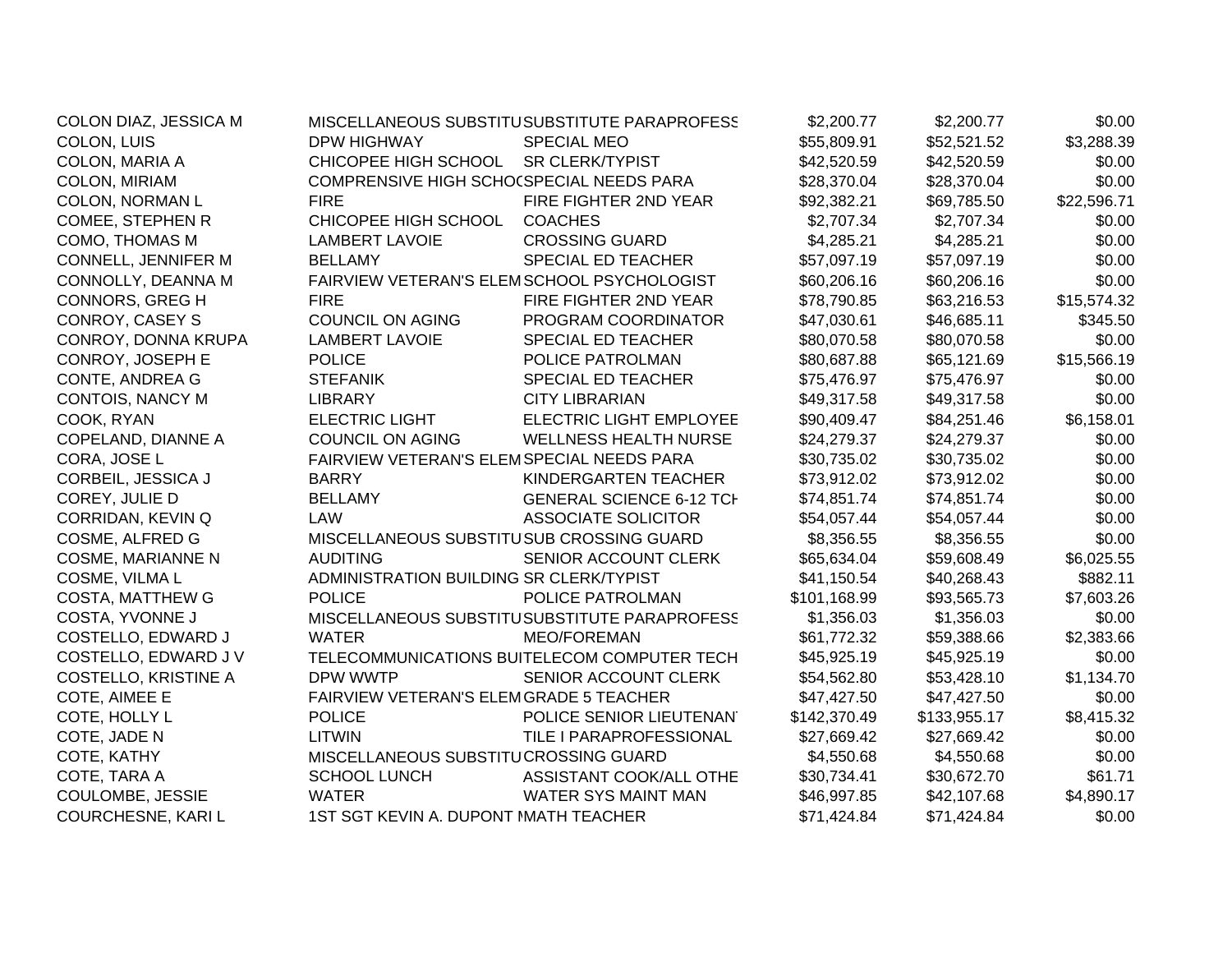| COURCHESNE, WILLIAM         | <b>CITY COUNCIL</b>                         | <b>CITY COUNCILOR</b>                          | \$11,225.00  | \$11,225.00  | \$0.00      |
|-----------------------------|---------------------------------------------|------------------------------------------------|--------------|--------------|-------------|
| COUTURE, AMY                | <b>BOWIE</b>                                | <b>SCHOOL NURSES</b>                           | \$80,255.71  | \$80,255.71  | \$0.00      |
| COUTURE, ANTHONY L          |                                             | COMPRENSIVE HIGH SCHO(GENERAL SCIENCE 6-12 TCH | \$87,005.40  | \$87,005.40  | \$0.00      |
| COUTURE, JEFFREY F          | <b>POLICE</b>                               | <b>POLICE SERGEANTS</b>                        | \$108,153.04 | \$106,778.71 | \$1,374.33  |
| <b>COUTURE, JOSEPHINE B</b> | COMPRENSIVE HIGH SCHOCHEALTH 6-12 TEACHER   |                                                | \$76,309.52  | \$76,309.52  | \$0.00      |
| COUTURE, KELLY              | <b>BELLAMY</b>                              | SPECIAL ED INCLUSION TEA                       | \$73,526.74  | \$73,526.74  | \$0.00      |
| COUTURE, MARY E             | <b>SCHOOL LUNCH</b>                         | ASSISTANT COOK HIGH & MI                       | \$29,570.06  | \$29,536.27  | \$33.79     |
| <b>COUTURE, MATTHEW R</b>   | <b>FIRE</b>                                 | <b>FIRE CAPTAIN</b>                            | \$130,132.56 | \$95,902.43  | \$34,230.13 |
| <b>COUTURE, RENEE E</b>     | <b>LAMBERT LAVOIE</b>                       | <b>GRADE 3 TEACHER</b>                         | \$53,546.78  | \$53,546.78  | \$0.00      |
| <b>COVALLI, NICOLE A</b>    | FAIRVIEW VETERAN'S ELEMINTERVENTION TEACHER |                                                | \$73,501.74  | \$73,501.74  | \$0.00      |
| CRAIG, ALLISON              | <b>BARRY</b>                                | <b>GRADE 3 TEACHER</b>                         | \$74,010.55  | \$74,010.55  | \$0.00      |
| CRAIGWELL-BOWDEN,           | <b>HEALTH</b>                               | <b>SENIOR CLERK</b>                            | \$21,430.27  | \$21,430.27  | \$0.00      |
| CRAMER, ROXANNE L           | <b>BOWE</b>                                 | NOON ATTEND/CROSS GUAI                         | \$1,933.50   | \$1,933.50   | \$0.00      |
| <b>CRAMTON, RACHEL M</b>    | <b>BELLAMY</b>                              | LIBRARY MEDIA TECHNICIAN                       | \$33,393.29  | \$33,393.29  | \$0.00      |
| CRANDALL, EMILY T           | <b>SZETELA</b>                              | <b>SUBSTITUTE TEACHER</b>                      | \$1,125.00   | \$1,125.00   | \$0.00      |
| CRANE, TINA M               | <b>LITWIN</b>                               | <b>GRADE 5 TEACHER</b>                         | \$50,897.34  | \$50,897.34  | \$0.00      |
| CRAVEN, MIA J               | <b>BOWE</b>                                 | <b>GUIDANCE K-5</b>                            | \$79,002.24  | \$79,002.24  | \$0.00      |
| CRAWFORD, ELIZABETH A       | <b>BELCHER</b>                              | <b>SPEECH THERAPIST</b>                        | \$73,912.00  | \$73,912.00  | \$0.00      |
| <b>CRESCIONE, DOREEN</b>    | <b>STREIBER</b>                             | <b>ART K-5 TEACHER</b>                         | \$74,359.07  | \$74,359.07  | \$0.00      |
| CREVIER, JOSEPH R           | <b>FIRE</b>                                 | FIRE DEPUTY CHIEF                              | \$53,566.68  | \$52,622.73  | \$943.95    |
| <b>CREVIER, MARILYN R</b>   | <b>VETERANS SERVICE</b>                     | VET SERV SENIOR INVESTIC                       | \$55,164.42  | \$55,164.42  | \$0.00      |
| <b>CROCHIERE, PAMELA J</b>  | COMPRENSIVE HIGH SCHO(SPECIAL NEEDS PARA    |                                                | \$27,709.39  | \$27,709.39  | \$0.00      |
| CRONIN, LINDA A             | <b>LAMBERT LAVOIE</b>                       | SPECIAL NEEDS PARA                             | \$39,668.92  | \$39,668.92  | \$0.00      |
| CROOKS, LINDA               | <b>BOWE</b>                                 | <b>TITLE I TEACHER</b>                         | \$73,912.02  | \$73,912.02  | \$0.00      |
| <b>CROSS, ANGELINA</b>      | PARKS AND RECREATION                        | ASST RECREATIONAL LEADI                        | \$1,781.25   | \$1,781.25   | \$0.00      |
| <b>CROSS, MATTHEW M</b>     | <b>FIRE</b>                                 | FIRE DEPUTY CHIEF                              | \$152,808.63 | \$114,839.62 | \$37,969.01 |
| <b>CROSS, MICHAEL C</b>     | <b>FIRE</b>                                 | FIRE FIGHTER 2ND YEAR                          | \$84,263.31  | \$64,935.90  | \$19,327.41 |
| CROSS-LOPEZ, ALLISON P      | <b>BELLAMY</b>                              | <b>SPANISH TEACHER</b>                         | \$54,345.28  | \$54,345.28  | \$0.00      |
| CROTEAU, ALLISON H          | PARKS AND RECREATION                        | <b>DAY CAMP</b>                                | \$2,902.50   | \$2,902.50   | \$0.00      |
| CROTEAU, JASON A            | <b>FIRE</b>                                 | FIRE FIGHTER 2ND YEAR                          | \$70,567.25  | \$63,201.56  | \$7,365.69  |
| <b>CROTEAU, MICHAEL</b>     | <b>BUILDING</b>                             | PLUMBING INSPECTOR                             | \$62,859.10  | \$62,133.47  | \$725.63    |
| CROTEAU, MICHAEL A          | <b>FIRE</b>                                 | FIRE FIGHTER 2ND YEAR                          | \$84,478.89  | \$64,308.54  | \$20,170.35 |
| CROTEAU, SHARON             | <b>HUMAN RESOURCES</b>                      | <b>BENEFITS MANAGER</b>                        | \$26,940.48  | \$26,940.48  | \$0.00      |
| <b>CROTHERS, VIRGINIA</b>   | CENTRAL MAINTENANCE GAPRINCIPAL CLERK       |                                                | \$50,708.34  | \$47,899.56  | \$2,808.78  |
| <b>CRUMPTON, EMILIE R</b>   | <b>BELLAMY</b>                              | <b>GUIDANCE 6-12</b>                           | \$53,785.30  | \$53,785.30  | \$0.00      |
| CRUZ PEREZ, YAMIL N         | <b>WATER</b>                                | <b>WATER SYS MAINT MAN</b>                     | \$254.10     | \$254.10     | \$0.00      |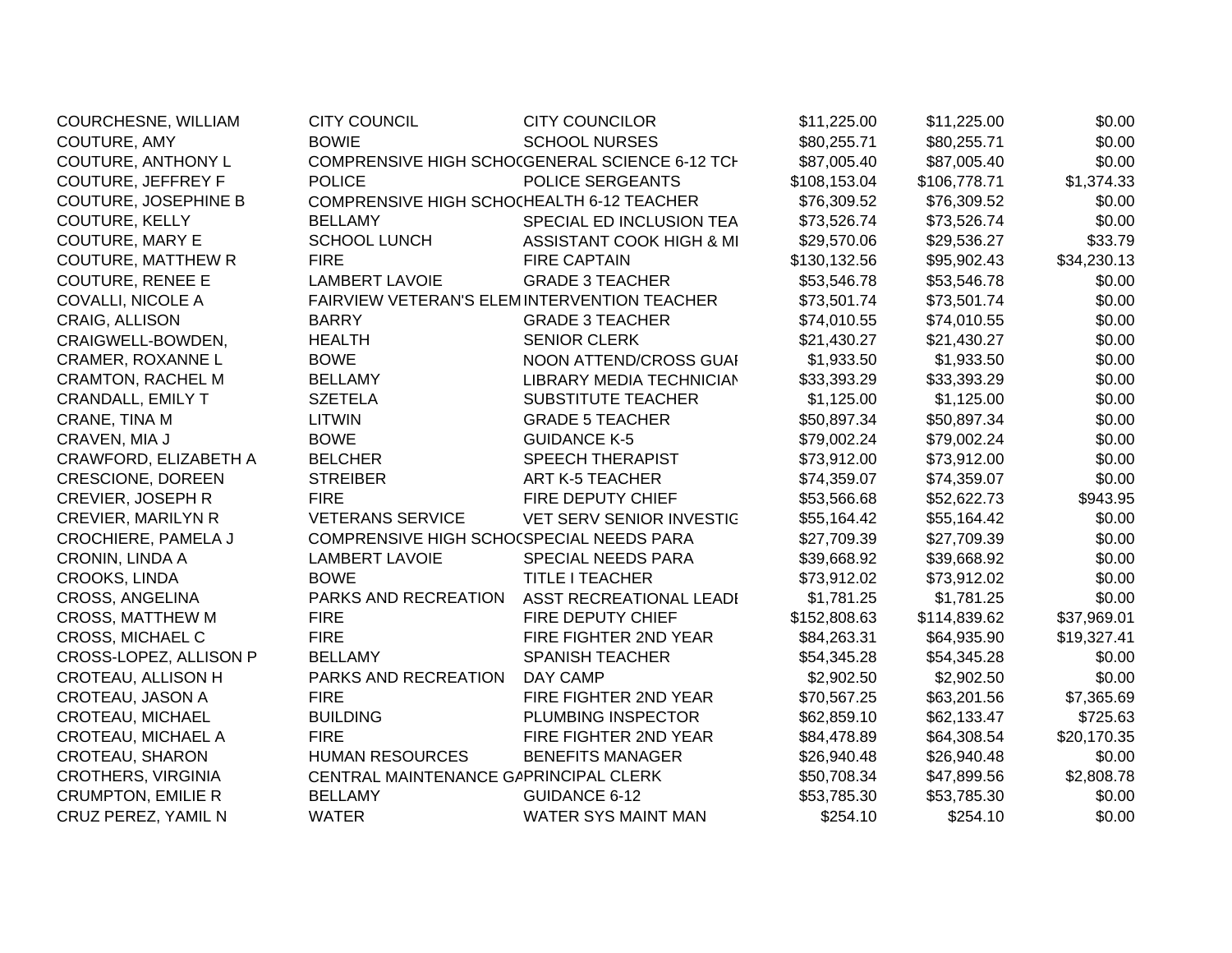| CRUZ, DAISY                  | CHICOPEE HIGH SCHOOL                       | <b>SPANISH TEACHER</b>                         | \$76,924.07  | \$76,924.07  | \$0.00     |
|------------------------------|--------------------------------------------|------------------------------------------------|--------------|--------------|------------|
| CRUZ, ZACHARY                | PARKS AND RECREATION                       | ASST RECREATIONAL LEADI                        | \$2,451.00   | \$2,451.00   | \$0.00     |
| CRUZ, ZOE M                  | PARKS AND RECREATION                       | <b>ASST RECREATIONAL LEADI</b>                 | \$2,294.25   | \$2,294.25   | \$0.00     |
| CUMBY, CLEVELAND J           | <b>BELLAMY</b>                             | <b>NIGHT CUSTODIAN</b>                         | \$42,243.24  | \$37,219.82  | \$5,023.42 |
| CUNHA, ANTHONY D             | <b>POLICE</b>                              | POLICE PATROLMAN                               | \$165.70     | \$165.70     | \$0.00     |
| <b>CUNHA, TERRY B</b>        | <b>BOWE</b>                                | OFFICE ASSISTANT                               | \$22,700.13  | \$22,700.13  | \$0.00     |
| <b>CUNNINGHAM, LISA M</b>    | <b>HEALTH</b>                              | PUBLIC HEALTH NURSE                            | \$28,349.88  | \$27,969.60  | \$380.28   |
| <b>CUNNINGHAM, MACRINA S</b> |                                            | COMPRENSIVE HIGH SCHOCLITERACY SPECIALIST K-12 | \$79,139.16  | \$79,139.16  | \$0.00     |
| <b>CURTIN, STELLA L</b>      | <b>COUNCIL ON AGING</b>                    | <b>CLERK</b>                                   | \$3,167.78   | \$3,167.78   | \$0.00     |
| <b>CURTO, ELLYN</b>          | <b>BARRY</b>                               | SPECIAL NEEDS PARA                             | \$30,512.90  | \$30,512.90  | \$0.00     |
| CYR, KATIE                   | <b>HEALTH</b>                              | <b>SANITARIAN</b>                              | \$58,622.00  | \$58,622.00  | \$0.00     |
| CYR, LAURIE H                | <b>BOWE</b>                                | <b>GRADE 2 TEACHER</b>                         | \$44,404.77  | \$44,404.77  | \$0.00     |
| CYR, TYLER D                 | <b>ELECTRIC LIGHT</b>                      | ELECTRIC LIGHT EMPLOYEE                        | \$14,020.05  | \$13,920.00  | \$100.05   |
| <b>CZARNIECKI, AGNES A</b>   | <b>CITY COUNCIL</b>                        | ADMINISTRATIVE ASST NON                        | \$50,779.37  | \$50,779.37  | \$0.00     |
| <b>CZARNIECKI, ANTHONY P</b> | <b>REGISTRARS</b>                          | PART TIME CLERK                                | \$7,388.60   | \$7,388.60   | \$0.00     |
| CZAUSZ, CHERYLLANN           |                                            | MISCELLANEOUS SUBSTITUNOON ATTEND/CROSS GUAI   | \$6,690.76   | \$6,690.76   | \$0.00     |
| <b>CZECZOT, CATHERINE P</b>  | <b>BELCHER</b>                             | NOON ATTEND/CROSS GUAI                         | \$4,047.72   | \$4,047.72   | \$0.00     |
| CZECZOT, SUSAN A             | <b>BOWE</b>                                | <b>KINDERGARTEN PARA</b>                       | \$30,075.56  | \$30,075.56  | \$0.00     |
| CZEMERDA, AZLYNN F           | CHICOPEE HIGH SCHOOL                       | SPECIAL NEEDS PARA                             | \$1,102.52   | \$1,102.52   | \$0.00     |
| CZUPKIEWICZ, KELLY A         | 1ST SGT KEVIN A. DUPONT NELA 6-12 TEACHER  |                                                | \$79,127.06  | \$79,127.06  | \$0.00     |
| CZUPKIEWICZ, STANLEY A JR    | FAIRVIEW VETERAN'S ELEMNIGHT CUSTODIAN     |                                                | \$15,353.15  | \$15,353.15  | \$0.00     |
| CZUPRYNA, LUCIENNE M         | COMPRENSIVE HIGH SCHO(ATTENDANCE ASSISTANT |                                                | \$12,906.24  | \$12,906.24  | \$0.00     |
| D'AGOSTINO, ANA M            | <b>BOWE</b>                                | <b>SUBSTITUTE TEACHER</b>                      | \$750.00     | \$750.00     | \$0.00     |
| DAHL, ERIK M                 | FAIRVIEW VETERAN'S ELEMSPECIAL ED TEACHER  |                                                | \$28,792.92  | \$28,792.92  | \$0.00     |
| DAHM, JEFFREY M              | CHICOPEE HIGH SCHOOL                       | <b>INFORMATION TECH SERV T</b>                 | \$74,369.25  | \$74,369.25  | \$0.00     |
| DAKIN, LONNY C               | <b>POLICE</b>                              | POLICE SENIOR CAPTAINS                         | \$180,699.99 | \$179,514.87 | \$1,185.12 |
| DALE, DAVID J                | SELSER ACADEMY                             | <b>GENERAL SCIENCE 6-12 TCH</b>                | \$79,451.60  | \$79,451.60  | \$0.00     |
| DALEY, JENNIFER H            | <b>STEFANIK</b>                            | <b>TITLE I TEACHER</b>                         | \$63,385.09  | \$63,385.09  | \$0.00     |
| DALEY, TARA P                | FAIRVIEW VETERAN'S ELEMTITLE I TEACHER     |                                                | \$68,037.70  | \$68,037.70  | \$0.00     |
| DALPE, ALISON J              | <b>POLICE</b>                              | SPECIAL POLICE OFFICER                         | \$270.00     | \$270.00     | \$0.00     |
| DALY, ERIN M                 | <b>LIBRARY</b>                             | <b>CHILD LIBRARIAN</b>                         | \$56,276.44  | \$55,978.55  | \$297.89   |
| D'AMICO, PAMELA J            | <b>BARRY</b>                               | <b>CROSSING GUARD</b>                          | \$4,730.82   | \$4,730.82   | \$0.00     |
| DANA, SCOTT D JR             | <b>SCHOOL MAINTENANCE</b>                  | <b>CRAFTSMAN</b>                               | \$42,707.74  | \$41,730.52  | \$977.22   |
| DANEK, CHERYL A              |                                            | COMPRENSIVE HIGH SCHOCLIBRARY MEDIA TECHNICIAN | \$30,145.06  | \$30,145.06  | \$0.00     |
| DANGUTIS, LISA M             | ADMINISTRATION BUILDING CONSULTANT         |                                                | \$140.75     | \$140.75     | \$0.00     |
| DANIELS, KANDICE N           |                                            | CHICOPEE HIGH SCHOOL GENERAL SCIENCE 6-12 TCH  | \$75,097.26  | \$75,097.26  | \$0.00     |
|                              |                                            |                                                |              |              |            |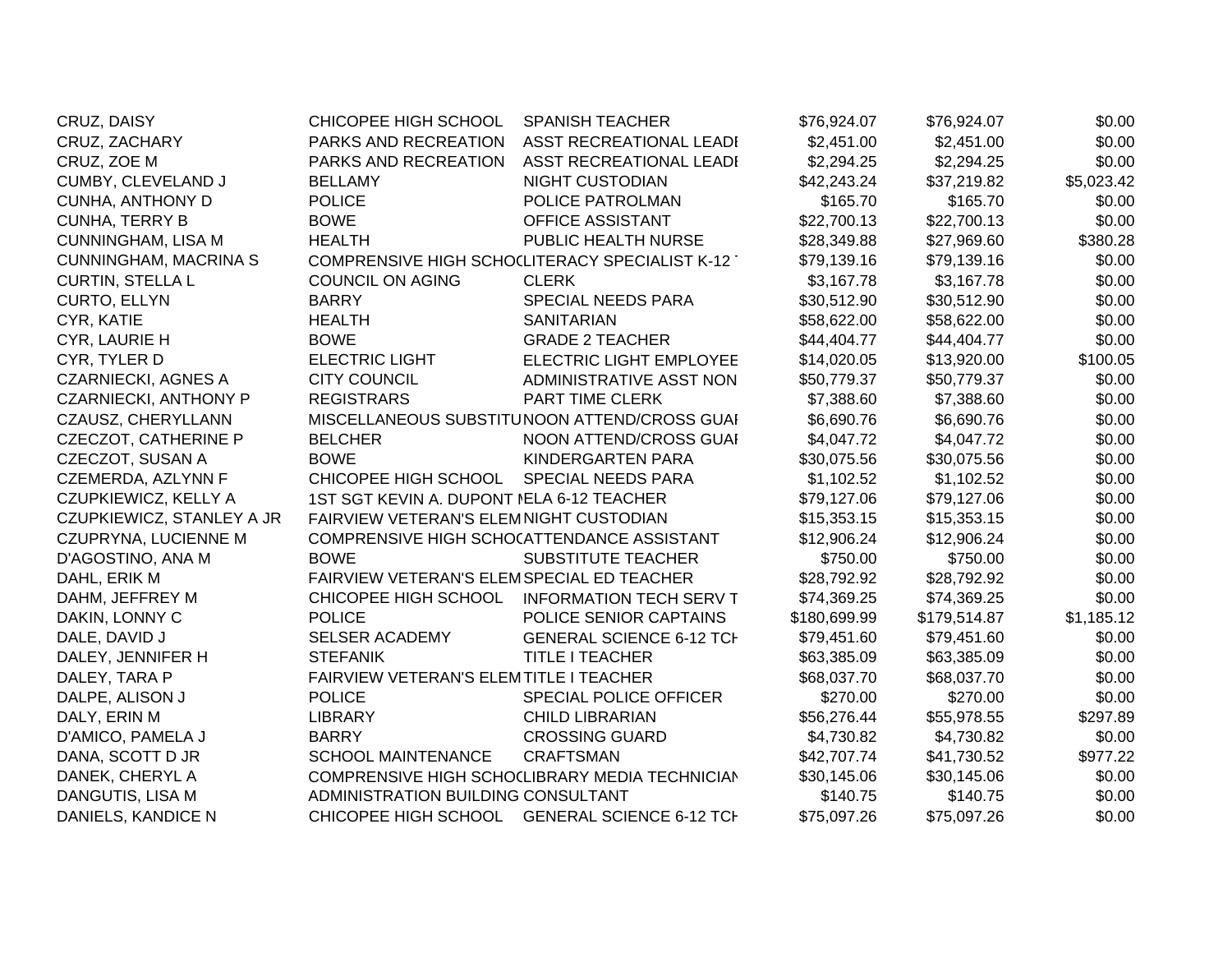| DANISHEVSKY, JILLIAN I   | <b>SELSER ACADEMY</b>                     | <b>SPECIAL NEEDS PARA</b>                         | \$30,167.92 | \$30,167.92 | \$0.00     |
|--------------------------|-------------------------------------------|---------------------------------------------------|-------------|-------------|------------|
| DARIS, MICHAEL G         | CHICOPEE HIGH SCHOOL                      | <b>SUBSTITUTE TEACHER</b>                         | \$4,350.00  | \$4,350.00  | \$0.00     |
| DASILVA, IRENE L         | <b>BARRY</b>                              | <b>SR CLERK/TYPIST</b>                            | \$42,221.69 | \$42,221.69 | \$0.00     |
| DAVIDSON, JOANN E        |                                           | 1ST SGT KEVIN A. DUPONT ISPECIAL ED INCLUSION TEA | \$77,900.14 | \$77,900.14 | \$0.00     |
| DAVIGNON, LYNN A         | FAIRVIEW VETERAN'S ELEMSPECIAL NEEDS PARA |                                                   | \$14,896.10 | \$14,896.10 | \$0.00     |
| DAVIGNON, MARC R         | <b>BOWIE</b>                              | SR BUILDING CUST/OTHER                            | \$51,842.95 | \$51,734.92 | \$108.03   |
| DAVIGNON, MARCIE M       | FAIRVIEW VETERAN'S ELEMSPECIAL NEEDS PARA |                                                   | \$31,049.05 | \$31,049.05 | \$0.00     |
| DAVIS, ANDREW L          | <b>DPW SANITATION</b>                     | <b>LABORER</b>                                    | \$1,655.13  | \$1,320.80  | \$334.33   |
| DAVIS, ELIZABETH A       | <b>BELLAMY</b>                            | LIBRARIAN 6-12                                    | \$9,388.17  | \$9,388.17  | \$0.00     |
| DAVIS, NATHAN            | <b>FLOOD CONTROL</b>                      | MEO FLOOD CONTROL REP/                            | \$64,179.96 | \$57,436.04 | \$6,743.92 |
| DAVIS, SARAH             | <b>LAMBERT LAVOIE</b>                     | <b>GRADE 4 TEACHER</b>                            | \$78,945.93 | \$78,945.93 | \$0.00     |
| DAVIS, SCOTT V           | COMPRENSIVE HIGH SCHOCAFTER SCHOOL        |                                                   | \$4,926.25  | \$4,926.25  | \$0.00     |
| DAVIS, TODD M            | <b>FIRE</b>                               | FIRE FIGHTER 2ND YEAR                             | \$75,049.37 | \$65,210.45 | \$9,838.92 |
| DAVIS, VALERIE J         | <b>SCHOOL LUNCH</b>                       | <b>CAFETERIA HELPER</b>                           | \$23,564.59 | \$23,505.79 | \$58.80    |
| DAWSON, JAMES J          | PLANNING DEPT                             | DEVELOPMENT MANAGER                               | \$68,656.13 | \$68,656.13 | \$0.00     |
| DE LOS SANTOS, GUILLERMO | MISCELLANEOUS SUBSTITUSUB CROSSING GUARD  |                                                   | \$5,237.61  | \$5,237.61  | \$0.00     |
| DEAN, DIANE              | <b>BARRY</b>                              | <b>ELL K-5 TEACHER</b>                            | \$81,929.82 | \$81,929.82 | \$0.00     |
| DEC, TERRY J             | <b>POLICE</b>                             | POLICE PATROLMAN                                  | \$85,487.24 | \$82,965.86 | \$2,521.38 |
| DEFEDE, FRANCHESKA M     | FAIRVIEW VETERAN'S ELEMOFFICE ASSISTANT   |                                                   | \$6,477.66  | \$6,477.66  | \$0.00     |
| DEFEDE, MICHAEL          | <b>CITY HALL MAINTENANCE</b>              | JR BUILDING CUSTODIAN                             | \$33,849.66 | \$33,786.98 | \$62.68    |
| DEFILIPI, CELESTE M      | <b>BOWIE</b>                              | <b>GRADE 3 TEACHER</b>                            | \$79,067.89 | \$79,067.89 | \$0.00     |
| DEFOREST, JENNIFER       | <b>BELLAMY</b>                            | SPECIAL ED TEACHER                                | \$74,356.09 | \$74,356.09 | \$0.00     |
| DEFOREST, KEVIN S        | <b>DPW SANITATION</b>                     | <b>WORKING FOREMAN MEO</b>                        | \$56,801.44 | \$56,801.44 | \$0.00     |
| DEFOREST, WENDI A        | <b>BARRY</b>                              | <b>TITLE I TEACHER</b>                            | \$76,857.08 | \$76,857.08 | \$0.00     |
| DEFORGE, CARRIE A        | <b>BARRY</b>                              | <b>SPECIAL NEEDS PARA</b>                         | \$27,744.30 | \$27,744.30 | \$0.00     |
| DEGRAY, AMANDA N         | <b>SCHOOL MAINTENANCE</b>                 | MAINTENANCE SUMMER API                            | \$1,653.75  | \$1,653.75  | \$0.00     |
| DEJESUS, KRYSTAL I       | <b>BARRY</b>                              | <b>GRADE 4 TEACHER</b>                            | \$73,912.02 | \$73,912.02 | \$0.00     |
| DEJORDY, MELISSA J       | <b>BARRY</b>                              | <b>OCCUPATIONAL THERAPIST</b>                     | \$74,335.47 | \$74,335.47 | \$0.00     |
| DELAND, JEANINE M        | CHICOPEE HIGH SCHOOL                      | <b>ENGLISH TEACHER</b>                            | \$67,214.76 | \$67,214.76 | \$0.00     |
| DELANEY, FELICIA A       | COMPRENSIVE HIGH SCHOCCOACHES             |                                                   | \$2,779.00  | \$2,779.00  | \$0.00     |
| DELANEY, ROBIN R         | <b>BOWE</b>                               | <b>GRADE I TEACHER</b>                            | \$79,064.16 | \$79,064.16 | \$0.00     |
| DELANEY, WAYNE S         | <b>LAMBERT LAVOIE</b>                     | SUB CROSSING GUARD                                | \$3,133.86  | \$3,133.86  | \$0.00     |
| DELAROSA, FLOR D         | <b>POLICE</b>                             | POLICE PATROLMAN                                  | \$73,580.44 | \$72,200.81 | \$1,379.63 |
| DELBUONO, DAVID A        | <b>BELLAMY</b>                            | <b>ASSISTANT TEACHER</b>                          | \$32,852.06 | \$32,852.06 | \$0.00     |
| DELGADO, VICTORIA L      | <b>ASSESSORS</b>                          | ADMINISTRATIVE ASST UNIC                          | \$49,825.96 | \$49,825.96 | \$0.00     |
| DELISLE, DANIEL A        | COMPRENSIVE HIGH SCHOCART 6-12 TEACHER    |                                                   | \$56,382.69 | \$56,382.69 | \$0.00     |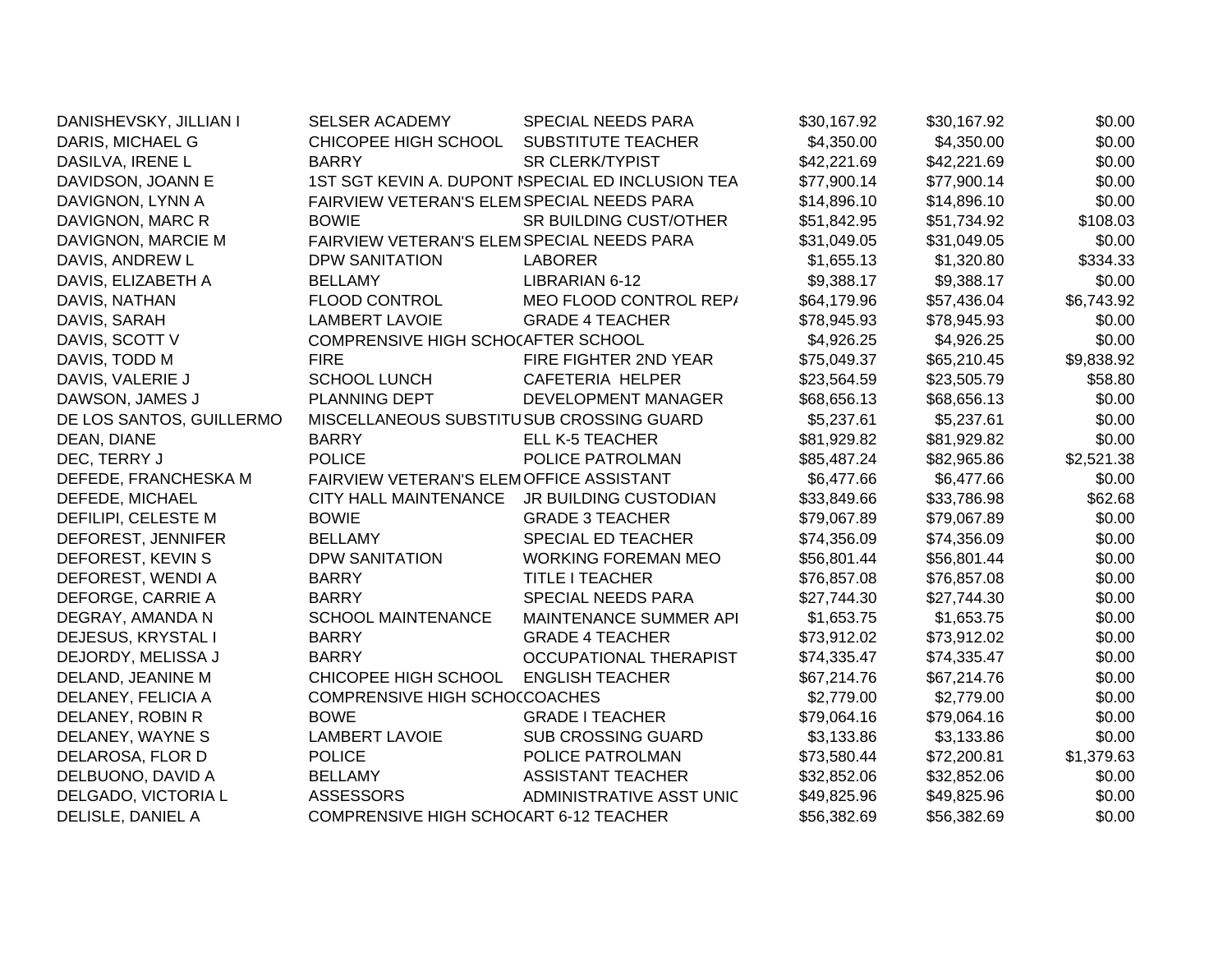| DELISLE, KARA M           | <b>HUMAN RESOURCES</b>                    | <b>PANDEMIC RESPONSE NUR!</b>                   | \$3,640.00  | \$3,640.00  | \$0.00      |
|---------------------------|-------------------------------------------|-------------------------------------------------|-------------|-------------|-------------|
| DELLAQUILA, SHELLEY A     |                                           | ADMINISTRATION BUILDING ASST SEC ASST SUP STUDE | \$48,540.12 | \$48,540.12 | \$0.00      |
| DELRIO, ELBIS JR          | <b>POLICE</b>                             | POLICE PATROLMAN                                | \$52,595.06 | \$51,856.43 | \$738.63    |
| DELUDE, ALYSSA J          | ADMINISTRATION BUILDING CONSULTANT        |                                                 | \$1,576.40  | \$1,576.40  | \$0.00      |
| DEMAIO, EMMA              | DPW ADMINISTRATION                        | <b>SENIOR CLERK</b>                             | \$45,057.40 | \$41,886.84 | \$3,170.56  |
| DEMAIO, RALPH             | <b>DPW SANITATION</b>                     | <b>LABORER</b>                                  | \$43,474.59 | \$40,163.13 | \$3,311.46  |
| DEMAKIS, LAURA            | <b>BELLAMY</b>                            | <b>MATH TEACHER</b>                             | \$74,112.00 | \$74,112.00 | \$0.00      |
| DEMARCO, CASSANDRA L      | ADMINISTRATION BUILDING SR CLERK/TYPIST   |                                                 | \$26,336.40 | \$26,336.40 | \$0.00      |
| DEMBINSKE, DONNA          | <b>SCHOOL LUNCH</b>                       | HIGH *& MIDDLE COOK                             | \$38,888.45 | \$38,075.75 | \$812.70    |
| DEMEO, ANNE M             | FAIRVIEW VETERAN'S ELEMSPECIAL ED TEACHER |                                                 | \$42,828.19 | \$42,828.19 | \$0.00      |
| DEMERS, ALYSSA A          | <b>BELCHER</b>                            | <b>GRADE 2 TEACHER</b>                          | \$43,159.49 | \$43,159.49 | \$0.00      |
| DEMERS, COLIN J           | <b>SCHOOL MAINTENANCE</b>                 | MAINTENANCE SUMMER API                          | \$2,902.50  | \$2,902.50  | \$0.00      |
| DEMERS, KIMBERLY A        | CHICOPEE HIGH SCHOOL                      | <b>SCHOOL NURSES</b>                            | \$88,360.38 | \$88,360.38 | \$0.00      |
| DEMERS, NICOLE R          | COMPRENSIVE HIGH SCHOCSR CLERK/TYPIST     |                                                 | \$17,695.76 | \$17,695.76 | \$0.00      |
| DEMERS, TODD M            |                                           | CAREER TECHNICAL EDUCATECH/ENGINEERING 6-12 TE  | \$73,987.02 | \$73,987.02 | \$0.00      |
| DEMETRIUS, SHERRIE L      |                                           | 1ST SGT KEVIN A. DUPONT IREGULAR ED PARAPROFES! | \$38,363.58 | \$38,363.58 | \$0.00      |
| DENAULT, SHANE G          | CHICOPEE HIGH SCHOOL                      | <b>COACHES</b>                                  | \$1,902.66  | \$1,902.66  | \$0.00      |
| DENI, JAMES M             | <b>WATER</b>                              | <b>WATER SUPERINTENDENT</b>                     | \$92,588.85 | \$92,588.85 | \$0.00      |
| DENI, LOGAN               | <b>BUILDING</b>                           | PART TIME CLERK                                 | \$20,998.92 | \$20,998.92 | \$0.00      |
| DENI, MATTHEW D           | PARKS AND RECREATION                      | <b>ASST RECREATIONAL LEADI</b>                  | \$2,728.88  | \$2,728.88  | \$0.00      |
| DENT, NICOLE A            | <b>LAMBERT LAVOIE</b>                     | SPECIAL NEEDS PARA                              | \$26,813.16 | \$26,813.16 | \$0.00      |
| DEPAULA, SAULO C JR       | ADMINISTRATION BUILDING SCHOOL COMMITTEE  |                                                 | \$1,900.00  | \$1,900.00  | \$0.00      |
| DEPREY, ERIKA L           | ADMINISTRATION BUILDING SR CLERK/TYPIST   |                                                 | \$16,000.12 | \$16,000.12 | \$0.00      |
| DEROSE, RICHARD L         | <b>DPW HIGHWAY</b>                        | DPW MAINTENANCE CRAFTS                          | \$43,769.58 | \$41,581.56 | \$2,188.02  |
| DEROSIER, JOSEPH          | <b>WATER</b>                              | <b>METER READER</b>                             | \$41,645.05 | \$40,138.35 | \$1,506.70  |
| DESAUTELS, MATHEW E       | <b>ELECTRIC LIGHT</b>                     | <b>ELECTRIC LIGHT EMPLOYEE</b>                  | \$6,774.40  | \$6,774.40  | \$0.00      |
| <b>DESAUTELS, MICHELE</b> | FAIRVIEW VETERAN'S ELEMGRADE 2 TEACHER    |                                                 | \$76,811.48 | \$76,811.48 | \$0.00      |
| DESAUTELS, SUZANNE J      | <b>BELCHER</b>                            | <b>TECH/ENGINEERING K-5 TCH</b>                 | \$75,525.47 | \$75,525.47 | \$0.00      |
| DESCLOS, VICTORIA J       | PLANNING DEPT                             | <b>INTERN</b>                                   | \$7,692.13  | \$7,692.13  | \$0.00      |
| DESFORGES, EILEEN B       | <b>SCHOOL LUNCH</b>                       | CAFETERIA HELPER                                | \$18,957.50 | \$18,957.50 | \$0.00      |
| DESILETS, SUZANNE M       | <b>BARRY</b>                              | <b>TECH/ENGINEERING K-5 TCI</b>                 | \$74,210.54 | \$74,210.54 | \$0.00      |
| DESJEANS, DANIEL L        | <b>COLLECTION SYSTEM</b>                  | SR COLL SYSTEM OPERATO                          | \$88,830.37 | \$72,301.56 | \$16,528.81 |
| DESJEANS, SHAWNNA A       | <b>SZETELA</b>                            | <b>SPEECH THERAPIST</b>                         | \$69,202.36 | \$69,202.36 | \$0.00      |
| DESKA, BARBARA            | <b>ASSESSORS</b>                          | <b>TEMPORARY CLERK</b>                          | \$4,750.00  | \$4,750.00  | \$0.00      |
| DESMARAIS, JEFFREY D      | <b>DPW HIGHWAY</b>                        | <b>SPECIAL MEO</b>                              | \$58,204.15 | \$53,387.70 | \$4,816.45  |
| DESORCY, RAYMOND C        | COMPRENSIVE HIGH SCHO(NIGHT CUSTODIAN     |                                                 | \$57,870.51 | \$51,535.00 | \$6,335.51  |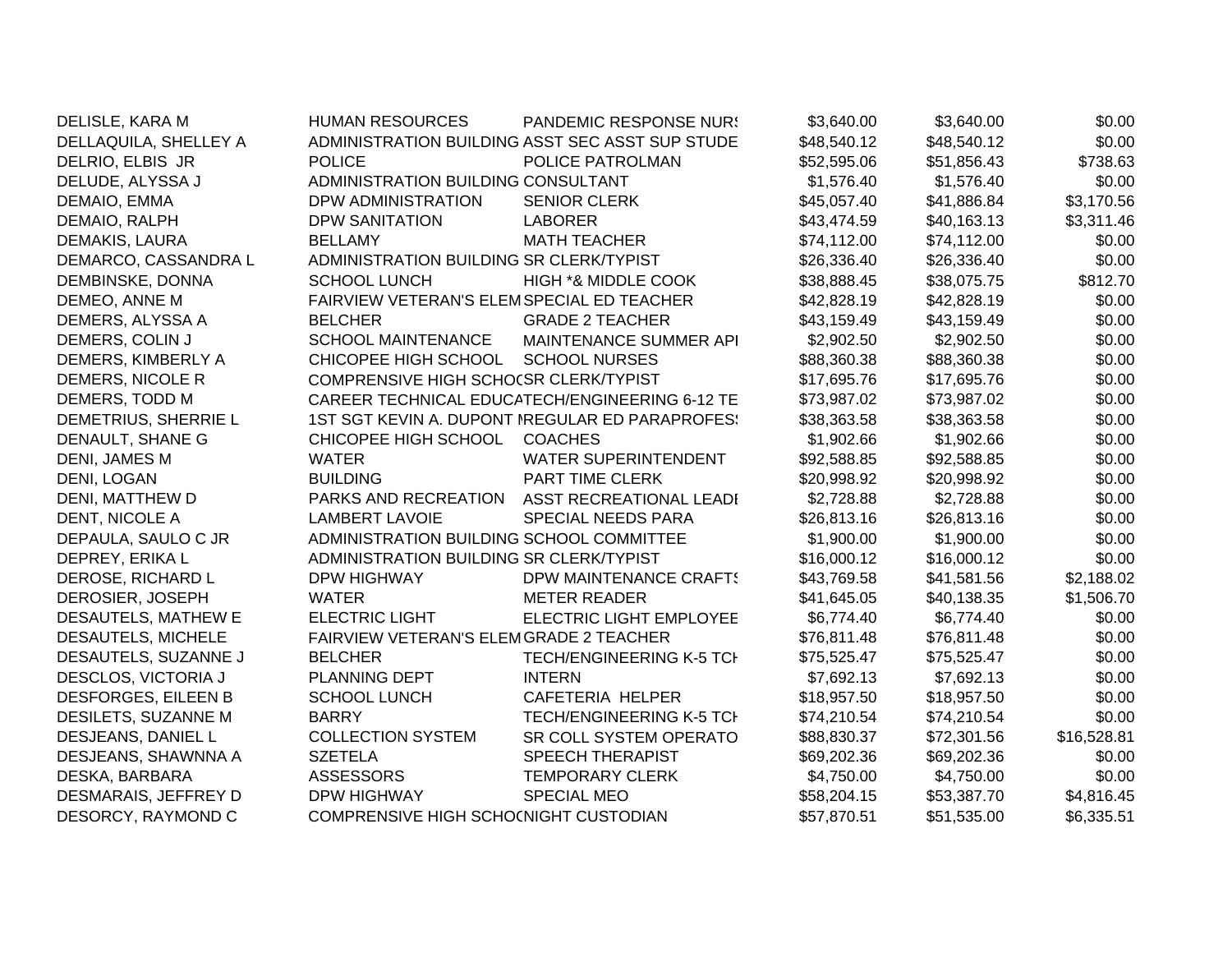| DESORMIER, ANDREW F    |                                             | CAREER TECHNICAL EDUCAMANUFACTURING TEACHER    | \$66,511.01  | \$66,511.01  | \$0.00      |
|------------------------|---------------------------------------------|------------------------------------------------|--------------|--------------|-------------|
| DESPARD, JOANNE M      | <b>LITWIN</b>                               | TILE I PARAPROFESSIONAL                        | \$18,832.68  | \$18,832.68  | \$0.00      |
| DESROCHES, CHRISTINA L | <b>SCHOOL LUNCH</b>                         | CAFETERIA HELPER                               | \$19,426.44  | \$19,426.44  | \$0.00      |
| DESROCHES, ROBERT      | <b>FIRE</b>                                 | <b>FIRE LIEUTENANT</b>                         | \$87,120.72  | \$82,831.69  | \$4,289.03  |
| DESTAPADO, HUGO M      | CHICOPEE HIGH SCHOOL                        | <b>COACHES</b>                                 | \$4,279.00   | \$4,279.00   | \$0.00      |
| DESTROMP, MARIE C      | <b>BOWE</b>                                 | <b>KINDERGARTEN PARA</b>                       | \$30,551.48  | \$30,551.48  | \$0.00      |
| DIAS, JEFFREY A        | <b>FIRE</b>                                 | FIRE FIGHTER 2ND YEAR                          | \$77,527.29  | \$68,016.24  | \$9,511.05  |
| DIAS, JULIA A          | COMMUNITY DEVELOPMENTOPERATIONS MANAGER     |                                                | \$45,993.30  | \$45,993.30  | \$0.00      |
| DIAS, NATHAN M         | <b>ELECTRIC LIGHT</b>                       | <b>ELECTRIC LIGHT EMPLOYEE</b>                 | \$49,440.00  | \$49,440.00  | \$0.00      |
| DIAZ CORDOVA, TAMARA   | MGT INFORMATION SYSTEMINTERN                |                                                | \$16,889.50  | \$16,889.50  | \$0.00      |
| DIAZ, CARMELO          | <b>WATER</b>                                | <b>WATER FOREMAN</b>                           | \$69,359.38  | \$58,274.28  | \$11,085.10 |
| DIAZ, SANDY            |                                             | CONTRIBUTORY RETIREMEMOMINISTRATIVE ASST NON   | \$2,782.08   | \$2,782.08   | \$0.00      |
| DIAZ, SHAVON M         | CAREER TECHNICAL EDUCAASSISTANT TEACHER     |                                                | \$15,393.70  | \$15,393.70  | \$0.00      |
| DICARLO, DOMINIC J     | <b>BELLAMY</b>                              | SOCIAL STUDIES TEACHER                         | \$71,289.21  | \$71,289.21  | \$0.00      |
| DICLEMENTI, BRETT A    | COMPRENSIVE HIGH SCHOCCOACHES               |                                                | \$6,050.24   | \$6,050.24   | \$0.00      |
| DIETERS, DIANE M       | MISCELLANEOUS SUBSTITUCROSSING GUARD        |                                                | \$8,344.41   | \$8,344.41   | \$0.00      |
| DIETZ, CARL F          | <b>BUILDING</b>                             | <b>BUILDING COMMISSIONER</b>                   | \$84,761.67  | \$84,761.67  | \$0.00      |
| DILL, LISA L           | <b>VETERANS SERVICE</b>                     | PRINCIPAL CLERK                                | \$49,319.22  | \$49,159.68  | \$159.54    |
| DILLAHUNT, ALEXIS      | <b>BELLAMY</b>                              | <b>SECONDARY VICE PRIN</b>                     | \$99,037.40  | \$99,037.40  | \$0.00      |
| DINAPOLI-LUMB, ERICA   | <b>BOWE</b>                                 | <b>ESL K-5 TEACHER</b>                         | \$73,912.01  | \$73,912.01  | \$0.00      |
| DION, ALAN A           |                                             | COMPRENSIVE HIGH SCHOCGENERAL SCIENCE 6-12 TCH | \$74,395.01  | \$74,395.01  | \$0.00      |
| DION, CAROLYN          | FAIRVIEW VETERAN'S ELEMSPECIAL ED TEACHER   |                                                | \$73,912.01  | \$73,912.01  | \$0.00      |
| DION, CHASE V          | <b>STREIBER</b>                             | OFFICE ASSISTANT                               | \$14,714.96  | \$14,714.96  | \$0.00      |
| DION, ELIZABETH M      | <b>BOWE</b>                                 | <b>MUSIC K-5 TEACHER</b>                       | \$58,134.49  | \$58,134.49  | \$0.00      |
| DION, MARIA T          | <b>SZETELA</b>                              | <b>REGULAR ED PARAPROFES:</b>                  | \$28,141.59  | \$28,141.59  | \$0.00      |
| DION, MICHAEL J        | <b>POLICE</b>                               | POLICE PATROLMAN                               | \$159,122.42 | \$140,802.92 | \$18,319.50 |
| DION, ROBERT C         | <b>DPW PARKS</b>                            | DPW MAINTENANCE CRAFTS                         | \$44,626.87  | \$40,292.57  | \$4,334.30  |
| DISTEFANO, ELIZABETH   | <b>LAMBERT LAVOIE</b>                       | <b>GUIDANCE K-5</b>                            | \$78,982.46  | \$78,982.46  | \$0.00      |
| <b>DIXON, CHARLES</b>  | <b>DPW SANITATION</b>                       | MEO/LABORER                                    | \$50,441.72  | \$46,155.56  | \$4,286.16  |
| DOBIECKI, CHRISTINE N  | 1ST SGT KEVIN A. DUPONT NAUTISM TEACHER     |                                                | \$55,810.95  | \$55,810.95  | \$0.00      |
| DOBOSZ, BRIAN P        | <b>SCHOOL LUNCH</b>                         | <b>SUB CAFETERIA WORKER</b>                    | \$5,787.16   | \$5,787.16   | \$0.00      |
| DOBOSZ, DEREK G        | <b>CITY COUNCIL</b>                         | <b>CITY COUNCILOR</b>                          | \$11,000.00  | \$11,000.00  | \$0.00      |
| DOBOSZ, GAIL           | <b>BOWIE</b>                                | <b>SR CLERK/TYPIST</b>                         | \$42,696.68  | \$42,696.68  | \$0.00      |
| DOBSON, ALFRED         | COMPRENSIVE HIGH SCHOCPHYSICAL ED TCHR 6-12 |                                                | \$74,275.05  | \$74,275.05  | \$0.00      |
| DOERPHOLZ, DANIEL J    | <b>ELECTRIC LIGHT</b>                       | ELECTRIC LIGHT EMPLOYEE                        | \$105,743.18 | \$94,487.05  | \$11,256.13 |
| DOHERTY, JAMES M       | CHICOPEE HIGH SCHOOL                        | <b>ASSISTANT TEACHER</b>                       | \$13,348.74  | \$13,348.74  | \$0.00      |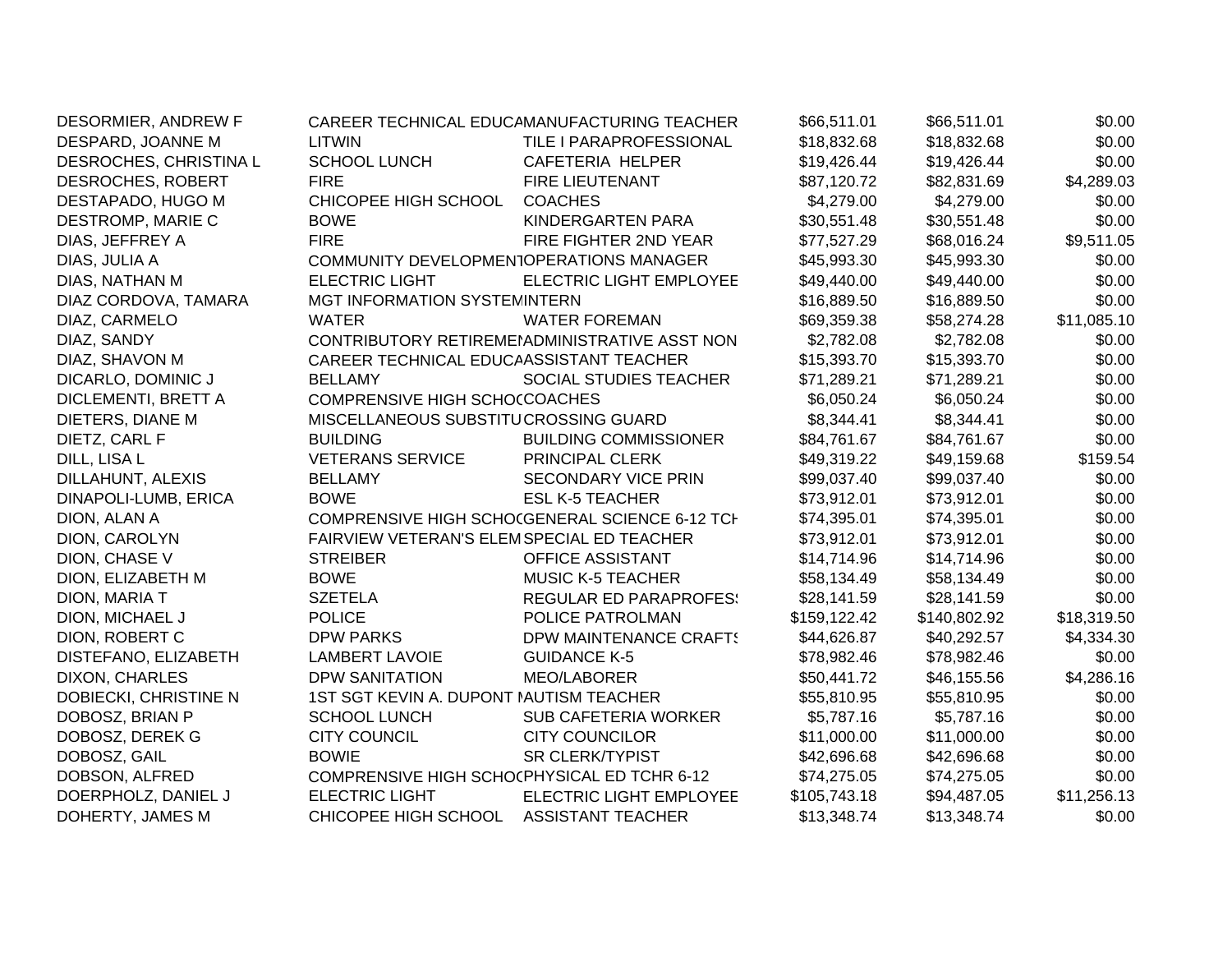| DOIRON, EMILY R             | COMPRENSIVE HIGH SCHOCCOACHES                |                                                 | \$4,384.66   | \$4,384.66   | \$0.00      |
|-----------------------------|----------------------------------------------|-------------------------------------------------|--------------|--------------|-------------|
| DOLGAS, ABBY J              | <b>BOWE</b>                                  | KINDERGARTEN TEACHER                            | \$75,699.51  | \$75,699.51  | \$0.00      |
| DOMBECK, BETH A             | <b>BELLAMY</b>                               | <b>GENERAL SCIENCE 6-12 TCH</b>                 | \$63,296.08  | \$63,296.08  | \$0.00      |
| DOMBEK, RICHARD M JR        | <b>ELECTRIC LIGHT</b>                        | <b>ELECTRIC LIGHT EMPLOYEE</b>                  | \$128,127.96 | \$102,365.96 | \$25,762.00 |
| DOMENECH, AIDA              | <b>STEFANIK</b>                              | SPECIAL NEEDS PARA                              | \$34,042.14  | \$34,042.14  | \$0.00      |
| DOMINGOS, ROSS E            | <b>FIRE</b>                                  | FIRE FIGHTER 2ND YEAR                           | \$91,935.04  | \$70,250.17  | \$21,684.87 |
| DOMINGUEZ, CIANA L          | <b>SCHOOL LUNCH</b>                          | <b>INTERN</b>                                   | \$243.00     | \$243.00     | \$0.00      |
| DOMINICCI-FELICIANO, JUAN A |                                              | CAREER TECHNICAL EDUCAMANUFACTURING TEACHER     | \$23,517.54  | \$23,517.54  | \$0.00      |
| DOMINICK, ELIZABETH N       | <b>LAMBERT LAVOIE</b>                        | <b>MUSIC K-5 TEACHER</b>                        | \$75,135.26  | \$75,135.26  | \$0.00      |
| DOMINICK, TIMMY J           | FAIRVIEW VETERAN'S ELEMGRADE I TEACHER       |                                                 | \$78,945.93  | \$78,945.93  | \$0.00      |
| DONOGHUE, JENNIFER L        | <b>LITWIN</b>                                | LIBRARY MEDIA TECHNICIAN                        | \$23,903.16  | \$23,903.16  | \$0.00      |
| DONOHUE, ESMALEE I          | <b>LITWIN</b>                                | <b>REGULAR ED PARAPROFES:</b>                   | \$9,945.42   | \$9,945.42   | \$0.00      |
| DOOLEY, MELISSA             | <b>BELLAMY</b>                               | ELA 6-12 TEACHER                                | \$74,037.02  | \$74,037.02  | \$0.00      |
| DOROZYNSKI, DANIEL F        | 1ST SGT KEVIN A. DUPONT ISECONDARY VICE PRIN |                                                 | \$98,406.93  | \$98,406.93  | \$0.00      |
| DORT, JENNIFER PIROG        |                                              | ADMINISTRATION BUILDING ADM ASST SPEC SERV DIRE | \$55,464.57  | \$55,464.57  | \$0.00      |
| DOS SANTOS, JASON           | MUN GOLF COURSE                              | <b>GOLF ASSISTANT</b>                           | \$6,952.55   | \$6,952.55   | \$0.00      |
| DOUCETTE, CYNTHIA L         | <b>SCHOOL LUNCH</b>                          | CAFETERIA HELPER                                | \$180.67     | \$180.67     | \$0.00      |
| DOUVILLE, MARYELLEN         | <b>SZETELA</b>                               | SPECIAL NEEDS PARA                              | \$27,661.38  | \$27,661.38  | \$0.00      |
| DOUVILLE, MICHAEL D         | CAREER TECHNICAL EDUCAWELDING TEACHER        |                                                 | \$67,804.49  | \$67,804.49  | \$0.00      |
| DOW, JESSICA T              | ADMINISTRATION BUILDING OFFICE ASSISTANT     |                                                 | \$18,644.22  | \$18,644.22  | \$0.00      |
| DOWD, CHRISTOPHER           | CHICOPEE HIGH SCHOOL                         | <b>SOCIAL STUDIES TEACHER</b>                   | \$79,016.31  | \$79,016.31  | \$0.00      |
| DOWD, PATRICIA              | <b>LIBRARY</b>                               | <b>ADMIN MANAGER</b>                            | \$53,316.21  | \$52,743.66  | \$572.55    |
| DOWD, STEPHEN E             | <b>BELLAMY</b>                               | <b>GENERAL SCIENCE 6-12 TCH</b>                 | \$75,685.39  | \$75,685.39  | \$0.00      |
| DOWNES, LAUREN A            | FAIRVIEW VETERAN'S ELEMPHYSICAL THERAPIST    |                                                 | \$73,912.02  | \$73,912.02  | \$0.00      |
| DOWNING, JAMIE L            | <b>LITWIN</b>                                | <b>GRADE 4 TEACHER</b>                          | \$52,103.23  | \$52,103.23  | \$0.00      |
| DOYON, BRITTANY L           | 1ST SGT KEVIN A. DUPONT NELA 6-12 TEACHER    |                                                 | \$67,507.29  | \$67,507.29  | \$0.00      |
| DRAPEAU, GEORGIANNA A       | MISCELLANEOUS SUBSTITUSUB CROSSING GUARD     |                                                 | \$800.74     | \$800.74     | \$0.00      |
| DREWNIAK, SUSAN M           | <b>SCHOOL LUNCH</b>                          | CAFETERIA HELPER                                | \$17,278.03  | \$17,278.03  | \$0.00      |
| DROBIAK, MARGARET M         |                                              | MISCELLANEOUS SUBSTITUSUBSTITUTE PARAPROFESS    | \$5,483.40   | \$5,483.40   | \$0.00      |
| DROBIAK, TED                | <b>WATER</b>                                 | <b>LAB TECHNICIAN</b>                           | \$67,600.32  | \$60,284.54  | \$7,315.78  |
| DROBNAK, CHRISTOPHER        | <b>FIRE</b>                                  | FIRE FIGHTER 2ND YEAR                           | \$75,887.94  | \$66,823.71  | \$9,064.23  |
| DROBOT, MELANIE             | <b>LITWIN</b>                                | SPECIAL ED TEACHER                              | \$76,691.83  | \$76,691.83  | \$0.00      |
| DROUIN, GASTON D            | <b>BUILDING</b>                              | <b>BUILDING INSPECTOR</b>                       | \$19,235.04  | \$18,442.95  | \$792.09    |
| DRUGAN, DAVID               | <b>BOWE</b>                                  | <b>PRINCIPALS</b>                               | \$115,701.86 | \$115,701.86 | \$0.00      |
| DRUGAN, DEBORAH A           | ADMINISTRATION BUILDING CONSULTANT           |                                                 | \$5,000.00   | \$5,000.00   | \$0.00      |
| DRZYZGA, BARBARA A          | <b>LIBRARY</b>                               | <b>LIBRARIAN ASSOCIATE</b>                      | \$42,776.20  | \$42,014.80  | \$761.40    |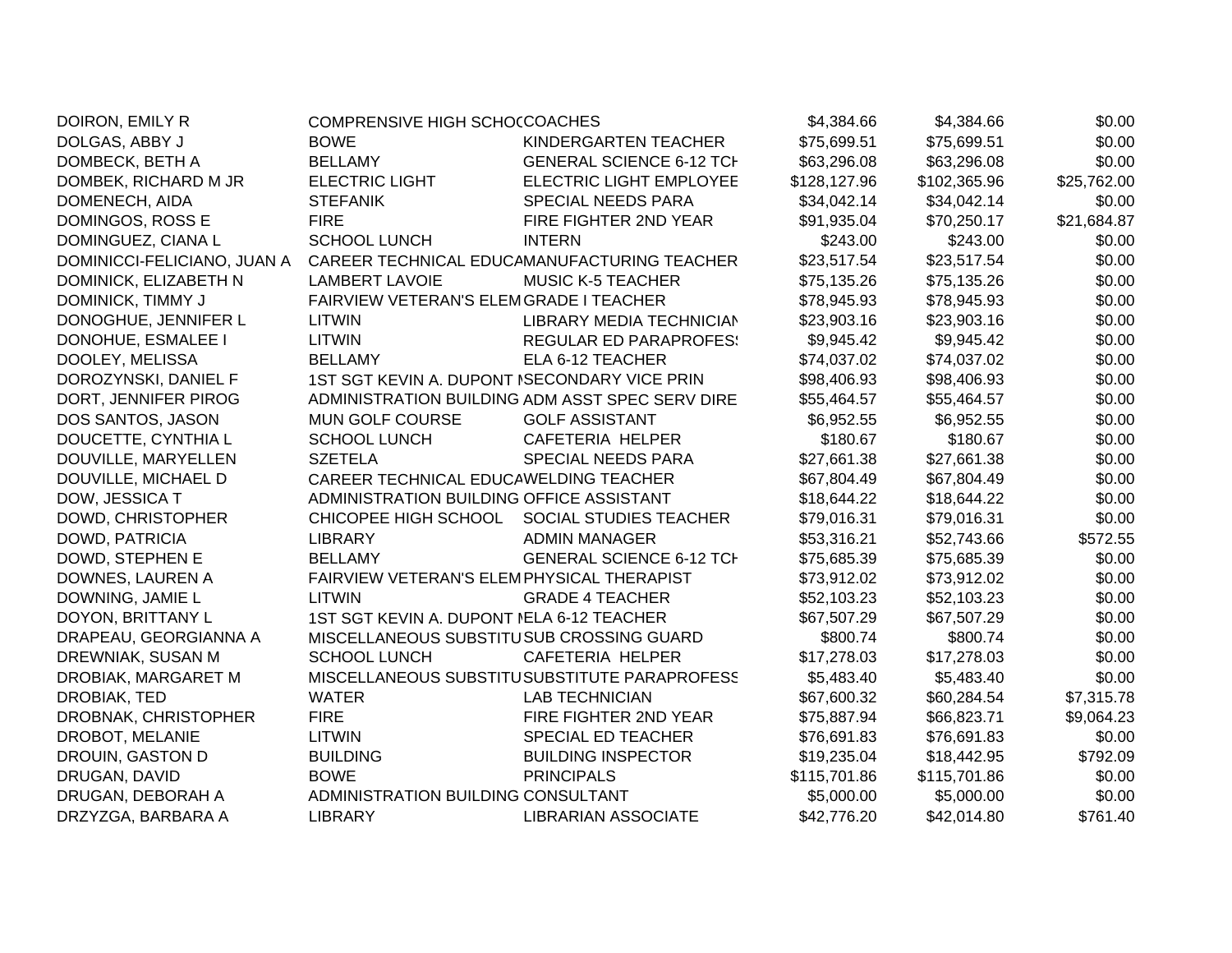| DU BOIS, JACQUELINE A  | <b>REGISTRARS</b>                              | <b>BOARD OF REGISTRAR</b>                      | \$287.29     | \$287.29     | \$0.00      |
|------------------------|------------------------------------------------|------------------------------------------------|--------------|--------------|-------------|
| DUBE, CRAIG M          |                                                | CENTRAL MAINTENANCE GAMOTOR EQUIPMENT REPAIR   | \$59,303.61  | \$58,571.68  | \$731.93    |
| DUBE, VICTORIA J       | <b>SCHOOL LUNCH</b>                            | <b>ELEMENTRY COOK</b>                          | \$28,023.33  | \$27,899.78  | \$123.55    |
| DUBILO, LIGIA J        |                                                | COMPRENSIVE HIGH SCHO(BI-LINGUAL 6-12 TEACHER  | \$78,970.92  | \$78,970.92  | \$0.00      |
| DUBUQUE, JODI M        |                                                | ADMINISTRATION BUILDING PAYROLL/BOOKKEEPING CL | \$41,537.78  | \$41,537.78  | \$0.00      |
| DUCHARME, DENYS C      | <b>BUILDING</b>                                | WIRE INSPECTOR PT                              | \$34,492.21  | \$34,209.43  | \$282.78    |
| DUCHARME, SHANNON L    | <b>POLICE</b>                                  | POLICE SERGEANTS                               | \$122,026.03 | \$110,946.42 | \$11,079.61 |
| DUCHESNE, CASSANDRA L  | COMPRENSIVE HIGH SCHO(SPECIAL ED TEACHER       |                                                | \$48,468.37  | \$48,468.37  | \$0.00      |
| DUDECK, KEEGAN J       | CHICOPEE HIGH SCHOOL                           | <b>COACHES</b>                                 | \$30,054.14  | \$30,054.14  | \$0.00      |
| <b>DUDECK, TIGHE R</b> | <b>LAMBERT LAVOIE</b>                          | PHYSICAL ED K-5 TEACHER                        | \$3,476.14   | \$3,476.14   | \$0.00      |
| DUDEK, CHESTER M       | <b>BELLAMY</b>                                 | <b>CROSSING GUARD</b>                          | \$6,518.32   | \$6,518.32   | \$0.00      |
| DUDEK, MATTHEW F       | CHICOPEE HIGH SCHOOL                           | <b>MATH TEACHER</b>                            | \$73,672.55  | \$73,672.55  | \$0.00      |
| DUELL, NICHOLAS J      | COMPRENSIVE HIGH SCHO(SECONDARY VICE PRIN      |                                                | \$90,322.93  | \$90,322.93  | \$0.00      |
| DUFAULT, ANDREW J      | <b>FIRE</b>                                    | FIRE FIGHTER 2ND YEAR                          | \$73,119.48  | \$65,078.85  | \$8,040.63  |
| DUFF, JONATHAN C       |                                                | CAREER TECHNICAL EDUCAHOSPITALITY & TOURISM TC | \$79,720.16  | \$79,720.16  | \$0.00      |
| DUFFY, LISA            | <b>BOWIE</b>                                   | SPECIAL NEEDS PARA                             | \$29,004.56  | \$29,004.56  | \$0.00      |
| DUFFY, RENEE S         | <b>SCHOOL LUNCH</b>                            | <b>CAFETERIA HELPER</b>                        | \$144.24     | \$144.24     | \$0.00      |
| DUFIELD, ANGELA M      | 1ST SGT KEVIN A. DUPONT IPHYSICAL ED TCHR 6-12 |                                                | \$71,685.79  | \$71,685.79  | \$0.00      |
| DULONG, JEANNE C       | FAIRVIEW VETERAN'S ELEMGRADE 5 TEACHER         |                                                | \$54,668.13  | \$54,668.13  | \$0.00      |
| DUMAIS, MICKY D        | <b>POLICE</b>                                  | POLICE PATROLMAN                               | \$100,983.13 | \$100,514.74 | \$468.39    |
| DUMAS, KERRIE A        | <b>WATER</b>                                   | <b>BILLING MANAGER</b>                         | \$64,519.81  | \$64,384.00  | \$135.81    |
| DUNIGAN, BRUCE C       | MISCELLANEOUS SUBSTITUCROSSING GUARD           |                                                | \$8,976.55   | \$8,976.55   | \$0.00      |
| DUNN, SARAH            | <b>BELCHER</b>                                 | <b>GRADE I TEACHER</b>                         | \$79,748.39  | \$79,748.39  | \$0.00      |
| DUNNE, TERI            | <b>BELLAMY</b>                                 | ELL 6-12 TEACHER                               | \$75,066.17  | \$75,066.17  | \$0.00      |
| DUNWELL, DAVID W       | <b>SELSER ACADEMY</b>                          | <b>ASSISTANT TEACHER</b>                       | \$30,073.11  | \$30,073.11  | \$0.00      |
| DUPLISEA, GINA M       | <b>SCHOOL LUNCH</b>                            | CAFETERIA HELPER                               | \$17,320.82  | \$17,320.82  | \$0.00      |
| DUPONT, RICHARD G JR   | <b>SELSER ACADEMY</b>                          | SR BUILDING CUST/OTHER                         | \$48,230.04  | \$48,075.89  | \$154.15    |
| DUPRE, DANIEL V        | <b>FIRE</b>                                    | FIRE DEPUTY CHIEF XO                           | \$140,901.56 | \$109,582.64 | \$31,318.92 |
| DUROCHER, DEBORAH A    | <b>SCHOOL LUNCH</b>                            | <b>SUB CAFETERIA WORKER</b>                    | \$3,197.42   | \$3,197.42   | \$0.00      |
| DUSSAULT, BRITTANY M   | <b>BELLAMY</b>                                 | PHYSICAL ED TCHR 6-12                          | \$79,774.50  | \$79,774.50  | \$0.00      |
| DUSZA, BENJAMIN J      | <b>FIRE</b>                                    | FIRE TRAINING OFFICER                          | \$92,411.96  | \$87,321.97  | \$5,089.99  |
| DUVAL, MICHAEL S       | <b>POLICE</b>                                  | POLICE PATROLMAN                               | \$50,458.60  | \$50,032.43  | \$426.17    |
| DUVALL, JUANITA C      | LAW                                            | PARALEGAL                                      | \$14,497.61  | \$14,497.61  | \$0.00      |
| DWYER, KEVIN J         | COMPRENSIVE HIGH SCHO(MATH TEACHER             |                                                | \$76,008.64  | \$76,008.64  | \$0.00      |
| DWYER, SARAH ANNE      |                                                | COMPRENSIVE HIGH SCHO(SPECIAL ED INCLUSION TEA | \$55,309.91  | \$55,309.91  | \$0.00      |
| DYBSKI, DAVID D        | <b>FIRE</b>                                    | FIRE FIGHTER 2ND YEAR                          | \$63,517.53  | \$61,510.53  | \$2,007.00  |
|                        |                                                |                                                |              |              |             |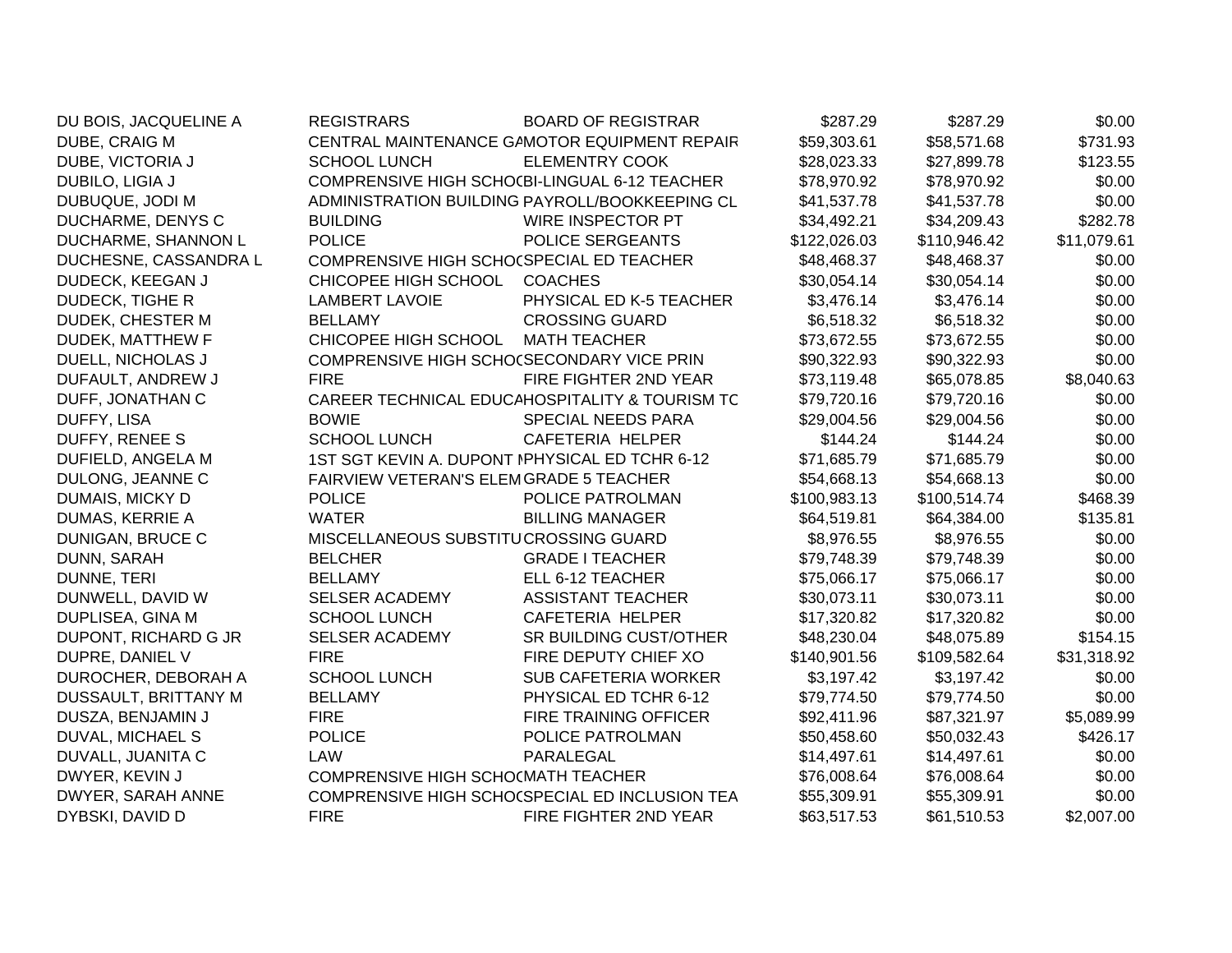| DYMNICKI, ARIANA N         |                                            | CAREER TECHNICAL EDUCAMAINTENANCE SUMMER API      | \$492.75     | \$492.75     | \$0.00      |
|----------------------------|--------------------------------------------|---------------------------------------------------|--------------|--------------|-------------|
| DZIERZGOWSKI, KATHLEEN A   | <b>BOWE</b>                                | <b>BI-LINGUAL PARAPROFESSI</b>                    | \$30,960.51  | \$30,960.51  | \$0.00      |
| DZIOBEK, KRISTY L          | <b>SZETELA</b>                             | SPECIAL NEEDS PARA                                | \$35,463.94  | \$35,463.94  | \$0.00      |
| DZIOK, EILEEN S            | <b>BELLAMY</b>                             | <b>SCHOOL ADJUSTMENT COU</b>                      | \$52,800.05  | \$52,800.05  | \$0.00      |
| DZIOK, KATHLEEN A          | ADMINISTRATION BUILDING CONSULTANT         |                                                   | \$2,336.45   | \$2,336.45   | \$0.00      |
| EATON, CAROL A             | <b>LITWIN</b>                              | <b>CROSSING GUARD</b>                             | \$4,738.12   | \$4,738.12   | \$0.00      |
| EATON, DAWN M              | <b>BARRY</b>                               | NOON ATTEND/CROSS GUAI                            | \$4,888.07   | \$4,888.07   | \$0.00      |
| ECKERT, CHERYL A           | COMPRENSIVE HIGH SCHOCELA 6-12 TEACHER     |                                                   | \$80,469.93  | \$80,469.93  | \$0.00      |
| EDGIN, LAURA C             |                                            | 1ST SGT KEVIN A. DUPONT IGENERAL SCIENCE 6-12 TCH | \$73,951.09  | \$73,951.09  | \$0.00      |
| EDWARDS, EVAN K            |                                            | PARKS AND RECREATION ASST RECREATIONAL LEADI      | \$2,208.75   | \$2,208.75   | \$0.00      |
| EDWARDS, TIFFANY M         | <b>BARRY</b>                               | <b>SPECIAL NEEDS PARA</b>                         | \$28,860.11  | \$28,860.11  | \$0.00      |
| EFSTRATIOS, ALEX G         | CHICOPEE HIGH SCHOOL                       | PHYSICAL ED TCHR 6-12                             | \$86,483.81  | \$86,483.81  | \$0.00      |
| EFSTRATIOS, ALEXANDER J    | CHICOPEE HIGH SCHOOL                       | <b>COACHES</b>                                    | \$6,258.34   | \$6,258.34   | \$0.00      |
| <b>EGNOR, CAMILLE M</b>    | <b>SCHOOL LUNCH</b>                        | CAFETERIA HELPER                                  | \$10,734.27  | \$10,734.27  | \$0.00      |
| EHRLICH, KIMBERLY A        |                                            | ADMINISTRATION BUILDING INSTRUCTIONAL TECH 6-12   | \$75,971.52  | \$75,971.52  | \$0.00      |
| EISEN, BENJAMIN D          | CHICOPEE HIGH SCHOOL                       | PHYSICS TEACHER                                   | \$77,109.76  | \$77,109.76  | \$0.00      |
| ELLIOTT, MICHAEL A         | <b>DPW HIGHWAY</b>                         | <b>WORKING FOREMAN LABOR</b>                      | \$78,447.42  | \$61,996.55  | \$16,450.87 |
| ELLIS, DOUGLAS E           | <b>DPW ENGINEERING</b>                     | <b>CITY ENGINEER</b>                              | \$97,839.01  | \$97,839.01  | \$0.00      |
| ELSE, MARY JANE            | CHICOPEE HIGH SCHOOL                       | <b>GENERAL SCIENCE 6-12 TCH</b>                   | \$76,997.91  | \$76,997.91  | \$0.00      |
| EMET, TYLER J              | FAIRVIEW VETERAN'S ELEMSPECIAL ED TEACHER  |                                                   | \$47,427.48  | \$47,427.48  | \$0.00      |
| <b>ENCARNACION, ASKE</b>   | <b>DPW HIGHWAY</b>                         | HIGHWAY MAINTENANCE M/                            | \$23,315.52  | \$21,454.41  | \$1,861.11  |
| ENDELOS, AUSTIN J          | <b>SCHOOL MAINTENANCE</b>                  | MAINTENANCE SUMMER API                            | \$2,362.50   | \$2,362.50   | \$0.00      |
| <b>ENDELOS, JONATHAN P</b> | <b>LAMBERT LAVOIE</b>                      | <b>PRINCIPALS</b>                                 | \$109,926.57 | \$109,926.57 | \$0.00      |
| <b>ENGEL, CHRISTINA L</b>  | <b>STEFANIK</b>                            | <b>GRADE 5 TEACHER</b>                            | \$77,632.05  | \$77,632.05  | \$0.00      |
| <b>ENGLERT, JENNIFER L</b> | <b>FAIRVIEW VETERAN'S ELEMGUIDANCE K-5</b> |                                                   | \$78,945.93  | \$78,945.93  | \$0.00      |
| <b>ENGLISH, CRAIG A</b>    | ADMINISTRATION BUILDING CONSULTANT         |                                                   | \$140.75     | \$140.75     | \$0.00      |
| <b>ENOS, THEODORE A II</b> | <b>POLICE</b>                              | POLICE PATROLMAN                                  | \$75,506.85  | \$75,103.43  | \$403.42    |
| ESTRADA, GEORGE            |                                            | CAREER TECHNICAL EDUCAMANUFACTURING TEACHER       | \$25,603.48  | \$25,603.48  | \$0.00      |
| ESTRADA, JOHN L            | CHICOPEE HIGH SCHOOL                       | DAY CUSTODIAN                                     | \$46,567.88  | \$46,567.88  | \$0.00      |
| ETHIER, PENNY ANN          | <b>ELECTRIC LIGHT</b>                      | <b>ELECTRIC LIGHT EMPLOYEE</b>                    | \$61,845.76  | \$61,845.76  | \$0.00      |
| EUGENIO, JODY L            |                                            | MISCELLANEOUS SUBSTITUNOON ATTEND/CROSS GUAI      | \$7,896.68   | \$7,896.68   | \$0.00      |
| EVANS, JACOB T             | <b>SCHOOL MAINTENANCE</b>                  | MAINTENANCE SUMMER API                            | \$2,902.50   | \$2,902.50   | \$0.00      |
| EVANS, RUSSELL T           | <b>STREIBER</b>                            | <b>NIGHT CUSTODIAN</b>                            | \$42,029.41  | \$40,184.36  | \$1,845.05  |
| <b>EWING, BRANDON S</b>    | <b>POLICE</b>                              | SPECIAL POLICE OFFICER                            | \$6,309.40   | \$6,121.20   | \$188.20    |
| <b>EWING, PAMELA G</b>     | <b>BELCHER</b>                             | <b>REGULAR ED PARAPROFES:</b>                     | \$35,303.81  | \$35,303.81  | \$0.00      |
| <b>FABIN, KARRISA S</b>    | COMPRENSIVE HIGH SCHOCLIBRARIAN 6-12       |                                                   | \$32,234.56  | \$32,234.56  | \$0.00      |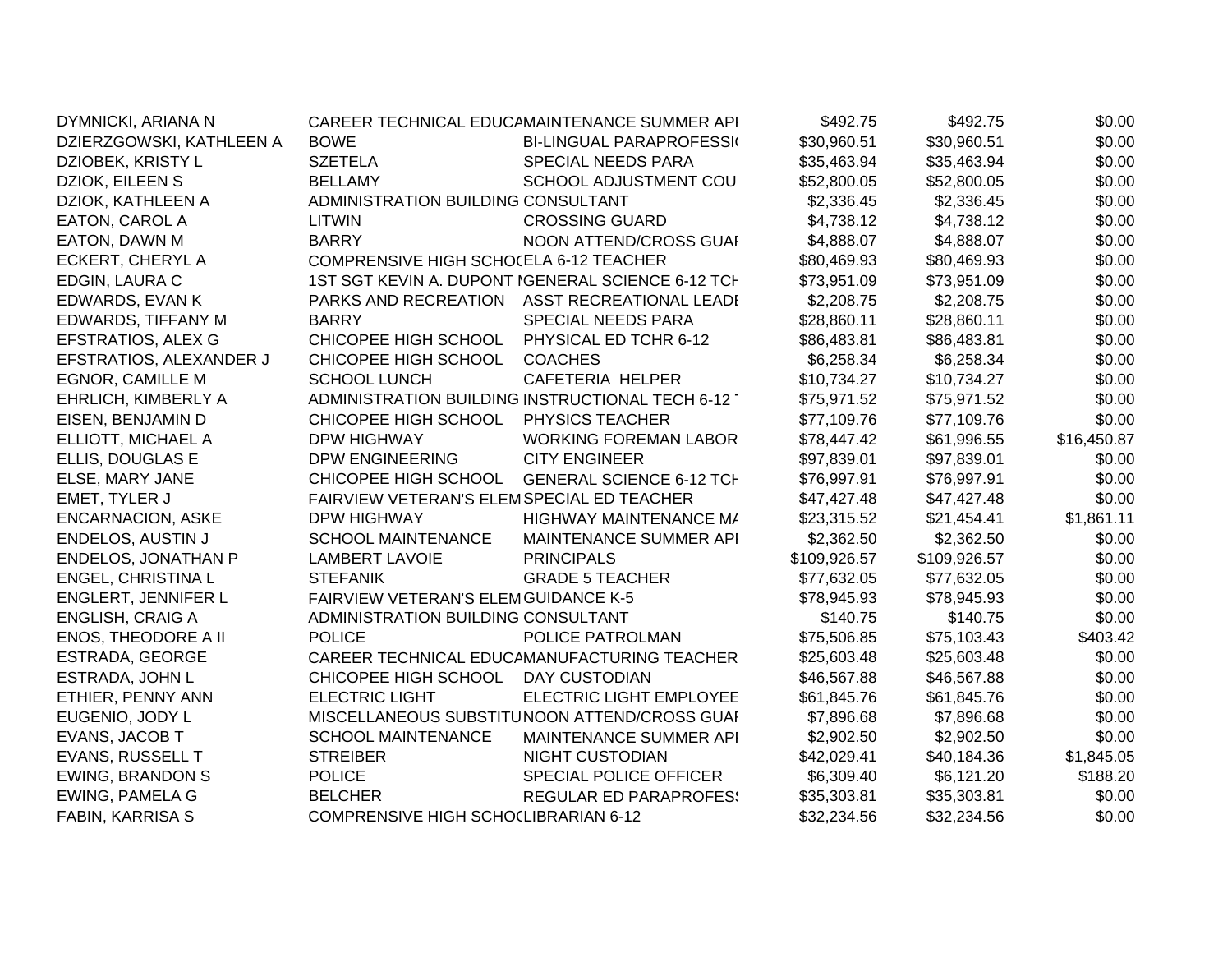| FAGAN, ASHLEY M          | <b>SZETELA</b>                            | <b>OFFICE ASSISTANT</b>                         | \$9,288.72   | \$9,288.72   | \$0.00      |
|--------------------------|-------------------------------------------|-------------------------------------------------|--------------|--------------|-------------|
| FAGULLAR, COREY E        | <b>FIRE</b>                               | FIRE FIGHTER 2ND YEAR                           | \$83,788.34  | \$68,285.84  | \$15,502.50 |
| FAHEY, PAULA             | COMPRENSIVE HIGH SCHOCART 6-12 TEACHER    |                                                 | \$45,808.10  | \$45,808.10  | \$0.00      |
| FAILLE, DANIEL R         | <b>ELECTRIC LIGHT</b>                     | ELECTRIC LIGHT EMPLOYEE                         | \$128,667.84 | \$128,667.84 | \$0.00      |
| FAISAL, AHMED M          | CHICOPEE HIGH SCHOOL                      | <b>SPECIAL NEEDS PARA</b>                       | \$852.36     | \$852.36     | \$0.00      |
| FAIVRE, KARYNN D         |                                           | ADMINISTRATION BUILDING DISTRICTWIDE CONTENT SF | \$93,577.89  | \$93,577.89  | \$0.00      |
| FALCETTI, JENNA          | LITWIN                                    | <b>SPECIAL ED TEACHER</b>                       | \$55,020.01  | \$55,020.01  | \$0.00      |
| FALCONE, DARLINE A       | <b>SELSER ACADEMY</b>                     | SPECIAL NEEDS PARA                              | \$33,887.10  | \$33,887.10  | \$0.00      |
| FALCONER, JARED M        | <b>FIRE</b>                               | FIRE FIGHTER 1ST YEAR                           | \$28,319.07  | \$26,195.42  | \$2,123.65  |
| FALVEY, DANIEL J         | COMPRENSIVE HIGH SCHO(SPECIAL ED TEACHER  |                                                 | \$73,526.73  | \$73,526.73  | \$0.00      |
| FARMAN, ROBERT B II      | <b>BARRY</b>                              | <b>CROSSING GUARD</b>                           | \$4,664.19   | \$4,664.19   | \$0.00      |
| FARNUM, DAVID A          |                                           | MGT INFORMATION SYSTEMTELEVEISION PRODUCTION    | \$13,700.00  | \$13,700.00  | \$0.00      |
| FARRELL, MEAGHAN R       | PARKS AND RECREATION UMPIRE               |                                                 | \$181.00     | \$181.00     | \$0.00      |
| <b>FAUST, DANIELLE A</b> | FAIRVIEW VETERAN'S ELEMSPECIAL NEEDS PARA |                                                 | \$16,705.43  | \$16,705.43  | \$0.00      |
| FAWELL, KELLY A          | LITWIN                                    | ELL 6-12 TEACHER                                | \$225.40     | \$225.40     | \$0.00      |
| FAY, JASON P             | COMPRENSIVE HIGH SCHOCCOACHES             |                                                 | \$3,328.80   | \$3,328.80   | \$0.00      |
| FAY, MICHELLE A          | <b>BOWIE</b>                              | <b>REGULAR ED PARAPROFES:</b>                   | \$30,574.63  | \$30,574.63  | \$0.00      |
| FELICIANO, JAVIER        | <b>POLICE</b>                             | SPECIAL POLICE OFFICER                          | \$218.20     | \$30.00      | \$188.20    |
| FELLETTER, SHEILA L      | FAIRVIEW VETERAN'S ELEMKINDERGARTEN PARA  |                                                 | \$29,819.52  | \$29,819.52  | \$0.00      |
| FELSENTREGER, KATHRYN A  | <b>SCHOOL LUNCH</b>                       | CAFETERIA HELPER                                | \$6,205.86   | \$6,205.86   | \$0.00      |
| FENDERSON, ALEX M        |                                           | MGT INFORMATION SYSTEMTELEVEISION PRODUCTION    | \$10,187.50  | \$10,187.50  | \$0.00      |
| FENNESSEY, KEITH A       | COMPRENSIVE HIGH SCHO(SPECIAL NEEDS PARA  |                                                 | \$31,418.01  | \$31,418.01  | \$0.00      |
| FERENCE, DAVID           |                                           | CONTRIBUTORY RETIREMENRETIREMENT BOARD MEMBI    | \$4,500.00   | \$4,500.00   | \$0.00      |
| FERNANDES, JESSICA L     | <b>STEFANIK</b>                           | SPECIAL ED TEACHER                              | \$66,903.89  | \$66,903.89  | \$0.00      |
| FERRANDO, ELIZABETH A    | <b>COUNCIL ON AGING</b>                   | PROGRAM COORDINATOR                             | \$18,737.59  | \$18,737.59  | \$0.00      |
| FERRARI, CHRISTOPHER R   | <b>FIRE</b>                               | FIRE FIGHTER 2ND YEAR                           | \$85,745.70  | \$67,000.22  | \$18,745.48 |
| FERRARO, DINA T          | <b>SCHOOL LUNCH</b>                       | ASSISTANT COOK HIGH & MI                        | \$24,476.60  | \$24,469.60  | \$7.00      |
| FERREIRA, ANTHONY C      | CHICOPEE HIGH SCHOOL                      | MUSIC 6-12 TEACHER                              | \$20,972.97  | \$20,972.97  | \$0.00      |
| FERRIS, ELLEN B          | <b>BOWIE</b>                              | ELL 6-12 TEACHER                                | \$54,349.97  | \$54,349.97  | \$0.00      |
| FIELDS, AMY R            | <b>SCHOOL LUNCH</b>                       | CAFETERIA HELPER                                | \$49.60      | \$49.60      | \$0.00      |
| FIELDSTAD - BOOTH,       | <b>BELLAMY</b>                            | <b>GENERAL SCIENCE 6-12 TCH</b>                 | \$74,299.62  | \$74,299.62  | \$0.00      |
| FIERCE, NATHANIEL D      | <b>BARRY</b>                              | <b>CROSSING GUARD</b>                           | \$3,220.06   | \$3,220.06   | \$0.00      |
| FIJAL, JILL M            | ADMINISTRATION BUILDING HOMELESS LIAISON  |                                                 | \$61,111.42  | \$61,111.42  | \$0.00      |
| FISHER, CAITLIN E        | <b>BOWIE</b>                              | <b>GENERAL SCIENCE K-5 TCHI</b>                 | \$78,532.09  | \$78,532.09  | \$0.00      |
| FISHER, JON E            | <b>FIRE</b>                               | FIRE FIGHTER 2ND YEAR                           | \$70,980.45  | \$67,046.86  | \$3,933.59  |
| FISHER, KYLE J           | <b>BOWIE</b>                              | SOCIAL STUDIES TEACHER                          | \$69,845.89  | \$69,845.89  | \$0.00      |
|                          |                                           |                                                 |              |              |             |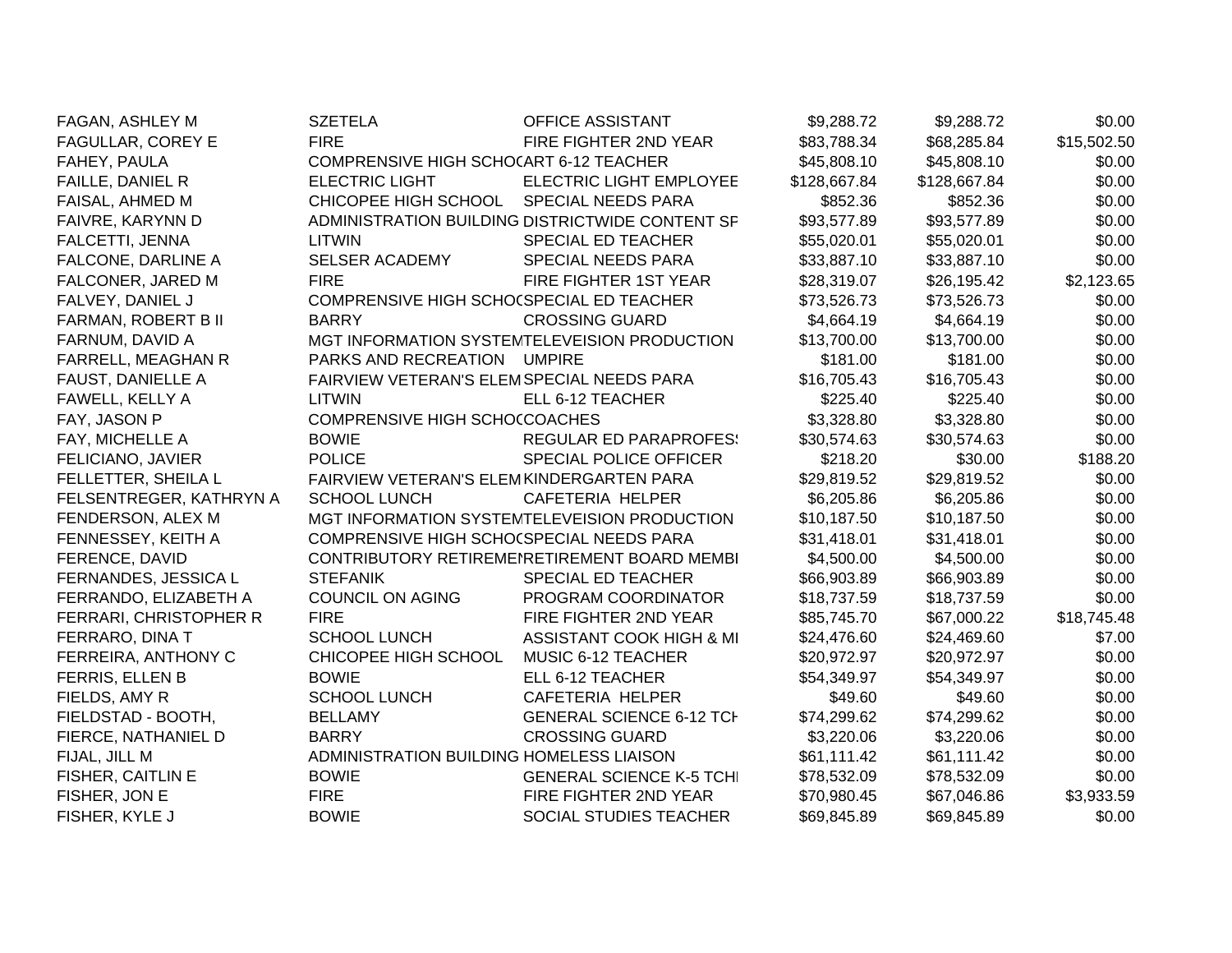| FISHER, SARAH          | <b>FIRE</b>                            | FIRE FIGHTER 2ND YEAR                       | \$21,050.14  | \$18,922.39  | \$2,127.75  |
|------------------------|----------------------------------------|---------------------------------------------|--------------|--------------|-------------|
| FISKAA, ROBIN A        | CHICOPEE HIGH SCHOOL                   | <b>ENGLISH TEACHER</b>                      | \$75,418.77  | \$75,418.77  | \$0.00      |
| FITCH, TODD J          | <b>FIRE</b>                            | FIRE FIGHTER 2ND YEAR                       | \$87,377.68  | \$66,364.39  | \$21,013.29 |
| FITZ, SOPHIA           | PARKS AND RECREATION                   | <b>HEAD LIFEGUARD</b>                       | \$4,545.00   | \$4,545.00   | \$0.00      |
| FITZGERALD, AVERY M    | <b>STEFANIK</b>                        | SPECIAL ED TEACHER                          | \$74,474.50  | \$74,474.50  | \$0.00      |
| FITZGERALD, COURTNEY A | COMPRENSIVE HIGH SCHOCTEAM CHAIRPERSON |                                             | \$75,777.37  | \$75,777.37  | \$0.00      |
| FITZPATRICK, STACY A   | 1ST SGT KEVIN A. DUPONT IGUIDANCE 6-12 |                                             | \$73,208.07  | \$73,208.07  | \$0.00      |
| FLANAGAN, BETHANY D    | <b>FIRE</b>                            | PRINCIPAL CLERK                             | \$48,309.72  | \$48,309.72  | \$0.00      |
| FLANAGAN, SHAWN        | <b>DPW SANITATION</b>                  | MEO/LABORER                                 | \$62,237.98  | \$52,047.28  | \$10,190.70 |
| FLEURY, DIANE M        | <b>SCHOOL LUNCH</b>                    | ASSISTANT COOK/ALL OTHE                     | \$24,720.70  | \$24,658.93  | \$61.77     |
| FLOREK, BARBARA Z      | CHICOPEE HIGH SCHOOL                   | <b>MATH TEACHER</b>                         | \$84,598.73  | \$84,598.73  | \$0.00      |
| FLORENCE, ANDREA M     | <b>STEFANIK</b>                        | <b>GRADE 3 TEACHER</b>                      | \$79,470.93  | \$79,470.93  | \$0.00      |
| FLORES, JOHNNY         | <b>DPW HIGHWAY</b>                     | HIGHWAY MAINTENANCE M/                      | \$46,492.46  | \$38,629.04  | \$7,863.42  |
| FLYNN, RUSSELL         | <b>DPW SANITATION</b>                  | <b>LABORER</b>                              | \$47,355.04  | \$41,557.74  | \$5,797.30  |
| FOISY, AMANDA M        |                                        | COMPRENSIVE HIGH SCHOCSCHOOL ADJUSTMENT COU | \$75,193.97  | \$75,193.97  | \$0.00      |
| FOISY, CHAD E          | <b>POLICE</b>                          | POLICE PATROLMAN                            | \$82,541.21  | \$81,914.22  | \$626.99    |
| FOLEY, BRETT M         | <b>BELLAMY</b>                         | SPECIAL ED INCLUSION TEA                    | \$77,249.16  | \$77,249.16  | \$0.00      |
| FOLEY, CHRISTINE L     | <b>LAMBERT LAVOIE</b>                  | <b>GRADE I TEACHER</b>                      | \$73,912.02  | \$73,912.02  | \$0.00      |
| FOLEY, LYNNE M         | CHICOPEE HIGH SCHOOL                   | AIR FORCE JR ROTC TEACH                     | \$3,288.50   | \$3,288.50   | \$0.00      |
| FOLEY, MICHELE A       | COMPRENSIVE HIGH SCHOCELA 6-12 TEACHER |                                             | \$79,314.84  | \$79,314.84  | \$0.00      |
| FOLEY, TAYLOR M        | LITWIN                                 | <b>GRADE 5 TEACHER</b>                      | \$39,333.77  | \$39,333.77  | \$0.00      |
| FOLEY, TIMOTHY M       | <b>POLICE</b>                          | POLICE PATROLMAN                            | \$112,613.64 | \$100,361.14 | \$12,252.50 |
| FONSECA, AMY C         | <b>STREIBER</b>                        | KINDERGARTEN TEACHER                        | \$77,213.01  | \$77,213.01  | \$0.00      |
| FONSECA-COLON, YADIRA  | <b>STEFANIK</b>                        | SPECIAL NEEDS PARA                          | \$8,506.12   | \$8,506.12   | \$0.00      |
| FONTAINE, CALEB F      | PARKS AND RECREATION                   | REFEREE 9/10                                | \$14.50      | \$14.50      | \$0.00      |
| FONTAINE, LAUREEN M    | <b>BELCHER</b>                         | <b>GRADE I TEACHER</b>                      | \$3,505.49   | \$3,505.49   | \$0.00      |
| FONTES, KATHERINE S    | <b>BELCHER</b>                         | <b>SPECIAL NEEDS PARA</b>                   | \$12,065.37  | \$12,065.37  | \$0.00      |
| FOPP, STEPHEN R        | <b>POLICE</b>                          | POLICE SERGEANTS                            | \$105,439.49 | \$92,433.43  | \$13,006.06 |
| FORBES, SHANNON M      | <b>BELCHER</b>                         | <b>GRADE 2 TEACHER</b>                      | \$42,341.73  | \$42,341.73  | \$0.00      |
| FORCIER, CORINA L      | <b>SCHOOL LUNCH</b>                    | ASSISTANT COOK/ALL OTHE                     | \$17,611.71  | \$17,553.32  | \$58.39     |
| FORCIER, DARLENE       | CHICOPEE HIGH SCHOOL                   | PHYSICAL ED TCHR 6-12                       | \$78,462.62  | \$78,462.62  | \$0.00      |
| FORGET, MICHELLE M     | <b>BARRY</b>                           | OFFICE ASSISTANT                            | \$488.88     | \$488.88     | \$0.00      |
| FORSTER, ROBERT B      | <b>BELLAMY</b>                         | <b>DAY CUSTODIAN</b>                        | \$48,709.30  | \$47,354.99  | \$1,354.31  |
| FORTIER, TERESA M      | COMPRENSIVE HIGH SCHO(MATH TEACHER     |                                             | \$46,520.26  | \$46,520.26  | \$0.00      |
| FORTIN, DAWN M         | <b>TREASURERS OFFICE</b>               | PAYROLL ACCOUNTANT                          | \$55,211.71  | \$52,965.01  | \$2,246.70  |
| FORTIN, ROBYN A        | <b>LITWIN</b>                          | SPECIAL NEEDS PARA                          | \$27,355.97  | \$27,355.97  | \$0.00      |
|                        |                                        |                                             |              |              |             |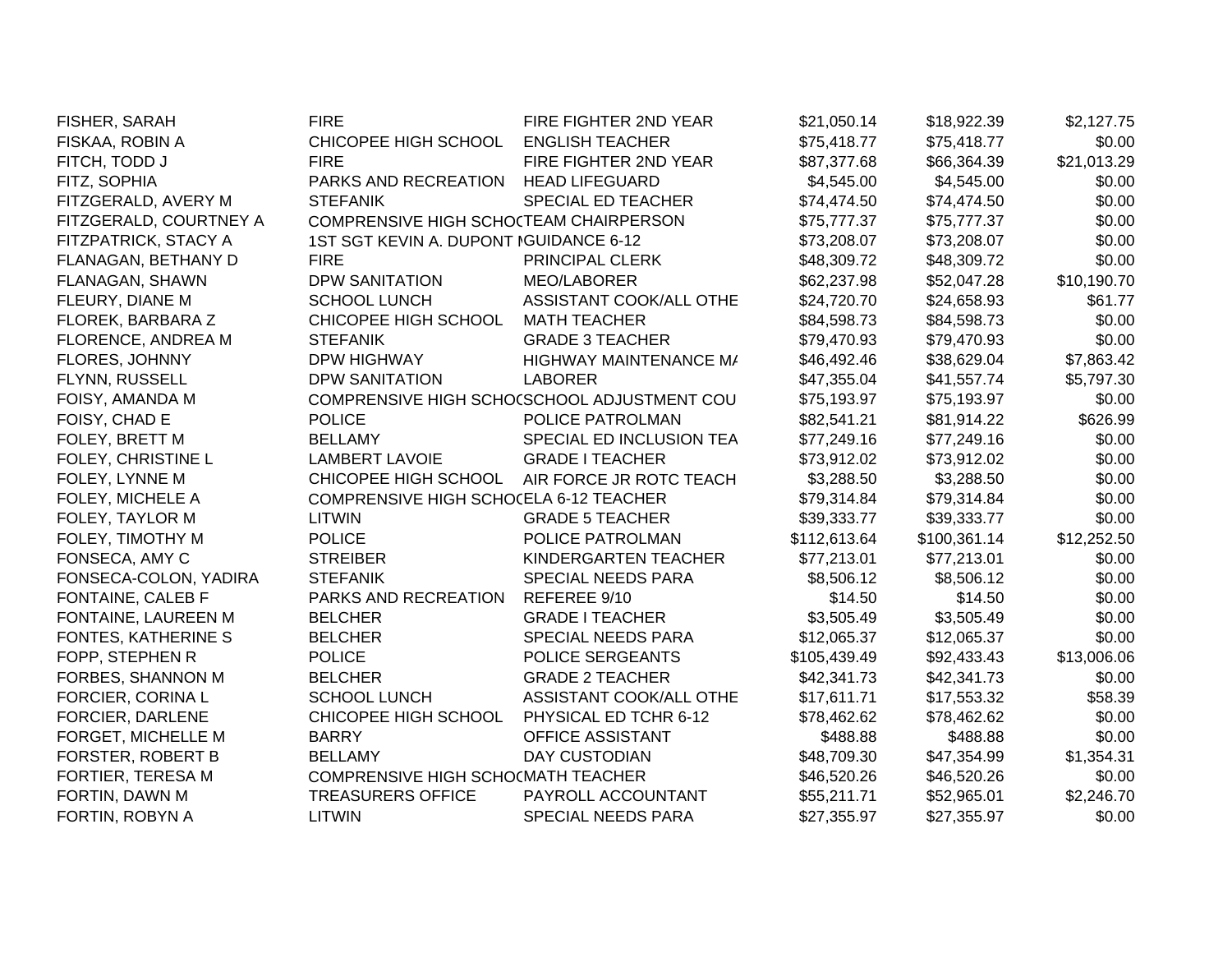| FORTINI, FRANK            | CHICOPEE HIGH SCHOOL                       | <b>NIGHT CUSTODIAN</b>                           | \$42,843.02  | \$40,037.36  | \$2,805.66  |
|---------------------------|--------------------------------------------|--------------------------------------------------|--------------|--------------|-------------|
| FORTUNA, AGNIESZKA I      | <b>BELCHER</b>                             | <b>REGULAR ED PARAPROFES:</b>                    | \$7,335.39   | \$7,335.39   | \$0.00      |
| FORTUNA, JODI A           | <b>BELLAMY</b>                             | <b>SPECIAL ED TEACHER</b>                        | \$79,473.45  | \$79,473.45  | \$0.00      |
| FOSSA, RUDOLFO R          | <b>BELCHER</b>                             | <b>MUSIC K-5 TEACHER</b>                         | \$74,183.94  | \$74,183.94  | \$0.00      |
| FOTOPOULOS, DEBRA         | <b>STEFANIK</b>                            | <b>GRADE 2 TEACHER</b>                           | \$74,455.76  | \$74,455.76  | \$0.00      |
| FOTOPOULOS, GEORGE C      | COMPRENSIVE HIGH SCHOCAFTER SCHOOL         |                                                  | \$11,119.25  | \$11,119.25  | \$0.00      |
| FOUNTAIN, ANNE M          | COUNCIL ON AGING                           | PROG/ASST. - CAFE MANAGE                         | \$33,558.65  | \$33,215.21  | \$343.44    |
| FOURNIER, BRIAN A         | <b>BOWIE</b>                               | <b>NIGHT CUSTODIAN</b>                           | \$45,372.24  | \$44,394.41  | \$977.83    |
| FOURNIER, CASSIDY L       | <b>BELLAMY</b>                             | <b>MATH TEACHER</b>                              | \$41,243.84  | \$41,243.84  | \$0.00      |
| FOURNIER, LORIN B         | COMPRENSIVE HIGH SCHO(EARLY CHILDHOOD PARA |                                                  | \$33,072.47  | \$33,072.47  | \$0.00      |
| FOURNIER, NATALIE M       | PARKS AND RECREATION                       | SCORE/KEEPER 9/10                                | \$229.50     | \$229.50     | \$0.00      |
| FOURNIER, WENDY L         | <b>STREIBER</b>                            | <b>GUIDANCE K-5</b>                              | \$80,136.93  | \$80,136.93  | \$0.00      |
| FOYLE, EMMA K             |                                            | MISCELLANEOUS SUBSTITUSUBSTITUTE PARAPROFESS     | \$444.60     | \$444.60     | \$0.00      |
| FOYLE, KERRY              | FAIRVIEW VETERAN'S ELEMTITLE I TEACHER     |                                                  | \$76,941.56  | \$76,941.56  | \$0.00      |
| FRALEIGH, PAUL A          | 1ST SGT KEVIN A. DUPONT MATH TEACHER       |                                                  | \$75,656.87  | \$75,656.87  | \$0.00      |
| FRANCIS, MATTHEW          |                                            | ADMINISTRATION BUILDING ASST SUPER FOR INST/ACCT | \$144,002.02 | \$144,002.02 | \$0.00      |
| FRANCO, ABIGALE K         | <b>LIBRARY</b>                             | <b>LIBRARIAN ASSOCIATE</b>                       | \$29,051.05  | \$28,938.79  | \$112.26    |
| <b>FRANCO, CANDICE R</b>  | <b>BELCHER</b>                             | <b>TITLE I TEACHER</b>                           | \$73,912.00  | \$73,912.00  | \$0.00      |
| FRANCO, CRUZ              | FAIRVIEW VETERAN'S ELEMSPECIAL NEEDS PARA  |                                                  | \$29,128.42  | \$29,128.42  | \$0.00      |
| FRANCZEK, JUSTIN D        |                                            | COMPRENSIVE HIGH SCHOCGENERAL SCIENCE 6-12 TCH   | \$76,596.26  | \$76,596.26  | \$0.00      |
| FREISBERG, STEPHEN R      | COMPRENSIVE HIGH SCHO(SPECIAL NEEDS PARA   |                                                  | \$30,850.58  | \$30,850.58  | \$0.00      |
| FREITAG, REBECCA B        | <b>STEFANIK</b>                            | <b>GRADE 4 TEACHER</b>                           | \$8,367.82   | \$8,367.82   | \$0.00      |
| FRENCH, GERALDINE M       | <b>BELCHER</b>                             | <b>GUIDANCE K-5</b>                              | \$78,049.15  | \$78,049.15  | \$0.00      |
| FRIEDRICH, DEBRA A        | 1ST SGT KEVIN A. DUPONT NTITLE I TEACHER   |                                                  | \$80,649.34  | \$80,649.34  | \$0.00      |
| FRIEDRICH, JEREMY C       | <b>POLICE</b>                              | POLICE PATROLMAN                                 | \$58,797.59  | \$56,526.61  | \$2,270.98  |
| FRUMKIN, NEVAL            |                                            | ADMINISTRATION BUILDING SPECIAL ED COORDINATOR   | \$100,444.55 | \$100,444.55 | \$0.00      |
| FUENTES, MIGUEL A         | MISCELLANEOUS SUBSTITUSUB CROSSING GUARD   |                                                  | \$5,401.02   | \$5,401.02   | \$0.00      |
| FURKEY, TARA L            | <b>BELLAMY</b>                             | <b>GENERAL SCIENCE 6-12 TCH</b>                  | \$82,190.11  | \$82,190.11  | \$0.00      |
| FURNELLI, DONNA M         |                                            | MISCELLANEOUS SUBSTITUSUBSTITUTE PARAPROFESS     | \$2,786.16   | \$2,786.16   | \$0.00      |
| FURR, JASON W             | <b>FIRE</b>                                | FIRE FIGHTER 2ND YEAR                            | \$91,989.26  | \$63,228.95  | \$28,760.31 |
| GADOUAS, BETH V           | <b>STREIBER</b>                            | <b>REGULAR ED PARAPROFES:</b>                    | \$21,425.20  | \$21,425.20  | \$0.00      |
| GADOUAS, ISABELLA         | PARKS AND RECREATION                       | <b>SOCCER REFS</b>                               | \$3,233.25   | \$3,233.25   | \$0.00      |
| <b>GAGNE, GLENN R</b>     | <b>LITWIN</b>                              | <b>CROSSING GUARD</b>                            | \$1,577.88   | \$1,577.88   | \$0.00      |
| GAGNE, JULIA H            | FAIRVIEW VETERAN'S ELEMART K-5 TEACHER     |                                                  | \$45,695.94  | \$45,695.94  | \$0.00      |
| <b>GAGNE, LESTER</b>      | MUN GOLF COURSE                            | <b>GOLF ASSISTANT</b>                            | \$4,795.88   | \$4,795.88   | \$0.00      |
| <b>GAGNON, VICTORIA C</b> | <b>BOWIE</b>                               | <b>GRADE 5 TEACHER</b>                           | \$78,945.93  | \$78,945.93  | \$0.00      |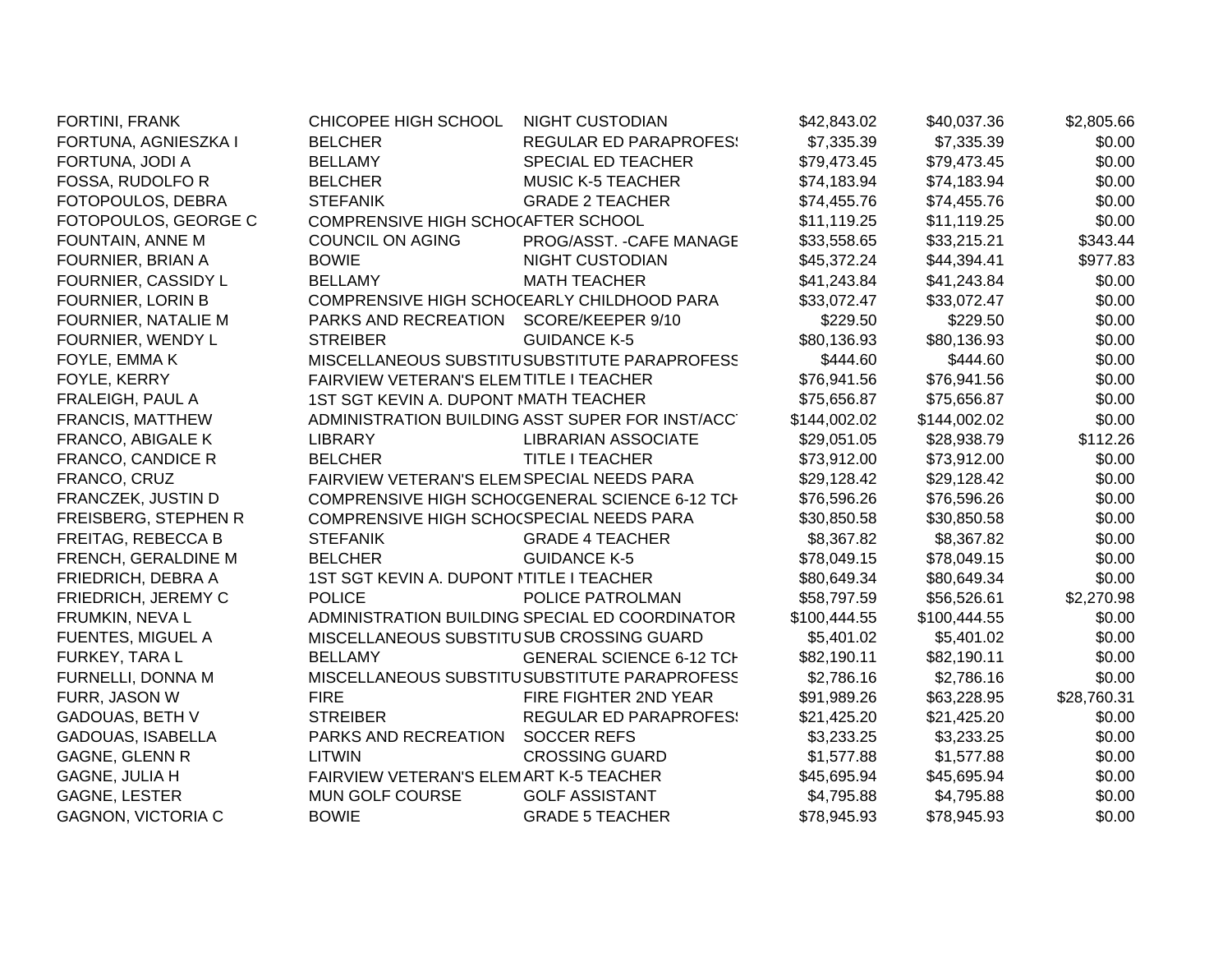| <b>GAINLEY, JILL</b>          | <b>STEFANIK</b>                            | <b>ELEMENTRY VICE PRIN</b>                     | \$88,099.03  | \$88,099.03  | \$0.00      |
|-------------------------------|--------------------------------------------|------------------------------------------------|--------------|--------------|-------------|
| <b>GALAT, MICHAEL J</b>       | CHICOPEE HIGH SCHOOL                       | ELA 6-12 TEACHER                               | \$50,527.71  | \$50,527.71  | \$0.00      |
| GALAT, REBEKAH J              | COMPRENSIVE HIGH SCHO(EARLY CHILDHOOD PARA |                                                | \$16,059.07  | \$16,059.07  | \$0.00      |
| <b>GALECKI, LUCJAN</b>        | <b>CITY COUNCIL</b>                        | <b>CITY COUNCILOR</b>                          | \$11,000.00  | \$11,000.00  | \$0.00      |
| <b>GALICA, GREGORY</b>        | <b>ELECTRIC LIGHT</b>                      | <b>ELECTRIC LIGHT EMPLOYEE</b>                 | \$115,935.95 | \$105,279.99 | \$10,655.96 |
| <b>GALICA, MELISSA</b>        | <b>ELECTRIC LIGHT</b>                      | <b>ELECTRIC LIGHT EMPLOYEE</b>                 | \$55,150.53  | \$55,146.76  | \$3.77      |
| <b>GALIK, ANDREW B</b>        | <b>FIRE</b>                                | <b>FIRE LIEUTENANT</b>                         | \$86,726.65  | \$79,285.45  | \$7,441.20  |
| GALINDO, BARBARA G            | <b>REGISTRARS</b>                          | <b>ASST REGISTRAR</b>                          | \$48,814.68  | \$47,899.57  | \$915.11    |
| GALINDO, CHRISTOPHER          | <b>POLICE</b>                              | POLICE PATROLMAN                               | \$72,728.49  | \$70,571.13  | \$2,157.36  |
| <b>GALINDREZ, DAIREEN G</b>   | <b>STEFANIK</b>                            | TILE I PARAPROFESSIONAL                        | \$19,603.63  | \$19,603.63  | \$0.00      |
| GALLAGHER, BRANDY M           | CHICOPEE HIGH SCHOOL                       | SPECIAL NEEDS PARA                             | \$26,196.42  | \$26,196.42  | \$0.00      |
| <b>GALLO, JACQUELINE G</b>    | COMPRENSIVE HIGH SCHOCART 6-12 TEACHER     |                                                | \$31,355.48  | \$31,355.48  | \$0.00      |
| <b>GALVIN, BRIAN T</b>        | <b>CITY HALL MAINTENANCE</b>               | JR BUILDING CUSTODIAN                          | \$42,151.31  | \$42,062.61  | \$88.70     |
| GAMBLE, LONZO                 | <b>BOWE</b>                                | <b>CROSSING GUARD</b>                          | \$4,357.79   | \$4,357.79   | \$0.00      |
| <b>GANCARZ, ROBERT M JR</b>   | <b>FIRE</b>                                | FIRE LIEUTENANT                                | \$87,148.84  | \$82,808.14  | \$4,340.70  |
| <b>GANCARZ-VITO, ANNE E</b>   | <b>LIBRARY</b>                             | <b>ASSISTANT DIRECTOR</b>                      | \$59,316.71  | \$56,931.15  | \$2,385.56  |
| GANDOLFI, JOSEPH H            | <b>POLICE</b>                              | POLICE PATROLMAN                               | \$35,398.74  | \$33,152.87  | \$2,245.87  |
| <b>GAOUETTE, GEORGE M</b>     | 1ST SGT KEVIN A. DUPONT MASSISTANT TEACHER |                                                | \$37,384.49  | \$37,384.49  | \$0.00      |
| <b>GAOUETTE, GEORGE M</b>     | PARKS AND RECREATION                       | DAY CAMP                                       | \$3,124.88   | \$3,124.88   | \$0.00      |
| GARCIA, EVAN R                | PARKS AND RECREATION                       | ASST RECREATIONAL LEADI                        | \$3,234.76   | \$3,234.76   | \$0.00      |
| <b>GARDNER, CULLEN J</b>      | <b>FIRE</b>                                | FIRE FIGHTER 2ND YEAR                          | \$48,856.80  | \$48,835.52  | \$21.28     |
| GARDNER, JANET                |                                            | 1ST SGT KEVIN A. DUPONT ISCHOOL ADJUSTMENT COU | \$73,957.01  | \$73,957.01  | \$0.00      |
| GARGANO, MELISA               | <b>BELLAMY</b>                             | READING 6-12 TEACHER                           | \$74,237.02  | \$74,237.02  | \$0.00      |
| <b>GARLETT, LAUREN</b>        | <b>BELLAMY</b>                             | SOCIAL STUDIES TEACHER                         | \$77,585.02  | \$77,585.02  | \$0.00      |
| <b>GARON, EMILY E</b>         | <b>LITWIN</b>                              | <b>GRADE 5 TEACHER</b>                         | \$26,359.48  | \$26,359.48  | \$0.00      |
| <b>GARRITY, CHERYL A</b>      | <b>SCHOOL LUNCH</b>                        | ASSISTANT COOK/ALL OTHE                        | \$26,463.12  | \$26,396.94  | \$66.18     |
| GARROW, ELLEN                 | <b>COUNCIL ON AGING</b>                    | PROG/ASST. - CAFE MANAGE                       | \$17,059.04  | \$17,059.04  | \$0.00      |
| GARVEY, COLLEEN A             | <b>LAMBERT LAVOIE</b>                      | KINDERGARTEN TEACHER                           | \$65,208.29  | \$65,208.29  | \$0.00      |
| <b>GARVEY, DANIEL P</b>       | <b>LAW</b>                                 | <b>ASSOCIATE SOLICITOR</b>                     | \$54,232.44  | \$54,232.44  | \$0.00      |
| <b>GARVEY, SUSAN M</b>        | <b>LAMBERT LAVOIE</b>                      | <b>TITLE I TEACHER</b>                         | \$73,937.02  | \$73,937.02  | \$0.00      |
| <b>GATES, ANDREA</b>          | <b>BELLAMY</b>                             | SPECIAL ED TEACHER                             | \$84,523.96  | \$84,523.96  | \$0.00      |
| <b>GATES, CHRISTOPHER</b>     | <b>POLICE</b>                              | POLICE PATROLMAN                               | \$85,849.10  | \$83,833.29  | \$2,015.81  |
| GATES, ZACHARY J              | <b>FIRE</b>                                | FIRE FIGHTER 2ND YEAR                          | \$117,668.26 | \$72,389.73  | \$45,278.53 |
| GATZOUNAS, AUBREY C           | <b>LITWIN</b>                              | <b>GRADE 4 TEACHER</b>                         | \$50,933.22  | \$50,933.22  | \$0.00      |
| <b>GATZOUNAS, STEPHANIE S</b> | <b>BOWIE</b>                               | <b>GRADE 3 TEACHER</b>                         | \$80,170.02  | \$80,170.02  | \$0.00      |
| <b>GAUTHIER, DAVID</b>        | <b>ELECTRIC LIGHT</b>                      | <b>ELECTRIC LIGHT EMPLOYEE</b>                 | \$80,975.46  | \$75,081.27  | \$5,894.19  |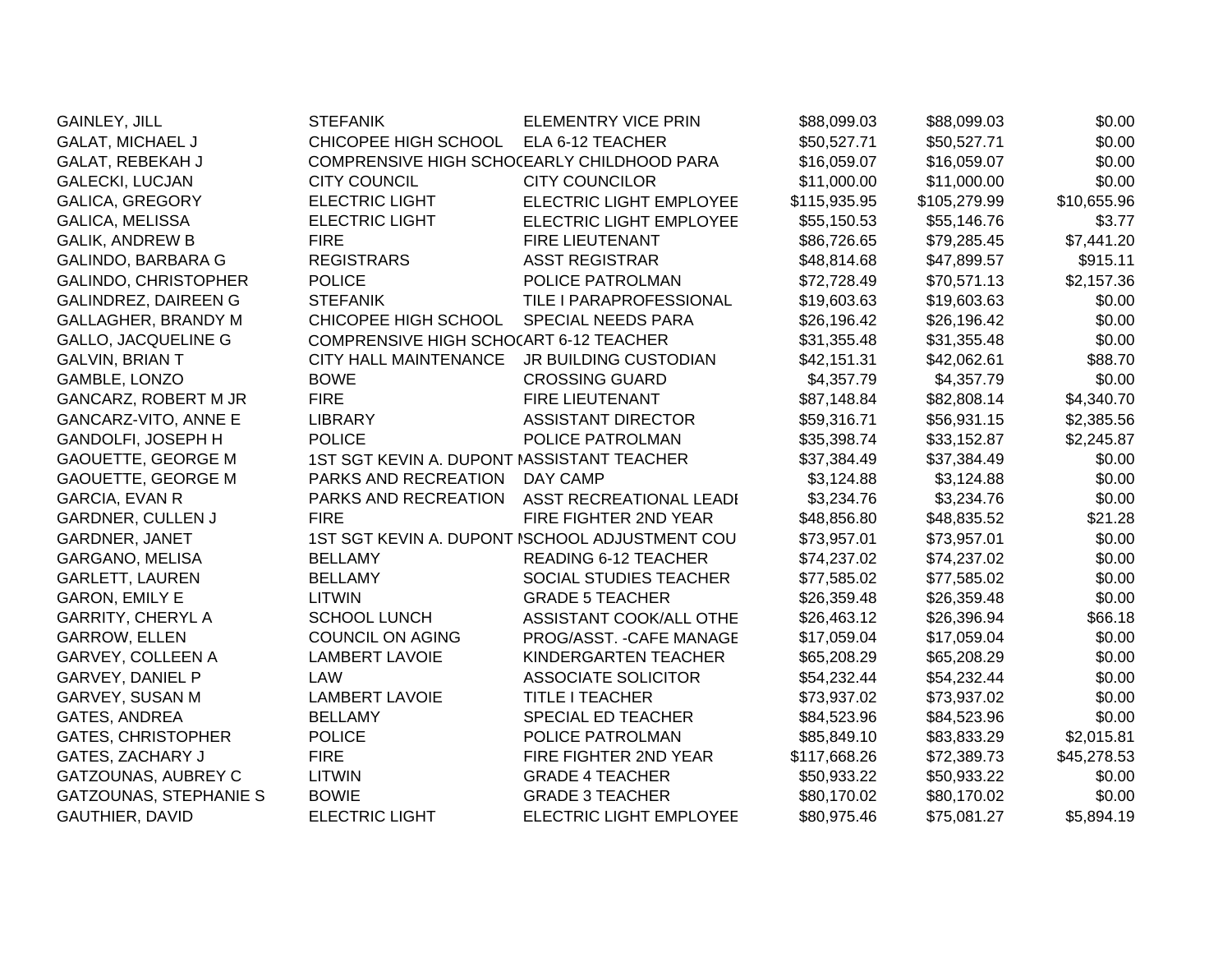| <b>GAUTHIER, JESSICA A</b> | 1ST SGT KEVIN A. DUPONT NELA 6-12 TEACHER |                                                | \$51,559.92  | \$51,559.92  | \$0.00      |
|----------------------------|-------------------------------------------|------------------------------------------------|--------------|--------------|-------------|
| GAUTHIER, KARA             | <b>LAMBERT LAVOIE</b>                     | <b>GRADE 2 TEACHER</b>                         | \$74,052.76  | \$74,052.76  | \$0.00      |
| <b>GAUTHIER, MARIA M</b>   | <b>BOWE</b>                               | <b>GRADE 5 TEACHER</b>                         | \$73,501.74  | \$73,501.74  | \$0.00      |
| <b>GAUTHIER, TRACY L</b>   | <b>ELECTRIC LIGHT</b>                     | ELECTRIC LIGHT EMPLOYEE                        | \$87,306.13  | \$71,832.83  | \$15,473.30 |
| <b>GAWRON, JAMES M</b>     | <b>POLICE</b>                             | POLICE PATROLMAN                               | \$107,317.77 | \$92,840.23  | \$14,477.54 |
| <b>GAWRON, JEFFREY M</b>   | <b>POLICE</b>                             | POLICE DEPUTY CHIEF                            | \$159,322.53 | \$157,848.60 | \$1,473.93  |
| GAY, DIANE                 | <b>COUNCIL ON AGING</b>                   | PROGRAM TECHNICIAN                             | \$19,137.70  | \$19,137.70  | \$0.00      |
| GAY, KATRINA A             |                                           | CAREER TECHNICAL EDUCAREGULAR ED PARAPROFES!   | \$6,331.37   | \$6,331.37   | \$0.00      |
| GAY, MARLENE A             | <b>SCHOOL LUNCH</b>                       | CAFETERIA HELPER                               | \$144.24     | \$144.24     | \$0.00      |
| GAY, PAUL E                | <b>POLICE</b>                             | POLICE PATROLMAN                               | \$28,653.83  | \$28,653.83  | \$0.00      |
| GAYLE, NATIVIDAD           | COMPRENSIVE HIGH SCHO(SPECIAL NEEDS PARA  |                                                | \$21,979.70  | \$21,979.70  | \$0.00      |
| GAYLOR, AMIE M             | <b>LAMBERT LAVOIE</b>                     | <b>SCHOOL NURSES</b>                           | \$79,029.73  | \$79,029.73  | \$0.00      |
| <b>GAZDA, THOMAS M</b>     | <b>POLICE</b>                             | POLICE SERGEANTS                               | \$94,171.43  | \$89,062.46  | \$5,108.97  |
| <b>GDULA, NORMA R</b>      | <b>LIBRARY</b>                            | PART TIME CLERK                                | \$4,231.59   | \$4,231.59   | \$0.00      |
| GEANACOPOULOS, DEBORAH     | <b>LAMBERT LAVOIE</b>                     | <b>GRADE 2 TEACHER</b>                         | \$42,235.40  | \$42,235.40  | \$0.00      |
| GEBO, KARA A               | COMPRENSIVE HIGH SCHOCHEALTH 6-12 TEACHER |                                                | \$76,327.02  | \$76,327.02  | \$0.00      |
| <b>GELINAS, ASHLEY S</b>   | <b>SCHOOL LUNCH</b>                       | CAFETERIA HELPER                               | \$177.13     | \$177.13     | \$0.00      |
| GELINAS, EDMUND L JR       | <b>FIRE</b>                               | <b>FIRE LIEUTENANT</b>                         | \$84,996.36  | \$81,236.98  | \$3,759.38  |
| <b>GELINAS, LORRAINE M</b> | COMPRENSIVE HIGH SCHOCENGLISH TEACHER     |                                                | \$79,058.53  | \$79,058.53  | \$0.00      |
| <b>GELINAS, MARK</b>       | COMPRENSIVE HIGH SCHO(MATH TEACHER        |                                                | \$79,045.93  | \$79,045.93  | \$0.00      |
| <b>GELINAS, MICHAEL J</b>  | <b>FIRE</b>                               | FIRE FIGHTER 2ND YEAR                          | \$84,104.87  | \$65,479.91  | \$18,624.96 |
| <b>GELONESE, KATHRYN M</b> | <b>LITWIN</b>                             | <b>GRADE I TEACHER</b>                         | \$74,900.08  | \$74,900.08  | \$0.00      |
| <b>GENDREAU, SUSAN P</b>   | <b>LITWIN</b>                             | SPECIAL NEEDS PARA                             | \$27,097.37  | \$27,097.37  | \$0.00      |
| <b>GENIE, DANIEL M</b>     | <b>FIRE</b>                               | FIRE FIGHTER 2ND YEAR                          | \$85,208.13  | \$69,258.47  | \$15,949.66 |
| <b>GEOFFROY, KATHRYN</b>   |                                           | ADMINISTRATION BUILDING SUPERVISOR OF ATTENDAN | \$71,281.97  | \$71,281.97  | \$0.00      |
| <b>GEOFFROY, MAUREEN</b>   | <b>LIBRARY</b>                            | <b>LIBRARIAN ASSOCIATE</b>                     | \$33,359.44  | \$33,359.44  | \$0.00      |
| GEOFFROY, WOODY            | <b>LITWIN</b>                             | <b>GENERAL SCIENCE K-5 TCHI</b>                | \$73,912.02  | \$73,912.02  | \$0.00      |
| <b>GEORGANTAS, MARGO</b>   | <b>BOWE</b>                               | <b>GRADE I TEACHER</b>                         | \$80,219.42  | \$80,219.42  | \$0.00      |
| <b>GEORGE, ROBERT D</b>    | <b>CITY CLERK</b>                         | <b>COMPLIANCE OFFICER</b>                      | \$14,931.95  | \$14,931.95  | \$0.00      |
| <b>GERBER, ANNETTE</b>     | <b>STEFANIK</b>                           | ELL K-5 TEACHER                                | \$80,218.58  | \$80,218.58  | \$0.00      |
| <b>GERENA, DIONISIO</b>    | <b>ELECTRIC LIGHT</b>                     | ELECTRIC LIGHT EMPLOYEE                        | \$113,003.96 | \$94,962.95  | \$18,041.01 |
| <b>GERO, NICHOLAS A</b>    | <b>POLICE</b>                             | POLICE PATROLMAN                               | \$9,878.62   | \$9,818.90   | \$59.72     |
| <b>GERVAIS, SARAH E</b>    | <b>SZETELA</b>                            | SPECIAL NEEDS PARA                             | \$8,541.84   | \$8,541.84   | \$0.00      |
| <b>GETHINS, GREGORY</b>    | <b>ELECTRIC LIGHT</b>                     | <b>ELECTRIC LIGHT EMPLOYEE</b>                 | \$76,669.87  | \$59,768.14  | \$16,901.73 |
| <b>GETTO, KELLY M</b>      | COMPRENSIVE HIGH SCHOCCHEMISTRY TEACHER   |                                                | \$80,147.59  | \$80,147.59  | \$0.00      |
| <b>GIANNOTTO, KAILYN N</b> | <b>SZETELA</b>                            | <b>SPEECH THERAPIST</b>                        | \$56,094.95  | \$56,094.95  | \$0.00      |
|                            |                                           |                                                |              |              |             |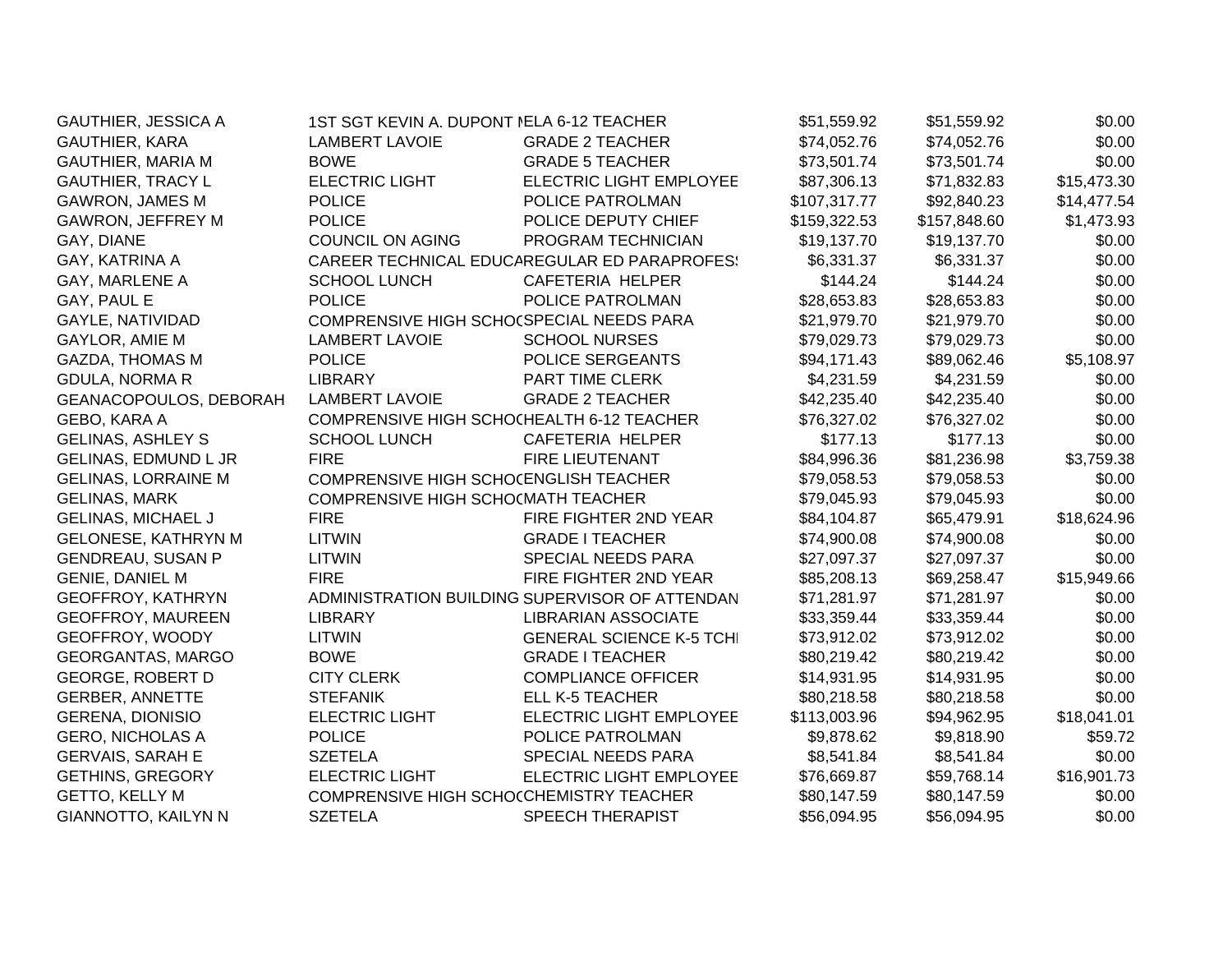| GIBB, ANTHONY E SR             | <b>POLICE</b>                            | SPECIAL POLICE OFFICER                         | \$25,699.46 | \$25,699.46 | \$0.00      |
|--------------------------------|------------------------------------------|------------------------------------------------|-------------|-------------|-------------|
| GIDDINGS, ALLISON A            | <b>SZETELA</b>                           | PHYSICAL THERAPIST                             | \$78,507.09 | \$78,507.09 | \$0.00      |
| <b>GIGUERE, ADRIENNE R</b>     | SELSER ACADEMY                           | ELA 6-12 TEACHER                               | \$65,888.10 | \$65,888.10 | \$0.00      |
| GIGUERE, PAUL E JR             | <b>DPW PARKS</b>                         | <b>WORKING FOREMAN LABOR</b>                   | \$65,755.27 | \$59,874.03 | \$5,881.24  |
| GIGUERE, PAUL J                | <b>BELLAMY</b>                           | <b>NIGHT CUSTODIAN</b>                         | \$5,668.10  | \$4,460.13  | \$1,207.97  |
| GILHOOLY, KAITLYN A            | PARKS AND RECREATION                     | SCORE/KEEPER 9/10                              | \$40.50     | \$40.50     | \$0.00      |
| GILLETTE, CHRISTINE D          | <b>BELLAMY</b>                           | <b>GENERAL SCIENCE 6-12 TCH</b>                | \$59,890.17 | \$59,890.17 | \$0.00      |
| GILPATRICK, SAMANTHA R         | <b>STEFANIK</b>                          | ELL K-5 TEACHER                                | \$47,627.49 | \$47,627.49 | \$0.00      |
| GINGERUHA, TATYANA             | COMPRENSIVE HIGH SCHO(MATH TEACHER       |                                                | \$80,325.29 | \$80,325.29 | \$0.00      |
| <b>GINGRAS, SHELLEY A</b>      | COMPRENSIVE HIGH SCHO(SPECIAL ED TEACHER |                                                | \$74,799.62 | \$74,799.62 | \$0.00      |
| GIOSCIA, LAURA A               |                                          | COMPRENSIVE HIGH SCHO(MODERATE DISABILITIES TC | \$79,424.08 | \$79,424.08 | \$0.00      |
| <b>GIRARD, TIMOTHY R</b>       | <b>SCHOOL MAINTENANCE</b>                | <b>CRAFTSMAN</b>                               | \$61,754.16 | \$61,120.02 | \$634.14    |
| <b>GIROUARD, DEREK M</b>       | COMPRENSIVE HIGH SCHOCCHEMISTRY TEACHER  |                                                | \$19,769.61 | \$19,769.61 | \$0.00      |
| GIROUARD, DOUGLAS P            | ADMINISTRATION BUILDING SCHOOL COMMITTEE |                                                | \$6,000.00  | \$6,000.00  | \$0.00      |
| GODERE, JEFFREY A              | <b>POLICE</b>                            | POLICE PATROLMAN                               | \$84,474.97 | \$83,318.82 | \$1,156.15  |
| <b>GOFF, CHARLES P</b>         | <b>DPW PARKS</b>                         | MEO/LABORER                                    | \$46,804.64 | \$45,461.68 | \$1,342.96  |
| <b>GOFF, JEANNINE L</b>        | PARKS AND RECREATION                     | <b>CLERK</b>                                   | \$42,059.25 | \$42,059.25 | \$0.00      |
| GOFF, JEREMY                   | <b>DPW SANITATION</b>                    | <b>LABORER</b>                                 | \$47,327.57 | \$42,158.15 | \$5,169.42  |
| GOFF, LAURIE C                 | PRETREATMENT                             | <b>INDUSTRIAL PRETREATMEN</b>                  | \$77,666.12 | \$77,569.15 | \$96.97     |
| <b>GOLD, CAROLYN L</b>         | <b>SELSER ACADEMY</b>                    | SPECIAL ED TEACHER                             | \$69,370.24 | \$69,370.24 | \$0.00      |
| <b>GOLDRICK, KATHLEEN M</b>    | <b>BELCHER</b>                           | <b>SR CLERK/TYPIST</b>                         | \$42,296.70 | \$42,296.70 | \$0.00      |
| <b>GOLDRICK, WILLIAM E III</b> | CHICOPEE HIGH SCHOOL                     | NIGHT CUSTODIAN                                | \$57,510.80 | \$49,854.49 | \$7,656.31  |
| <b>GOLEMME, VINCENT E</b>      | <b>POLICE</b>                            | POLICE PATROLMAN                               | \$29,096.62 | \$28,403.51 | \$693.11    |
| GOMES, ANA P                   |                                          | CONTRIBUTORY RETIREMEMASST. EXECUTIVE DIR/ACCC | \$65,218.02 | \$63,985.43 | \$1,232.59  |
| <b>GOMES, AUBREY L</b>         | <b>BARRY</b>                             | <b>REACH K-5 TEACHER</b>                       | \$79,067.88 | \$79,067.88 | \$0.00      |
| GOMEZ, JASMINE                 | FAIRVIEW VETERAN'S ELEMAUTISM TEACHER    |                                                | \$24,044.13 | \$24,044.13 | \$0.00      |
| GOMEZ, MARIANELA               | COMPRENSIVE HIGH SCHO(SPANISH TEACHER    |                                                | \$77,599.96 | \$77,599.96 | \$0.00      |
| GONZALES, MELISSA              | MISCELLANEOUS SUBSTITUSUB CROSSING GUARD |                                                | \$1,904.40  | \$1,904.40  | \$0.00      |
| <b>GONZALES, SHARON E</b>      | <b>SCHOOL LUNCH</b>                      | <b>SUB CAFETERIA WORKER</b>                    | \$1,669.20  | \$1,669.20  | \$0.00      |
| <b>GONZALEZ VEGA,</b>          | CHICOPEE HIGH SCHOOL SPECIAL NEEDS PARA  |                                                | \$852.36    | \$852.36    | \$0.00      |
| GONZALEZ VEGA, KATELETZY       | MGT INFORMATION SYSTEMINTERN             |                                                | \$213.75    | \$213.75    | \$0.00      |
| GONZALEZ, ALFREDO E JR         |                                          | CAREER TECHNICAL EDUCAMANUFACTURING TEACHER    | \$55,655.00 | \$55,655.00 | \$0.00      |
| GONZALEZ, ERNESTO              | <b>FIRE</b>                              | FIRE FIGHTER 2ND YEAR                          | \$85,615.50 | \$66,991.83 | \$18,623.67 |
| GONZALEZ, FRANCISCO            | <b>FIRE</b>                              | FIRE FIGHTER 2ND YEAR                          | \$81,582.90 | \$66,245.76 | \$15,337.14 |
| GONZALEZ, LUZ                  | <b>BELCHER</b>                           | TILE I PARAPROFESSIONAL                        | \$33,545.38 | \$33,545.38 | \$0.00      |
| <b>GOODALE, NATALIE J</b>      | COMPRENSIVE HIGH SCHOCGUIDANCE 6-12      |                                                | \$30,385.69 | \$30,385.69 | \$0.00      |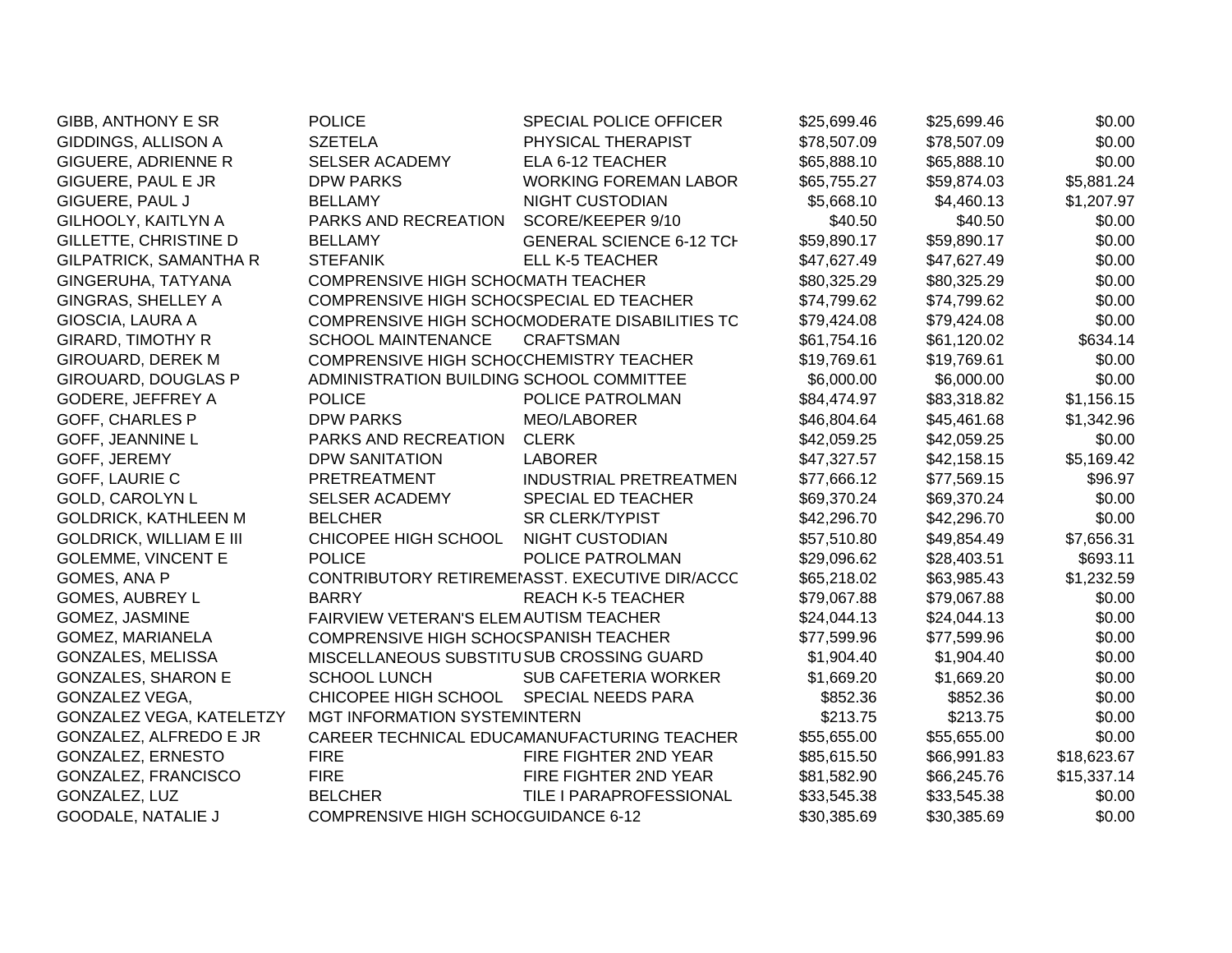| GOODREAU, JEAN               | <b>BOWIE</b>                           | <b>GRADE 2 TEACHER</b>                         | \$78,945.93  | \$78,945.93 | \$0.00     |
|------------------------------|----------------------------------------|------------------------------------------------|--------------|-------------|------------|
| <b>GOONAN, MATTHEW R</b>     | <b>POLICE</b>                          | POLICE PATROLMAN                               | \$82,740.75  | \$81,887.27 | \$853.48   |
| <b>GORCZYCA, SPENCER L</b>   | <b>SCHOOL MAINTENANCE</b>              | MAINTENANCE SUMMER API                         | \$1,984.50   | \$1,984.50  | \$0.00     |
| <b>GOSSELIN, JENNIFER</b>    | <b>STEFANIK</b>                        | <b>GRADE I TEACHER</b>                         | \$76,100.07  | \$76,100.07 | \$0.00     |
| <b>GOUDREAULT, JON D</b>     | <b>FIRE</b>                            | <b>FIRE CAPTAIN</b>                            | \$103,670.03 | \$93,937.04 | \$9,732.99 |
| GOUDREAULT, PAULA            | COMPRENSIVE HIGH SCHOCENGLISH TEACHER  |                                                | \$79,800.98  | \$79,800.98 | \$0.00     |
| <b>GOULET, HOLLY E</b>       | <b>FIRE</b>                            | FIRE FIGHTER 1ST YEAR                          | \$59,890.91  | \$55,784.48 | \$4,106.43 |
| <b>GOULETTE, DONALD</b>      | <b>LICENSE COMMISSION</b>              | <b>COMMISSIONER</b>                            | \$600.00     | \$600.00    | \$0.00     |
| <b>GOWER, MICHELLE</b>       | <b>BOWIE</b>                           | SPECIAL NEEDS PARA                             | \$31,015.91  | \$31,015.91 | \$0.00     |
| GRADY, SARAH                 | <b>BELLAMY</b>                         | <b>HEAD CLERK/TYPIST</b>                       | \$43,598.58  | \$43,496.72 | \$101.86   |
| <b>GRAHAM, NEIL</b>          | <b>POLICE</b>                          | POLICE PATROLMAN                               | \$60,939.31  | \$56,542.76 | \$4,396.55 |
| <b>GRANT, KENNETH</b>        | MGT INFORMATION SYSTEMNETWORK ENGINEER |                                                | \$65,655.28  | \$65,655.28 | \$0.00     |
| <b>GRAYSON, PAULENE</b>      |                                        | MISCELLANEOUS SUBSTITUSUBSTITUTE PARAPROFESS   | \$3,532.75   | \$3,532.75  | \$0.00     |
| <b>GREEN, CHELSEA M</b>      | <b>CITY COLLECTORS</b>                 | <b>SENIOR CLERK</b>                            | \$1,905.75   | \$1,905.75  | \$0.00     |
| <b>GREEN, DEBORAH E</b>      | <b>BELLAMY</b>                         | PHYSICAL ED TCHR 6-12                          | \$79,470.92  | \$79,470.92 | \$0.00     |
| <b>GREENER, KAITLIN M</b>    | <b>STEFANIK</b>                        | <b>AUTISM TEACHER</b>                          | \$66,352.08  | \$66,352.08 | \$0.00     |
| <b>GREENIA, DENISE</b>       | <b>BELCHER</b>                         | SPECIAL ED INCLUSION TEA                       | \$74,312.76  | \$74,312.76 | \$0.00     |
| <b>GREGOIRE, CECILE</b>      | <b>SCHOOL LUNCH</b>                    | <b>ELEMENTRY COOK</b>                          | \$27,845.43  | \$27,660.84 | \$184.59   |
| <b>GREGOIRE, LYNN A</b>      | <b>SZETELA</b>                         | SPECIAL NEEDS PARA                             | \$13,483.11  | \$13,483.11 | \$0.00     |
| <b>GREGSON, SANDRA L</b>     | CHICOPEE HIGH SCHOOL                   | PHOTOGRAPHY TEACHER                            | \$75,992.17  | \$75,992.17 | \$0.00     |
| <b>GREY, DONALD B</b>        | <b>FIRE</b>                            | FIRE FIGHTER BADGE #1                          | \$40,248.12  | \$40,224.04 | \$24.08    |
| <b>GRIFFIN, JOHN L</b>       | <b>BELLAMY</b>                         | <b>NIGHT CUSTODIAN</b>                         | \$41,399.70  | \$37,680.04 | \$3,719.66 |
| <b>GROSSMAN, JULIE I</b>     |                                        | COMPRENSIVE HIGH SCHO(SOCIAL STUDIES TEACHER   | \$24,502.14  | \$24,502.14 | \$0.00     |
| <b>GRZELAK, NANCY A</b>      | <b>BOWE</b>                            | OCCUPATIONAL THERAPIST                         | \$73,597.49  | \$73,597.49 | \$0.00     |
| <b>GRZELAK, THOMAS</b>       |                                        | CAREER TECHNICAL EDUCAINFORMATION TECH SERV T  | \$77,307.11  | \$77,307.11 | \$0.00     |
| <b>GUERIN, MICHAEL</b>       | <b>FIRE</b>                            | <b>FIRE LIEUTENANT</b>                         | \$66,732.98  | \$64,976.03 | \$1,756.95 |
| <b>GUERTIN, ANN MARIE</b>    | <b>BARRY</b>                           | OFFICE ASSISTANT                               | \$19,661.67  | \$19,661.67 | \$0.00     |
| <b>GUERTIN, CHARLENE</b>     | <b>STREIBER</b>                        | <b>ELEMENTRY VICE PRIN</b>                     | \$75,259.85  | \$75,259.85 | \$0.00     |
| <b>GUERTIN, GREGORY D</b>    |                                        | CAREER TECHNICAL EDUCAMANUFACTURING TEACHER    | \$66,611.01  | \$66,611.01 | \$0.00     |
| GUILBAULT, GARY J            |                                        | CAREER TECHNICAL EDUCATECH/ENGINEERING 6-12 TE | \$80,595.02  | \$80,595.02 | \$0.00     |
| <b>GUILBERT, DANIEL J</b>    | COMPRENSIVE HIGH SCHO(NIGHT CUSTODIAN  |                                                | \$38,908.52  | \$36,502.02 | \$2,406.50 |
| <b>GUILBERT, DAVID</b>       | <b>BUILDING</b>                        | <b>BUILDING INSPECTOR</b>                      | \$21,637.67  | \$21,637.67 | \$0.00     |
| <b>GUILMAIN, CHRISTINE M</b> | <b>BELLAMY</b>                         | ELA 6-12 TEACHER                               | \$67,540.08  | \$67,540.08 | \$0.00     |
| GUILMAIN, CLAUDETTE          | <b>BARRY</b>                           | SPECIAL NEEDS PARA                             | \$28,963.26  | \$28,963.26 | \$0.00     |
| <b>GUILMETTE, LILLY P</b>    | <b>SCHOOL LUNCH</b>                    | CAFETERIA HELPER                               | \$1,620.60   | \$1,620.60  | \$0.00     |
| <b>GUNNING, KATHLEEN E</b>   | <b>BARRY</b>                           | <b>GRADE 2 TEACHER</b>                         | \$76,023.27  | \$76,023.27 | \$0.00     |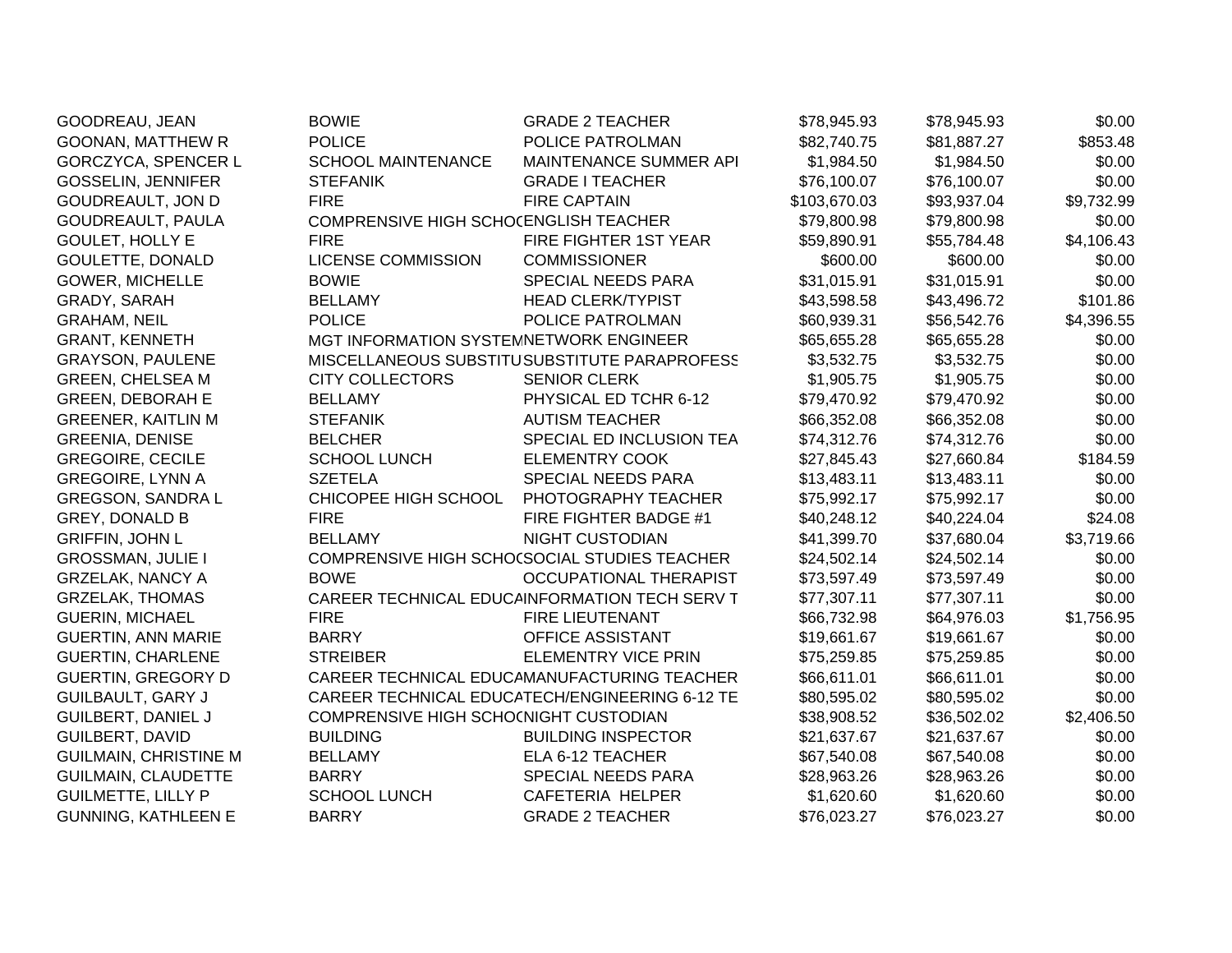| <b>GURA, DANIEL</b>          | <b>POLICE</b>                               | <b>SPECIAL POLICE OFFICER</b>                  | \$829.85     | \$829.85     | \$0.00      |
|------------------------------|---------------------------------------------|------------------------------------------------|--------------|--------------|-------------|
| GUYER, DEBRA J               | <b>SELSER ACADEMY</b>                       | <b>MATH TEACHER</b>                            | \$80,431.18  | \$80,431.18  | \$0.00      |
| <b>GUYETTE, ADRIENNE M</b>   | <b>SCHOOL LUNCH</b>                         | CAFETERIA HELPER                               | \$2,263.66   | \$2,263.66   | \$0.00      |
| <b>GUZMAN, HEATHER P</b>     | <b>LITWIN</b>                               | PHYS THERP ASST                                | \$42,734.14  | \$42,734.14  | \$0.00      |
| <b>GUZMAN, NELSON</b>        | <b>DPW SANITATION</b>                       | MEO/LABORER                                    | \$54,914.84  | \$49,308.20  | \$5,606.64  |
| HAAS, MICHAEL R              | <b>BELLAMY</b>                              | MUSIC 6-12 TEACHER                             | \$75,104.66  | \$75,104.66  | \$0.00      |
| HAAS, SANDRA J               | <b>SCHOOL LUNCH</b>                         | CAFETERIA HELPER                               | \$16,017.66  | \$16,017.66  | \$0.00      |
| HABIB, JULIE                 | CHICOPEE HIGH SCHOOL                        | <b>SPANISH TEACHER</b>                         | \$74,612.01  | \$74,612.01  | \$0.00      |
| HADEN, BRANDON A             | <b>FIRE</b>                                 | FIRE FIGHTER 1ST YEAR                          | \$82,666.52  | \$61,058.84  | \$21,607.68 |
| HAIER, SR CECELIA C          | ADMINISTRATION BUILDING CONSULTANT          |                                                | \$1,351.20   | \$1,351.20   | \$0.00      |
| HALE, CHESTER                | <b>BELCHER</b>                              | <b>CROSSING GUARD</b>                          | \$6,012.71   | \$6,012.71   | \$0.00      |
| HALEY, CHRISTIAN C           | <b>FIRE</b>                                 | FIRE FIGHTER 1ST YEAR                          | \$19,798.04  | \$19,508.60  | \$289.44    |
| HALL, DONNA A                | <b>SCHOOL LUNCH</b>                         | <b>CAFETERIA HELPER</b>                        | \$5,412.12   | \$5,412.12   | \$0.00      |
| HALL, KRISTY J               | 1ST SGT KEVIN A. DUPONT ISPECIAL ED TEACHER |                                                | \$43,405.18  | \$43,405.18  | \$0.00      |
| HALLEN, JOSHUA B             | <b>ELECTRIC LIGHT</b>                       | ELECTRIC LIGHT EMPLOYEE                        | \$38,737.53  | \$38,266.88  | \$470.65    |
| HAMBLIN, ANNA M              |                                             | CONTRIBUTORY RETIREMENTE BOARD EXECUTIVE DIR   | \$102,656.94 | \$102,656.94 | \$0.00      |
| HAMEL, SHARON                | <b>BOWIE</b>                                | <b>GRADE I TEACHER</b>                         | \$78,958.43  | \$78,958.43  | \$0.00      |
| <b>HAMEL, THOMAS M</b>       | DPW WWTP                                    | DPW PROJECT ADVISOR                            | \$6,432.92   | \$6,432.92   | \$0.00      |
| HAMELIN, KATRINA A           | <b>BELLAMY</b>                              | <b>SCHOOL NURSES</b>                           | \$79,250.83  | \$79,250.83  | \$0.00      |
| <b>HAMELIN, TRACY L</b>      | <b>SZETELA</b>                              | SPECIAL NEEDS PARA                             | \$28,261.79  | \$28,261.79  | \$0.00      |
| HAMLIN, RICHARD E            | <b>ELECTRIC LIGHT</b>                       | ELECTRIC LIGHT EMPLOYEE                        | \$31,880.00  | \$29,640.00  | \$2,240.00  |
| HAMMON, ANN M                | <b>BARRY</b>                                | KINDERGARTEN TEACHER                           | \$73,912.01  | \$73,912.01  | \$0.00      |
| HAMMON, MARK J               | <b>POLICE</b>                               | POLICE PATROLMAN                               | \$83,840.93  | \$79,110.63  | \$4,730.30  |
| HAMMON, SCOTT A              | <b>FIRE</b>                                 | FIRE FIGHTER 2ND YEAR                          | \$23,436.13  | \$21,308.38  | \$2,127.75  |
| HANDY, MICHELLE C            | <b>BARRY</b>                                | <b>MUSIC K-5 TEACHER</b>                       | \$57,389.72  | \$57,389.72  | \$0.00      |
| HANNA, ALISSA D              |                                             | COMPRENSIVE HIGH SCHOCGENERAL SCIENCE 6-12 TCH | \$75,936.22  | \$75,936.22  | \$0.00      |
| HARAZMUS, JENNIFER A         | DPW WWTP                                    | DPW FINANCIAL ADMINISTR.                       | \$70,232.59  | \$70,232.59  | \$0.00      |
| <b>HARMS, MELISSA</b>        | CHICOPEE HIGH SCHOOL                        | GUIDANCE 6-12                                  | \$90,348.44  | \$90,348.44  | \$0.00      |
| HARPER, JAMES L III          | <b>CITY HALL MAINTENANCE</b>                | JR BUILDING CUSTODIAN                          | \$49,053.96  | \$47,162.00  | \$1,891.96  |
| <b>HARRINGTON, JILLIAN S</b> | <b>LITWIN</b>                               | <b>GRADE 3 TEACHER</b>                         | \$47,594.73  | \$47,594.73  | \$0.00      |
| HARRINGTON, SANDRA           | <b>STEFANIK</b>                             | <b>GRADE I TEACHER</b>                         | \$75,471.97  | \$75,471.97  | \$0.00      |
| HARRINGTON, SHANNON          | <b>STREIBER</b>                             | <b>GRADE 3 TEACHER</b>                         | \$73,912.02  | \$73,912.02  | \$0.00      |
| HARRIS, APRIL A              | <b>POLICE</b>                               | POLICE PATROLMAN                               | \$76,156.76  | \$74,157.03  | \$1,999.73  |
| HARRIS, SUSAN                | <b>LITWIN</b>                               | SPECIAL NEEDS PARA                             | \$37,445.49  | \$37,445.49  | \$0.00      |
| HART, MELODY                 |                                             | ADMINISTRATION BUILDING PAYROLL/BOOKKEEPING CL | \$45,897.97  | \$45,355.24  | \$542.73    |
| HARTBARGER, JENNIFER L       | <b>BELCHER</b>                              | <b>GRADE 2 TEACHER</b>                         | \$21,174.77  | \$21,174.77  | \$0.00      |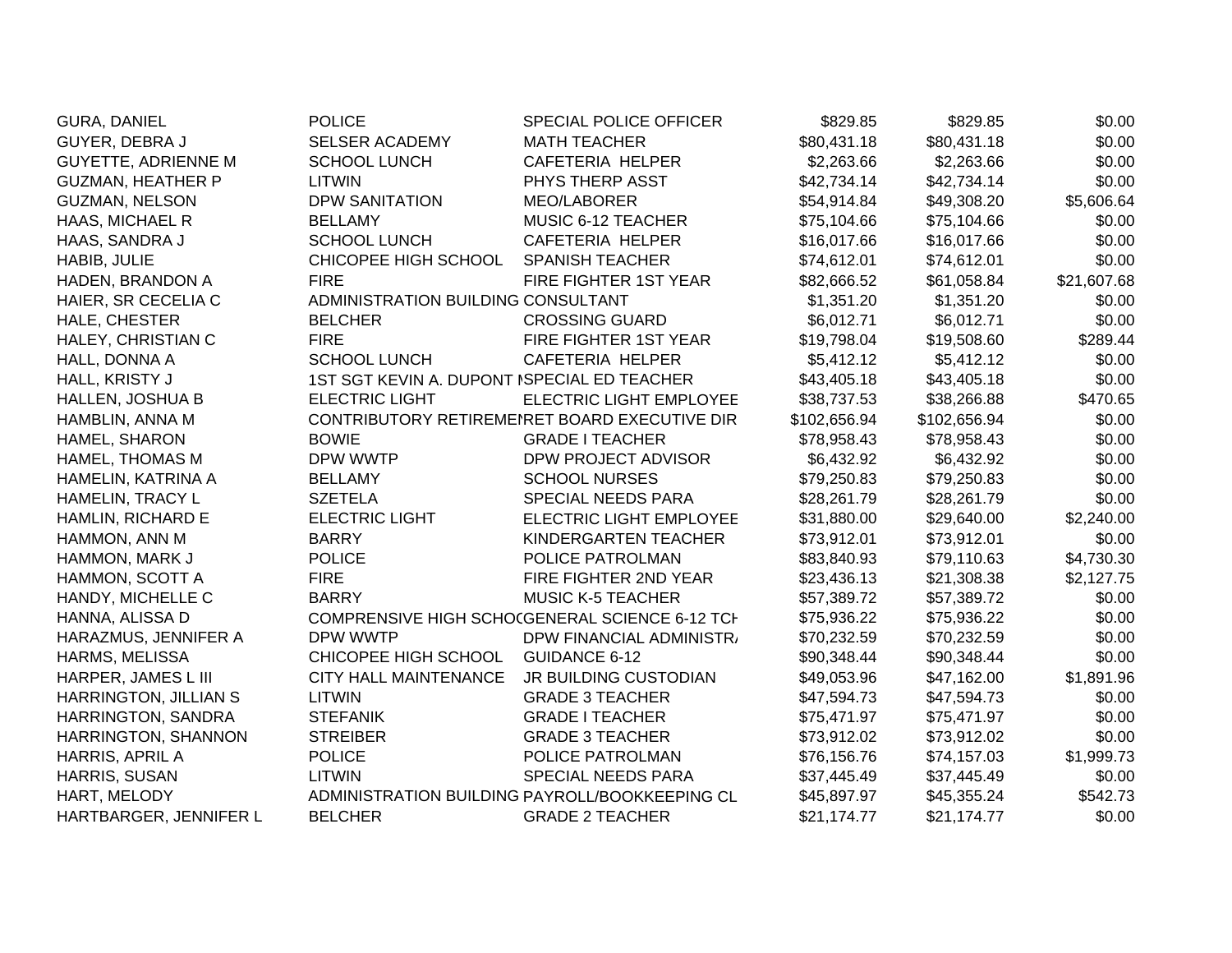| HARTBARGER, LINDA R        | <b>SCHOOL LUNCH</b>                        | <b>HIGH *&amp; MIDDLE COOK</b>                 | \$39,832.25  | \$39,208.55  | \$623.70    |
|----------------------------|--------------------------------------------|------------------------------------------------|--------------|--------------|-------------|
| HARTBARGER, RICHARD L      | <b>BOWIE</b>                               | <b>REGULAR ED PARAPROFES:</b>                  | \$30,025.97  | \$30,025.97  | \$0.00      |
| HART-BRETON, FAITH         | <b>STREIBER</b>                            | <b>GRADE I TEACHER</b>                         | \$76,162.02  | \$76,162.02  | \$0.00      |
| HARTLING, MICHAEL G        | COMPRENSIVE HIGH SCHO(NIGHT CUSTODIAN      |                                                | \$50,002.44  | \$43,816.62  | \$6,185.82  |
| HARTMAN, DONNA L           |                                            | MISCELLANEOUS SUBSTITUSUBSTITUTE PARAPROFESS   | \$5,881.53   | \$5,881.53   | \$0.00      |
| HARYASZ, JENNIFER K        | <b>SCHOOL LUNCH</b>                        | <b>CAFETERIA HELPER</b>                        | \$4,506.39   | \$4,506.39   | \$0.00      |
| <b>HASTINGS, FRANCIS A</b> | FAIRVIEW VETERAN'S ELEMSR CUST HIGH/MIDDLE |                                                | \$57,824.65  | \$54,380.55  | \$3,444.10  |
| HASTINGS, MICHAEL J        | <b>DPW SANITATION</b>                      | <b>LABORER</b>                                 | \$42,980.43  | \$39,557.86  | \$3,422.57  |
| <b>HAUSCHILD, SUSAN</b>    |                                            | COMPRENSIVE HIGH SCHOCSCHOOL ADJUSTMENT COU    | \$79,452.61  | \$79,452.61  | \$0.00      |
| HAWLEY, CLARISA            | <b>BOWE</b>                                | SPECIAL NEEDS PARA                             | \$9,134.30   | \$9,134.30   | \$0.00      |
| HAYDEN, DAVID J            | <b>DPW SANITATION</b>                      | MEO/LABORER                                    | \$49,566.88  | \$45,747.52  | \$3,819.36  |
| HAYDEN, JOHN G             | CHICOPEE HIGH SCHOOL                       | <b>MATH TEACHER</b>                            | \$34,143.62  | \$34,143.62  | \$0.00      |
| HAYES, ELAINE S            | <b>COMPRENSIVE HIGH SCHOCGUIDANCE 6-12</b> |                                                | \$81,079.61  | \$81,079.61  | \$0.00      |
| HAYWARD, NICOLE M          | CHICOPEE HIGH SCHOOL                       | <b>SPECIAL NEEDS PARA</b>                      | \$22,719.38  | \$22,719.38  | \$0.00      |
| HEALEY, PATRICIA           | <b>LITWIN</b>                              | <b>CROSSING GUARD</b>                          | \$5,967.33   | \$5,967.33   | \$0.00      |
| HEBERT, DESIREE E          | <b>STEFANIK</b>                            | SPECIAL NEEDS PARA                             | \$15,450.56  | \$15,450.56  | \$0.00      |
| <b>HEBERT, JESSICA H</b>   | <b>TREASURERS OFFICE</b>                   | <b>ASST CITY TREASURER</b>                     | \$71,720.56  | \$69,802.14  | \$1,918.42  |
| HEBERT, NICHOLAS R         | <b>POLICE</b>                              | SPECIAL POLICE OFFICER                         | \$608.20     | \$420.00     | \$188.20    |
| HEDGES, CHRISTINA A        | COMPRENSIVE HIGH SCHO(SPECIAL NEEDS PARA   |                                                | \$28,079.94  | \$28,079.94  | \$0.00      |
| HEGARTY, KELSEY A          | CHICOPEE HIGH SCHOOL                       | PRESCHOOL TEACHER                              | \$57,324.98  | \$57,324.98  | \$0.00      |
| <b>HELWIG, NANCY R</b>     | <b>STEFANIK</b>                            | <b>GRADE 5 TEACHER</b>                         | \$76,885.25  | \$76,885.25  | \$0.00      |
| HENDERSON, STEPHANIE A     | <b>BARRY</b>                               | PHYSICAL ED K-5 TEACHER                        | \$18,553.60  | \$18,553.60  | \$0.00      |
| HENDRIX, AMANDA L          | <b>CITY CLERK</b>                          | PRINCIPAL CLERK                                | \$44,434.60  | \$43,943.88  | \$490.72    |
| HENNESSEY, ANN M           | CHICOPEE HIGH SCHOOL                       | SOCIAL STUDIES TEACHER                         | \$79,587.09  | \$79,587.09  | \$0.00      |
| HENNESSEY, COLLEEN T       |                                            | ADMINISTRATION BUILDING SPECIAL ED COORDINATOR | \$99,279.91  | \$99,279.91  | \$0.00      |
| HENNESSY, HEATHER A        | CHICOPEE HIGH SCHOOL                       | SOCIAL STUDIES TEACHER                         | \$73,982.40  | \$73,982.40  | \$0.00      |
| HENRY, RICHARD A JR        | <b>POLICE</b>                              | POLICE CAPTAINS                                | \$164,198.35 | \$147,586.75 | \$16,611.60 |
| HERNANDEZ POLANCO,         | <b>SCHOOL LUNCH</b>                        | <b>INTERN</b>                                  | \$243.00     | \$243.00     | \$0.00      |
| HERNANDEZ-ORTIZ, WILSON J  | <b>STEFANIK</b>                            | <b>GRADE 5 TEACHER</b>                         | \$54,366.25  | \$54,366.25  | \$0.00      |
| HERON-FORGET, JOANNA M     | CHICOPEE HIGH SCHOOL                       | <b>AUTISM TEACHER</b>                          | \$34,031.01  | \$34,031.01  | \$0.00      |
| HEROUX, DAVID A            | <b>POLICE</b>                              | POLICE SENIOR SERGEANT!                        | \$132,535.34 | \$130,204.94 | \$2,330.40  |
| HERVIEUX, MAYRA            | 1ST SGT KEVIN A. DUPONT NAUTISM TEACHER    |                                                | \$65,622.73  | \$65,622.73  | \$0.00      |
| HERZIG, SCOTT              | <b>ELECTRIC LIGHT</b>                      | ELECTRIC LIGHT EMPLOYEE                        | \$83,151.04  | \$83,151.04  | \$0.00      |
| HESSLING, BARBARA-ANN H    | LITWIN                                     | <b>MUSIC K-5 TEACHER</b>                       | \$68,572.02  | \$68,572.02  | \$0.00      |
| HEVEY, DEBRAL              | <b>LITWIN</b>                              | NOON ATTEND/CROSS GUAI                         | \$2,227.61   | \$2,227.61   | \$0.00      |
| HEVEY, KEITH S             | <b>POLICE</b>                              | POLICE PATROLMAN                               | \$68,287.69  | \$64,529.85  | \$3,757.84  |
|                            |                                            |                                                |              |              |             |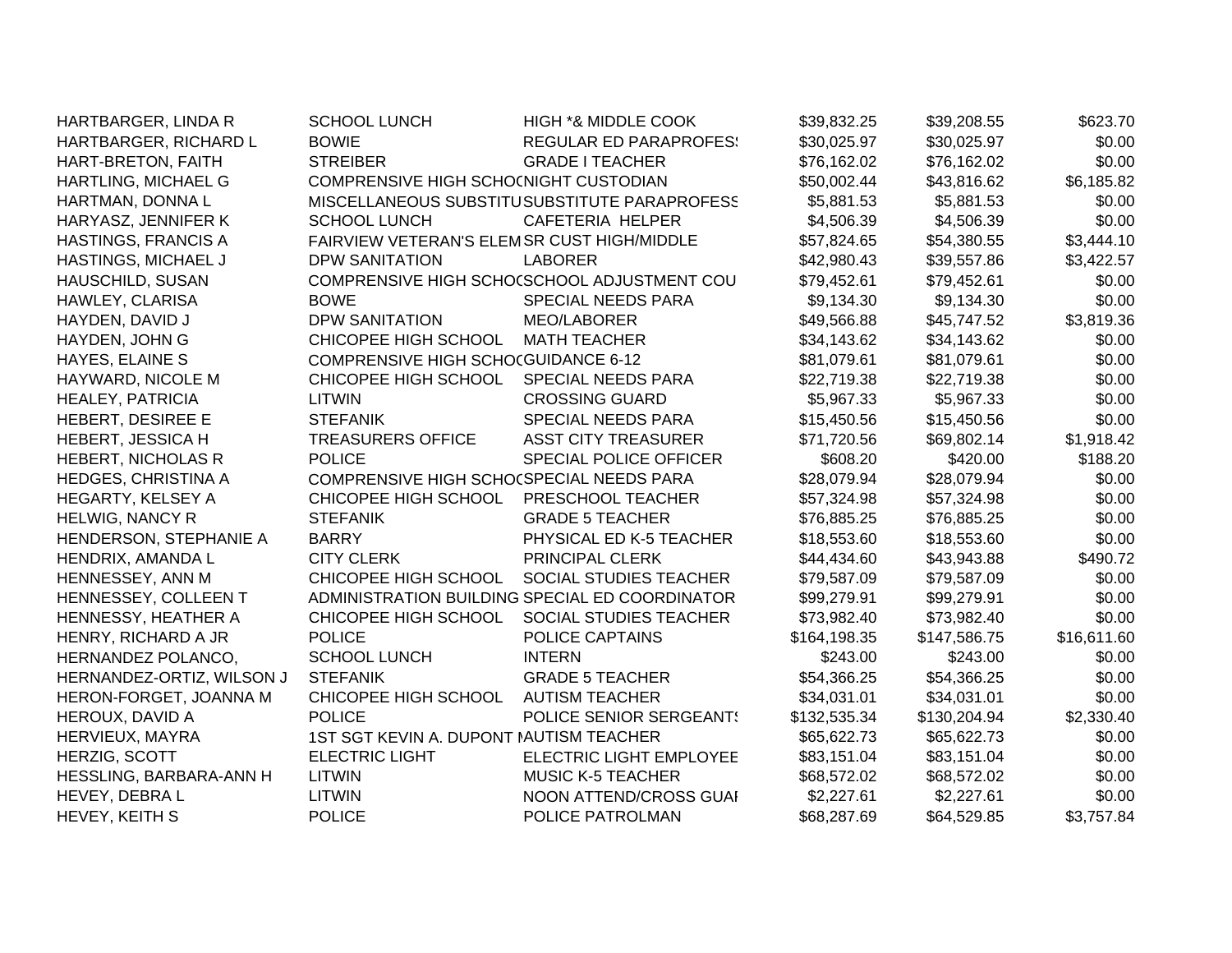| HEWS, SARAH A            | <b>SZETELA</b>                            | <b>SPEECH THERAPIST</b>                         | \$62,779.11  | \$62,779.11  | \$0.00      |
|--------------------------|-------------------------------------------|-------------------------------------------------|--------------|--------------|-------------|
| HEYMAN, JOSHUA           | MGT INFORMATION SYSTEMSYSTEMS ENGINEER    |                                                 | \$43,242.61  | \$40,992.91  | \$2,249.70  |
| HILL, DANIELLE M         |                                           | ADMINISTRATION BUILDING DISTRICTWIDE CONTENT SF | \$89,241.70  | \$89,241.70  | \$0.00      |
| HILL, KAITLYN B          | CHICOPEE HIGH SCHOOL                      | <b>ATHLETIC TRAINER</b>                         | \$23,217.60  | \$23,217.60  | \$0.00      |
| HILTON, JACOB D          | <b>FIRE</b>                               | FIRE FIGHTER 1ST YEAR                           | \$75,884.83  | \$57,515.38  | \$18,369.45 |
| HILYARD, ANGELA J        | <b>HUMAN RESOURCES</b>                    | <b>TEMPORARY CLERK</b>                          | \$5,427.95   | \$5,427.95   | \$0.00      |
| HITCHCOCK, EDWARD C      | <b>POLICE</b>                             | POLICE LIEUTENANTS                              | \$135,632.74 | \$128,945.91 | \$6,686.83  |
| HOAR, BRANDON W          | <b>BELCHER</b>                            | <b>NIGHT CUSTODIAN</b>                          | \$26,706.55  | \$26,069.38  | \$637.17    |
| HOAR, JACOB S            | <b>SCHOOL MAINTENANCE</b>                 | MAINTENANCE SUMMER API                          | \$2,551.50   | \$2,551.50   | \$0.00      |
| HOAR, SARAH              |                                           | ADMINISTRATION BUILDING ADMIN ASST SUPERINTENDI | \$72,190.02  | \$72,190.02  | \$0.00      |
| HODGMAN, AIMEE M         | <b>STREIBER</b>                           | <b>REGULAR ED PARAPROFES:</b>                   | \$21,006.48  | \$21,006.48  | \$0.00      |
| HOFFMAN, JENNIFER        | FAIRVIEW VETERAN'S ELEMESL K-5 TEACHER    |                                                 | \$74,193.51  | \$74,193.51  | \$0.00      |
| <b>HOGAN, JOYCE B</b>    | <b>BOWIE</b>                              | LIBRARY MEDIA TECHNICIAN                        | \$10,745.20  | \$10,745.20  | \$0.00      |
| HOGAN, MICHELLE C        | <b>SCHOOL LUNCH</b>                       | ASSISTANT COOK/ALL OTHE                         | \$20,722.40  | \$20,715.91  | \$6.49      |
| <b>HOLLIS, WENDY G</b>   | <b>HEALTH</b>                             | PUBLIC HEALTH NURSE                             | \$8,833.47   | \$8,833.47   | \$0.00      |
| <b>HOLMBERG, LUCY S</b>  | <b>BELCHER</b>                            | SPECIAL NEEDS PARA                              | \$4,360.65   | \$4,360.65   | \$0.00      |
| HOLMES, JENNIFER D       | <b>LAMBERT LAVOIE</b>                     | <b>REGULAR ED PARAPROFES:</b>                   | \$8,534.56   | \$8,534.56   | \$0.00      |
| HOLMES, LISA M           | CHICOPEE HIGH SCHOOL                      | HEALTH/CONSUMER SCI TCI                         | \$28,367.41  | \$28,367.41  | \$0.00      |
| HOLT, WILLIAM B JR       | <b>BELLAMY</b>                            | <b>PRINCIPALS</b>                               | \$111,943.55 | \$111,943.55 | \$0.00      |
| HOLZMAN, AMBER B         | <b>SCHOOL LUNCH</b>                       | <b>SUB CAFETERIA WORKER</b>                     | \$215.61     | \$215.61     | \$0.00      |
| HORENSTEIN, CHARLES W    | <b>HUMAN RESOURCES</b>                    | <b>TEMPORARY CLERK</b>                          | \$5,973.95   | \$5,973.95   | \$0.00      |
| <b>HORNIAK, JAMES M</b>  | <b>SCHOOL MAINTENANCE</b>                 | <b>CRAFTSMAN</b>                                | \$68,465.75  | \$67,085.63  | \$1,380.12  |
| HOSKINS, CAROL A         | <b>SZETELA</b>                            | <b>SPECIAL NEEDS PARA</b>                       | \$4,300.01   | \$4,300.01   | \$0.00      |
| HOTTE, MICHAEL J         | MISCELLANEOUS SUBSTITUSUB CROSSING GUARD  |                                                 | \$1,234.10   | \$1,234.10   | \$0.00      |
| HOUGHTON, KERRYANN M     | <b>BELCHER</b>                            | KINDERGARTEN PARA                               | \$38,046.91  | \$38,046.91  | \$0.00      |
| HOULE, ALISA M           | FAIRVIEW VETERAN'S ELEMSPECIAL NEEDS PARA |                                                 | \$8,818.71   | \$8,818.71   | \$0.00      |
| HOULE, ALYSSA M          | <b>LITWIN</b>                             | <b>GRADE 5 TEACHER</b>                          | \$38,687.60  | \$38,687.60  | \$0.00      |
| HOULE, MICHAEL N         | CENTRAL MAINTENANCE GAADM MEO/FOREMAN     |                                                 | \$62,165.42  | \$60,995.39  | \$1,170.03  |
| HOULE-KUKAHIKO, DENISE M |                                           | COMPRENSIVE HIGH SCHO(MODERATE DISABILITIES TC  | \$79,362.41  | \$79,362.41  | \$0.00      |
| HOWE, BARBARA            | CHICOPEE HIGH SCHOOL                      | <b>NIGHT CUSTODIAN</b>                          | \$45,865.21  | \$42,921.24  | \$2,943.97  |
| HOWE, DARLENE            | <b>BOWIE</b>                              | SPECIAL NEEDS PARA                              | \$5,513.03   | \$5,513.03   | \$0.00      |
| HOWE, DONALD A           | <b>BARRY</b>                              | <b>NIGHT CUSTODIAN</b>                          | \$45,794.31  | \$44,316.60  | \$1,477.71  |
| HOWES, ANTHONY M         | PARKS AND RECREATION                      | REFEREE 9/10                                    | \$711.00     | \$711.00     | \$0.00      |
| HUARD, LAURIE J          | <b>BELCHER</b>                            | KINDERGARTEN TEACHER                            | \$79,207.11  | \$79,207.11  | \$0.00      |
| HUERTA, AMANDA R         | <b>COUNCIL ON AGING</b>                   | <b>CLERK</b>                                    | \$18,197.48  | \$18,197.48  | \$0.00      |
| HUERTA, JOSEPH A         | <b>FIRE</b>                               | <b>FIRE LIEUTENANT</b>                          | \$96,057.04  | \$83,034.93  | \$13,022.11 |
|                          |                                           |                                                 |              |              |             |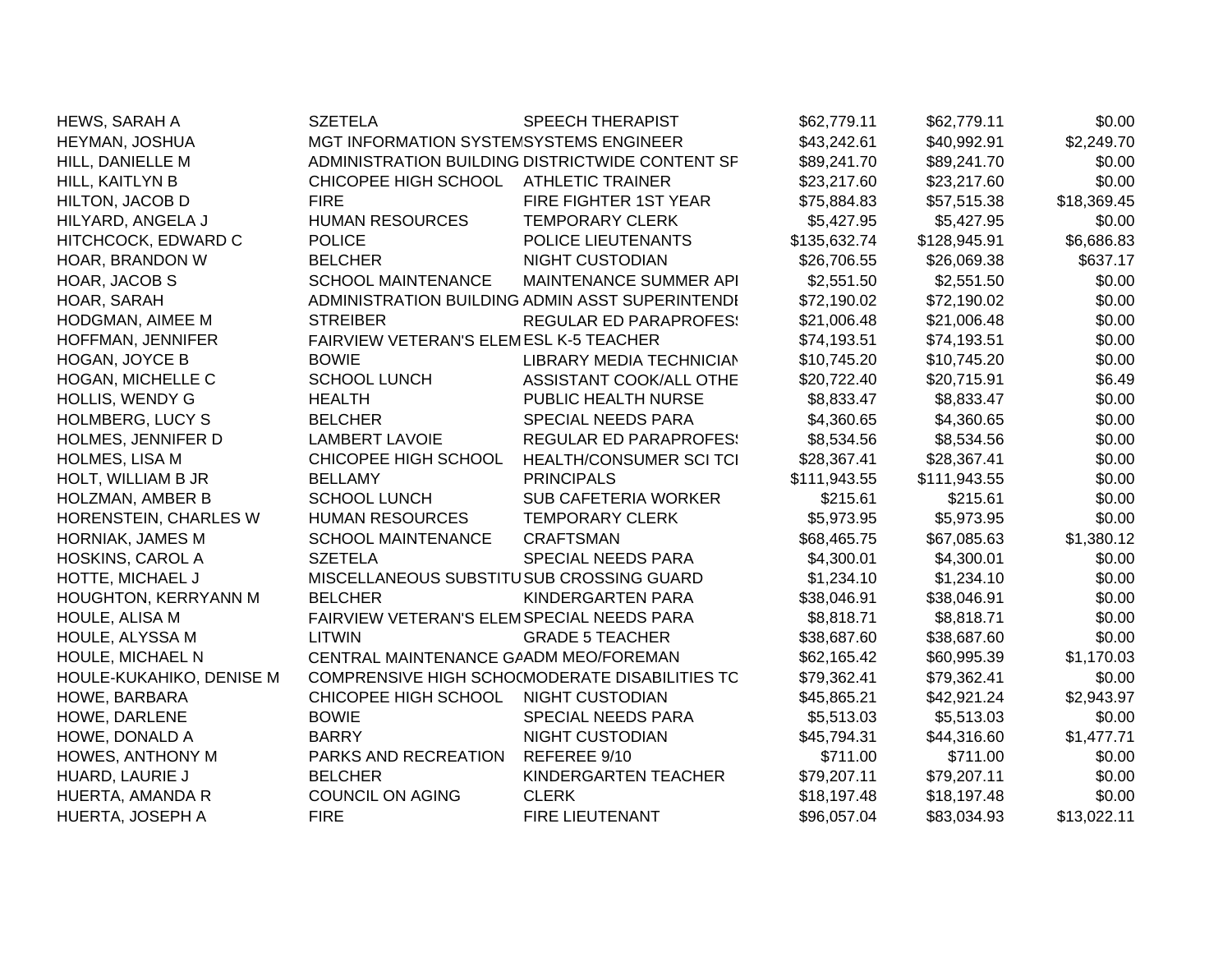| HUFFMAN, ELLEN J           | <b>PLANNING DEPT</b>                       | <b>INTERN</b>                                 | \$5,127.51   | \$5,127.51   | \$0.00      |
|----------------------------|--------------------------------------------|-----------------------------------------------|--------------|--------------|-------------|
| HUMASON, MARY P            | FAIRVIEW VETERAN'S ELEMSPECIAL ED TEACHER  |                                               | \$76,445.51  | \$76,445.51  | \$0.00      |
| HUNT, ALEXA E              | ADMINISTRATION BUILDING CONSULTANT         |                                               | \$140.75     | \$140.75     | \$0.00      |
| HUNTER, LUKE E             |                                            | CAREER TECHNICAL EDUCACONSTRUCTION TEACHER    | \$28,567.74  | \$28,567.74  | \$0.00      |
| HUNTER, RHONDA K           | 1ST SGT KEVIN A. DUPONT IGUIDANCE 6-12     |                                               | \$75,909.63  | \$75,909.63  | \$0.00      |
| HUPFER, STEPHEN T          | <b>FIRE</b>                                | FIRE FIGHTER 1ST YEAR                         | \$36,201.79  | \$34,180.18  | \$2,021.61  |
| HURLEY, CARRIE             | <b>STEFANIK</b>                            | <b>SPEECH THERAPIST</b>                       | \$76,857.14  | \$76,857.14  | \$0.00      |
| HURLEY, KELLY J            | <b>SZETELA</b>                             | <b>TEAM CHAIRPERSON</b>                       | \$79,786.71  | \$79,786.71  | \$0.00      |
| HURST, PATRICK J           | <b>POLICE</b>                              | POLICE SERGEANTS                              | \$116,589.13 | \$112,585.61 | \$4,003.52  |
| HUTCHINSON, CLAIRE L       | PLANNING DEPT                              | <b>INTERN</b>                                 | \$6,720.06   | \$6,720.06   | \$0.00      |
| <b>IKPAH, JESSICA A</b>    | <b>LITWIN</b>                              | <b>GRADE 4 TEACHER</b>                        | \$79,548.66  | \$79,548.66  | \$0.00      |
| ILLUZZI, JILL M            | <b>LITWIN</b>                              | SPECIAL ED INCLUSION TEA                      | \$76,857.09  | \$76,857.09  | \$0.00      |
| INGRAHAM, ALLISON L        | CHICOPEE HIGH SCHOOL                       | MUSIC 6-12 TEACHER                            | \$36,349.32  | \$36,349.32  | \$0.00      |
| INGRAM JR, CARL L          | CAREER TECHNICAL EDUCADIRECTOR CAREER TECH |                                               | \$105,952.35 | \$105,952.35 | \$0.00      |
| <b>INGRAM, KATHERINE A</b> | <b>SCHOOL MAINTENANCE</b>                  | MAINTENANCE SUMMER API                        | \$2,571.75   | \$2,571.75   | \$0.00      |
| ISABELLE, JOSEPH W         | <b>POLICE</b>                              | POLICE PATROLMAN                              | \$57,624.97  | \$57,177.99  | \$446.98    |
| <b>ISHAM, MARIO</b>        | <b>DPW SANITATION</b>                      | MEO/LABORER                                   | \$50,076.04  | \$45,678.88  | \$4,397.16  |
| <b>ITKIN, BARBARA L</b>    | CHICOPEE HIGH SCHOOL                       | <b>MATH TEACHER</b>                           | \$75,075.81  | \$75,075.81  | \$0.00      |
| <b>IVES, ELLEN</b>         | <b>STREIBER</b>                            | <b>CROSSING GUARD</b>                         | \$4,692.25   | \$4,692.25   | \$0.00      |
| <b>IWANICKI, STANLEY</b>   | <b>CITY COLLECTORS</b>                     | <b>CITY COLLECTOR</b>                         | \$65,350.92  | \$65,350.92  | \$0.00      |
| IZATT, DAVID J             | <b>POLICE</b>                              | POLICE PATROLMAN                              | \$88,027.18  | \$87,299.43  | \$727.75    |
| IZGUIERDO RAMOS, JOSHUA A  | <b>SCHOOL MAINTENANCE</b>                  | MAINTENANCE SUMMER API                        | \$3,307.50   | \$3,307.50   | \$0.00      |
| JAAFAR, MAYYADAH A         | <b>LITWIN</b>                              | <b>REGULAR ED PARAPROFES:</b>                 | \$4,323.91   | \$4,323.91   | \$0.00      |
| JABLONSKI, BENJAMIN        | PARKS AND RECREATION                       | DAY CAMP                                      | \$1,307.69   | \$1,307.69   | \$0.00      |
| JACKOWSKI, ASHLEY E        | <b>STREIBER</b>                            | <b>INSTRUMENTAL K-5 TEACHE</b>                | \$48,865.98  | \$48,865.98  | \$0.00      |
| JACKSON, LEON              | <b>DPW SANITATION</b>                      | <b>MEO/LABORER</b>                            | \$48,732.85  | \$44,855.56  | \$3,877.29  |
| JACKSON, MELISSA A         | <b>LAMBERT LAVOIE</b>                      | <b>GRADE I TEACHER</b>                        | \$73,501.74  | \$73,501.74  | \$0.00      |
| JACOB, JOSEPH K            | <b>POLICE</b>                              | POLICE PATROLMAN                              | \$6,151.07   | \$6,151.07   | \$0.00      |
| JACOBSON-DERAGON,          | <b>LITWIN</b>                              | NOON ATTEND/CROSS GUAI                        | \$3,816.33   | \$3,816.33   | \$0.00      |
| JACQUES, BRENDA L          | <b>BOWIE</b>                               | <b>GRADE 4 TEACHER</b>                        | \$73,912.00  | \$73,912.00  | \$0.00      |
| JAFFREY, MASOOMA Z         |                                            | FAIRVIEW VETERAN'S ELEMREGULAR ED PARAPROFES! | \$21,759.29  | \$21,759.29  | \$0.00      |
| JAMES, AUSTIN W            | <b>POLICE</b>                              | POLICE PATROLMAN                              | \$2,985.66   | \$2,985.66   | \$0.00      |
| JAMES, JOHN V              | <b>FIRE</b>                                | FIRE FIGHTER 2ND YEAR                         | \$89,106.11  | \$68,041.38  | \$21,064.73 |
| JAMES, PAUL A              | <b>POLICE</b>                              | POLICE PATROLMAN                              | \$8,474.38   | \$8,474.38   | \$0.00      |
| JANIK, JOAN M              |                                            | MISCELLANEOUS SUBSTITUSUBSTITUTE PARAPROFESS  | \$1,763.58   | \$1,763.58   | \$0.00      |
| JARRY, JILL S              | <b>SZETELA</b>                             | SPECIAL ED INCLUSION TEA                      | \$31,826.69  | \$31,826.69  | \$0.00      |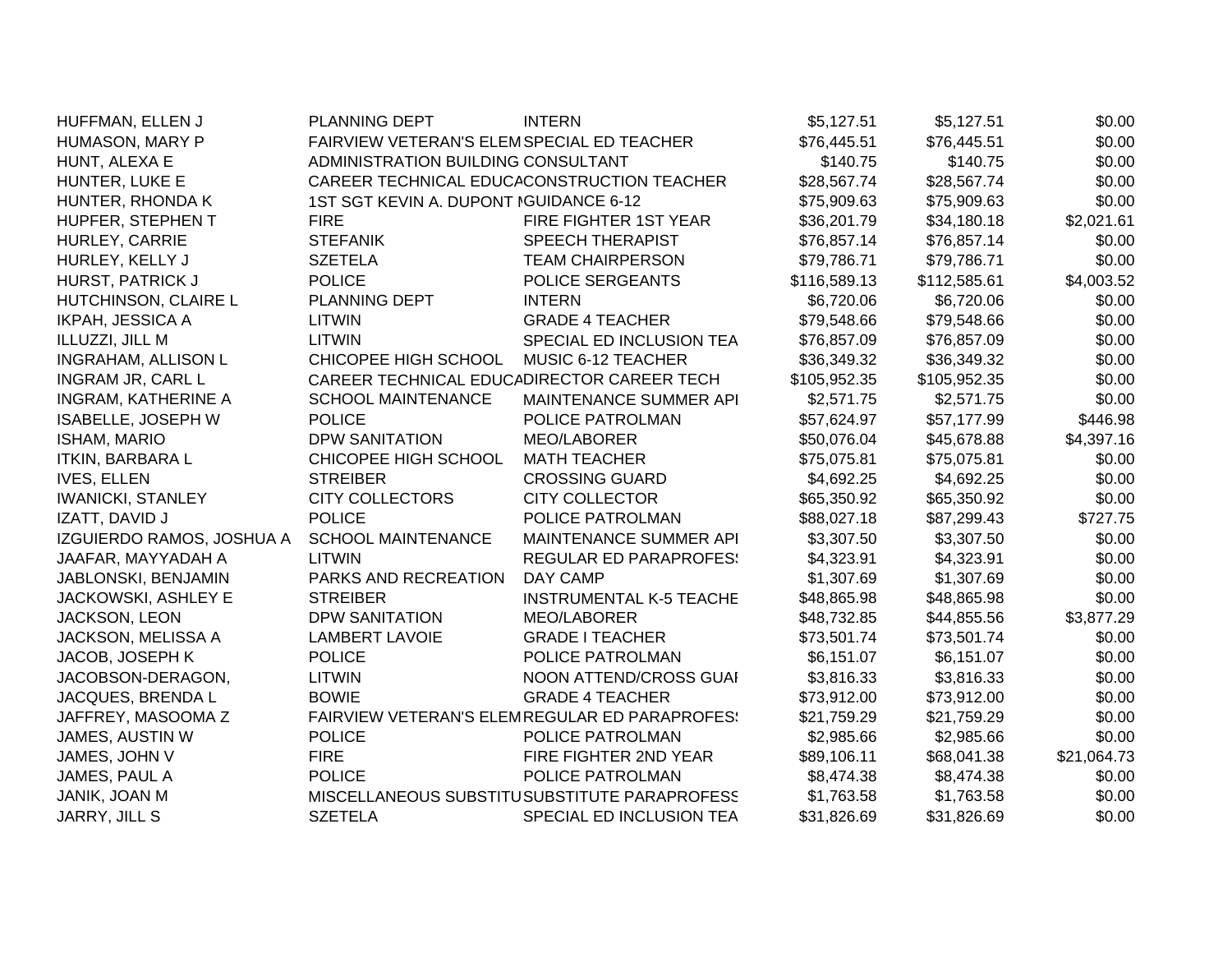| JARVIS, JEFFREY D    | <b>COLLECTION SYSTEM</b>                  | <b>SPECIAL MEO</b>                           | \$63,070.14  | \$58,652.05  | \$4,418.09  |
|----------------------|-------------------------------------------|----------------------------------------------|--------------|--------------|-------------|
| JASAK, ASHLEE V      | <b>STREIBER</b>                           | KINDERGARTEN TEACHER                         | \$75,094.32  | \$75,094.32  | \$0.00      |
| JASAK, CHARLES M     | COMPRENSIVE HIGH SCHOCENGLISH TEACHER     |                                              | \$79,020.93  | \$79,020.93  | \$0.00      |
| JEBB, JOHN C IV      | <b>FIRE</b>                               | FIRE FIGHTER 2ND YEAR                        | \$98,512.52  | \$69,170.84  | \$29,341.68 |
| JEBB, WILLIAM R      | <b>POLICE</b>                             | POLICE CHIEF                                 | \$220,841.88 | \$220,841.88 | \$0.00      |
| JENCO, KAITLYN B     | PARKS AND RECREATION                      | ASST RECREATIONAL LEADI                      | \$2,700.38   | \$2,700.38   | \$0.00      |
| JENDRYSIK, JEFFREY C | <b>BELLAMY</b>                            | DAY CUSTODIAN                                | \$48,973.73  | \$46,678.02  | \$2,295.71  |
| JERUSIK, PAUL E      | <b>FIRE</b>                               | FIRE LIEUTENANT                              | \$92,065.48  | \$82,686.47  | \$9,379.01  |
| JERUSIK, PETER N     | <b>FIRE</b>                               | FIRE DEPUTY CHIEF                            | \$120,347.03 | \$99,800.79  | \$20,546.24 |
| JEZ, JEANETTE        | <b>LICENSE COMMISSION</b>                 | <b>COMMISSIONER</b>                          | \$600.00     | \$600.00     | \$0.00      |
| JIMENEZ, AIMEE L     | <b>SZETELA</b>                            | <b>REGULAR ED PARAPROFES:</b>                | \$34,097.02  | \$34,097.02  | \$0.00      |
| JOANIDES, PETER G    | <b>COMBINED OVERFLOW</b>                  | <b>SPECIAL MEO</b>                           | \$75,929.41  | \$58,953.32  | \$16,976.09 |
| JODOIN, STEPHEN A    | <b>POLICE</b>                             | POLICE LIEUTENANTS                           | \$125,459.23 | \$124,030.12 | \$1,429.11  |
| JOHNSON, CHRISTINE M | <b>BELLAMY</b>                            | SCHOOL PSYCHOLOGIST                          | \$43,807.50  | \$43,807.50  | \$0.00      |
| JOHNSON, DARRELL     | SELSER ACADEMY                            | <b>GUIDANCE 6-12</b>                         | \$78,416.02  | \$78,416.02  | \$0.00      |
| JOHNSON, IMANI D     |                                           | CAREER TECHNICAL EDUCAMAINTENANCE SUMMER API | \$405.00     | \$405.00     | \$0.00      |
| JOHNSON, KAREN L     | 1ST SGT KEVIN A. DUPONT MART 6-12 TEACHER |                                              | \$71,311.70  | \$71,311.70  | \$0.00      |
| JOHNSON, NICHOLE D   | <b>SELSER ACADEMY</b>                     | <b>SCHOOL NURSES</b>                         | \$69,263.78  | \$69,263.78  | \$0.00      |
| JONES, KENNETH J     | COMPRENSIVE HIGH SCHOCCOACHES             |                                              | \$2,197.34   | \$2,197.34   | \$0.00      |
| JONES, KYLE A        | <b>SCHOOL LUNCH</b>                       | CAFETERIA HELPER                             | \$3,273.27   | \$3,273.27   | \$0.00      |
| JONES, SHERRY L      | <b>SCHOOL LUNCH</b>                       | <b>SR CLERK/TYPIST</b>                       | \$41,815.56  | \$41,696.72  | \$118.84    |
| JONES, TARA B        | ADMINISTRATION BUILDING SUBSTITUTE NURSES |                                              | \$750.12     | \$750.12     | \$0.00      |
| JOSLYN, GLENN X      |                                           | EMERGENCY MANAGEMENTDIRECTOR OF EMERGENCY    | \$26,658.31  | \$26,658.31  | \$0.00      |
| JOSLYN, NATHAN J     | <b>SCHOOL MAINTENANCE</b>                 | <b>CRAFTSMAN</b>                             | \$69,849.29  | \$65,788.25  | \$4,061.04  |
| JOSLYN, ZACHARY G    | <b>ELECTRIC LIGHT</b>                     | ELECTRIC LIGHT EMPLOYEE                      | \$48,719.85  | \$48,051.52  | \$668.33    |
| JULIANO, ANN E       | <b>SCHOOL LUNCH</b>                       | HIGH *& MIDDLE COOK                          | \$49,348.40  | \$41,608.85  | \$7,739.55  |
| JUSINO, JOHNNY A JR  | <b>POLICE</b>                             | POLICE PATROLMAN                             | \$71,827.19  | \$66,685.43  | \$5,141.76  |
| KADAR, MARISA        | <b>BARRY</b>                              | <b>GUIDANCE K-5</b>                          | \$9,516.14   | \$9,516.14   | \$0.00      |
| KAGAN, HARLEY J      | <b>WATER</b>                              | <b>WATER FOREMAN</b>                         | \$72,404.17  | \$62,884.56  | \$9,519.61  |
| KAGAN, HARLEY L      | <b>BELLAMY</b>                            | <b>SUBSTITUTE TEACHER</b>                    | \$13,308.34  | \$13,308.34  | \$0.00      |
| KALAFARSKI, EDWARD M | CHICOPEE HIGH SCHOOL                      | SPECIAL NEEDS PARA                           | \$15,030.10  | \$15,030.10  | \$0.00      |
| KALETINA, MARIYA A   | <b>BELLAMY</b>                            | TILE I PARAPROFESSIONAL                      | \$30,782.11  | \$30,782.11  | \$0.00      |
| KANE, CAITLIN E      | FAIRVIEW VETERAN'S ELEMGRADE 3 TEACHER    |                                              | \$73,912.01  | \$73,912.01  | \$0.00      |
| KANIA, PAMELA        | <b>BELLAMY</b>                            | SPECIAL ED TEACHER                           | \$82,247.28  | \$82,247.28  | \$0.00      |
| KAPINOS, ETHAN J     | <b>SCHOOL MAINTENANCE</b>                 | MAINTENANCE SUMMER API                       | \$3,118.50   | \$3,118.50   | \$0.00      |
| KAPLAN, KELSEY J     | <b>BARRY</b>                              | SPECIAL ED INCLUSION TEA                     | \$51,109.39  | \$51,109.39  | \$0.00      |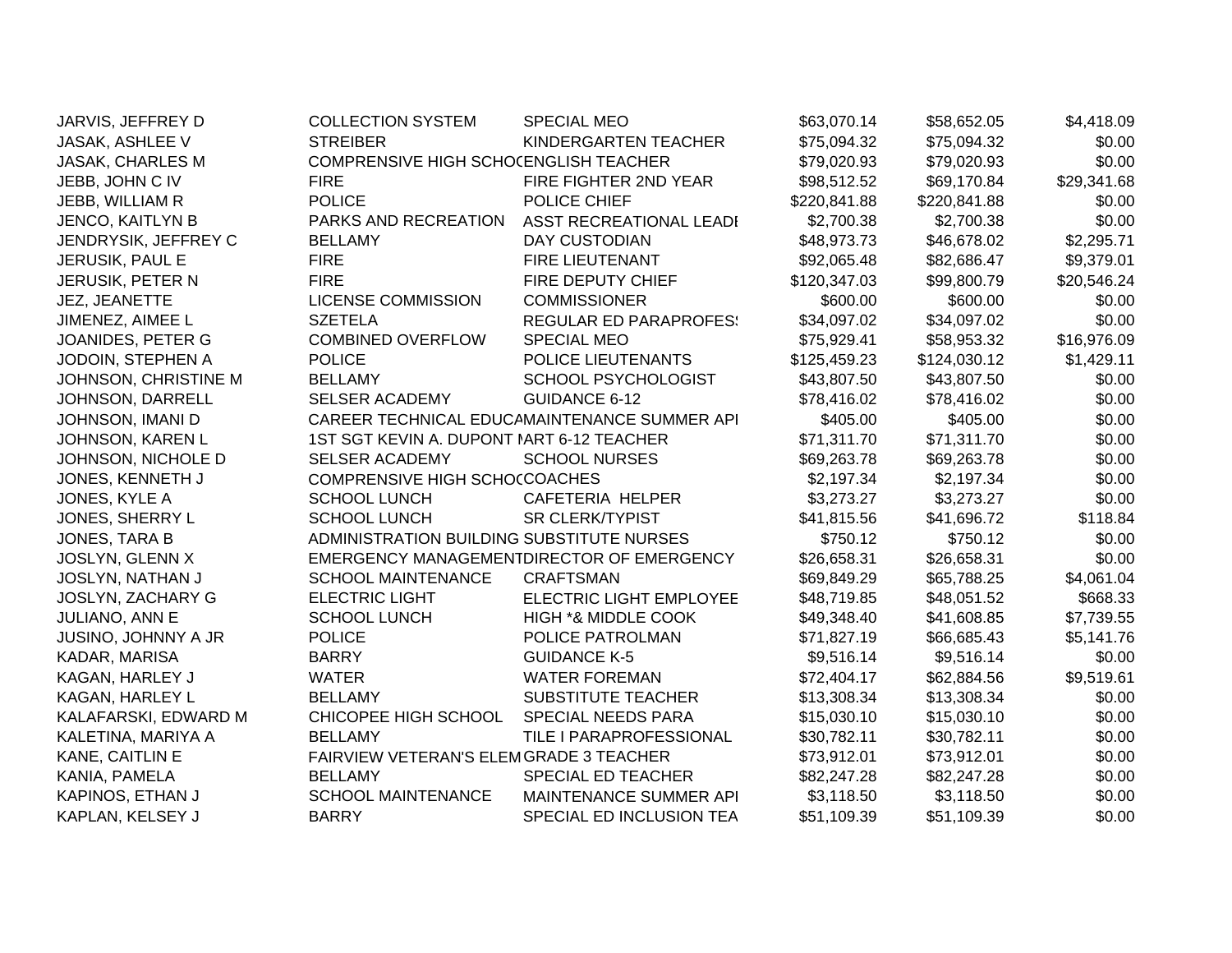| KARIM, SALWA M            | <b>BELCHER</b>                            | <b>BI-LINGUAL TUTOR</b>                       | \$12,285.47  | \$12,285.47  | \$0.00      |
|---------------------------|-------------------------------------------|-----------------------------------------------|--------------|--------------|-------------|
| KARLIN, SAMUEL            | <b>BELCHER</b>                            | <b>PRINCIPALS</b>                             | \$118,539.28 | \$118,539.28 | \$0.00      |
| KAROLIDES, RYAN W         | <b>POLICE</b>                             | POLICE PATROLMAN                              | \$36,883.08  | \$36,647.52  | \$235.56    |
| KARPARIS, MICHELLE        | PARKS AND RECREATION                      | DAY CAMP                                      | \$2,054.94   | \$2,054.94   | \$0.00      |
| KARPARIS, MICHELLE A      | CHICOPEE HIGH SCHOOL                      | <b>COACHES</b>                                | \$36,926.77  | \$36,926.77  | \$0.00      |
| KASULINOUS, JOANN         |                                           | MISCELLANEOUS SUBSTITUSUBSTITUTE PARAPROFESS  | \$10,877.22  | \$10,877.22  | \$0.00      |
| <b>KAY, MATTHEW S</b>     | <b>SZETELA</b>                            | PRESCHOOL TEACHER                             | \$73,501.74  | \$73,501.74  | \$0.00      |
| KAZAKOS, LUCIA N          | CHICOPEE HIGH SCHOOL                      | HEALTH/CONSUMER SCI TCI                       | \$74,370.02  | \$74,370.02  | \$0.00      |
| <b>KEATING, BRIAN P</b>   | CHICOPEE HIGH SCHOOL                      | NIGHT CUSTODIAN                               | \$48,858.25  | \$48,858.25  | \$0.00      |
| <b>KEATING, MARYANN C</b> | <b>SCHOOL MAINTENANCE</b>                 | <b>SR CLERK/TYPIST</b>                        | \$14,118.27  | \$14,118.27  | \$0.00      |
| KEELEY, WENDY A           | <b>ELECTRIC LIGHT</b>                     | <b>ELECTRIC LIGHT EMPLOYEE</b>                | \$69,148.40  | \$56,646.42  | \$12,501.98 |
| <b>KEENE, LORING T JR</b> | <b>BELLAMY</b>                            | <b>CROSSING GUARD</b>                         | \$4,226.77   | \$4,226.77   | \$0.00      |
| KELE, CYNTHIA A           | CHICOPEE HIGH SCHOOL                      | SPECIAL ED TEACHER                            | \$80,804.57  | \$80,804.57  | \$0.00      |
| KELLY, APRIL E            | <b>STREIBER</b>                           | <b>SPEECH THERAPIST</b>                       | \$74,900.09  | \$74,900.09  | \$0.00      |
| KELLY, KYLE S             | <b>HUMAN RESOURCES</b>                    | PANDEMIC RESPONSE CLEF                        | \$12,780.00  | \$12,780.00  | \$0.00      |
| KELLY, MARY BETH          | <b>BARRY</b>                              | KINDERGARTEN PARA                             | \$40,504.91  | \$40,504.91  | \$0.00      |
| KELLY, WILLIAM M          | <b>POLICE</b>                             | POLICE PATROLMAN                              | \$79,083.11  | \$75,812.34  | \$3,270.77  |
| KEMP, TRISHA M            | CAREER TECHNICAL EDUCAPHOTOGRAPHY TEACHER |                                               | \$76,857.12  | \$76,857.12  | \$0.00      |
| <b>KEMPESTY, SARAH E</b>  | <b>BELLAMY</b>                            | ELA 6-12 TEACHER                              | \$83,129.38  | \$83,129.38  | \$0.00      |
| KENDALL, ALFRED W         | <b>REGISTRARS</b>                         | <b>BOARD OF REGISTRAR</b>                     | \$1,000.00   | \$1,000.00   | \$0.00      |
| KENDRA, ANNETTE D         | 1ST SGT KEVIN A. DUPONT ISCHOOL NURSES    |                                               | \$79,533.89  | \$79,533.89  | \$0.00      |
| KENNEALLY, QUINN M        | <b>BELLAMY</b>                            | SOCIAL STUDIES TEACHER                        | \$20,188.71  | \$20,188.71  | \$0.00      |
| <b>KENNEDY, EDWARD T</b>  | <b>POLICE</b>                             | POLICE PATROLMAN                              | \$63,782.43  | \$61,199.95  | \$2,582.48  |
| KENNESON, LYNN A          | <b>BARRY</b>                              | SPECIAL NEEDS PARA                            | \$36,602.07  | \$36,602.07  | \$0.00      |
| KENNEY, AMANDA D          | <b>BOWE</b>                               | <b>GRADE 4 TEACHER</b>                        | \$38,480.59  | \$38,480.59  | \$0.00      |
| KENNEY-BINEAU, ROBIN      | COMPRENSIVE HIGH SCHOCGUIDANCE 6-12       |                                               | \$83,810.31  | \$83,810.31  | \$0.00      |
| <b>KEOUGH, AMBER M</b>    | <b>BELLAMY</b>                            | <b>SPECIAL NEEDS PARA</b>                     | \$37,534.91  | \$37,534.91  | \$0.00      |
| KERR, DAVID J             |                                           | COMPRENSIVE HIGH SCHOCINSTRUMENTAL 6-12 TEACH | \$52,096.99  | \$52,096.99  | \$0.00      |
| KERR, ERIC A              | DPW WWTP                                  | <b>CHIEF OPERATOR WWTP</b>                    | \$93,425.20  | \$93,425.20  | \$0.00      |
| <b>KEYES, ROBIN M</b>     |                                           | MISCELLANEOUS SUBSTITUSUBSTITUTE PARAPROFESS  | \$9,741.45   | \$9,741.45   | \$0.00      |
| KHANNA, SITA              | 1ST SGT KEVIN A. DUPONT NELL 6-12 TEACHER |                                               | \$78,057.10  | \$78,057.10  | \$0.00      |
| KICZEK, DEANA R           | <b>BELLAMY</b>                            | ELA 6-12 TEACHER                              | \$74,634.73  | \$74,634.73  | \$0.00      |
| KIDD, JEFFREY W           | COMPRENSIVE HIGH SCHOCENGLISH TEACHER     |                                               | \$15,210.02  | \$15,210.02  | \$0.00      |
| KINDNESS, SEANNA M        | <b>BELCHER</b>                            | <b>GRADE 2 TEACHER</b>                        | \$72,063.59  | \$72,063.59  | \$0.00      |
| KING, AMEENA M            | PARKS AND RECREATION                      | SCORE/KEEPER 9/10                             | \$13.50      | \$13.50      | \$0.00      |
| KING, CARRIE A            | <b>LITWIN</b>                             | OCCUPATIONAL THERAPIST                        | \$73,911.99  | \$73,911.99  | \$0.00      |
|                           |                                           |                                               |              |              |             |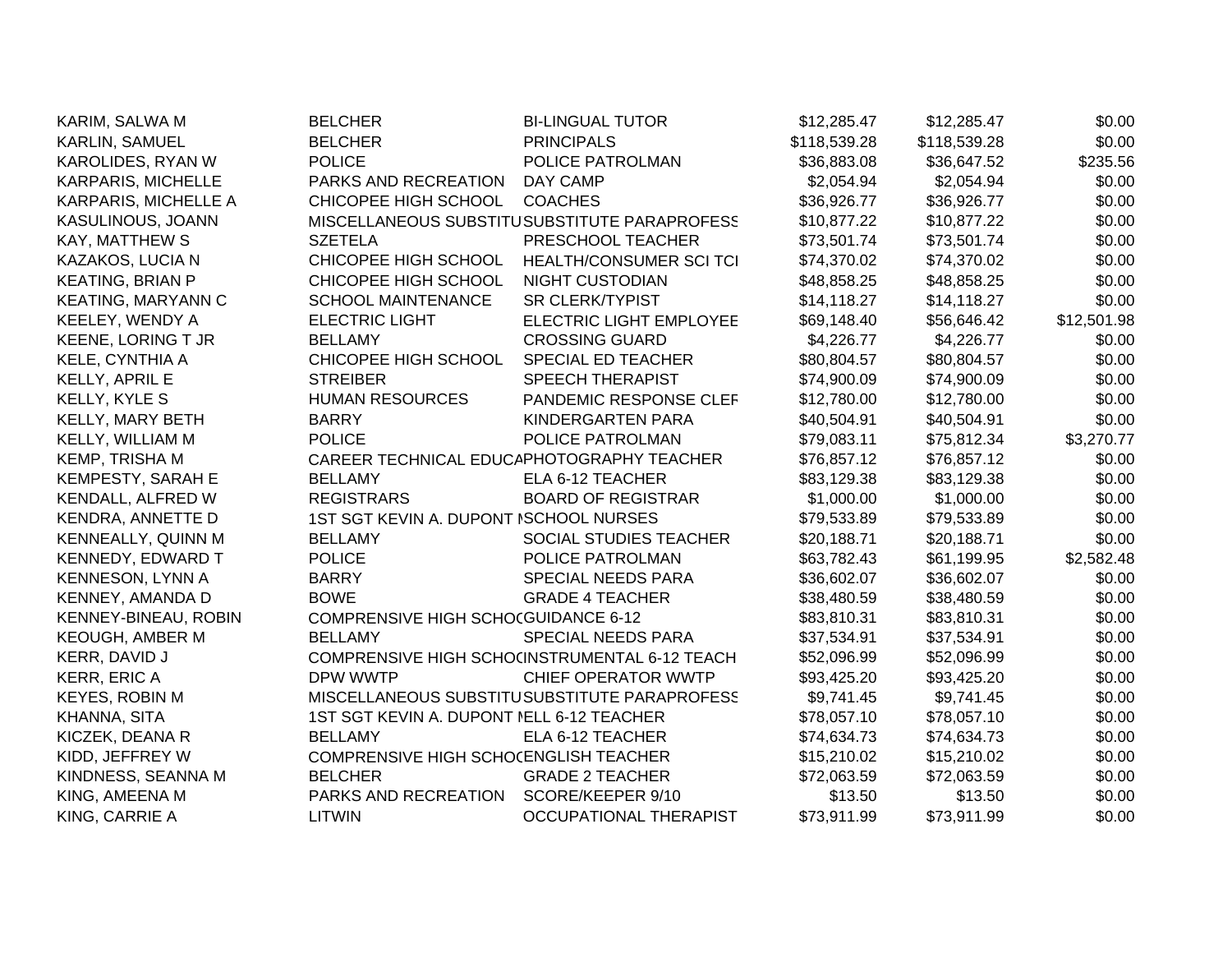| KING, ERIN K                 | COMPRENSIVE HIGH SCHOCSCHOOL NURSES        |                                                | \$91,666.90  | \$91,666.90 | \$0.00      |
|------------------------------|--------------------------------------------|------------------------------------------------|--------------|-------------|-------------|
| KING, HANNAH M               |                                            | CAREER TECHNICAL EDUCAMAINTENANCE SUMMER API   | \$256.50     | \$256.50    | \$0.00      |
| KING, LOUISE M               | <b>STEFANIK</b>                            | <b>REGULAR ED PARAPROFES:</b>                  | \$30,075.59  | \$30,075.59 | \$0.00      |
| KING, PAMELA A               | <b>SCHOOL LUNCH</b>                        | CAFETERIA HELPER                               | \$27,500.58  | \$26,841.32 | \$659.26    |
| KINNEY, LAURA A              | CHICOPEE HIGH SCHOOL                       | <b>TEAM CHAIRPERSON</b>                        | \$76,931.40  | \$76,931.40 | \$0.00      |
| KIRBY, LISA                  | <b>REGISTRARS</b>                          | <b>ASST REGISTRAR</b>                          | \$37,077.60  | \$36,141.35 | \$936.25    |
| KIRCHNER, HEIDI J            | <b>SZETELA</b>                             | NOON ATTEND/CROSS GUAI                         | \$657.25     | \$657.25    | \$0.00      |
| KIRICHENKO, VERONIKA         | CHICOPEE HIGH SCHOOL                       | <b>MATH TEACHER</b>                            | \$49,457.13  | \$49,457.13 | \$0.00      |
| KLAUS, STARLENE A            |                                            | MISCELLANEOUS SUBSTITUSUBSTITUTE PARAPROFESS   | \$800.28     | \$800.28    | \$0.00      |
| KNEIP, SARAH L               | 1ST SGT KEVIN A. DUPONT ISPEECH THERAPIST  |                                                | \$56,654.41  | \$56,654.41 | \$0.00      |
| KOFIDIS, LAURIN M            | <b>BARRY</b>                               | <b>REGULAR ED PARAPROFES:</b>                  | \$12,468.24  | \$12,468.24 | \$0.00      |
| KOKOSZKA, RICHARD            | MUN GOLF COURSE                            | <b>GOLF CASHIER</b>                            | \$8,162.00   | \$8,162.00  | \$0.00      |
| KOLEK, KIMBERLY A            | COMPRENSIVE HIGH SCHOCASSISTANT TEACHER    |                                                | \$39,222.93  | \$39,222.93 | \$0.00      |
| KOMOROWSKI, ANNA N           |                                            | MISCELLANEOUS SUBSTITUSUBSTITUTE PARAPROFESS   | \$3,186.30   | \$3,186.30  | \$0.00      |
| KOOHARIAN, MARGARET K        | COMPRENSIVE HIGH SCHOCGUIDANCE 6-12        |                                                | \$81,689.28  | \$81,689.28 | \$0.00      |
| KORCHAK, JEREMY M            | <b>BELLAMY</b>                             | SPECIAL NEEDS PARA                             | \$28,981.38  | \$28,981.38 | \$0.00      |
| KOS, ANN ELIZABETH           |                                            | ADMINISTRATION BUILDING TRANSPORTATION MANAGE  | \$55,142.23  | \$55,142.23 | \$0.00      |
| KOSINSKI, SHANA C            | <b>BOWE</b>                                | <b>ELL K-5 TEACHER</b>                         | \$76,864.32  | \$76,864.32 | \$0.00      |
| KOSIOREK, MARK A             | <b>FIRE</b>                                | FIRE LIEUTENANT                                | \$102,661.31 | \$85,247.92 | \$17,413.39 |
| KOSTOPOLUS, BRIAN D          | <b>DPW SANITATION</b>                      | <b>LABORER</b>                                 | \$43,077.46  | \$39,628.04 | \$3,449.42  |
| KOT, MAKSIM P                | <b>POLICE</b>                              | SPECIAL POLICE OFFICER                         | \$270.00     | \$270.00    | \$0.00      |
| KOTOWSKI, MATTHEW J          | <b>POLICE</b>                              | POLICE PATROLMAN                               | \$87,267.22  | \$85,705.99 | \$1,561.23  |
| KOWALSKI, SARAH A            | COMPRENSIVE HIGH SCHOCCHINESE TEACHER      |                                                | \$74,262.02  | \$74,262.02 | \$0.00      |
| KOZIKOWSKI, EUGENE H         | <b>DPW PARKS</b>                           | <b>TEMP LABORER</b>                            | \$6,480.00   | \$6,480.00  | \$0.00      |
| KOZIKOWSKI, JOHN             | ADMINISTRATION BUILDING CONSULTANT RETIRED |                                                | \$10,000.00  | \$10,000.00 | \$0.00      |
| KOZIKOWSKI, SHAWN K          |                                            | COMPRENSIVE HIGH SCHO(SOCIAL STUDIES TEACHER   | \$68,133.07  | \$68,133.07 | \$0.00      |
| <b>KRAFCIK, MARIA E</b>      | <b>STEFANIK</b>                            | <b>AUTISM TEACHER</b>                          | \$29,961.67  | \$29,961.67 | \$0.00      |
| <b>KRAFTCHICK, WALTER A</b>  | MISCELLANEOUS SUBSTITUSUB CROSSING GUARD   |                                                | \$6,965.26   | \$6,965.26  | \$0.00      |
| <b>KRAMPITS, FREDERICK T</b> | <b>CITY COUNCIL</b>                        | <b>CITY COUNCILOR</b>                          | \$11,400.00  | \$11,400.00 | \$0.00      |
| <b>KRAWCZYK, KARL</b>        |                                            | CAREER TECHNICAL EDUCAHOSPITALITY & TOURISM TC | \$67,108.24  | \$67,108.24 | \$0.00      |
| <b>KREIDEMAKER, TOREY J</b>  |                                            | FAIRVIEW VETERAN'S ELEMKINDERGARTEN TEACHER    | \$61,765.06  | \$61,765.06 | \$0.00      |
| <b>KROK, LAUREN M</b>        | <b>STREIBER</b>                            | LITERACY SPECIALIST K-12                       | \$59,963.56  | \$59,963.56 | \$0.00      |
| KROKOV, RHODA ANN            | ADMINISTRATION BUILDING SR CLERK/TYPIST    |                                                | \$42,796.69  | \$42,796.69 | \$0.00      |
| KROKOV, SARA A               | <b>LAMBERT LAVOIE</b>                      | <b>GRADE 5 TEACHER</b>                         | \$73,912.00  | \$73,912.00 | \$0.00      |
| <b>KROL, JONATHAN S</b>      | <b>DPW PARKS</b>                           | <b>GROUNDS MAINTENANCE M</b>                   | \$45,863.18  | \$44,530.55 | \$1,332.63  |
| <b>KRONENBERG, KAREN S</b>   | CHICOPEE HIGH SCHOOL                       | ART 6-12 TEACHER                               | \$74,875.70  | \$74,875.70 | \$0.00      |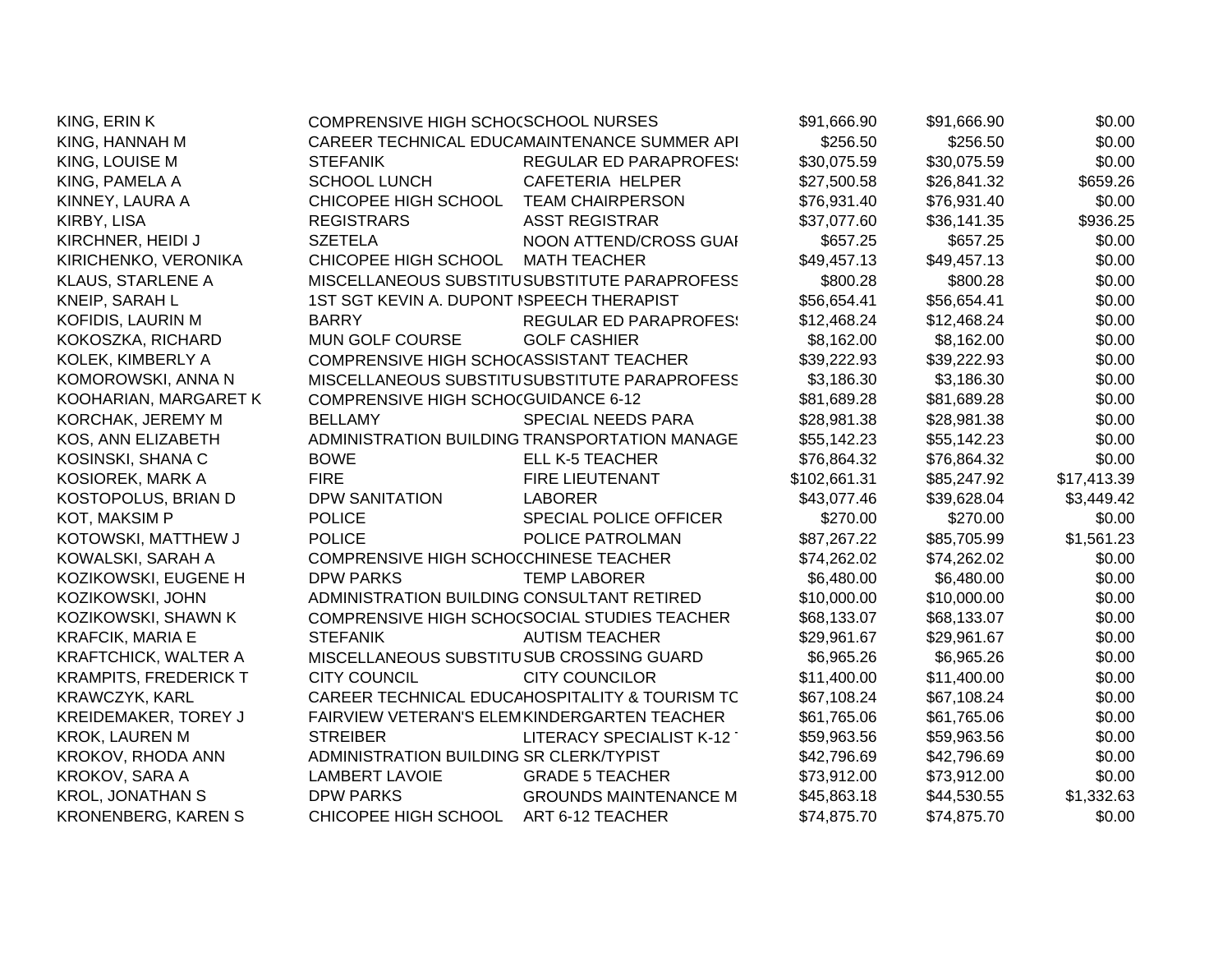| <b>KRUSER, CAROL</b>   | CHICOPEE HIGH SCHOOL PRINCIPALS              |                                                   | \$120,545.58 | \$120,545.58 | \$0.00      |
|------------------------|----------------------------------------------|---------------------------------------------------|--------------|--------------|-------------|
| KRUSER, DAKOTA J       |                                              | 1ST SGT KEVIN A. DUPONT ISPECIAL ED INCLUSION TEA | \$18,393.17  | \$18,393.17  | \$0.00      |
| KUCINSKI, DANUTA       | FAIRVIEW VETERAN'S ELEMGRADE 3 TEACHER       |                                                   | \$76,857.10  | \$76,857.10  | \$0.00      |
| KUENZEL, CHRISTOPHER   | <b>POLICE</b>                                | POLICE PATROLMAN                                  | \$85,190.87  | \$73,770.75  | \$11,420.12 |
| KUKLA, MARY C          | <b>SCHOOL LUNCH</b>                          | <b>SUB CAFETERIA WORKER</b>                       | \$1,470.99   | \$1,470.99   | \$0.00      |
| KUKLA-ELMER, BONNIE M  | <b>SCHOOL LUNCH</b>                          | <b>CAFETERIA HELPER</b>                           | \$15,337.34  | \$15,337.34  | \$0.00      |
| KULIG, ANTHONY P       | <b>FIRE</b>                                  | FIRE FIGHTER 1ST YEAR                             | \$70,015.70  | \$59,786.06  | \$10,229.64 |
| KULIG, STANLEY W       | DPW ADMINISTRATION                           | DPW PROJECT ADVISOR                               | \$37,590.00  | \$37,590.00  | \$0.00      |
| KULIG, WILLIAM S       | COMPRENSIVE HIGH SCHO(PHYSICS TEACHER        |                                                   | \$64,895.87  | \$64,895.87  | \$0.00      |
| KUPIEC, ROBERT W       | COUNCIL ON AGING                             | <b>TRANSPORTATION CLERK</b>                       | \$22,127.89  | \$22,127.89  | \$0.00      |
| KURDZIEL, CAROL L      | FAIRVIEW VETERAN'S ELEMSCHOOL PSYCHOLOGIST   |                                                   | \$78,945.94  | \$78,945.94  | \$0.00      |
| KUSIAK, ELAINE         | 1ST SGT KEVIN A. DUPONT ISCHOOL NURSES       |                                                   | \$69,771.22  | \$69,771.22  | \$0.00      |
| LABAY, GERIM           | <b>LAMBERT LAVOIE</b>                        | <b>READING K-5 TEACHER</b>                        | \$73,912.02  | \$73,912.02  | \$0.00      |
| LABONTE, CHRISTOPHER G | <b>ELECTRIC LIGHT</b>                        | ELECTRIC LIGHT EMPLOYEE                           | \$100,760.21 | \$100,760.21 | \$0.00      |
| LABONTE, DARLENE C     | <b>STREIBER</b>                              | <b>SR CLERK/TYPIST</b>                            | \$42,881.57  | \$42,796.69  | \$84.88     |
| LABONTE, JOSEPH Y      | <b>FIRE</b>                                  | <b>FIRE LIEUTENANT</b>                            | \$89,912.99  | \$83,678.57  | \$6,234.42  |
| LABONTE, MASON R       | <b>FIRE</b>                                  | FIRE FIGHTER 1ST YEAR                             | \$33,992.31  | \$33,630.51  | \$361.80    |
| LABONTE, STEPHEN M     | <b>SCHOOL MAINTENANCE</b>                    | <b>NIGHT CUSTODIAN</b>                            | \$26,892.51  | \$24,582.68  | \$2,309.83  |
| LABONTE, TIMOTHY       | <b>WATER</b>                                 | <b>HEAVY MOTOR EQUIP OPER</b>                     | \$62,577.44  | \$57,912.80  | \$4,664.64  |
| LABRADOR, VANESSA E    | <b>STEFANIK</b>                              | NOON ATTEND/CROSS GUAI                            | \$1,450.12   | \$1,450.12   | \$0.00      |
| LABRIE, GARY R         | <b>CITY COUNCIL</b>                          | <b>CITY COUNCILOR</b>                             | \$11,225.00  | \$11,225.00  | \$0.00      |
| LABRIE, KENNETH R      | <b>ELECTRIC LIGHT</b>                        | ELECTRIC LIGHT EMPLOYEE                           | \$94,313.12  | \$94,313.12  | \$0.00      |
| LABRIE, SCOTT D        | <b>FIRE</b>                                  | FIRE FIGHTER 2ND YEAR                             | \$87,293.54  | \$66,211.89  | \$21,081.65 |
| LACAPRUCIA, THOMAS R   | <b>STREIBER</b>                              | SR BUILDING CUST/OTHER                            | \$51,986.99  | \$51,734.93  | \$252.06    |
| LACAS, DONNA L         | <b>BELCHER</b>                               | SUBSTITUTE PARAPROFESS                            | \$8,260.16   | \$8,260.16   | \$0.00      |
| LACASSE, MATTHIEU J    | COMPRENSIVE HIGH SCHOCDAY CUSTODIAN          |                                                   | \$51,698.38  | \$49,848.61  | \$1,849.77  |
| LACASSE, NICHOLAS E    | <b>FIRE</b>                                  | <b>FIRE LIEUTENANT</b>                            | \$83,027.24  | \$79,823.39  | \$3,203.85  |
| LACEN, ILEINY Z        | PARKS AND RECREATION                         | <b>ASST RECREATIONAL LEADI</b>                    | \$3,213.40   | \$3,213.40   | \$0.00      |
| LACHOWETZ, MARK A      | 1ST SGT KEVIN A. DUPONT ISR CUST HIGH/MIDDLE |                                                   | \$60,465.07  | \$56,875.72  | \$3,589.35  |
| LACOSTE, DAVID         | <b>FLOOD CONTROL</b>                         | <b>MOTOR EQUIPMENT REPAIR</b>                     | \$65,212.25  | \$61,279.66  | \$3,932.59  |
| LACOSTE, KELLY         | <b>STREIBER</b>                              | <b>GRADE 5 TEACHER</b>                            | \$64,323.42  | \$64,323.42  | \$0.00      |
| LACOSTE, LYNN A        | <b>BOWIE</b>                                 | <b>CROSSING GUARD</b>                             | \$3,613.68   | \$3,613.68   | \$0.00      |
| LACROIX, JENNIFER L    | <b>SZETELA</b>                               | PRESCHOOL TEACHER                                 | \$50,782.75  | \$50,782.75  | \$0.00      |
| LADUE, HOPE            | CHICOPEE HIGH SCHOOL                         | <b>ENGLISH TEACHER</b>                            | \$77,678.77  | \$77,678.77  | \$0.00      |
| LADUE, LISA C          | <b>STEFANIK</b>                              | <b>GRADE 5 TEACHER</b>                            | \$76,857.09  | \$76,857.09  | \$0.00      |
| LADUKE, CATHRYN A      | <b>LITWIN</b>                                | <b>ELL K-5 TEACHER</b>                            | \$75,235.04  | \$75,235.04  | \$0.00      |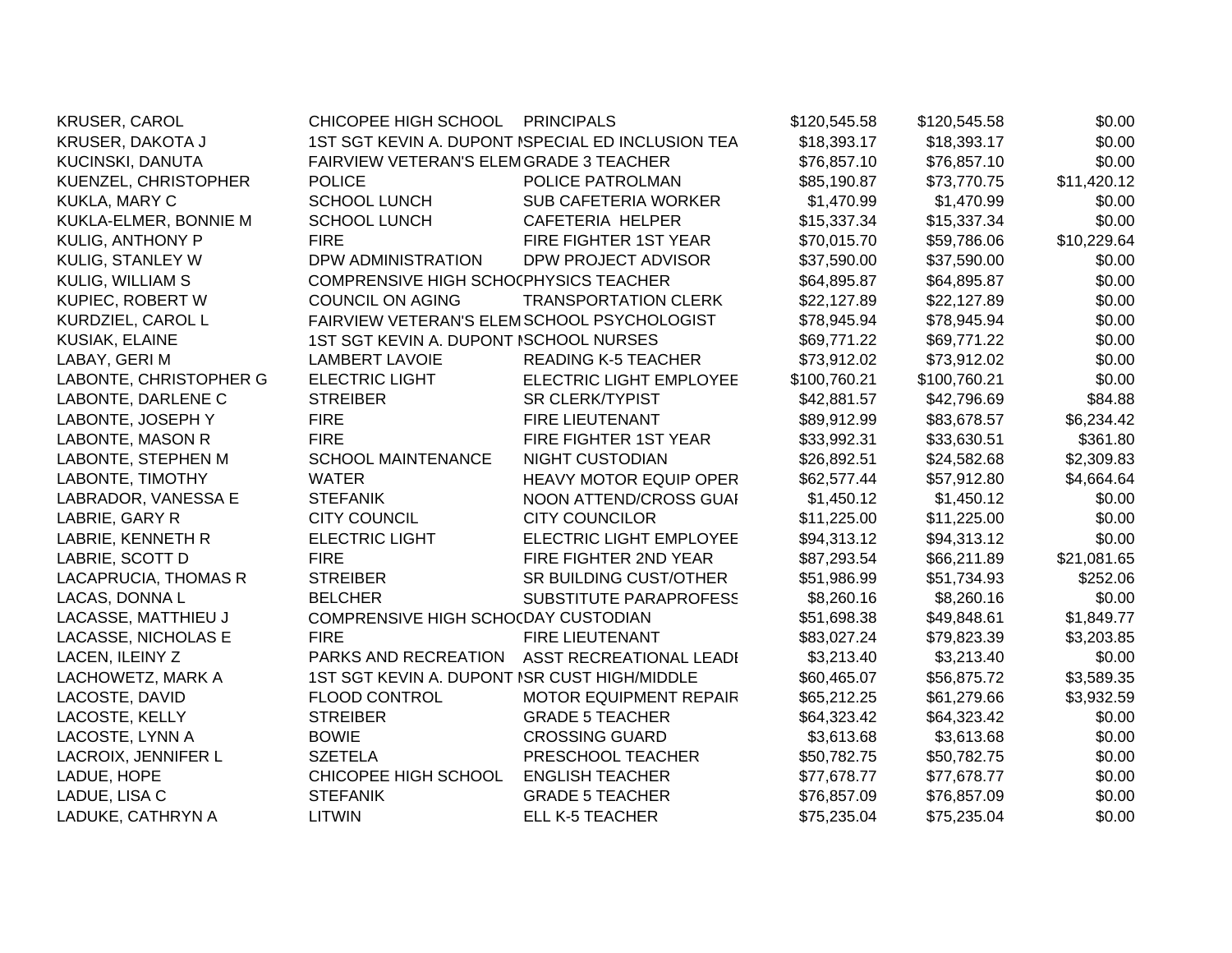| LAFLAMME, ERIC J        | <b>POLICE</b>                            | <b>POLICE SERGEANTS</b>                          | \$101,446.11 | \$90,242.23  | \$11,203.88 |
|-------------------------|------------------------------------------|--------------------------------------------------|--------------|--------------|-------------|
| LAFLAMME, FRANK N       | <b>CITY COUNCIL</b>                      | <b>CITY COUNCILOR</b>                            | \$11,350.00  | \$11,350.00  | \$0.00      |
| LAFLAMME, JAMES         | <b>POLICE</b>                            | POLICE PATROLMAN                                 | \$67,455.19  | \$64,815.41  | \$2,639.78  |
| LAFLAMME, KEVIN M       | <b>LIBRARY</b>                           | PART TIME CLERK                                  | \$11,586.38  | \$11,586.38  | \$0.00      |
| LAFLAMME, MARIE L       | <b>STEFANIK</b>                          | <b>CROSSING GUARD</b>                            | \$2,281.62   | \$2,281.62   | \$0.00      |
| LAFLAMME, MARIE T       | <b>TREASURERS OFFICE</b>                 | <b>CITY TREASURER</b>                            | \$74,937.56  | \$74,937.56  | \$0.00      |
| LAFLAMME, MARIE T       |                                          | CONTRIBUTORY RETIREMENETIREMENT BOARD TREAS      | \$1,500.00   | \$1,500.00   | \$0.00      |
| LAFLAMME, RYAN C        | <b>POLICE</b>                            | POLICE PATROLMAN                                 | \$16,859.11  | \$16,378.22  | \$480.89    |
| LAFLEUR, REBECCA L      | <b>BOWE</b>                              | <b>TITLE I TEACHER</b>                           | \$76,720.52  | \$76,720.52  | \$0.00      |
| LAFOND, MICHELLE N      | CHICOPEE HIGH SCHOOL                     | <b>COACHES</b>                                   | \$49,833.99  | \$49,833.99  | \$0.00      |
| LAING, JEFFREY A        |                                          | CAREER TECHNICAL EDUCATECH/ENGINEERING 6-12 TE   | \$76,957.09  | \$76,957.09  | \$0.00      |
| LAK, ALEXANDER          | COMPRENSIVE HIGH SCHO(MATH TEACHER       |                                                  | \$78,945.93  | \$78,945.93  | \$0.00      |
| LAK, CAITLEN N          | <b>STREIBER</b>                          | OFFICE ASSISTANT                                 | \$4,390.05   | \$4,390.05   | \$0.00      |
| LALIBERTE, BECKY L      | <b>LITWIN</b>                            | <b>GRADE 3 TEACHER</b>                           | \$74,062.00  | \$74,062.00  | \$0.00      |
| LALONDE, MICHAEL R      | <b>DPW SANITATION</b>                    | MEO/LABORER                                      | \$23,353.32  | \$22,603.56  | \$749.76    |
| LAMARRE, PAULA M        | FAIRVIEW VETERAN'S ELEMGRADE 2 TEACHER   |                                                  | \$77,025.98  | \$77,025.98  | \$0.00      |
| LAMAS, SAVANNA L        |                                          | COMPRENSIVE HIGH SCHO(GENERAL SCIENCE 6-12 TCI-  | \$22,241.03  | \$22,241.03  | \$0.00      |
| LAMB, LISA A            | <b>STREIBER</b>                          | SPECIAL NEEDS PARA                               | \$29,046.47  | \$29,046.47  | \$0.00      |
| LAMBERT, DAVID E        | <b>COUNCIL ON AGING</b>                  | <b>COA DRIVER</b>                                | \$22,635.40  | \$22,635.40  | \$0.00      |
| LAMBERT, DOUGLAS A      | <b>POLICE</b>                            | POLICE LIEUTENANTS                               | \$139,780.20 | \$125,419.36 | \$14,360.84 |
| LAMBERT, JEFFREY A      | ADMINISTRATION BUILDING CRAFTSMAN        |                                                  | \$24,568.22  | \$23,086.16  | \$1,482.06  |
| LAMBERT, KATRINA M      | <b>BARRY</b>                             | <b>PRINCIPALS</b>                                | \$105,223.56 | \$105,223.56 | \$0.00      |
| LAMIRANDE, BRIAN A      | DPW WWTP                                 | <b>MECHANIC WWTP</b>                             | \$8,165.71   | \$7,923.60   | \$242.11    |
| LAMIRANDE, MARGAUX R    | <b>LITWIN</b>                            | SPECIAL ED TEACHER                               | \$79,002.24  | \$79,002.24  | \$0.00      |
| LAMONTAGNE, JERRID D    | <b>FIRE</b>                              | <b>FIRE LIEUTENANT</b>                           | \$85,990.68  | \$72,835.03  | \$13,155.65 |
| LAMOTHE, ANDREW J       | <b>COMPRENSIVE HIGH SCHOCPRINCIPALS</b>  |                                                  | \$117,359.05 | \$117,359.05 | \$0.00      |
| LAMOTHE, DONALD         | ADMINISTRATION BUILDING SCHOOL COMMITTEE |                                                  | \$6,400.00   | \$6,400.00   | \$0.00      |
| LAMOTHE, JASON L        | <b>ELECTRIC LIGHT</b>                    | ELECTRIC LIGHT EMPLOYEE                          | \$140,305.86 | \$102,645.42 | \$37,660.44 |
| <b>LAMOUNTAIN, ERIK</b> | DPW WWTP                                 | TREATMENT PLANT OPERAT                           | \$78,289.99  | \$59,659.84  | \$18,630.15 |
| LANDERS, DEBBRA A       | SCHOOL LUNCH                             | CAFETERIA HELPER                                 | \$24,929.63  | \$24,646.21  | \$283.42    |
| LANDRY, LISA J          | <b>SCHOOL LUNCH</b>                      | CAFETERIA HELPER                                 | \$14,776.50  | \$14,776.50  | \$0.00      |
| LANG, TAMA              | <b>LITWIN</b>                            | <b>GUIDANCE K-5</b>                              | \$80,311.21  | \$80,311.21  | \$0.00      |
| LANUCHA, CRYSTAL        | <b>LIBRARY</b>                           | <b>LIBRARY CATALOGER</b>                         | \$49,519.15  | \$47,871.77  | \$1,647.38  |
| LAPA, AUDREY D          |                                          | 1ST SGT KEVIN A. DUPONT ITILE I PARAPROFESSIONAL | \$36,834.62  | \$36,834.62  | \$0.00      |
| LAPIERRE, NANCY A       | <b>SELSER ACADEMY</b>                    | <b>ASSISTANT TEACHER</b>                         | \$28,416.99  | \$28,416.99  | \$0.00      |
| LAPLANTE, CHARLENE M    | <b>BOWE</b>                              | <b>SR CLERK/TYPIST</b>                           | \$42,796.73  | \$42,796.73  | \$0.00      |
|                         |                                          |                                                  |              |              |             |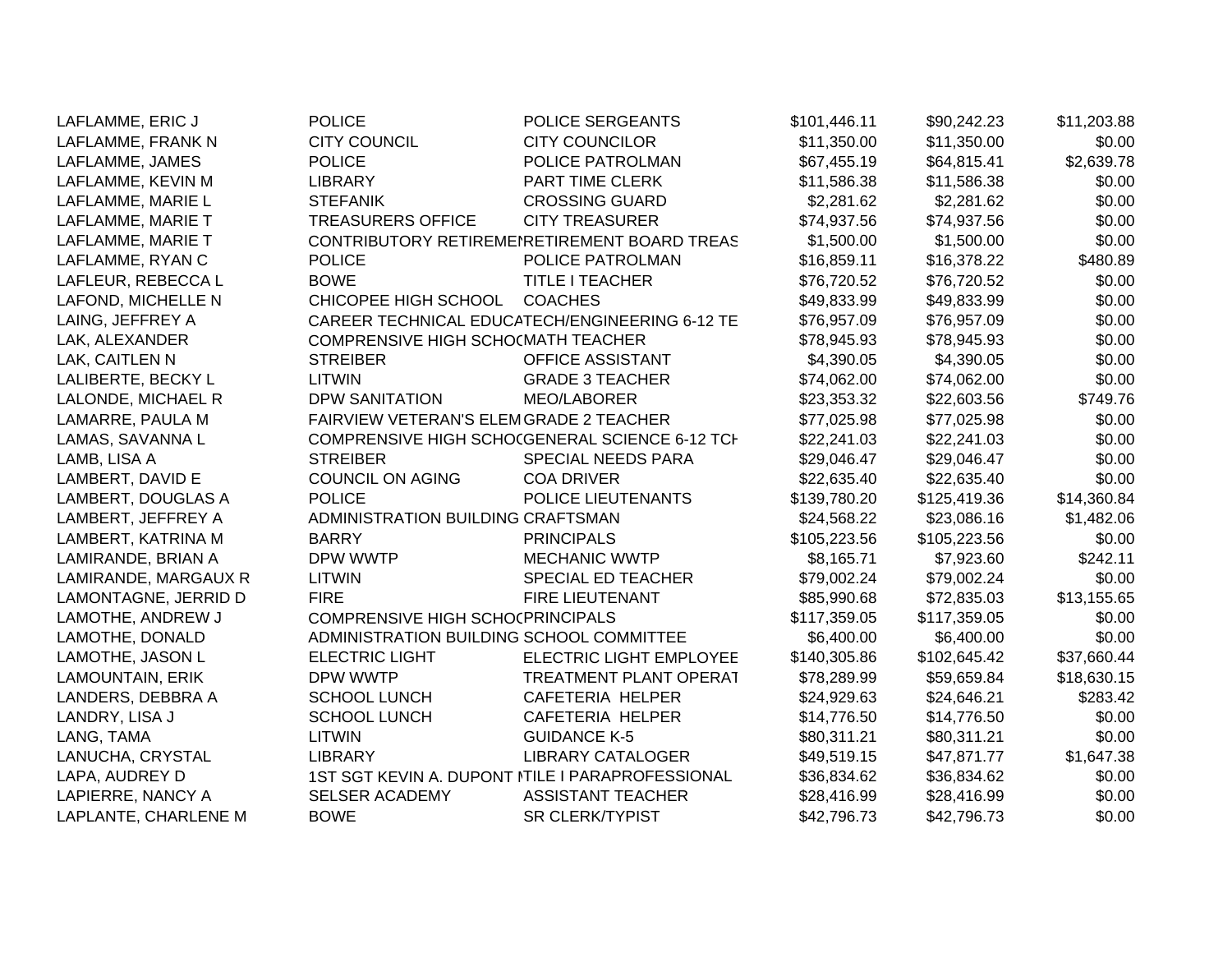| LAPLANTE, KEVIN M      | <b>BOWE</b>                                 | SR BUILDING CUST/OTHER                       | \$53,346.21  | \$50,324.72  | \$3,021.49  |
|------------------------|---------------------------------------------|----------------------------------------------|--------------|--------------|-------------|
| LAPLANTE, ROY A        | <b>LAMBERT LAVOIE</b>                       | <b>CROSSING GUARD</b>                        | \$2,199.50   | \$2,199.50   | \$0.00      |
| LAPOINT, CHRISTOPHER H | <b>BELLAMY</b>                              | <b>MATH TEACHER</b>                          | \$77,232.12  | \$77,232.12  | \$0.00      |
| LAPOINTE, HOLLY L      | <b>SZETELA</b>                              | PRESCHOOL TEACHER                            | \$73,911.98  | \$73,911.98  | \$0.00      |
| LAPOINTE, MICHAEL S    | <b>ELECTRIC LIGHT</b>                       | ELECTRIC LIGHT EMPLOYEE                      | \$87,195.62  | \$74,516.86  | \$12,678.76 |
| LAPORTE, JILLIAN G     | <b>LAMBERT LAVOIE</b>                       | OFFICE ASSISTANT                             | \$21,475.16  | \$21,475.16  | \$0.00      |
| LAPRADE, MARY L        | <b>BARRY</b>                                | SPEECH THERAPY ASST                          | \$50,721.18  | \$50,721.18  | \$0.00      |
| LARDER, SARAH M        | <b>BOWE</b>                                 | <b>GRADE 3 TEACHER</b>                       | \$48,966.02  | \$48,966.02  | \$0.00      |
| LAREAU, BELINDA J      | ADMINISTRATION BUILDING SUBSTITUTE NURSES   |                                              | \$187.53     | \$187.53     | \$0.00      |
| LAREAU, CHRISTOPHER    | <b>POLICE</b>                               | POLICE SENIOR SERGEANT!                      | \$114,032.51 | \$113,793.49 | \$239.02    |
| LAREAU, GARY J         | <b>DPW PARKS</b>                            | <b>PARK CARPENTER</b>                        | \$51,176.81  | \$48,987.30  | \$2,189.51  |
| LARIVIERE, LESLEY A    | <b>ELECTRIC LIGHT</b>                       | <b>ELECTRIC LIGHT EMPLOYEE</b>               | \$48,548.65  | \$48,498.34  | \$50.31     |
| LARIVIERE, TINA M      | 1ST SGT KEVIN A. DUPONT NTITLE I TEACHER    |                                              | \$72,675.66  | \$72,675.66  | \$0.00      |
| LAROCCA, CATHELINE M   | <b>BOWE</b>                                 | SPECIAL NEEDS PARA                           | \$31,651.82  | \$31,651.82  | \$0.00      |
| LAROCHELLE, CORINNE E  | <b>STEFANIK</b>                             | TILE I PARAPROFESSIONAL                      | \$21,400.00  | \$21,400.00  | \$0.00      |
| LAROSE, DIANE          | <b>BOWIE</b>                                | SPECIAL NEEDS PARA                           | \$30,828.98  | \$30,828.98  | \$0.00      |
| LASKOWSKI, SONDRA L    | <b>BARRY</b>                                | <b>GRADE I TEACHER</b>                       | \$79,030.38  | \$79,030.38  | \$0.00      |
| LAUGHLIN, KATHLEEN     | DPW WWTP                                    | <b>LAB TECHNICIAN</b>                        | \$64,631.34  | \$61,587.07  | \$3,044.27  |
| LAURIN, SAMUAL R       | <b>FIRE</b>                                 | FIRE FIGHTER 1ST YEAR                        | \$35,587.26  | \$33,687.81  | \$1,899.45  |
| LAURIN, STEVEN J       | <b>FIRE</b>                                 | FIRE FIGHTER 2ND YEAR                        | \$90,179.24  | \$65,837.77  | \$24,341.47 |
| LAVALLEY, ELIZABETH J  | <b>BELLAMY</b>                              | SPECIAL ED INCLUSION TEA                     | \$74,262.01  | \$74,262.01  | \$0.00      |
| LAVALLEY, RICHARD      | <b>ELECTRIC LIGHT</b>                       | ELECTRIC LIGHT EMPLOYEE                      | \$79,637.58  | \$74,947.04  | \$4,690.54  |
| LAVENDER, BRANDON L    | FAIRVIEW VETERAN'S ELEMNIGHT CUSTODIAN      |                                              | \$23,042.41  | \$22,402.40  | \$640.01    |
| LAVERDIERE, DAVID A    | <b>SCHOOL LUNCH</b>                         | STOREKEEPER HELPER                           | \$8,340.15   | \$8,093.40   | \$246.75    |
| LAVIGNE, MAUREEN A     | <b>BARRY</b>                                | <b>GRADE 5 TEACHER</b>                       | \$73,912.01  | \$73,912.01  | \$0.00      |
| LAVOIE, ROBERT W       | <b>DPW SANITATION</b>                       | <b>SPECIAL MEO</b>                           | \$4,387.27   | \$4,337.48   | \$49.79     |
| LAWLOR, BENJAMIN L     | <b>FIRE</b>                                 | FIRE FIGHTER 1ST YEAR                        | \$38,057.42  | \$34,552.43  | \$3,504.99  |
| LAWLOR, BLAIN D        |                                             | CAREER TECHNICAL EDUCAMAINTENANCE SUMMER API | \$40.50      | \$40.50      | \$0.00      |
| LAWSON, MICHELLE M     | 1ST SGT KEVIN A. DUPONT ISPECIAL NEEDS PARA |                                              | \$31,221.70  | \$31,221.70  | \$0.00      |
| LAXTON, BENJAMIN J     | <b>COMPRENSIVE HIGH SCHO(COACHES</b>        |                                              | \$1,569.33   | \$1,569.33   | \$0.00      |
| LAZARZ, LAURETTA M     | <b>BARRY</b>                                | SPECIAL NEEDS PARA                           | \$31,487.86  | \$31,487.86  | \$0.00      |
| LAZARZ, THOMAS M       | <b>FIRE</b>                                 | <b>FIRE CAPTAIN</b>                          | \$120,724.32 | \$120,724.32 | \$0.00      |
| LEAHY, SEAN B          | <b>DPW SANITATION</b>                       | <b>MEO/LABORER</b>                           | \$54,900.50  | \$50,491.65  | \$4,408.85  |
| LEANDRO, JAMES A       | <b>DPW HIGHWAY</b>                          | HIGHWAY MAINTENANCE M/                       | \$9,600.82   | \$7,807.78   | \$1,793.04  |
| LEARY, JESSICA P       | <b>BOWE</b>                                 | <b>REGULAR ED PARAPROFES:</b>                | \$24,379.55  | \$24,379.55  | \$0.00      |
| LEARY, MICHAEL A       | COMPRENSIVE HIGH SCHOCAFTER SCHOOL          |                                              | \$3,518.75   | \$3,518.75   | \$0.00      |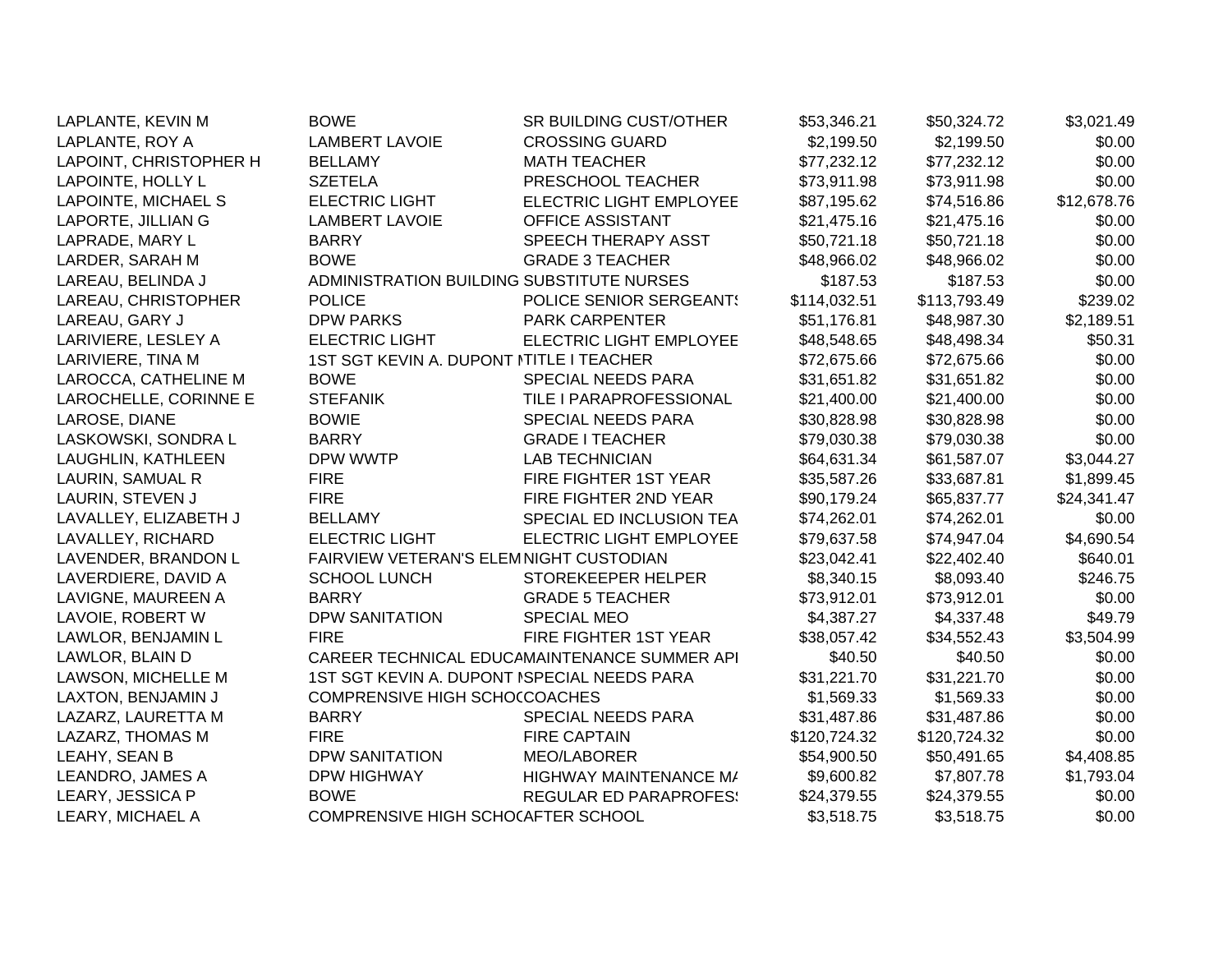| LEBEAU, TIMOTHY K    | COMPRENSIVE HIGH SCHO(NIGHT CUSTODIAN       |                                | \$56,378.44  | \$49,242.36  | \$7,136.08  |
|----------------------|---------------------------------------------|--------------------------------|--------------|--------------|-------------|
| LEBORGNE, MEGAN L    | <b>HUMAN RESOURCES</b>                      | SR HR GENERALIST               | \$15,879.12  | \$15,879.12  | \$0.00      |
| LECLAIR, DONALD      | <b>POLICE</b>                               | POLICE PATROLMAN               | \$91,210.85  | \$74,676.69  | \$16,534.16 |
| LECLAIR, MICHAEL C   | <b>ELECTRIC LIGHT</b>                       | ELECTRIC LIGHT EMPLOYEE        | \$51,971.52  | \$51,971.52  | \$0.00      |
| LECLAIR, NANCY J     | 1ST SGT KEVIN A. DUPONT ISUBSTITUTE TEACHER |                                | \$7,875.00   | \$7,875.00   | \$0.00      |
| LECLAIR, REBECCA     | <b>BELLAMY</b>                              | <b>ENGLISH TEACHER</b>         | \$76,908.11  | \$76,908.11  | \$0.00      |
| LEE, JENNIFER W      | <b>CITY CLERK</b>                           | <b>SENIOR CLERK</b>            | \$44,624.95  | \$42,217.21  | \$2,407.74  |
| LEE, THOMAS D        | DPW WWTP                                    | PUMPING STATION OPERAT         | \$25,471.22  | \$25,047.63  | \$423.59    |
| LEFEBVRE, KAITLYN    | PARKS AND RECREATION                        | DAY CAMP                       | \$2,054.94   | \$2,054.94   | \$0.00      |
| LEFEBVRE, LAUREN E   | PARKS AND RECREATION                        | DAY CAMP                       | \$1,920.19   | \$1,920.19   | \$0.00      |
| LEFEBVRE, LISA       | <b>LAMBERT LAVOIE</b>                       | SPECIAL NEEDS PARA             | \$36,021.77  | \$36,021.77  | \$0.00      |
| LEFEBVRE, NANCY T    | <b>STEFANIK</b>                             | TILE I PARAPROFESSIONAL        | \$27,740.34  | \$27,740.34  | \$0.00      |
| LEGERE, EDWARD N     | <b>LITWIN</b>                               | NIGHT CUSTODIAN                | \$41,901.59  | \$40,184.32  | \$1,717.27  |
| LEGIADRE, LYNN A     | <b>BELCHER</b>                              | KINDERGARTEN TEACHER           | \$76,237.02  | \$76,237.02  | \$0.00      |
| LEIGHTON, MARGARET L | <b>BOWE</b>                                 | LIBRARY MEDIA TECHNICIAN       | \$28,889.42  | \$28,889.42  | \$0.00      |
| LELAND, JENNIFER A   | <b>BOWIE</b>                                | <b>GRADE 2 TEACHER</b>         | \$73,937.02  | \$73,937.02  | \$0.00      |
| LELIEVRE, JENNIFER R | <b>BARRY</b>                                | NOON ATTEND/CROSS GUAI         | \$9,257.44   | \$9,257.44   | \$0.00      |
| LEMAY, ANDREW J      | <b>FIRE</b>                                 | FIRE FIGHTER 1ST YEAR          | \$58,075.27  | \$57,941.29  | \$133.98    |
| LEMAY, KEITH M       | <b>POLICE</b>                               | SPECIAL POLICE OFFICER         | \$12,303.58  | \$12,303.58  | \$0.00      |
| LEMAY, WAYNE J       | <b>FIRE</b>                                 | FIRE DEPUTY CHIEF              | \$88,960.65  | \$81,678.75  | \$7,281.90  |
| LEMELIN, KELLI M     | <b>BARRY</b>                                | NOON ATTEND/CROSS GUAI         | \$486.85     | \$486.85     | \$0.00      |
| LEMELIN, RICHARD J   | <b>FIRE</b>                                 | <b>FIRE LIEUTENANT</b>         | \$90,728.34  | \$81,696.83  | \$9,031.51  |
| LEMIEUX, IRENE       | ADMINISTRATION BUILDING CONSULTANT RETIRED  |                                | \$83,111.81  | \$83,111.81  | \$0.00      |
| LEMIEUX, MATTHEW     | <b>POLICE</b>                               | POLICE PATROLMAN               | \$62,762.13  | \$61,599.93  | \$1,162.20  |
| LEMKE, DAVID L       | CHICOPEE HIGH SCHOOL                        | <b>SECONDARY VICE PRIN</b>     | \$104,256.93 | \$104,256.93 | \$0.00      |
| LEMOINE, STEVEN J    | <b>WATER</b>                                | JR CIVIL ENGINEER/DRAFTS       | \$66,342.36  | \$63,474.97  | \$2,867.39  |
| LEMPART, THOMAS E    | <b>WATER</b>                                | WATER SYS MAINT MAN            | \$66,282.86  | \$54,269.44  | \$12,013.42 |
| LEMPKE, JACOB J      | <b>ELECTRIC LIGHT</b>                       | ELECTRIC LIGHT EMPLOYEE        | \$72,675.90  | \$72,051.26  | \$624.64    |
| LEMPKE, NICHOLAS     | <b>DPW HIGHWAY</b>                          | HIGHWAY MAINTENANCE M/         | \$14,219.38  | \$12,804.16  | \$1,415.22  |
| LENGIEZA, JESSE L    | <b>DPW SANITATION</b>                       | <b>LABORER</b>                 | \$43,283.92  | \$40,400.80  | \$2,883.12  |
| LENGIEZA, KIMBERLY A | <b>BELLAMY</b>                              | SPECIAL ED TEACHER             | \$73,056.37  | \$73,056.37  | \$0.00      |
| LENOX, BRENT T       | <b>ELECTRIC LIGHT</b>                       | <b>ELECTRIC LIGHT EMPLOYEE</b> | \$76,180.27  | \$69,670.12  | \$6,510.15  |
| LEONARD, AIMEE D     | <b>LITWIN</b>                               | <b>GRADE 5 TEACHER</b>         | \$46,355.59  | \$46,355.59  | \$0.00      |
| LEONARD, AMBER J     | <b>ELECTRIC LIGHT</b>                       | ELECTRIC LIGHT EMPLOYEE        | \$52,518.54  | \$52,511.30  | \$7.24      |
| LEONARD, JOHN G      | <b>SELSER ACADEMY</b>                       | <b>PRINCIPALS</b>              | \$114,646.28 | \$114,646.28 | \$0.00      |
| LEPAGE, BRIAN K      | <b>POLICE</b>                               | POLICE PATROLMAN               | \$84,228.13  | \$83,348.05  | \$880.08    |
|                      |                                             |                                |              |              |             |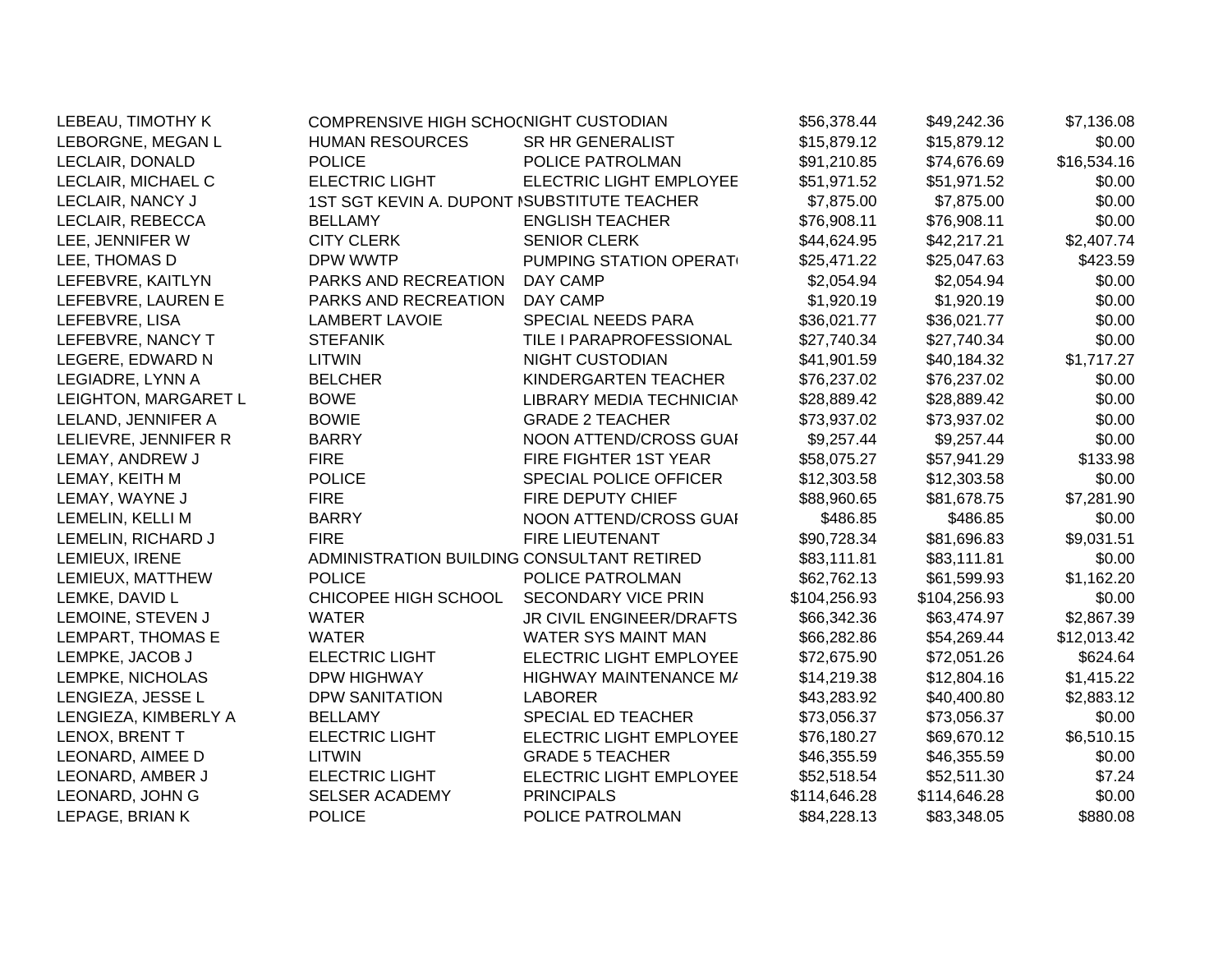| LEPAGE, KIMBERLY       | <b>BOWIE</b>                                 | <b>GRADE 3 TEACHER</b>                           | \$77,211.48  | \$77,211.48  | \$0.00     |
|------------------------|----------------------------------------------|--------------------------------------------------|--------------|--------------|------------|
| LEPAGE, STEVEN J       |                                              | CAREER TECHNICAL EDUCATECH/ENGINEERING 6-12 TE   | \$63,165.25  | \$63,165.25  | \$0.00     |
| LEPINE, DAVID S        | CHICOPEE HIGH SCHOOL                         | <b>BIOLOGY TEACHER</b>                           | \$48,865.98  | \$48,865.98  | \$0.00     |
| LEPINE, ELIZABETH      | <b>STREIBER</b>                              | KINDERGARTEN PARA                                | \$27,959.33  | \$27,959.33  | \$0.00     |
| LESSER, FELICE         | CHICOPEE HIGH SCHOOL                         | <b>ENGLISH TEACHER</b>                           | \$78,945.93  | \$78,945.93  | \$0.00     |
| LEUTHNER, DEBORAH T    | <b>SCHOOL LUNCH</b>                          | <b>CAFETERIA HELPER</b>                          | \$14,078.08  | \$14,078.08  | \$0.00     |
| LEVASSEUR, DENISE M    |                                              | 1ST SGT KEVIN A. DUPONT ITILE I PARAPROFESSIONAL | \$39,844.64  | \$39,844.64  | \$0.00     |
| LEWIS, JOSEPH M        | <b>STREIBER</b>                              | <b>REGULAR ED PARAPROFES:</b>                    | \$22,885.14  | \$22,885.14  | \$0.00     |
| LEWIS, LISA            | 1ST SGT KEVIN A. DUPONT ISECONDARY VICE PRIN |                                                  | \$103,425.78 | \$103,425.78 | \$0.00     |
| LEWISON, SARAH J       | FAIRVIEW VETERAN'S ELEMSCHOOL PSYCHOLOGIST   |                                                  | \$78,945.92  | \$78,945.92  | \$0.00     |
| LIACOS, CHRISTINA A    | <b>BELLAMY</b>                               | GUIDANCE 6-12                                    | \$58,759.36  | \$58,759.36  | \$0.00     |
| LIBARDI, CASEY L       |                                              | MISCELLANEOUS SUBSTITUSUBSTITUTE PARAPROFESS     | \$128.25     | \$128.25     | \$0.00     |
| LINDSAY, ERIC W        | <b>SCHOOL LUNCH</b>                          | CAFETERIA HELPER                                 | \$4,560.42   | \$4,560.42   | \$0.00     |
| LINDSEY, ELIZABETH A   | CHICOPEE HIGH SCHOOL                         | SR CLERK/TYPIST                                  | \$41,887.84  | \$41,887.84  | \$0.00     |
| LINGENBERG, JULIE B    | <b>BARRY</b>                                 | <b>GUIDANCE K-5</b>                              | \$80,228.06  | \$80,228.06  | \$0.00     |
| LINGENBERG, KATHLEEN A |                                              | COMMUNITY DEVELOPMENTHOUSING PROGRAM MANAC       | \$78,364.86  | \$78,364.86  | \$0.00     |
| LINGENFELTER, NANCY R  | <b>SELSER ACADEMY</b>                        | SOCIAL STUDIES TEACHER                           | \$75,487.02  | \$75,487.02  | \$0.00     |
| LIPINSKI, NANCY A      | CHICOPEE HIGH SCHOOL                         | LIBRARY MEDIA TECHNICIAN                         | \$38,867.13  | \$38,867.13  | \$0.00     |
| LISOWSKI, JAMES M      | <b>ELECTRIC LIGHT</b>                        | ELECTRIC LIGHT EMPLOYEE                          | \$192,833.12 | \$192,833.12 | \$0.00     |
| LISWELL, ANNMARIE K    | FAIRVIEW VETERAN'S ELEMELEMENTRY VICE PRIN   |                                                  | \$88,893.80  | \$88,893.80  | \$0.00     |
| LISZKA, DANUSIA A      | <b>POLICE</b>                                | POLICE PATROLMAN                                 | \$94,041.49  | \$88,879.15  | \$5,162.34 |
| LITCHFIELD, KIM M      | <b>SCHOOL LUNCH</b>                          | <b>CAFETERIA HELPER</b>                          | \$16,526.66  | \$16,526.66  | \$0.00     |
| LITWIN, DAVID A        | MUN GOLF COURSE                              | <b>GOLF ASSISTANT</b>                            | \$6,358.51   | \$6,358.51   | \$0.00     |
| LIVINGSTON-DRINKWINE,  | <b>SCHOOL LUNCH</b>                          | CAFETERIA HELPER                                 | \$18,937.02  | \$18,937.02  | \$0.00     |
| LIVINGSTONE, SEAN M    | <b>POLICE</b>                                | POLICE PATROLMAN                                 | \$67,942.18  | \$66,594.83  | \$1,347.35 |
| LOBUDEK, JOHN J IV     | <b>ELECTRIC LIGHT</b>                        | <b>ELECTRIC LIGHT EMPLOYEE</b>                   | \$61,315.50  | \$61,315.50  | \$0.00     |
| LOCKE, NATALYA N       | COMPRENSIVE HIGH SCHO(PHYSICS TEACHER        |                                                  | \$42,235.43  | \$42,235.43  | \$0.00     |
| LOHAN, CHRISTINE A     | <b>BELLAMY</b>                               | ART 6-12 TEACHER                                 | \$35,476.49  | \$35,476.49  | \$0.00     |
| LOMBARDINO, AARON M    | <b>FIRE</b>                                  | <b>FIRE LIEUTENANT</b>                           | \$86,162.08  | \$80,167.78  | \$5,994.30 |
| LONCZAK, MADELYN C     |                                              | MISCELLANEOUS SUBSTITUSUBSTITUTE PARAPROFESS     | \$978.12     | \$978.12     | \$0.00     |
| LONCZAK, QUINN T       | DPW WWTP                                     | PROJECT SUPERVISOR                               | \$85,301.74  | \$85,301.74  | \$0.00     |
| LONG, MATTHEW W        | <b>SZETELA</b>                               | SR BUILDING CUST/OTHER                           | \$51,758.21  | \$50,695.95  | \$1,062.26 |
| LOPES, CANDIDO M       | COMPRENSIVE HIGH SCHO(DAY CUSTODIAN          |                                                  | \$48,593.32  | \$47,106.89  | \$1,486.43 |
| LOPES, STEVEN B JR     | COMPRENSIVE HIGH SCHOCAFTER SCHOOL           |                                                  | \$7,459.75   | \$7,459.75   | \$0.00     |
| LOPES, SUSAN A         | ADMINISTRATION BUILDING SCHOOL COMMITTEE     |                                                  | \$6,600.00   | \$6,600.00   | \$0.00     |
| LOPEZ, GUSTAVO A       | DPW WWTP                                     | <b>ATTENDANT</b>                                 | \$10,383.33  | \$9,794.80   | \$588.53   |
|                        |                                              |                                                  |              |              |            |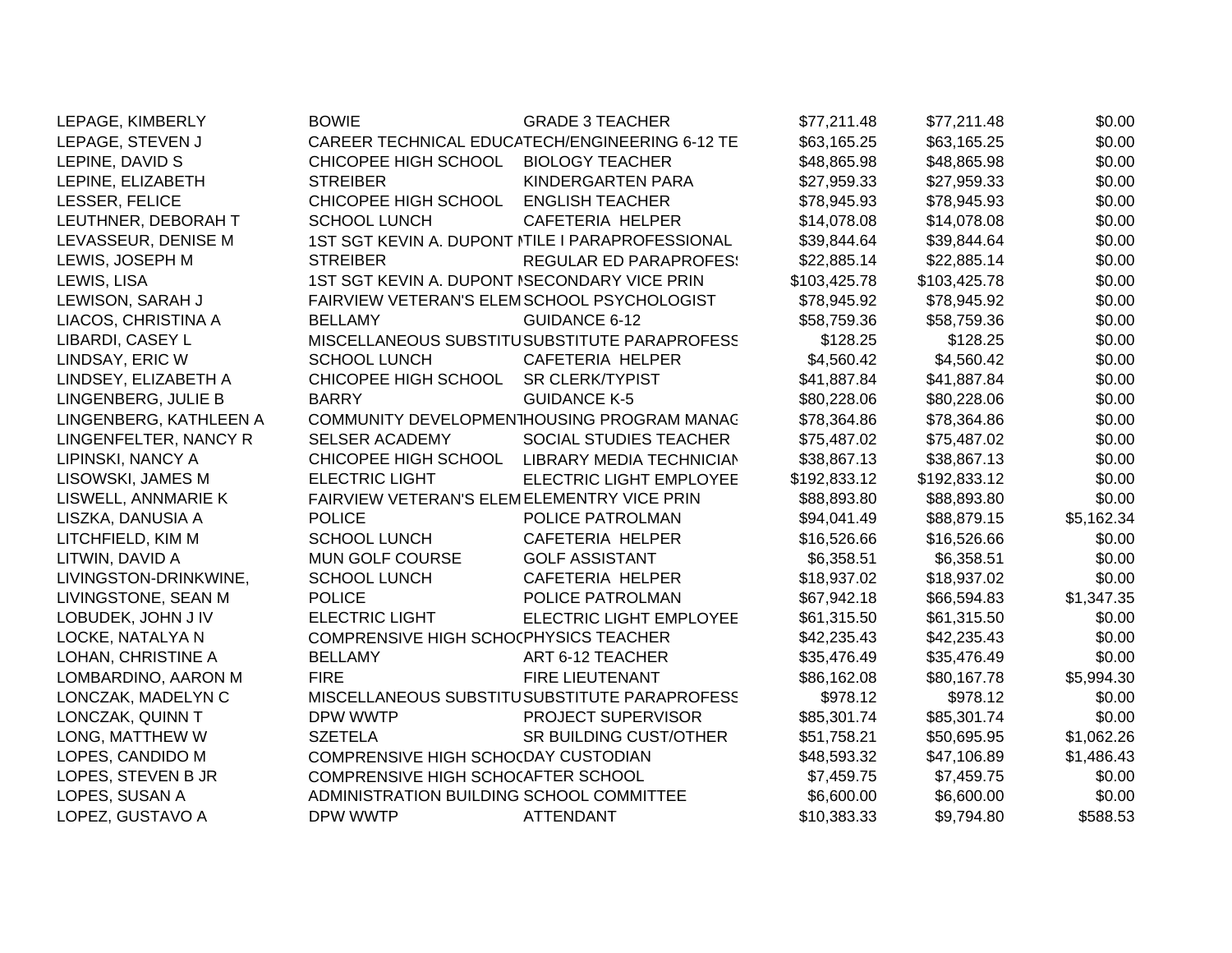| LOPEZ, NELSON R        | <b>DPW HIGHWAY</b>                          | HIGHWAY MAINTENANCE M/                           | \$10,848.60  | \$10,125.36  | \$723.24    |
|------------------------|---------------------------------------------|--------------------------------------------------|--------------|--------------|-------------|
| LOPEZ, VICTORIA        | <b>POLICE</b>                               | POLICE PATROLMAN                                 | \$44,642.60  | \$43,171.86  | \$1,470.74  |
| LOUGHMAN, SCOTT J      | <b>FIRE</b>                                 | FIRE FIGHTER 2ND YEAR                            | \$91,907.27  | \$66,772.55  | \$25,134.72 |
| LUCANDER, NILS         | DPW WWTP                                    | <b>TREATMENT PLANT OPERAT</b>                    | \$11,049.89  | \$11,049.89  | \$0.00      |
| LUGO, STEPHEN A        | <b>POLICE</b>                               | POLICE PATROLMAN                                 | \$70,099.22  | \$68,446.75  | \$1,652.47  |
| LUKASIEWICZ, MICHELLE  | <b>STEFANIK</b>                             | <b>TITLE I TEACHER</b>                           | \$45,168.26  | \$45,168.26  | \$0.00      |
| LUKASIK, DEEANA A      | 1ST SGT KEVIN A. DUPONT ISPECIAL NEEDS PARA |                                                  | \$30,487.51  | \$30,487.51  | \$0.00      |
| LUKASIK, DOREEN T      | <b>SCHOOL LUNCH</b>                         | CAFETERIA HELPER                                 | \$19,729.01  | \$19,729.01  | \$0.00      |
| LUKASZEWICZ, MONIKA    | <b>STEFANIK</b>                             | <b>REGULAR ED PARAPROFES!</b>                    | \$22,879.99  | \$22,879.99  | \$0.00      |
| LUKASZEWICZ, PAWEL     |                                             | 1ST SGT KEVIN A. DUPONT ITILE I PARAPROFESSIONAL | \$22,181.14  | \$22,181.14  | \$0.00      |
| LUKOMSKI, ANGELA K     | <b>FIRE</b>                                 | ADMINISTRATIVE ASST UNIC                         | \$78,212.47  | \$71,874.71  | \$6,337.76  |
| LUKOMSKI, DIANE S      | 1ST SGT KEVIN A. DUPONT MATH TEACHER        |                                                  | \$79,245.93  | \$79,245.93  | \$0.00      |
| LUKOMSKI, HELEN        | ADMINISTRATION BUILDING SR CLERK/TYPIST     |                                                  | \$36,980.35  | \$36,980.35  | \$0.00      |
| LUNGARINI, SAMANTHA A  | <b>BARRY</b>                                | <b>AUTISM TEACHER</b>                            | \$52,387.83  | \$52,387.83  | \$0.00      |
| LUSSIER, ROBBIN        | COMPRENSIVE HIGH SCHO(SUBSTITUTE TEACHER    |                                                  | \$3,600.00   | \$3,600.00   | \$0.00      |
| LUSTENBERGER, CHARLENE | COMPRENSIVE HIGH SCHOCPRESCHOOL TEACHER     |                                                  | \$41,300.08  | \$41,300.08  | \$0.00      |
| LUSTY, STEPHEN D       | <b>FIRE</b>                                 | FIRE FIGHTER 2ND YEAR                            | \$72,371.91  | \$64,000.56  | \$8,371.35  |
| LYMAN, BRIGITTE B      | <b>LIBRARY</b>                              | REFERENCE LIBRARIAN                              | \$51,223.87  | \$50,848.56  | \$375.31    |
| LYMAN, MELISSA A       | <b>POLICE</b>                               | POLICE SERGEANTS                                 | \$103,246.60 | \$97,639.89  | \$5,606.71  |
| LYNCH, COURTNEY F      | 1ST SGT KEVIN A. DUPONT NELA 6-12 TEACHER   |                                                  | \$75,243.71  | \$75,243.71  | \$0.00      |
| LYNCH, DIANE M         | <b>BARRY</b>                                | PHYSICAL ED K-5 TEACHER                          | \$42,235.44  | \$42,235.44  | \$0.00      |
| LYNCH, JAMES P         | <b>REGISTRARS</b>                           | <b>BOARD OF REGISTRAR</b>                        | \$1,000.00   | \$1,000.00   | \$0.00      |
| LYNCH, JOSEPH E        | <b>ELECTRIC LIGHT</b>                       | <b>ELECTRIC LIGHT EMPLOYEE</b>                   | \$76,256.48  | \$76,256.48  | \$0.00      |
| LYNCH, RYAN P          | <b>FIRE</b>                                 | <b>FIRE CAPTAIN</b>                              | \$103,402.37 | \$91,625.82  | \$11,776.55 |
| LYNCH, SCOTT A         | <b>POLICE</b>                               | POLICE SERGEANTS                                 | \$107,848.16 | \$107,459.76 | \$388.40    |
| LYON, KRISTINA A       | COMPRENSIVE HIGH SCHO(BIOLOGY TEACHER       |                                                  | \$78,672.84  | \$78,672.84  | \$0.00      |
| LYONS, DIANNA L        | <b>SCHOOL LUNCH</b>                         | CAFETERIA HELPER                                 | \$5,466.90   | \$5,466.90   | \$0.00      |
| LYONS, KATHLEEN        | <b>BOWIE</b>                                | ELEMENTRY VICE PRIN                              | \$92,851.23  | \$92,851.23  | \$0.00      |
| MABB, BOBBI            | <b>MAYOR OFFICE</b>                         | SPECIAL PROJECTS MANAG                           | \$39,291.68  | \$37,543.70  | \$1,747.98  |
| MABB, GEORGE A         | <b>CITY HALL MAINTENANCE</b>                | <b>JR BUILDING CUSTODIAN</b>                     | \$35,752.56  | \$35,579.20  | \$173.36    |
| MACHOWSKI, EREK J      | <b>POLICE</b>                               | POLICE PATROLMAN                                 | \$68,880.12  | \$68,006.83  | \$873.29    |
| MACINNIS, JENNIFER M   | <b>LITWIN</b>                               | <b>SCHOOL NURSES</b>                             | \$45,188.35  | \$45,188.35  | \$0.00      |
| MACINTYRE, MICHELE     | <b>LAMBERT LAVOIE</b>                       | KINDERGARTEN PARA                                | \$29,988.98  | \$29,988.98  | \$0.00      |
| MACIOLEK, AMANDA J     | <b>BOWIE</b>                                | SPECIAL ED TEACHER                               | \$74,249.80  | \$74,249.80  | \$0.00      |
| MACIOLEK, DANIEL D     | 1ST SGT KEVIN A. DUPONT INIGHT CUSTODIAN    |                                                  | \$42,336.19  | \$39,146.21  | \$3,189.98  |
| MACIOLEK, DANIEL T     | <b>ELECTRIC LIGHT</b>                       | <b>ELECTRIC LIGHT EMPLOYEE</b>                   | \$62,105.60  | \$62,105.60  | \$0.00      |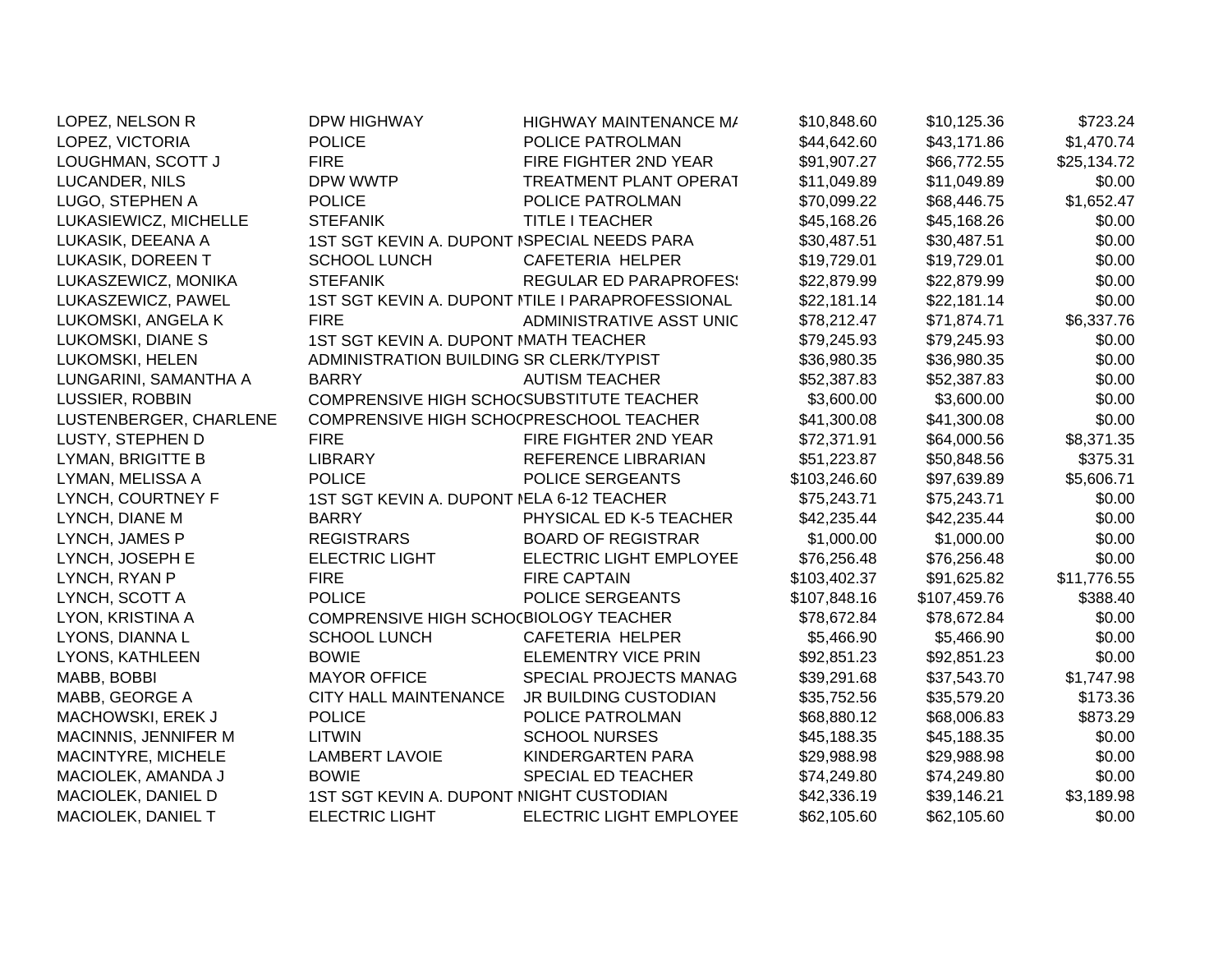| MACIOLEK, ELIZABETH C    | <b>STREIBER</b>                             | <b>SPECIAL NEEDS PARA</b>                    | \$28,483.52  | \$28,483.52  | \$0.00     |
|--------------------------|---------------------------------------------|----------------------------------------------|--------------|--------------|------------|
| MACIOLEK, HOLLY A        | <b>HUMAN RESOURCES</b>                      | <b>PANDEMIC RESPONSE NUR!</b>                | \$560.00     | \$560.00     | \$0.00     |
| MACIOLEK, SHERRI M       | FAIRVIEW VETERAN'S ELEMSPECIAL NEEDS PARA   |                                              | \$26,423.03  | \$26,423.03  | \$0.00     |
| MACK, BLAIZE A           | PARKS AND RECREATION                        | SCORE/KEEPER 9/10                            | \$13.50      | \$13.50      | \$0.00     |
| MACKIEWICZ, ERIN M       | <b>LAMBERT LAVOIE</b>                       | <b>GRADE I TEACHER</b>                       | \$34,212.00  | \$34,212.00  | \$0.00     |
| MACKIN, HANNAH L         | PARKS AND RECREATION                        | ASST RECREATIONAL LEADI                      | \$1,368.00   | \$1,368.00   | \$0.00     |
| MACKIN, KAITLYN H        | PARKS AND RECREATION                        | <b>LIFEGUARD</b>                             | \$3,965.25   | \$3,965.25   | \$0.00     |
| MACKIN, SAMUEL A         | PARKS AND RECREATION                        | <b>HEAD LIFEGUARD</b>                        | \$3,474.00   | \$3,474.00   | \$0.00     |
| MACKIN, SEAN A           | CHICOPEE HIGH SCHOOL                        | <b>ATHLETIC COORDINATOR</b>                  | \$98,404.45  | \$98,404.45  | \$0.00     |
| MADERA, KARYSSA N        |                                             | CAREER TECHNICAL EDUCAMAINTENANCE SUMMER API | \$432.00     | \$432.00     | \$0.00     |
| <b>MAGGI, ROBERT S</b>   | 1ST SGT KEVIN A. DUPONT NENGLISH TEACHER    |                                              | \$59,865.16  | \$59,865.16  | \$0.00     |
| MAGOON, CONNIE           | FAIRVIEW VETERAN'S ELEMSR CLERK/TYPIST      |                                              | \$42,553.76  | \$42,267.82  | \$285.94   |
| MAGUIRE, KAITLYN M       | CHICOPEE HIGH SCHOOL                        | <b>ATHLETIC TRAINER</b>                      | \$21,630.96  | \$21,630.96  | \$0.00     |
| <b>MAHAN, ASHLEY N</b>   | <b>STREIBER</b>                             | <b>GRADE I TEACHER</b>                       | \$31,368.87  | \$31,368.87  | \$0.00     |
| MAIGRET, STEPHANIE M     | FAIRVIEW VETERAN'S ELEMSCHOOL PSYCHOLOGIST  |                                              | \$70,677.47  | \$70,677.47  | \$0.00     |
| MAILHOTT, MICHAEL P      | <b>POLICE</b>                               | POLICE PATROLMAN                             | \$65,430.51  | \$56,055.23  | \$9,375.28 |
| MAILHOTT, PAUL R         |                                             | CONTRIBUTORY RETIREMENRETIREMENT BOARD MEMBI | \$4,500.00   | \$4,500.00   | \$0.00     |
| MAISONET, CARLA          | <b>POLICE</b>                               | SPECIAL POLICE OFFICER                       | \$105.00     | \$105.00     | \$0.00     |
| MAJOR, JESSICA R         | CHICOPEE HIGH SCHOOL                        | SPECIAL ED INCLUSION TEA                     | \$54,108.08  | \$54,108.08  | \$0.00     |
| MAJOR, PATRICK J         | <b>POLICE</b>                               | POLICE CAPTAINS                              | \$135,318.33 | \$125,533.38 | \$9,784.95 |
| MAJOR, SEAN P            | <b>COMPRENSIVE HIGH SCHO(COACHES</b>        |                                              | \$3,328.80   | \$3,328.80   | \$0.00     |
| MALDONADO, DONAVIN       |                                             | PARKS AND RECREATION ASST RECREATIONAL LEADI | \$1,824.00   | \$1,824.00   | \$0.00     |
| MALDONADO, NATASHA L     | ADMINISTRATION BUILDING SR CLERK/TYPIST     |                                              | \$132.77     | \$132.77     | \$0.00     |
| MALEK, TINA              | <b>BARRY</b>                                | <b>SPECIAL NEEDS PARA</b>                    | \$33,811.72  | \$33,811.72  | \$0.00     |
| MALEKO, JILL M           | <b>SCHOOL LUNCH</b>                         | <b>CAFETERIA HELPER</b>                      | \$2,915.48   | \$2,915.48   | \$0.00     |
| MALIGA, LORI L           | 1ST SGT KEVIN A. DUPONT MEALTH 6-12 TEACHER |                                              | \$17,861.70  | \$17,861.70  | \$0.00     |
| MALINOWSKI, SHAWN        | <b>DPW SANITATION</b>                       | <b>LABORER</b>                               | \$42,610.11  | \$41,013.12  | \$1,596.99 |
| MALKE, KELLI-MARIE       | <b>ASSESSORS</b>                            | <b>CLERK</b>                                 | \$29,352.56  | \$29,352.56  | \$0.00     |
| MALMBORG, ADAM R         | <b>BOWE</b>                                 | <b>GRADE 5 TEACHER</b>                       | \$59,415.16  | \$59,415.16  | \$0.00     |
| MALOOLY, CHRISTOPHER     | <b>POLICE</b>                               | POLICE PATROLMAN                             | \$68,520.02  | \$66,584.30  | \$1,935.72 |
| MANCINI, ANN D           | <b>STREIBER</b>                             | <b>REGULAR ED PARAPROFES!</b>                | \$30,690.74  | \$30,690.74  | \$0.00     |
| MANCINI, BERNARD W       | PARKS AND RECREATION                        | SCORE/KEEPER 9/10                            | \$297.25     | \$297.25     | \$0.00     |
| MANGINI, REBECCA M       | <b>SZETELA</b>                              | SPECIAL NEEDS PARA                           | \$20,668.89  | \$20,668.89  | \$0.00     |
| MANGLASS, JENNIFER T     | <b>LIBRARY</b>                              | <b>LIBRARY CATALOGER</b>                     | \$3,103.40   | \$3,103.40   | \$0.00     |
| MANIOUDAKIS, KIMBERLEE E | <b>STREIBER</b>                             | <b>SCHOOL NURSES</b>                         | \$101,897.94 | \$101,897.94 | \$0.00     |
| MANNING, HEIDI L         | 1ST SGT KEVIN A. DUPONT ISPECIAL NEEDS PARA |                                              | \$22,000.47  | \$22,000.47  | \$0.00     |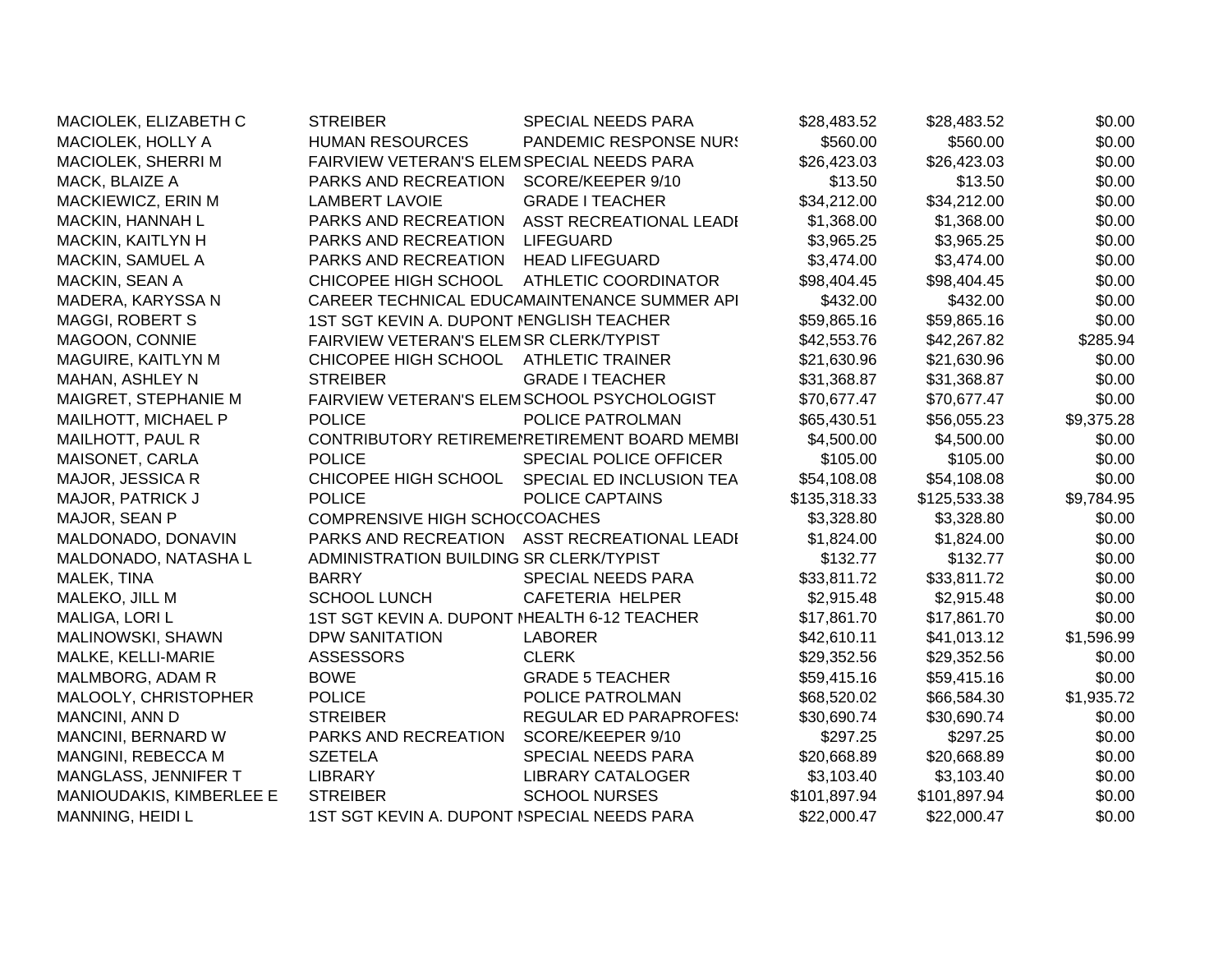| MANNING, KATHERINE A       | ADMINISTRATION BUILDING CONSULTANT          |                                              | \$1,604.55   | \$1,604.55   | \$0.00      |
|----------------------------|---------------------------------------------|----------------------------------------------|--------------|--------------|-------------|
| MANNO, LINDA M             | <b>BELLAMY</b>                              | SPECIAL NEEDS PARA                           | \$30,147.08  | \$30,147.08  | \$0.00      |
| MANSFIELD, TAYLOR R        | <b>BOWIE</b>                                | KINDERGARTEN PARA                            | \$27,645.26  | \$27,645.26  | \$0.00      |
| MANTERIA, PENNY ANN        | <b>STEFANIK</b>                             | <b>GUIDANCE 6-12</b>                         | \$65,372.74  | \$65,372.74  | \$0.00      |
| MANYAK, SHERRY             | <b>COUNCIL ON AGING</b>                     | DIRECTOR OF COA                              | \$78,622.05  | \$78,622.05  | \$0.00      |
| MARA, TAMI M               | <b>STEFANIK</b>                             | SPECIAL NEEDS PARA                           | \$26,565.66  | \$26,565.66  | \$0.00      |
| MARAFUGA, MONICA F         | FAIRVIEW VETERAN'S ELEMKINDERGARTEN PARA    |                                              | \$39,356.72  | \$39,356.72  | \$0.00      |
| MARCOUX, EDWARD G          | <b>FIRE</b>                                 | <b>FIRE CAPTAIN</b>                          | \$109,381.13 | \$95,295.50  | \$14,085.63 |
| MARINACCIO, KATHLEEN M     | <b>STEFANIK</b>                             | CERTIFIED OCC THERAPY A                      | \$42,001.25  | \$42,001.25  | \$0.00      |
| MARINO, PETER C            | <b>FIRE</b>                                 | FIRE FIGHTER 1ST YEAR                        | \$25,826.87  | \$25,736.42  | \$90.45     |
| <b>MARION, BRIAN</b>       | <b>ELECTRIC LIGHT</b>                       | <b>ELECTRIC LIGHT EMPLOYEE</b>               | \$133,990.78 | \$133,990.78 | \$0.00      |
| <b>MARION, FREDERICK C</b> | <b>BUILDING</b>                             | PLUMBING INSPECTOR                           | \$865.35     | \$865.35     | \$0.00      |
| <b>MARION, SARAH</b>       | ADMINISTRATION BUILDING TEAM CHAIRPERSON    |                                              | \$73,912.01  | \$73,912.01  | \$0.00      |
| MARJANSKI, TRACY           | <b>BELLAMY</b>                              | ELA 6-12 TEACHER                             | \$74,696.65  | \$74,696.65  | \$0.00      |
| MARKS, KELLY J             | 1ST SGT KEVIN A. DUPONT ISPECIAL NEEDS PARA |                                              | \$29,499.56  | \$29,499.56  | \$0.00      |
| MARONEY, SANDRA M          | 1ST SGT KEVIN A. DUPONT ISUBSTITUTE CLERK   |                                              | \$946.58     | \$946.58     | \$0.00      |
| MAROWSKI, KIMBERLY W       | COMPRENSIVE HIGH SCHO(SPECIAL ED TEACHER    |                                              | \$80,295.94  | \$80,295.94  | \$0.00      |
| <b>MARRERO VEGA, SONIA</b> | <b>LITWIN</b>                               | NOON ATTEND/CROSS GUAI                       | \$1,078.03   | \$1,078.03   | \$0.00      |
| MARRERO-RIVERA, JESSICA    | <b>SCHOOL LUNCH</b>                         | CAFETERIA HELPER                             | \$1,250.51   | \$1,250.51   | \$0.00      |
| MARSH, ADAM B              | CHICOPEE HIGH SCHOOL                        | <b>TEAM CHAIRPERSON</b>                      | \$74,615.77  | \$74,615.77  | \$0.00      |
| MARSH, SARAH L             | LITWIN                                      | SPECIAL NEEDS PARA                           | \$37,515.93  | \$37,515.93  | \$0.00      |
| MARSH, ZAIDA E             | <b>ELECTRIC LIGHT</b>                       | <b>ELECTRIC LIGHT EMPLOYEE</b>               | \$66,520.00  | \$66,520.00  | \$0.00      |
| MARTIAL, CHYANNE M         | <b>BOWIE</b>                                | NOON ATTEND/CROSS GUAI                       | \$6,696.84   | \$6,696.84   | \$0.00      |
| MARTIAL, JEREMIAH C        | <b>WATER</b>                                | <b>SPECIAL MEO</b>                           | \$65,636.10  | \$54,492.77  | \$11,143.33 |
| MARTIN, BLAKE              | <b>POLICE</b>                               | POLICE PATROLMAN                             | \$58,356.73  | \$57,047.35  | \$1,309.38  |
| MARTIN, CHRISTOPHER R      | COMPRENSIVE HIGH SCHOCSUBSTITUTE TEACHER    |                                              | \$1,050.00   | \$1,050.00   | \$0.00      |
| MARTIN, DARRYL S           | COMPRENSIVE HIGH SCHOCCOACHES               |                                              | \$915.67     | \$915.67     | \$0.00      |
| MARTIN, JAMES J JR.        | MISCELLANEOUS SUBSTITUSUB CROSSING GUARD    |                                              | \$7,245.47   | \$7,245.47   | \$0.00      |
| <b>MARTIN, JOSEPH</b>      | <b>LICENSE COMMISSION</b>                   | <b>CHAIRPERSON</b>                           | \$679.72     | \$679.72     | \$0.00      |
| MARTIN, LISA J             | CHICOPEE HIGH SCHOOL                        | <b>SPANISH TEACHER</b>                       | \$80,498.96  | \$80,498.96  | \$0.00      |
| MARTIN, LORI A             |                                             | MISCELLANEOUS SUBSTITUSUBSTITUTE PARAPROFESS | \$7,960.86   | \$7,960.86   | \$0.00      |
| MARTIN, RYAN C             | COMPRENSIVE HIGH SCHOCELA 6-12 TEACHER      |                                              | \$80,040.63  | \$80,040.63  | \$0.00      |
| MARTIN, TAMIE              | <b>SCHOOL MAINTENANCE</b>                   | <b>SR CLERK/TYPIST</b>                       | \$42,371.68  | \$42,371.68  | \$0.00      |
| MARTINEAU - BISHOP, DONNA  | <b>SCHOOL LUNCH</b>                         | ASSISTANT COOK HIGH & MI                     | \$1,414.62   | \$1,414.62   | \$0.00      |
| MARTINEAU, THOMAS S        | <b>ELECTRIC LIGHT</b>                       | ELECTRIC LIGHT EMPLOYEE                      | \$76,303.73  | \$75,308.34  | \$995.39    |
| <b>MARTINELLI, SANDRA</b>  | <b>SCHOOL LUNCH</b>                         | <b>CAFETERIA HELPER</b>                      | \$24,434.50  | \$23,617.18  | \$817.32    |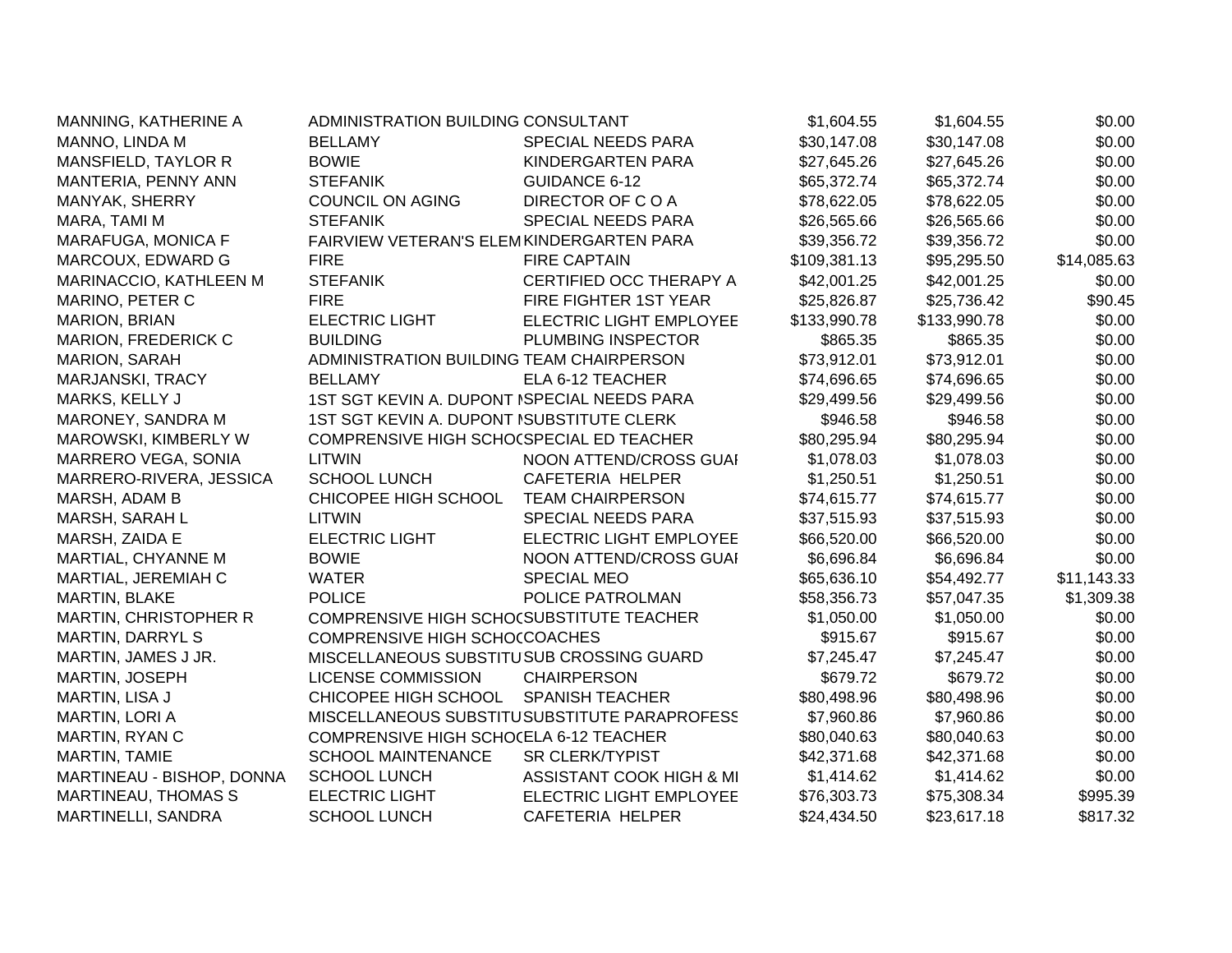| MARTINEZ, ANGEL L       | <b>WATER</b>                                | <b>WATER SYS MAINT MAN</b>                           | \$21,024.19  | \$19,286.40  | \$1,737.79 |
|-------------------------|---------------------------------------------|------------------------------------------------------|--------------|--------------|------------|
| MARTINEZ, ERICKA L      | <b>CITY COLLECTORS</b>                      | <b>CLERK</b>                                         | \$12,069.76  | \$12,069.76  | \$0.00     |
| MARTINEZ, JOEL          | <b>POLICE</b>                               | POLICE PATROLMAN                                     | \$61,807.24  | \$59,560.13  | \$2,247.11 |
| MARTINEZ, MARILYN       | FAIRVIEW VETERAN'S ELEMSPECIAL NEEDS PARA   |                                                      | \$26,928.44  | \$26,928.44  | \$0.00     |
| MARTINEZ, RYSHAWN       | 1ST SGT KEVIN A. DUPONT ISPECIAL NEEDS PARA |                                                      | \$21,957.91  | \$21,957.91  | \$0.00     |
| MARYEA, WILLIAM         | <b>BELLAMY</b>                              | <b>MATH TEACHER</b>                                  | \$73,911.98  | \$73,911.98  | \$0.00     |
| MASCARO, VIKTORIYA S    | <b>BELLAMY</b>                              | ELA 6-12 TEACHER                                     | \$65,083.29  | \$65,083.29  | \$0.00     |
| MASLOWSKI, JENNIFER     | CHICOPEE HIGH SCHOOL                        | SUBSTANCE ABUSE TEACHE                               | \$73,911.99  | \$73,911.99  | \$0.00     |
| MASON, JAMIE D          | LITWIN                                      | <b>SR CLERK/TYPIST</b>                               | \$42,221.67  | \$42,221.67  | \$0.00     |
| <b>MASON, KATIE M</b>   |                                             | <b>FAIRVIEW VETERAN'S ELEMREGULAR ED PARAPROFES!</b> | \$30,197.86  | \$30,197.86  | \$0.00     |
| MASON, SCOTT F          | <b>SCHOOL MAINTENANCE</b>                   | <b>CRAFTSMAN</b>                                     | \$64,239.11  | \$63,575.08  | \$664.03   |
| MASSE, ANN M            | <b>BELCHER</b>                              | KINDERGARTEN TEACHER                                 | \$77,081.51  | \$77,081.51  | \$0.00     |
| MASSE, BENJAMIN J       | CHICOPEE HIGH SCHOOL                        | <b>HISTORY TEACHER</b>                               | \$33,605.56  | \$33,605.56  | \$0.00     |
| MASSE, ELIZABETH M      | <b>LITWIN</b>                               | <b>PRINCIPALS</b>                                    | \$110,582.82 | \$110,582.82 | \$0.00     |
| MASSE, NATHANIEL A      | <b>POLICE</b>                               | SPECIAL POLICE OFFICER                               | \$8,881.80   | \$8,881.80   | \$0.00     |
| MASTALERZ, MARY K       | <b>BELCHER</b>                              | <b>TEAM CHAIRPERSON</b>                              | \$73,398.16  | \$73,398.16  | \$0.00     |
| MASTROIANNI, SETH A     | PARKS AND RECREATION                        | <b>LIFEGUARD</b>                                     | \$2,520.25   | \$2,520.25   | \$0.00     |
| MASTRONARDI, REBECCA    | <b>LIBRARY</b>                              | <b>LIBRARIAN ASSOCIATE</b>                           | \$38,432.12  | \$37,101.85  | \$1,330.27 |
| MATEO, MERCEDES         | <b>STEFANIK</b>                             | SPEECH THERAPY ASST                                  | \$47,533.07  | \$47,533.07  | \$0.00     |
| MATHIEU, JOSHUA J       | <b>HEALTH</b>                               | <b>SANITARIAN</b>                                    | \$49,371.91  | \$49,371.91  | \$0.00     |
| MATHIEU, KATHLEEN       | CHICOPEE HIGH SCHOOL                        | SPECIAL NEEDS PARA                                   | \$37,212.11  | \$37,212.11  | \$0.00     |
| MATIAS, ORLANDO         | MISCELLANEOUS SUBSTITUSUB CROSSING GUARD    |                                                      | \$843.90     | \$843.90     | \$0.00     |
| MATTAVI, WILLIAM L      | CHICOPEE HIGH SCHOOL                        | SPECIAL ED TEACHER                                   | \$77,347.64  | \$77,347.64  | \$0.00     |
| MATTEY, MONICA M        | <b>SCHOOL LUNCH</b>                         | <b>CAFETERIA HELPER</b>                              | \$23,615.07  | \$23,457.90  | \$157.17   |
| MATYSIEWICZ, LYN        | <b>POLICE</b>                               | <b>SENIOR CLERK</b>                                  | \$44,497.27  | \$44,497.27  | \$0.00     |
| MAURER, BENJAMIN        | <b>BELLAMY</b>                              | <b>NIGHT CUSTODIAN</b>                               | \$38,921.84  | \$37,494.49  | \$1,427.35 |
| MAXWELL, TESSIE A       | 1ST SGT KEVIN A. DUPONT ISPECIAL ED TEACHER |                                                      | \$21,911.28  | \$21,911.28  | \$0.00     |
| MAY, CORINNA N          | FAIRVIEW VETERAN'S ELEMGRADE 4 TEACHER      |                                                      | \$46,656.07  | \$46,656.07  | \$0.00     |
| MAYNARD, ELIZABETH A    | <b>BARRY</b>                                | NOON ATTEND/CROSS GUAI                               | \$2,140.61   | \$2,140.61   | \$0.00     |
| MAYNARD, JANET          | <b>STEFANIK</b>                             | AFTER SCHOOL                                         | \$2,000.00   | \$2,000.00   | \$0.00     |
| MAYNARD, RICHARD G      | <b>POLICE</b>                               | POLICE PATROLMAN                                     | \$73,402.58  | \$71,208.16  | \$2,194.42 |
| MAYO, JONATHAN J        | <b>DPW SANITATION</b>                       | <b>MEO/LABORER</b>                                   | \$56,015.30  | \$51,224.89  | \$4,790.41 |
| MCAFEE-CROWLEY, GAVIN J | ADMINISTRATION BUILDING SR CLERK/TYPIST     |                                                      | \$18,752.62  | \$18,752.62  | \$0.00     |
| MCAULIFFE, ANTHONY      | <b>WATER</b>                                | WATER SYS MAINT MAN                                  | \$9,715.32   | \$9,633.64   | \$81.68    |
| MCAULIFFE, JOEL D       | <b>CITY COUNCIL</b>                         | <b>CITY COUNCILOR</b>                                | \$11,225.00  | \$11,225.00  | \$0.00     |
| MCCARTHY, JENNIFER E    | <b>LAMBERT LAVOIE</b>                       | <b>SPECIAL ED TEACHER</b>                            | \$63,390.69  | \$63,390.69  | \$0.00     |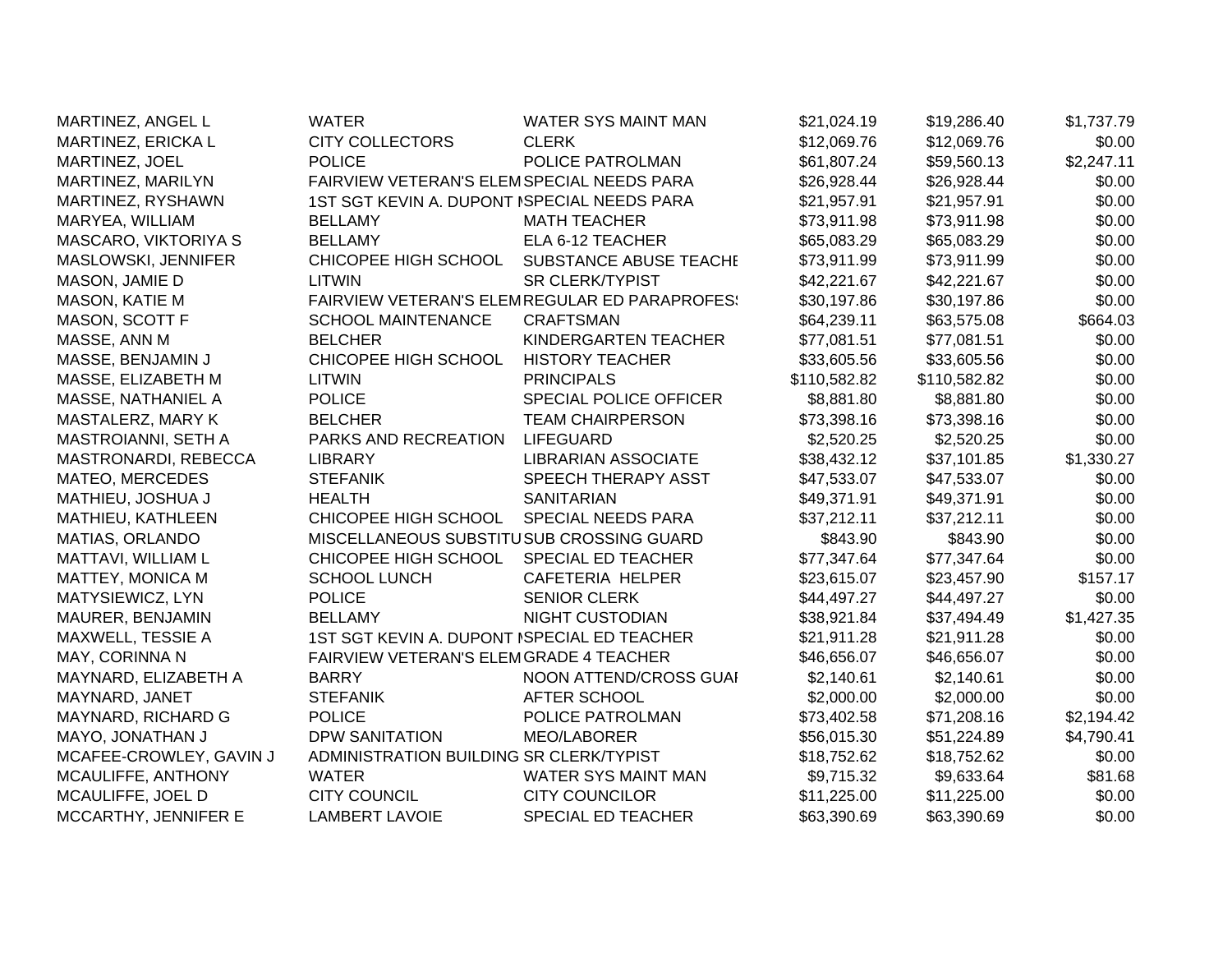| MCCARTHY, JOHN J          | <b>BELLAMY</b>                           | <b>CROSSING GUARD</b>                          | \$4,226.77   | \$4,226.77  | \$0.00      |
|---------------------------|------------------------------------------|------------------------------------------------|--------------|-------------|-------------|
| MCCARTHY, KATHLEEN M      | <b>BELCHER</b>                           | <b>SCHOOL NURSES</b>                           | \$81,102.35  | \$81,102.35 | \$0.00      |
| MCCARTHY, KRISTINA E      | <b>BARRY</b>                             | SPECIAL ED INCLUSION TEA                       | \$51,885.07  | \$51,885.07 | \$0.00      |
| MCCARTHY, LAURA J         | <b>ASSESSORS</b>                         | <b>ASSESSOR</b>                                | \$60,310.31  | \$60,310.31 | \$0.00      |
| MCCARTHY, WILLIAM M JR    | COMPRENSIVE HIGH SCHOCHEAD CLERK/TYPIST  |                                                | \$37,849.39  | \$37,849.39 | \$0.00      |
| MCCASLAND, ALBERT R       | <b>LAMBERT LAVOIE</b>                    | <b>CROSSING GUARD</b>                          | \$6,817.57   | \$6,817.57  | \$0.00      |
| MCCLAIN, APRIL R          | <b>BARRY</b>                             | SPECIAL NEEDS PARA                             | \$6,485.35   | \$6,485.35  | \$0.00      |
| MCCOLLAUM, JACQULINE T    | <b>SCHOOL LUNCH</b>                      | CAFETERIA HELPER                               | \$19,282.55  | \$19,282.55 | \$0.00      |
| MCCOLLAUM, KAREN          | COMPRENSIVE HIGH SCHO(SPECIAL NEEDS PARA |                                                | \$40,097.40  | \$40,097.40 | \$0.00      |
| MCCOLLAUM, THOMAS E JR    | <b>BELLAMY</b>                           | SPECIAL NEEDS PARA                             | \$28,877.84  | \$28,877.84 | \$0.00      |
| MCCORMICK, KATHLEEN M     | ADMINISTRATION BUILDING SR CLERK/TYPIST  |                                                | \$41,864.90  | \$41,567.81 | \$297.09    |
| MCCULLOUGH, PAMELA S      | ADMINISTRATION BUILDING SR CLERK/TYPIST  |                                                | \$20,714.69  | \$20,714.69 | \$0.00      |
| MCDONALD, BETH A          | CHICOPEE HIGH SCHOOL ART 6-12 TEACHER    |                                                | \$74,061.99  | \$74,061.99 | \$0.00      |
| MCDONALD, MICHAEL         |                                          | ADMINISTRATION BUILDING SPECIAL ED COORDINATOR | \$98,838.36  | \$98,838.36 | \$0.00      |
| MCDONNELL, MICHAEL P      |                                          | MISCELLANEOUS SUBSTITUNOON ATTEND/CROSS GUAI   | \$8,276.03   | \$8,276.03  | \$0.00      |
| MCDONOUGH, CARRIE B       | <b>BELLAMY</b>                           | SPECIAL ED INCLUSION TEA                       | \$79,285.96  | \$79,285.96 | \$0.00      |
| MCDONOUGH, PAUL A         | MGT INFORMATION SYSTEMPROJECT MANAGER    |                                                | \$68,529.29  | \$66,884.30 | \$1,644.99  |
| MCGAHEE, JENNIFER         | <b>SZETELA</b>                           | SPEECH THERAPY ASST                            | \$10,864.30  | \$10,864.30 | \$0.00      |
| MCGARY, PETER H           | MUN GOLF COURSE                          | <b>GOLF ASSISTANT</b>                          | \$3,830.66   | \$3,830.66  | \$0.00      |
| MCINTYRE, THOMAS          | <b>WATER</b>                             | <b>WATER SYS MAINT MAN</b>                     | \$41,026.66  | \$39,278.92 | \$1,747.74  |
| MCKENNA, MICHELE M        | <b>SCHOOL LUNCH</b>                      | CAFETERIA HELPER                               | \$15,798.12  | \$15,798.12 | \$0.00      |
| MCKENNA, PATRICK J        | PLANNING DEPT                            | <b>ASSISTANT DIRECTOR</b>                      | \$51,817.67  | \$45,697.82 | \$6,119.85  |
| MCKENNA, TREVOR M         | <b>FIRE</b>                              | FIRE FIGHTER 1ST YEAR                          | \$33,582.04  | \$32,985.07 | \$596.97    |
| MCKENZIE, STEVEN H        | <b>POLICE</b>                            | POLICE PATROLMAN                               | \$6,834.21   | \$6,834.21  | \$0.00      |
| MCKIERNAN, BENJAMIN R     | <b>ELECTRIC LIGHT</b>                    | <b>ELECTRIC LIGHT EMPLOYEE</b>                 | \$56,207.50  | \$56,207.50 | \$0.00      |
| MCLAIN, SUSANA H          | CHICOPEE HIGH SCHOOL                     | <b>BI-LINGUAL PARAPROFESSI</b>                 | \$22,295.57  | \$22,295.57 | \$0.00      |
| MCLAUGHLIN, SONIA A       |                                          | COMPRENSIVE HIGH SCHO(SOCIAL STUDIES TEACHER   | \$73,912.02  | \$73,912.02 | \$0.00      |
| MCLEAN, ASHLEY A          | <b>LITWIN</b>                            | <b>REGULAR ED PARAPROFES:</b>                  | \$28,341.48  | \$28,341.48 | \$0.00      |
| MCLEISH, ALIZA            | PARKS AND RECREATION                     | SCORE/KEEPER 9/10                              | \$108.00     | \$108.00    | \$0.00      |
| MCLOUGHLIN, JENNIFER      | <b>SZETELA</b>                           | SPECIAL ED TEACHER                             | \$76,857.11  | \$76,857.11 | \$0.00      |
| MCQUADE, DANIEL P         | <b>FIRE</b>                              | FIRE FIGHTER BADGE #1, 2,                      | \$93,294.51  | \$74,861.99 | \$18,432.52 |
| <b>MCQUAID, FRANCIS E</b> | <b>POLICE</b>                            | POLICE PATROLMAN                               | \$72,450.84  | \$70,992.21 | \$1,458.63  |
| MCQUEEN, ROBERT E         | <b>FIRE</b>                              | <b>FIRE CAPTAIN</b>                            | \$102,885.33 | \$91,282.39 | \$11,602.94 |
| MEADE, DONALD F           | <b>CITY HALL MAINTENANCE</b>             | <b>BLDG MAINTENANCE CRAFT</b>                  | \$46,006.91  | \$45,563.88 | \$443.03    |
| MEADOWS, AYANNA M         |                                          | TELECOMMUNICATIONS BUITELECOM COMPUTER TECH    | \$45,833.75  | \$45,833.75 | \$0.00      |
| MEKAL, DONNA              | <b>SCHOOL LUNCH</b>                      | CAFETERIA HELPER                               | \$9,665.00   | \$9,665.00  | \$0.00      |
|                           |                                          |                                                |              |             |             |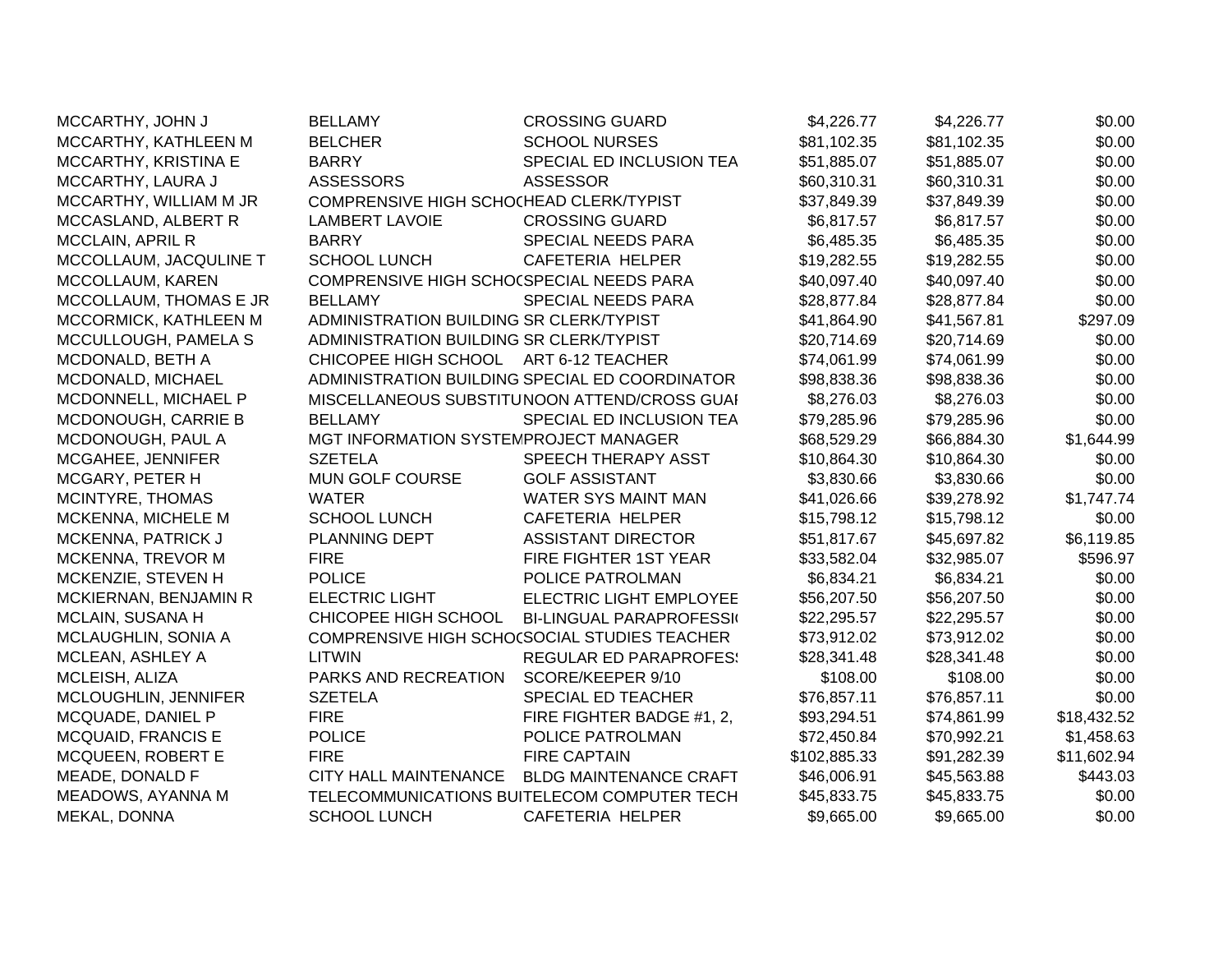| MELENDEZ, KATELYNN A       | <b>BELLAMY</b>                              | <b>MATH TEACHER</b>                             | \$47,705.58  | \$47,705.58  | \$0.00     |
|----------------------------|---------------------------------------------|-------------------------------------------------|--------------|--------------|------------|
| MELLO, CHRISTINE K         | <b>SCHOOL LUNCH</b>                         | CAFETERIA HELPER                                | \$2,578.95   | \$2,578.95   | \$0.00     |
| <b>MELO, ANTHONY R</b>     | <b>BELLAMY</b>                              | <b>MATH TEACHER</b>                             | \$29,633.47  | \$29,633.47  | \$0.00     |
| MENARD, CHELSEA E          | <b>LAMBERT LAVOIE</b>                       | <b>GRADE 3 TEACHER</b>                          | \$71,318.55  | \$71,318.55  | \$0.00     |
| MENARD, RACHEL E           | <b>BELLAMY</b>                              | ELA 6-12 TEACHER                                | \$76,270.41  | \$76,270.41  | \$0.00     |
| MENARD, STEPHEN            | <b>BELLAMY</b>                              | <b>HEALTH 6-12 TEACHER</b>                      | \$72,203.07  | \$72,203.07  | \$0.00     |
| MENARD, SUZANNE M          | <b>BOWE</b>                                 | TILE I PARAPROFESSIONAL                         | \$28,215.94  | \$28,215.94  | \$0.00     |
| MENDENHALL, SUSAN A        |                                             | MISCELLANEOUS SUBSTITUSUBSTITUTE PARAPROFESS    | \$7,490.35   | \$7,490.35   | \$0.00     |
| MENDONCA, DONNA L          | FAIRVIEW VETERAN'S ELEMELL K-5 TEACHER      |                                                 | \$43,918.34  | \$43,918.34  | \$0.00     |
| MENEGUZZO, AMY M           | <b>BELCHER</b>                              | <b>GRADE 2 TEACHER</b>                          | \$74,071.46  | \$74,071.46  | \$0.00     |
| MENENDEZ, NELSON M         | DPW FORESTRY                                | <b>SPECIAL MEO</b>                              | \$47,365.15  | \$43,851.48  | \$3,513.67 |
| <b>MERCER, JAMES R</b>     | PARKS AND RECREATION                        | <b>RECREATION SUPERVISOR</b>                    | \$15,215.34  | \$14,622.72  | \$592.62   |
| MERCER, JAMES R IV         | COMPRENSIVE HIGH SCHOCPHYSICAL ED TCHR 6-12 |                                                 | \$85,645.59  | \$85,645.59  | \$0.00     |
| MERCHANT, BARBARA J        | <b>BELCHER</b>                              | TITLE I TEACHER                                 | \$44,002.78  | \$44,002.78  | \$0.00     |
| <b>MERCHANT, RICHARD</b>   | <b>HUMAN RESOURCES</b>                      | DIRECTOR OF HUMAN RESC                          | \$89,894.00  | \$89,894.00  | \$0.00     |
| MERCIER, WENDY J           | COMPRENSIVE HIGH SCHOCSR CLERK/TYPIST       |                                                 | \$41,067.80  | \$41,067.80  | \$0.00     |
| <b>MERCIK, BRIAN</b>       | <b>ELECTRIC LIGHT</b>                       | <b>ELECTRIC LIGHT EMPLOYEE</b>                  | \$60,369.24  | \$56,944.30  | \$3,424.94 |
| MERLETTI, DIANE D          | <b>STREIBER</b>                             | <b>SUB NOON ATTEND/CROSSI</b>                   | \$3,730.22   | \$3,730.22   | \$0.00     |
| MERRCEDE, SHEANA M         | <b>LAMBERT LAVOIE</b>                       | NOON ATTEND/CROSS GUAI                          | \$1,206.70   | \$1,206.70   | \$0.00     |
| MERRICK, SHAINA L          | <b>LITWIN</b>                               | MODERATE DISABILITIES TC                        | \$57,264.97  | \$57,264.97  | \$0.00     |
| MESERVE, DREW D            | <b>SZETELA</b>                              | <b>NIGHT CUSTODIAN</b>                          | \$41,305.21  | \$40,266.97  | \$1,038.24 |
| <b>MESSIER, MELANIE E</b>  | <b>LITWIN</b>                               | SPECIAL NEEDS PARA                              | \$31,419.26  | \$31,419.26  | \$0.00     |
| MESSIER-BRISTOL, CHRISTINA |                                             | ADMINISTRATION BUILDING SECRETARY ASST SUPER PI | \$57,805.86  | \$54,189.58  | \$3,616.28 |
| <b>MESTRE, RAFAEL</b>      | <b>POLICE</b>                               | POLICE PATROLMAN                                | \$59,976.11  | \$58,710.53  | \$1,265.58 |
| MEULEMANS, ABBIE L         | <b>BARRY</b>                                | <b>GRADE 4 TEACHER</b>                          | \$78,863.38  | \$78,863.38  | \$0.00     |
| MEULEMANS, ROBERT          | COMPRENSIVE HIGH SCHOCART 6-12 TEACHER      |                                                 | \$74,370.00  | \$74,370.00  | \$0.00     |
| MIARECKI, JOHN C           | ADMINISTRATION BUILDING BUSINESS MANAGER    |                                                 | \$110,606.85 | \$110,606.85 | \$0.00     |
| MICHAELS, YVONNE-MARIE     | FAIRVIEW VETERAN'S ELEMSPECIAL ED TEACHER   |                                                 | \$21,287.38  | \$21,287.38  | \$0.00     |
| MIDURA, SUSAN A            | 1ST SGT KEVIN A. DUPONT NELA 6-12 TEACHER   |                                                 | \$77,641.53  | \$77,641.53  | \$0.00     |
| MIKKOLA, JOHN-MICHAEL      | <b>POLICE</b>                               | POLICE PATROLMAN                                | \$75,107.99  | \$71,546.72  | \$3,561.27 |
| MIKKOLA, RAQUEL S          | <b>CITY COLLECTORS</b>                      | PRINCIPAL CLERK                                 | \$45,845.22  | \$45,630.03  | \$215.19   |
| MILEWSKI, JOCELYN          | <b>SZETELA</b>                              | NOON ATTEND/CROSS GUAI                          | \$851.99     | \$851.99     | \$0.00     |
| MILLARD, MICHAEL J         | CHICOPEE HIGH SCHOOL                        | <b>MATH TEACHER</b>                             | \$68,978.69  | \$68,978.69  | \$0.00     |
| MILLARD, PATRICIA          | ADMINISTRATION BUILDING SUBSTITUTE NURSES   |                                                 | \$1,218.95   | \$1,218.95   | \$0.00     |
| MILLER, AMY                | <b>STEFANIK</b>                             | <b>GRADE 2 TEACHER</b>                          | \$74,937.57  | \$74,937.57  | \$0.00     |
| MILLER, GAVIN M            | COMPRENSIVE HIGH SCHOCCOACHES               |                                                 | \$6,050.24   | \$6,050.24   | \$0.00     |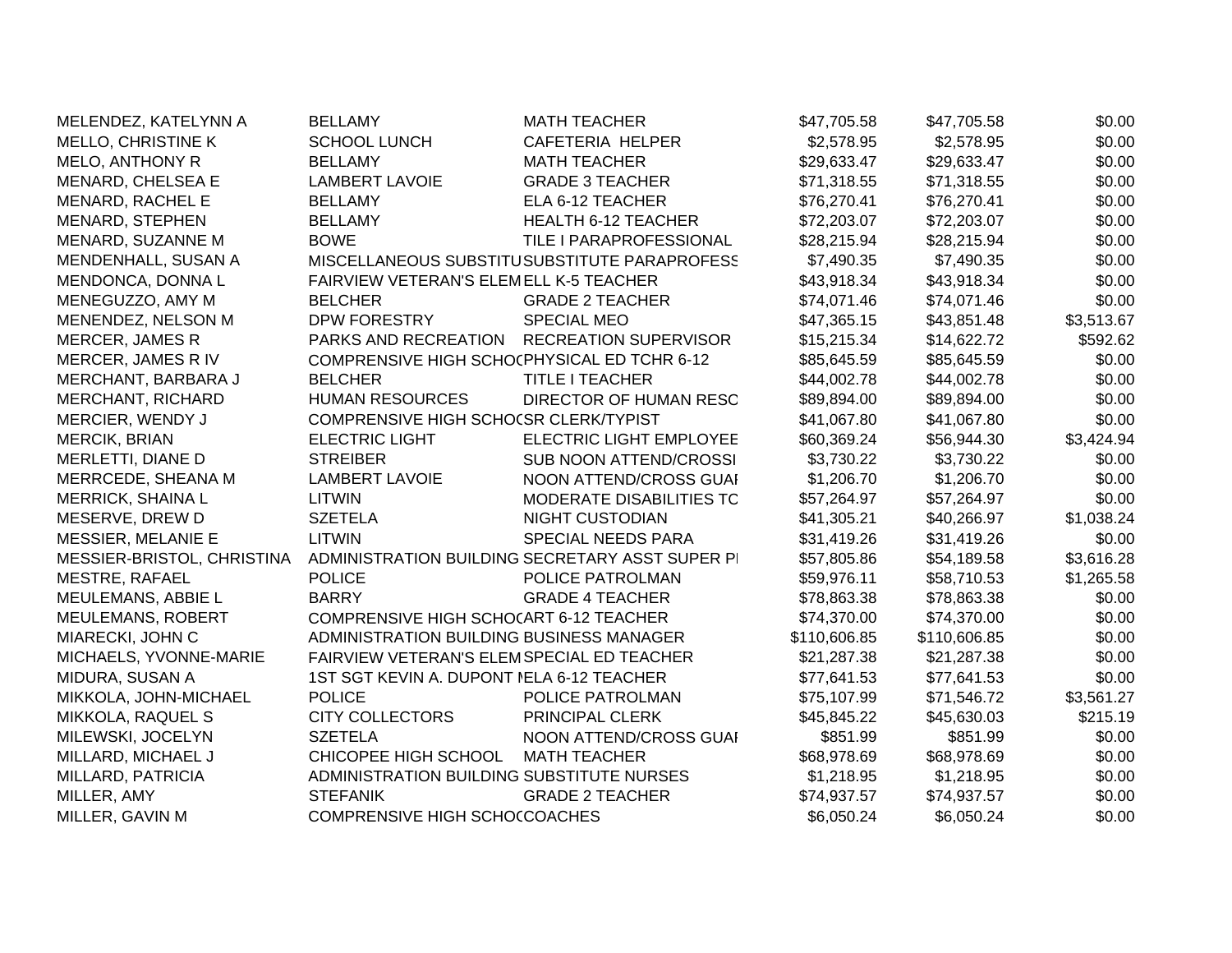| MILLER, JORDAN J          | CHICOPEE HIGH SCHOOL                         | <b>COACHES</b>                                    | \$3,328.80  | \$3,328.80  | \$0.00      |
|---------------------------|----------------------------------------------|---------------------------------------------------|-------------|-------------|-------------|
| MILLER, SHAWN R           | <b>FIRE</b>                                  | FIRE FIGHTER 1ST YEAR                             | \$34,287.02 | \$33,441.26 | \$845.76    |
| MILLETTE, VICTORIA M      | <b>SCHOOL LUNCH</b>                          | <b>CAFETERIA HELPER</b>                           | \$1,008.81  | \$1,008.81  | \$0.00      |
| MILLS, SADIE R            | CHICOPEE HIGH SCHOOL                         | <b>EARLY CHILDHOOD PARA</b>                       | \$24,075.34 | \$24,075.34 | \$0.00      |
| MINER, DONNA              | <b>SCHOOL LUNCH</b>                          | HIGH *& MIDDLE COOK                               | \$45,041.94 | \$42,547.14 | \$2,494.80  |
| MINIC, ERNAD              | CHICOPEE HIGH SCHOOL                         | <b>ENGLISH TEACHER</b>                            | \$52,785.06 | \$52,785.06 | \$0.00      |
| MINIE, CARRIE J           | <b>STEFANIK</b>                              | PHYS THERP ASST                                   | \$41,546.42 | \$41,546.42 | \$0.00      |
| MINKLEY, NICOLE M         |                                              | MISCELLANEOUS SUBSTITUSUBSTITUTE PARAPROFESS      | \$3,556.80  | \$3,556.80  | \$0.00      |
| MINNS, TARA               | COMPRENSIVE HIGH SCHO(SPECIAL ED TEACHER     |                                                   | \$79,221.13 | \$79,221.13 | \$0.00      |
| MISIALEK, BETSY E         | <b>SCHOOL LUNCH</b>                          | CAFETERIA HELPER                                  | \$7,237.04  | \$7,237.04  | \$0.00      |
| MISNIAKIEWICZ, MALGORZATA | 1ST SGT KEVIN A. DUPONT ISPEECH THERAPY ASST |                                                   | \$47,146.11 | \$47,146.11 | \$0.00      |
| MOBEEN, ASFIA N           |                                              | MISCELLANEOUS SUBSTITUSUBSTITUTE PARAPROFESS      | \$2,800.98  | \$2,800.98  | \$0.00      |
| MOLIDOR, ASHLEY           | PARKS AND RECREATION DAY CAMP                |                                                   | \$2,295.00  | \$2,295.00  | \$0.00      |
| MOLIDOR, ASHLEY E         |                                              | FAIRVIEW VETERAN'S ELEMREGULAR ED PARAPROFES!     | \$25,649.94 | \$25,649.94 | \$0.00      |
| MOLINA, CARMEN G          |                                              | MISCELLANEOUS SUBSTITUSUBSTITUTE PARAPROFESS      | \$4,804.01  | \$4,804.01  | \$0.00      |
| MOLNAR, NICOLE L          | <b>BARRY</b>                                 | <b>REGULAR ED PARAPROFES:</b>                     | \$10,479.52 | \$10,479.52 | \$0.00      |
| MONETTE, BRENDA L         | <b>BELCHER</b>                               | NOON ATTEND/CROSS GUAI                            | \$1,724.84  | \$1,724.84  | \$0.00      |
| MONFETTE, JOLENE E        | <b>SCHOOL MAINTENANCE</b>                    | <b>SR CLERK/TYPIST</b>                            | \$31,105.66 | \$31,105.66 | \$0.00      |
| MONSERRAT, MIGDALIA       | <b>BOWE</b>                                  | SPECIAL NEEDS PARA                                | \$33,023.55 | \$33,023.55 | \$0.00      |
| MONTANEZ, YAMIL           | <b>POLICE</b>                                | POLICE PATROLMAN                                  | \$83,609.77 | \$79,074.00 | \$4,535.77  |
| MONTEMAGNI, MIKAELA F     | CHICOPEE HIGH SCHOOL                         | <b>GENERAL SCIENCE 6-12 TCI</b>                   | \$20,252.61 | \$20,252.61 | \$0.00      |
| MONTMINY, MICHELE M       | <b>SCHOOL LUNCH</b>                          | CAFETERIA HELPER                                  | \$1,154.86  | \$1,154.86  | \$0.00      |
| MOORE, FREDDIE L          | <b>COLLECTION SYSTEM</b>                     | <b>SPECIAL MEO</b>                                | \$11,114.27 | \$10,862.75 | \$251.52    |
| MOORE, MARJORY            | <b>BOWIE</b>                                 | <b>GUIDANCE K-5</b>                               | \$74,227.02 | \$74,227.02 | \$0.00      |
| MORACE, LAUREN E          |                                              | 1ST SGT KEVIN A. DUPONT NENGLISH LAN ARTS K-5 TCH | \$71,318.55 | \$71,318.55 | \$0.00      |
| MORACE, MICHAEL E         | <b>POLICE</b>                                | POLICE PATROLMAN                                  | \$80,181.58 | \$79,455.61 | \$725.97    |
| MORALES, DOMINIQUE L      | <b>SCHOOL LUNCH</b>                          | <b>SUB CAFETERIA WORKER</b>                       | \$720.87    | \$720.87    | \$0.00      |
| <b>MORALES, LUIS F</b>    | <b>CITY HALL MAINTENANCE</b>                 | <b>BLDG MAINTENANCE CRAFT</b>                     | \$58,758.30 | \$53,134.84 | \$5,623.46  |
| MORALES, SAMANTHA M       | <b>SZETELA</b>                               | <b>REGULAR ED PARAPROFES:</b>                     | \$3,011.69  | \$3,011.69  | \$0.00      |
| MORAN, BRENDAN C          | <b>FIRE</b>                                  | FIRE FIGHTER 2ND YEAR                             | \$83,788.89 | \$67,423.49 | \$16,365.40 |
| MORAN, RYAN P             | <b>POLICE</b>                                | POLICE PATROLMAN                                  | \$97,668.08 | \$87,072.82 | \$10,595.26 |
| MORAN, STACY L            | FAIRVIEW VETERAN'S ELEMTEAM CHAIRPERSON      |                                                   | \$76,055.11 | \$76,055.11 | \$0.00      |
| MORANDO-PAULO, KAREN      | <b>LITWIN</b>                                | <b>ACADEMIC SUPPORT TEACH</b>                     | \$76,920.46 | \$76,920.46 | \$0.00      |
| MORATTO-RUGE, JAMES       | <b>STEFANIK</b>                              | <b>TEAM CHAIRPERSON</b>                           | \$73,968.31 | \$73,968.31 | \$0.00      |
| MOREAU, DAVID             | <b>WATER</b>                                 | <b>GENERAL FOREMAN</b>                            | \$81,302.82 | \$70,997.76 | \$10,305.06 |
| MOREAU, LYNN M            | <b>ELECTRIC LIGHT</b>                        | ELECTRIC LIGHT EMPLOYEE                           | \$66,418.24 | \$66,418.24 | \$0.00      |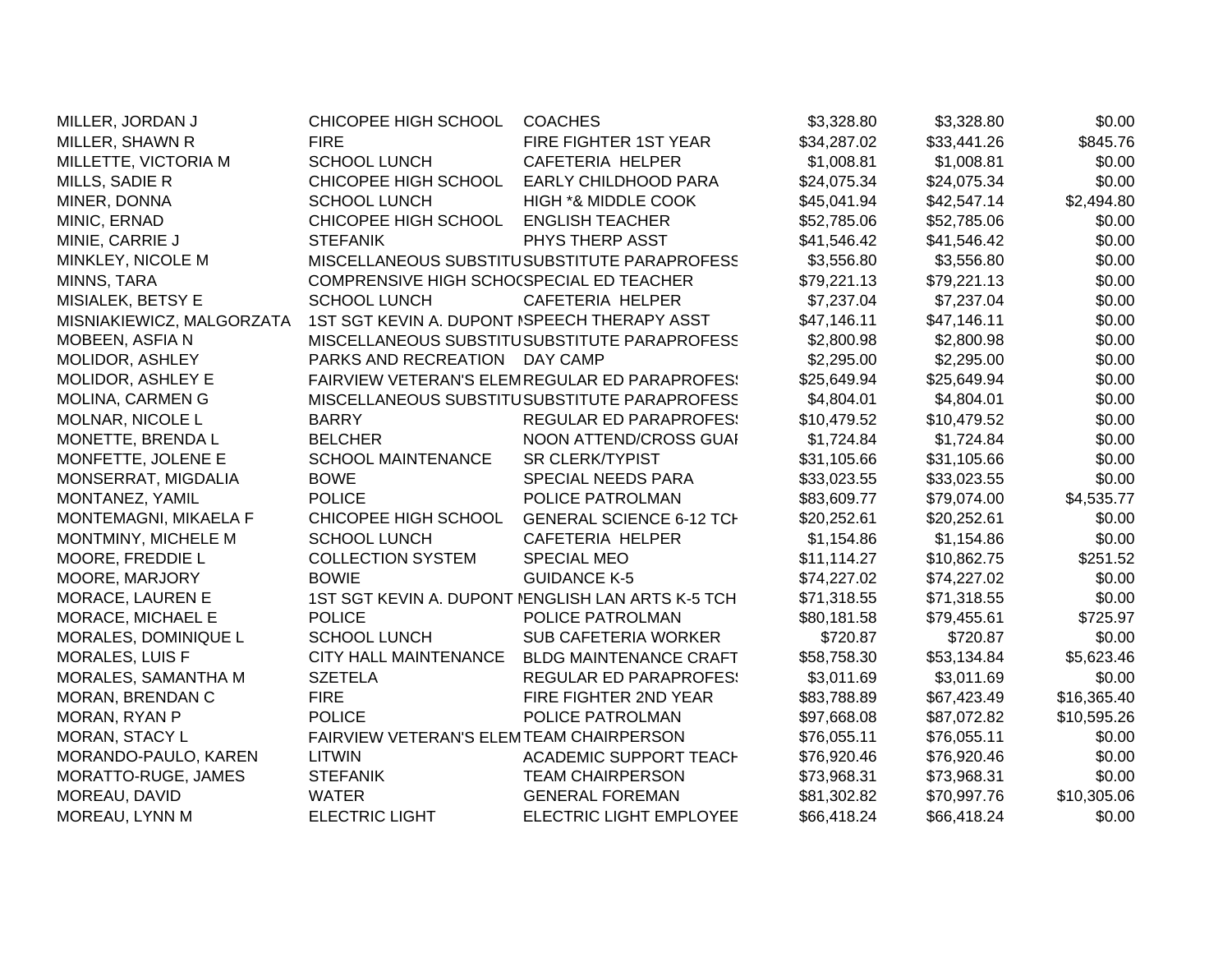| MOREAU, NATHAN            | <b>PLANNING DEPT</b>                      | <b>ASSISTANT DIRECTOR</b>                      | \$61,408.48  | \$61,408.48  | \$0.00      |
|---------------------------|-------------------------------------------|------------------------------------------------|--------------|--------------|-------------|
| MOREAU, SARAH A           | <b>BOWE</b>                               | <b>REGULAR ED PARAPROFES:</b>                  | \$28,881.19  | \$28,881.19  | \$0.00      |
| MOREAU, STACY L           | <b>SZETELA</b>                            | <b>SCHOOL NURSES</b>                           | \$100,334.99 | \$100,334.99 | \$0.00      |
| MOREAU, VIVIAN            | <b>POLICE</b>                             | <b>CLERK</b>                                   | \$36,141.38  | \$36,141.38  | \$0.00      |
| MORENO, ELIZABETH A       | <b>LIBRARY</b>                            | SENIOR LIBRARIAN ASSOCI/                       | \$45,356.94  | \$44,283.29  | \$1,073.65  |
| MORGADO, JAMIE A          | <b>BELLAMY</b>                            | SPECIAL ED TEACHER                             | \$78,846.47  | \$78,846.47  | \$0.00      |
| MORGAN, ERIK              | <b>ELECTRIC LIGHT</b>                     | <b>ELECTRIC LIGHT EMPLOYEE</b>                 | \$128,238.40 | \$128,238.40 | \$0.00      |
| MORGAN, JANET             | CHICOPEE HIGH SCHOOL                      | <b>HEAD CLERK/TYPIST</b>                       | \$44,419.28  | \$44,096.72  | \$322.56    |
| MORIARTY, MARSHALL T      | LAW                                       | <b>CITY SOLICITOR</b>                          | \$65,312.30  | \$65,312.30  | \$0.00      |
| MORIN, ANGELA R           | <b>LITWIN</b>                             | SUB NOON ATTEND/CROSSI                         | \$469.47     | \$469.47     | \$0.00      |
| MORIN, JASON M            | <b>ELECTRIC LIGHT</b>                     | ELECTRIC LIGHT EMPLOYEE                        | \$89,844.80  | \$89,844.80  | \$0.00      |
| MORIN, KYLEIGH            | <b>LIBRARY</b>                            | SENIOR LIBRARIAN ASSOCI/                       | \$38,476.84  | \$36,847.56  | \$1,629.28  |
| MORIN, MARK A             | <b>CITY HALL MAINTENANCE</b>              | <b>BLDG MAINTENANCE CRAFT</b>                  | \$13,815.56  | \$13,378.70  | \$436.86    |
| MORIN, NANCY              | <b>LAMBERT LAVOIE</b>                     | <b>GRADE 5 TEACHER</b>                         | \$57,849.13  | \$57,849.13  | \$0.00      |
| MORIN, SANDRA C           | <b>SCHOOL LUNCH</b>                       | CAFETERIA HELPER                               | \$8,404.15   | \$8,404.15   | \$0.00      |
| MORISSETTE, DAYLE L       | COMPRENSIVE HIGH SCHO(MATH TEACHER        |                                                | \$72,075.10  | \$72,075.10  | \$0.00      |
| MORISSETTE, DONALD J JR   | COMPRENSIVE HIGH SCHO(SECONDARY VICE PRIN |                                                | \$97,257.07  | \$97,257.07  | \$0.00      |
| MORRISON, DEREK J         | 1ST SGT KEVIN A. DUPONT IPRINCIPALS       |                                                | \$126,588.20 | \$126,588.20 | \$0.00      |
| MORRISON, JULIE           | COMPRENSIVE HIGH SCHOCENGLISH TEACHER     |                                                | \$81,535.75  | \$81,535.75  | \$0.00      |
| <b>MORRISON, LESLIE R</b> | <b>BELLAMY</b>                            | <b>TEAM CHAIRPERSON</b>                        | \$73,879.81  | \$73,879.81  | \$0.00      |
| MORRISSETTE, TYLER C      | 1ST SGT KEVIN A. DUPONT NELA 6-12 TEACHER |                                                | \$11,674.80  | \$11,674.80  | \$0.00      |
| MORRISSEY, MATTHEW M      | <b>FIRE</b>                               | FIRE FIGHTER 2ND YEAR                          | \$70,695.83  | \$66,570.41  | \$4,125.42  |
| MORSE, EMILY V            | COMPRENSIVE HIGH SCHO(SPEECH THERAPIST    |                                                | \$58,288.96  | \$58,288.96  | \$0.00      |
| MORSE, JAMIE L            | <b>LAMBERT LAVOIE</b>                     | SPECIAL NEEDS PARA                             | \$22,356.13  | \$22,356.13  | \$0.00      |
| <b>MORTON, ALVIN W I</b>  |                                           | ADMINISTRATION BUILDING ASST SUPER FOR STUDENT | \$144,190.82 | \$144,190.82 | \$0.00      |
| MOSHER, MATTHEW D         | COMPRENSIVE HIGH SCHO(COACHES             |                                                | \$5,049.00   | \$5,049.00   | \$0.00      |
| MOSKAL, BRIAN M           |                                           | 1ST SGT KEVIN A. DUPONT NINTERVENTION TEACHER  | \$50,990.99  | \$50,990.99  | \$0.00      |
| MOSON, SARAH A            | <b>STEFANIK</b>                           | SUB NOON ATTEND/CROSSI                         | \$6,246.29   | \$6,246.29   | \$0.00      |
| MOSS, KAITLYN J           | <b>BOWE</b>                               | PHYSICAL ED K-5 TEACHER                        | \$57,074.97  | \$57,074.97  | \$0.00      |
| MOTTOLA, MICHAEL S        | COMPRENSIVE HIGH SCHOCAFTER SCHOOL        |                                                | \$3,096.50   | \$3,096.50   | \$0.00      |
| MROZINSKI, JOANN M        | <b>LIBRARY</b>                            | PART TIME CLERK                                | \$3,171.68   | \$3,171.68   | \$0.00      |
| MROZINSKI, MARY LOUISE    | <b>SZETELA</b>                            | SPECIAL NEEDS PARA                             | \$29,281.78  | \$29,281.78  | \$0.00      |
| MUCHA, AMANDA L           |                                           | CAREER TECHNICAL EDUCAMANUFACTURING TEACHER    | \$73,937.00  | \$73,937.00  | \$0.00      |
| MULDOON, JAMES M          | COMPRENSIVE HIGH SCHOCSR CUST HIGH/MIDDLE |                                                | \$55,403.58  | \$53,880.59  | \$1,522.99  |
| MULDOON, MATTHEW M        | <b>POLICE</b>                             | POLICE PATROLMAN                               | \$123,092.59 | \$104,853.64 | \$18,238.95 |
| MURDOCK, CRAIG J          | <b>BOWE</b>                               | <b>ELEMENTRY VICE PRIN</b>                     | \$86,923.73  | \$86,923.73  | \$0.00      |
|                           |                                           |                                                |              |              |             |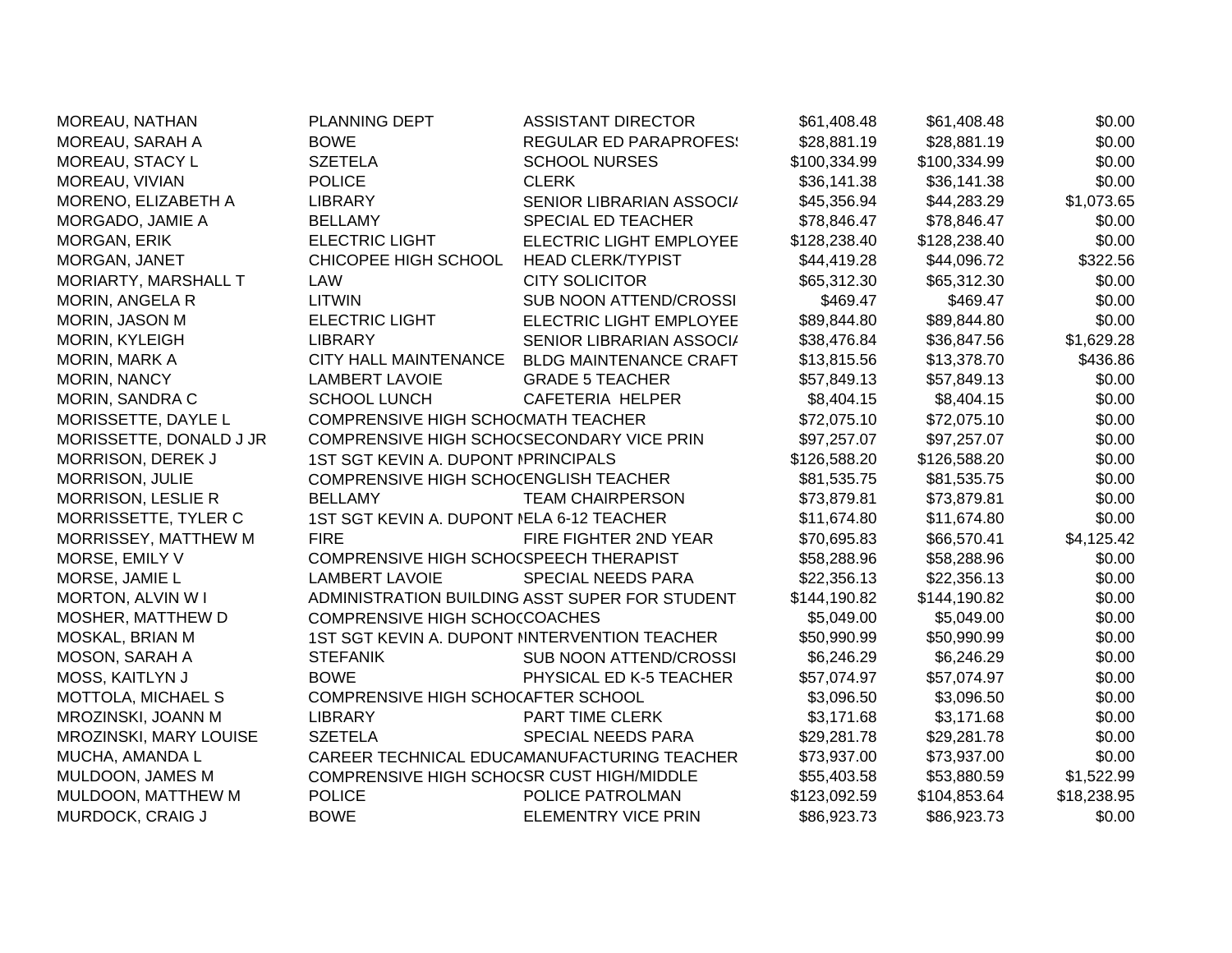| MURDOCK, ELIZABETH ANN   | <b>BELLAMY</b>                              | ELA 6-12 TEACHER                                  | \$78,332.22  | \$78,332.22  | \$0.00      |
|--------------------------|---------------------------------------------|---------------------------------------------------|--------------|--------------|-------------|
| MURPHY, HANNAH E         | CHICOPEE HIGH SCHOOL                        | SPECIAL ED INCLUSION TEA                          | \$4,451.93   | \$4,451.93   | \$0.00      |
| MURPHY, JENNIFER         | CHICOPEE HIGH SCHOOL                        | <b>GUIDANCE 6-12</b>                              | \$82,064.86  | \$82,064.86  | \$0.00      |
| MURPHY, MARK P           | <b>BELLAMY</b>                              | <b>COMPUTER 6-12 TEACHER</b>                      | \$80,767.53  | \$80,767.53  | \$0.00      |
| MURPHY, THOMAS E JR      | <b>FIRE</b>                                 | <b>FIRE LIEUTENANT</b>                            | \$12,222.00  | \$12,222.00  | \$0.00      |
| MURRAY, JESSICA L        | <b>LAMBERT LAVOIE</b>                       | PHYSICAL ED K-5 TEACHER                           | \$48,973.65  | \$48,973.65  | \$0.00      |
| MURRAY, MARY A           | <b>BELLAMY</b>                              | SPECIAL ED TEACHER                                | \$75,584.72  | \$75,584.72  | \$0.00      |
| MURRAY, ROBERT O         | <b>SZETELA</b>                              | <b>SCHOOL ADJUSTMENT COU</b>                      | \$74,094.99  | \$74,094.99  | \$0.00      |
| <b>MYERS, FRANK JR</b>   | CENTRAL MAINTENANCE GAADM MEO/FOREMAN       |                                                   | \$3,414.96   | \$3,414.96   | \$0.00      |
| NADEAU, CASEY E          | <b>STEFANIK</b>                             | PHYSICAL ED K-5 TEACHER                           | \$76,330.77  | \$76,330.77  | \$0.00      |
| NADEAU, CHRISTOPHER R    | CHICOPEE HIGH SCHOOL                        | <b>HISTORY TEACHER</b>                            | \$67,448.19  | \$67,448.19  | \$0.00      |
| NADEAU, JULIE A          | ADMINISTRATION BUILDING SR CLERK/TYPIST     |                                                   | \$11,725.22  | \$11,725.22  | \$0.00      |
| NAGLIERI, MATTHEW A      | <b>POLICE</b>                               | POLICE PATROLMAN                                  | \$91,987.39  | \$88,517.82  | \$3,469.57  |
| NAI, NICOLE M            |                                             | CAREER TECHNICAL EDUCAREGULAR ED PARAPROFES!      | \$15,992.73  | \$15,992.73  | \$0.00      |
| NALLY, SUZANNE           | <b>LAMBERT LAVOIE</b>                       | TILE I PARAPROFESSIONAL                           | \$22,698.64  | \$22,698.64  | \$0.00      |
| NAPOLITANO, SALVATORE A  | <b>ELECTRIC LIGHT</b>                       | ELECTRIC LIGHT EMPLOYEE                           | \$106,525.58 | \$92,285.68  | \$14,239.90 |
| NASH, JAN LEE            | <b>CITY CLERK</b>                           | <b>ASST CITY CLERK</b>                            | \$67,631.20  | \$64,835.42  | \$2,795.78  |
| NASH, RILEY B            | <b>LITWIN</b>                               | SPECIAL ED INCLUSION TEA                          | \$32,664.62  | \$32,664.62  | \$0.00      |
| NAVIS, CHRISTOPHER P     | <b>ELECTRIC LIGHT</b>                       | ELECTRIC LIGHT EMPLOYEE                           | \$34,270.30  | \$33,417.52  | \$852.78    |
| NAWROCKI, BEVERLY F      |                                             | MISCELLANEOUS SUBSTITUSUBSTITUTE PARAPROFESS      | \$6,091.16   | \$6,091.16   | \$0.00      |
| NAWROCKI, EVAN           | PARKS AND RECREATION                        | LIFEGUARD                                         | \$4,063.00   | \$4,063.00   | \$0.00      |
| NAWROCKI, RUTH E         | 1ST SGT KEVIN A. DUPONT NELL 6-12 TEACHER   |                                                   | \$57,836.50  | \$57,836.50  | \$0.00      |
| NAY, STEPHANIE L         | <b>BOWE</b>                                 | <b>SCHOOL NURSES</b>                              | \$69,470.99  | \$69,470.99  | \$0.00      |
| NAZIM, PATRICK M         |                                             | 1ST SGT KEVIN A. DUPONT ILIBRARY MEDIA TECHNICIAN | \$16,166.16  | \$16,166.16  | \$0.00      |
| <b>NEALON, KAREN M</b>   | <b>BELCHER</b>                              | KINDERGARTEN PARA                                 | \$38,368.20  | \$38,368.20  | \$0.00      |
| NELSON, GERALD F         | <b>POLICE</b>                               | POLICE PATROLMAN                                  | \$121,201.20 | \$117,156.79 | \$4,044.41  |
| NELSON-GUYETTE, SHEILA D | 1ST SGT KEVIN A. DUPONT ISPECIAL NEEDS PARA |                                                   | \$9,009.47   | \$9,009.47   | \$0.00      |
| NETKOVICK, CATHERINE B   | <b>BARRY</b>                                | SPECIAL ED INCLUSION TEA                          | \$42,800.03  | \$42,800.03  | \$0.00      |
| NEWNAM, SELENA K         | <b>SCHOOL LUNCH</b>                         | <b>CAFETERIA HELPER</b>                           | \$5,778.20   | \$5,778.20   | \$0.00      |
| NGUYEN, KHOI H           |                                             | CAREER TECHNICAL EDUCAMAINTENANCE SUMMER API      | \$270.00     | \$270.00     | \$0.00      |
| NICHOLS, BRETT           | <b>POLICE</b>                               | POLICE SERGEANTS                                  | \$117,984.29 | \$98,529.58  | \$19,454.71 |
| NIEMIEC, ALEXANDER       | PARKS AND RECREATION                        | DAY CAMP                                          | \$2,054.94   | \$2,054.94   | \$0.00      |
| NIEMIEC, THOMAS R        | <b>WATER</b>                                | WATER SYS MAINT MAN                               | \$43,462.47  | \$40,605.94  | \$2,856.53  |
| NIEVES, ADILZA           | <b>CITY CLERK</b>                           | <b>CLERK</b>                                      | \$38,287.41  | \$35,596.76  | \$2,690.65  |
| NIEVES, FELICITA A       | <b>BELCHER</b>                              | SPECIAL NEEDS PARA                                | \$11,870.18  | \$11,870.18  | \$0.00      |
| NIEVES, JAYLEN           | PARKS AND RECREATION                        | SCORE/KEEPER 9/10                                 | \$3,130.69   | \$3,130.69   | \$0.00      |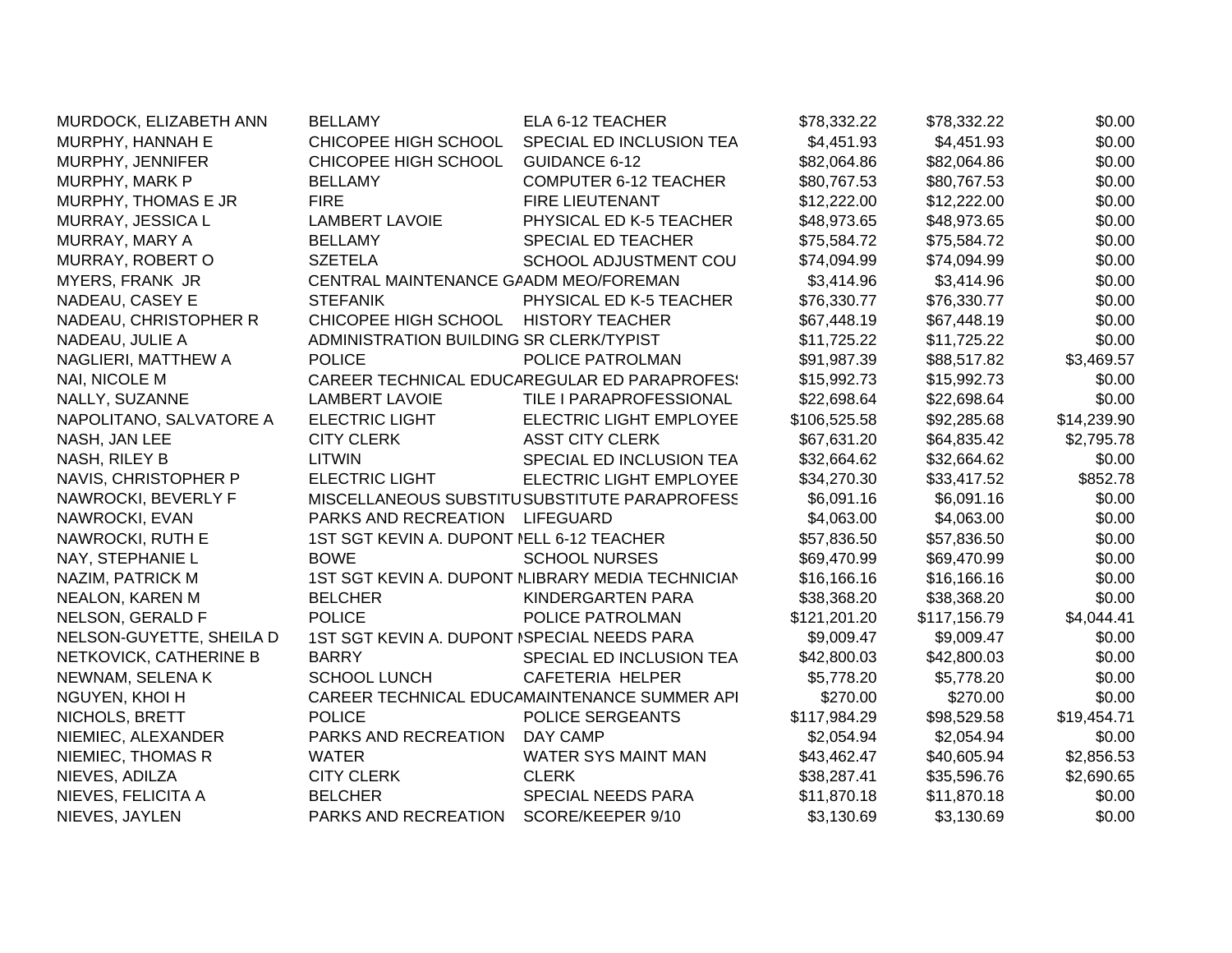| NIKSA, SUZANNE             | <b>STEFANIK</b>                              | KINDERGARTEN TEACHER                              | \$68,666.87 | \$68,666.87 | \$0.00     |
|----------------------------|----------------------------------------------|---------------------------------------------------|-------------|-------------|------------|
| NIRO, KAYLE M              | FAIRVIEW VETERAN'S ELEMGRADE 3 TEACHER       |                                                   | \$48,866.00 | \$48,866.00 | \$0.00     |
| NOBLE, DENISE              | <b>CITY CLERK</b>                            | PRINCIPAL CLERK                                   | \$56,439.77 | \$46,951.02 | \$9,488.75 |
| NOGUEIRA, PERRY F          | <b>DPW SANITATION</b>                        | <b>LABORER</b>                                    | \$43,425.50 | \$39,900.32 | \$3,525.18 |
| <b>NORRIS, CHARLES H</b>   | <b>BELLAMY</b>                               | <b>SR CUST HIGH/MIDDLE</b>                        | \$57,160.31 | \$53,880.52 | \$3,279.79 |
| NORTH, BRITTANY A          | COMPRENSIVE HIGH SCHO(SPECIAL ED TEACHER     |                                                   | \$20,855.20 | \$20,855.20 | \$0.00     |
| NORTON, IESTYN M           | CHICOPEE HIGH SCHOOL                         | <b>COACHES</b>                                    | \$1,902.66  | \$1,902.66  | \$0.00     |
| NOYES, JOSEPH C            | CHICOPEE HIGH SCHOOL                         | <b>HISTORY TEACHER</b>                            | \$61,326.34 | \$61,326.34 | \$0.00     |
| NUBILE, DIANA P            | FAIRVIEW VETERAN'S ELEMSPECIAL NEEDS PARA    |                                                   | \$28,687.90 | \$28,687.90 | \$0.00     |
| NUGENT, STEPHANIE M        | 1ST SGT KEVIN A. DUPONT MATH TEACHER         |                                                   | \$74,584.66 | \$74,584.66 | \$0.00     |
| NUNES, EMMI                |                                              | PARKS AND RECREATION ASST RECREATIONAL LEADI      | \$2,123.26  | \$2,123.26  | \$0.00     |
| OBRIEN, KEVIN J            | <b>LITWIN</b>                                | <b>GRADE 5 TEACHER</b>                            | \$73,912.02 | \$73,912.02 | \$0.00     |
| OCANA-BARTHELETTE,         | COMPRENSIVE HIGH SCHO(MATH TEACHER           |                                                   | \$77,545.59 | \$77,545.59 | \$0.00     |
| OCONNOR, DONNA L           | FAIRVIEW VETERAN'S ELEMSPECIAL NEEDS PARA    |                                                   | \$40,787.37 | \$40,787.37 | \$0.00     |
| OCONNOR, MADELINE J        | <b>LIBRARY</b>                               | <b>LIBRARIAN ASSOCIATE</b>                        | \$23,472.22 | \$23,135.44 | \$336.78   |
| O'CONNOR, TARA J           | <b>LIBRARY</b>                               | <b>LIBRARIAN ASSOCIATE</b>                        | \$42,193.46 | \$42,058.10 | \$135.36   |
| <b>ODIORNE, TRAVIS E</b>   | <b>POLICE</b>                                | POLICE PATROLMAN                                  | \$81,290.22 | \$81,290.22 | \$0.00     |
| ODONNELL, KAYLA M          | FAIRVIEW VETERAN'S ELEMSPECIAL ED TEACHER    |                                                   | \$48,865.98 | \$48,865.98 | \$0.00     |
| OHARA, ALLISON             | <b>LAMBERT LAVOIE</b>                        | <b>GRADE 2 TEACHER</b>                            | \$73,912.02 | \$73,912.02 | \$0.00     |
| OLBRYCH, GLEN F            | <b>FIRE</b>                                  | FIRE FIGHTER 2ND YEAR                             | \$70,187.91 | \$66,576.75 | \$3,611.16 |
| OLBRYCH, JANET             | <b>MAYOR OFFICE</b>                          | <b>STAFF ASSISTANCE</b>                           | \$55,727.29 | \$55,101.40 | \$625.89   |
| OLEARY, CINDY              | <b>BOWIE</b>                                 | KINDERGARTEN PARA                                 | \$30,813.02 | \$30,813.02 | \$0.00     |
| OLIVARES, OTILDA M         |                                              | MISCELLANEOUS SUBSTITUSUBSTITUTE PARAPROFESS      | \$3,193.71  | \$3,193.71  | \$0.00     |
| OLIVEIRA, ELIZABETH G      | <b>LIBRARY</b>                               | <b>LIBRARIAN ASSOCIATE</b>                        | \$37,524.78 | \$36,415.94 | \$1,108.84 |
| OLIVER, CHRISTINE M        | <b>BOWIE</b>                                 | KINDERGARTEN TEACHER                              | \$80,170.02 | \$80,170.02 | \$0.00     |
| OLSON, KELSEY A            | <b>BELLAMY</b>                               | SPECIAL NEEDS PARA                                | \$31,506.67 | \$31,506.67 | \$0.00     |
| OLSZEWSKI DOYLE, ISABEL J  | COMPRENSIVE HIGH SCHOCELA 6-12 TEACHER       |                                                   | \$79,827.75 | \$79,827.75 | \$0.00     |
| ONEIL, JOYCE S             | ADMINISTRATION BUILDING SUPERVISOR OF NURSES |                                                   | \$97,206.74 | \$97,206.74 | \$0.00     |
| ONEILL - WOLCOTT, LESHIA A | CHICOPEE HIGH SCHOOL                         | SPECIAL NEEDS PARA                                | \$36,496.35 | \$36,496.35 | \$0.00     |
| <b>ONEILL, MICHAEL R</b>   | MUN GOLF COURSE                              | DIRECTOR OF GOLF                                  | \$74,540.17 | \$74,540.17 | \$0.00     |
| <b>ONEILL, PATRICK</b>     | <b>DPW PARKS</b>                             | <b>LABORER</b>                                    | \$13,644.86 | \$13,644.86 | \$0.00     |
| <b>ONEILL, ROBERT W</b>    | <b>MUN GOLF COURSE</b>                       | <b>GOLF ASSISTANT</b>                             | \$8,653.50  | \$8,653.50  | \$0.00     |
| OPAL, MARISA A             |                                              | 1ST SGT KEVIN A. DUPONT NTECH/ENGINEERING 6-12 TE | \$74,687.01 | \$74,687.01 | \$0.00     |
| OPAROWSKI, LAURA B         | <b>BARRY</b>                                 | <b>SPEECH THERAPIST</b>                           | \$76,913.41 | \$76,913.41 | \$0.00     |
| OPON, MICHELLE A           | <b>ELECTRIC LIGHT</b>                        | ELECTRIC LIGHT EMPLOYEE                           | \$66,472.16 | \$66,472.16 | \$0.00     |
| OQUENDO, DOMINIQUE         | DPW WWTP                                     | <b>WWTP REPAIRMAN</b>                             | \$954.24    | \$954.24    | \$0.00     |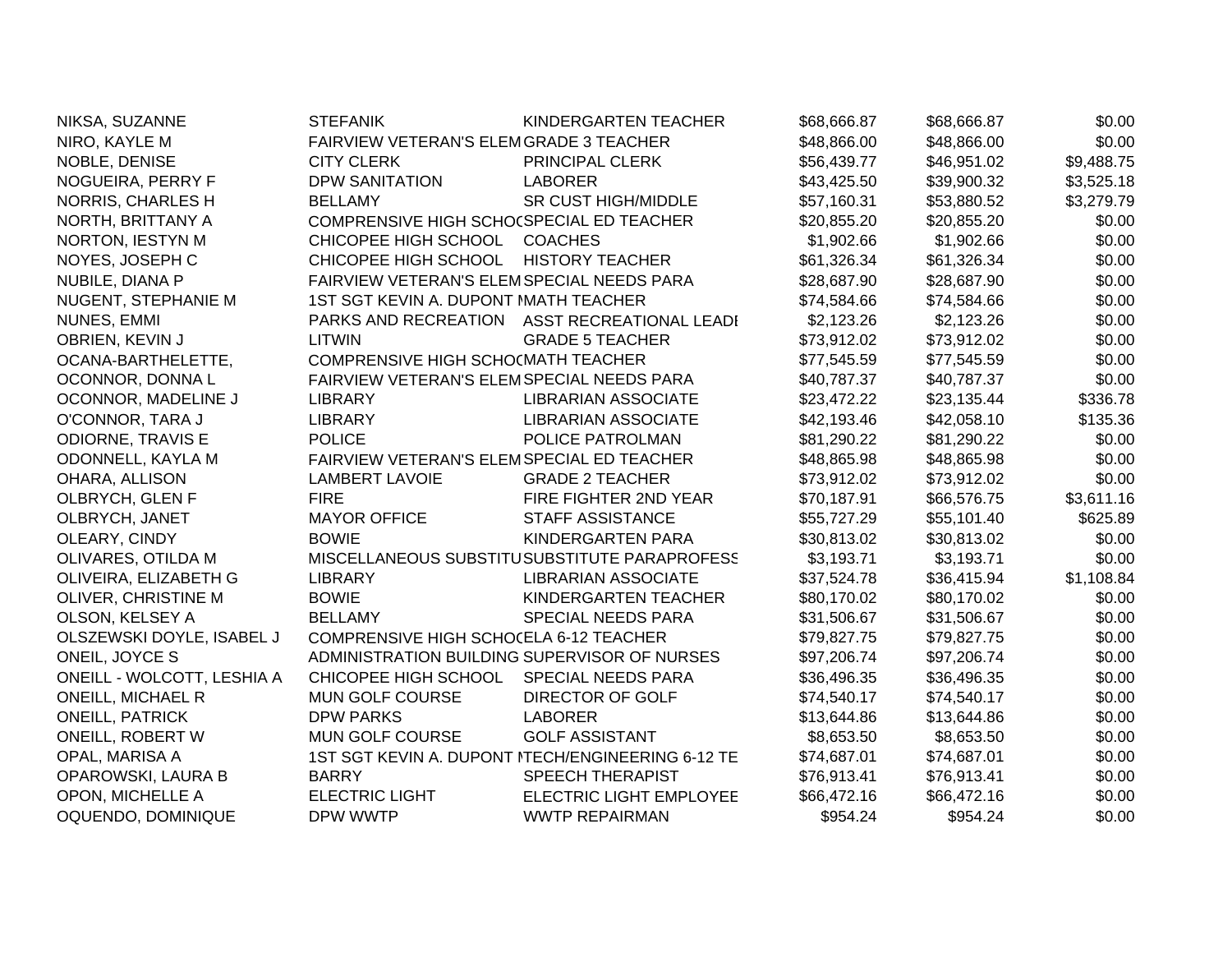| ORTIZ, BRIANA D            | PARKS AND RECREATION                     | ASST RECREATIONAL LEADI                      | \$1,866.75   | \$1,866.75   | \$0.00      |
|----------------------------|------------------------------------------|----------------------------------------------|--------------|--------------|-------------|
| ORTIZ, ERIC J              | <b>POLICE</b>                            | POLICE SERGEANTS                             | \$156,817.65 | \$135,545.21 | \$21,272.44 |
| ORTIZ, JONATHAN M          | <b>BELLAMY</b>                           | <b>NIGHT CUSTODIAN</b>                       | \$38,328.51  | \$36,504.49  | \$1,824.02  |
| ORTIZ, MARTHA C            | CHICOPEE HIGH SCHOOL                     | SPECIAL NEEDS PARA                           | \$10,233.56  | \$10,233.56  | \$0.00      |
| ORTIZ, SUSAN               | TELECOMMUNICATIONS BUIHEAD CLERK/TYPIST  |                                              | \$43,878.24  | \$43,521.73  | \$356.51    |
| ORTIZ-DOUGLAS, MARIBEL     | CHICOPEE HIGH SCHOOL                     | SCHOOL ADJUSTMENT COU                        | \$76,866.09  | \$76,866.09  | \$0.00      |
| ORZECHOWSKI, SAMANTHA G    | <b>BOWE</b>                              | <b>GRADE 5 TEACHER</b>                       | \$64,116.69  | \$64,116.69  | \$0.00      |
| ORZOL, BARTLOMIEJ          | <b>FIRE</b>                              | FIRE FIGHTER 2ND YEAR                        | \$67,873.62  | \$64,958.60  | \$2,915.02  |
| OSBORNE, BRANDON J         | CAREER TECHNICAL EDUCABUSINESS TEACHER   |                                              | \$74,112.02  | \$74,112.02  | \$0.00      |
| O'SHEA, JOHN F             | <b>POLICE</b>                            | POLICE PATROLMAN                             | \$112,245.33 | \$103,214.41 | \$9,030.92  |
| O'SHEA, TIMOTHY O          |                                          | CONTRIBUTORY RETIREMENRETIREMENT BOARD MEMBI | \$4,500.00   | \$4,500.00   | \$0.00      |
| <b>OUELLETTE, TAMMY L</b>  | <b>STEFANIK</b>                          | <b>SUB NOON ATTEND/CROSSI</b>                | \$2,347.33   | \$2,347.33   | \$0.00      |
| OULETTE, AMANDA M          | COMPRENSIVE HIGH SCHOCSPECIAL ED TEACHER |                                              | \$63,008.97  | \$63,008.97  | \$0.00      |
| OWREN, LARS N              | <b>ELECTRIC LIGHT</b>                    | ELECTRIC LIGHT EMPLOYEE                      | \$122,647.42 | \$105,574.62 | \$17,072.80 |
| <b>OWSIAK, CHRISTOPHER</b> | <b>FLOOD CONTROL</b>                     | FLOOD CONTROL SUPERVIS                       | \$72,041.58  | \$64,254.45  | \$7,787.13  |
| PACILEO, ALYSSIA M         | <b>STREIBER</b>                          | <b>GRADE 2 TEACHER</b>                       | \$61,765.05  | \$61,765.05  | \$0.00      |
| PADDEN, JEANNINE M         | FAIRVIEW VETERAN'S ELEMCROSSING GUARD    |                                              | \$4,708.90   | \$4,708.90   | \$0.00      |
| PADILLA, CLARIN            | <b>STEFANIK</b>                          | SPECIAL NEEDS PARA                           | \$7,093.49   | \$7,093.49   | \$0.00      |
| PADIN, ZULEYKA             | <b>SCHOOL LUNCH</b>                      | ASSISTANT COOK/ALL OTHE                      | \$28,793.39  | \$27,866.91  | \$926.48    |
| PADYKULA, LISA             | <b>COUNCIL ON AGING</b>                  | <b>TRANSPORTATION CLERK</b>                  | \$27,655.63  | \$27,655.63  | \$0.00      |
| PAGE, CHERYL A             | CHICOPEE HIGH SCHOOL                     | SR CLERK/TYPIST                              | \$42,696.71  | \$42,696.71  | \$0.00      |
| PAGE, MARK A               | <b>POLICE</b>                            | POLICE SERGEANTS                             | \$107,853.24 | \$105,702.09 | \$2,151.15  |
| PAGELLA, KAREN L           | <b>BELLAMY</b>                           | SPECIAL ED TEACHER                           | \$74,012.01  | \$74,012.01  | \$0.00      |
| PAGNONI, NICOLE M          | <b>SZETELA</b>                           | PRESCHOOL TEACHER                            | \$42,235.44  | \$42,235.44  | \$0.00      |
| PAJAK, ETHAN               | <b>DPW PARKS</b>                         | PARK MAINTENANCE CRAFT                       | \$35,337.88  | \$33,735.52  | \$1,602.36  |
| PALEOLOGOPOULOS, MARY C    | CAREER TECHNICAL EDUCABUSINESS TEACHER   |                                              | \$79,006.08  | \$79,006.08  | \$0.00      |
| PALERMO, EMILY             | PARKS AND RECREATION                     | ASST RECREATIONAL LEADI                      | \$2,123.25   | \$2,123.25   | \$0.00      |
| PALFRAMAN, CLAUDIA C       | 1ST SGT KEVIN A. DUPONT ILIBRARIAN 6-12  |                                              | \$74,268.32  | \$74,268.32  | \$0.00      |
| PAPPAS, VIVIAN             | <b>BOWE</b>                              | <b>GRADE 3 TEACHER</b>                       | \$74,011.98  | \$74,011.98  | \$0.00      |
| PAQUETTE, DEBORAH A        | <b>BOWE</b>                              | <b>SUBSTITUTE TEACHER</b>                    | \$23,485.02  | \$23,485.02  | \$0.00      |
| PAQUETTE, KIMBERLY A       | <b>SZETELA</b>                           | <b>AUTISM TEACHER</b>                        | \$75,735.78  | \$75,735.78  | \$0.00      |
| PAQUETTE, MATTHEW J        | <b>POLICE</b>                            | POLICE PATROLMAN                             | \$64,703.96  | \$63,641.28  | \$1,062.68  |
| PAQUETTE, ROBERT           | DPW WWTP                                 | <b>SENIOR OPERATOR</b>                       | \$104,831.27 | \$76,772.80  | \$28,058.47 |
| PAQUIN, STEPHANIE F        | <b>POLICE</b>                            | POLICE PATROLMAN                             | \$42,926.59  | \$42,639.40  | \$287.19    |
| PARADA, REMBER W           | <b>FIRE</b>                              | FIRE FIGHTER 1ST YEAR                        | \$26,206.76  | \$25,754.51  | \$452.25    |
| PARENT, PAMELA A           | <b>BELLAMY</b>                           | <b>LIBRARY MEDIA TECHNICIAN</b>              | \$19,066.53  | \$19,066.53  | \$0.00      |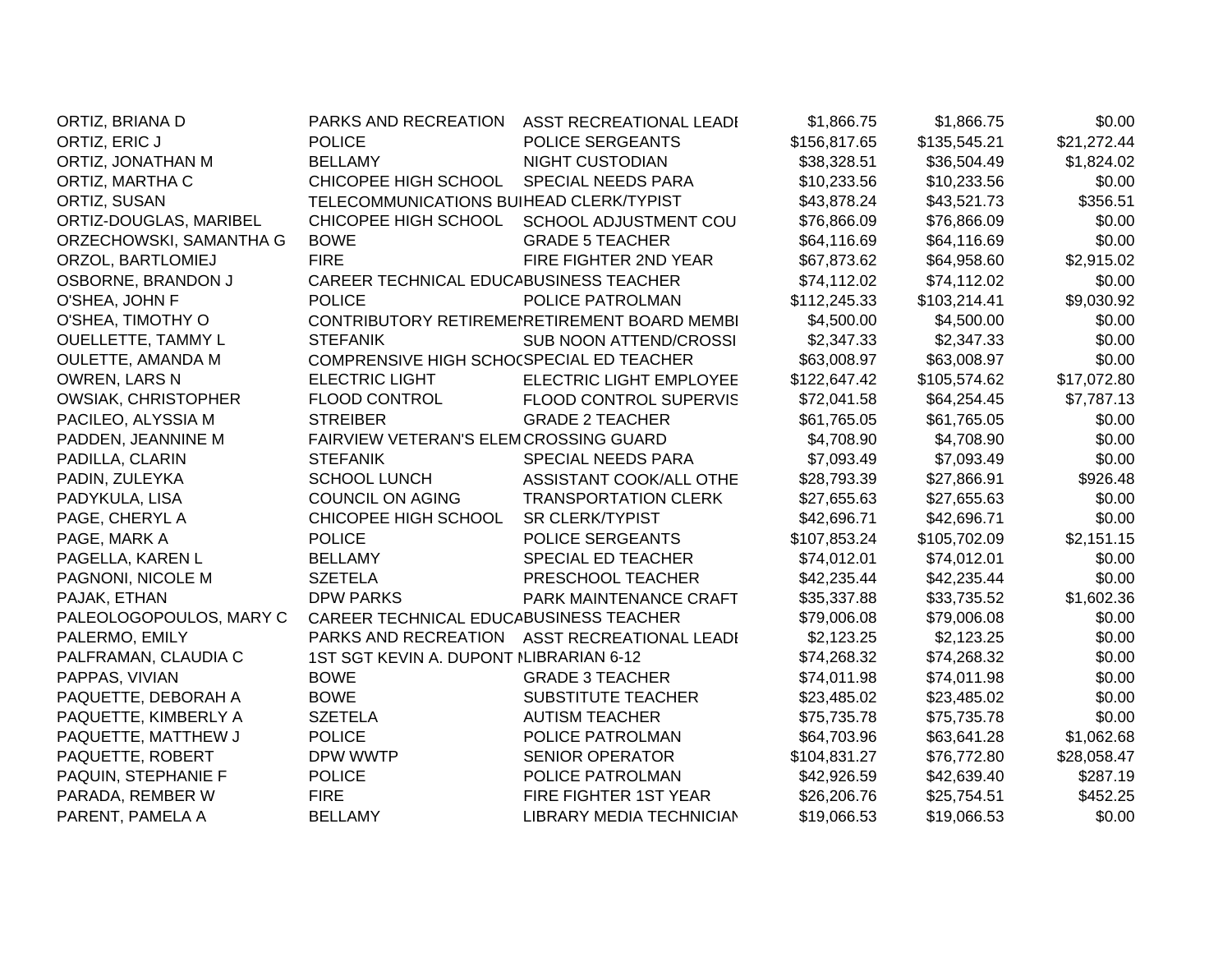| PARKER, BENJAMIN D      | <b>BELLAMY</b>                              | ART 6-12 TEACHER                               | \$24,965.44 | \$24,965.44 | \$0.00     |
|-------------------------|---------------------------------------------|------------------------------------------------|-------------|-------------|------------|
| PARKS, FRANK R          | COMPRENSIVE HIGH SCHOCCOACHES               |                                                | \$10,681.66 | \$10,681.66 | \$0.00     |
| PARKS, TARA G           | <b>LAMBERT LAVOIE</b>                       | <b>SR CLERK/TYPIST</b>                         | \$39,626.97 | \$39,280.48 | \$346.49   |
| PARMELE, JOHN           | <b>BELLAMY</b>                              | SOCIAL STUDIES TEACHER                         | \$75,406.71 | \$75,406.71 | \$0.00     |
| PAROLO, DENISE          | LITWIN                                      | <b>GRADE 2 TEACHER</b>                         | \$73,912.02 | \$73,912.02 | \$0.00     |
| PARRISH, CAROL L        | CHICOPEE HIGH SCHOOL                        | SPECIAL ED INCLUSION TEA                       | \$17,442.80 | \$17,442.80 | \$0.00     |
| PARSONS, KENNETH JR     |                                             | ADMINISTRATION BUILDING TRANSPORTATION MANAGE  | \$78,636.00 | \$78,636.00 | \$0.00     |
| PARZYCH, LORI A         | CHICOPEE HIGH SCHOOL                        | <b>VOCATIONAL COORDINATOI</b>                  | \$89,645.01 | \$89,645.01 | \$0.00     |
| PASCUZZI, VICTORIA      | COMPRENSIVE HIGH SCHO(SPECIAL ED TEACHER    |                                                | \$42,800.04 | \$42,800.04 | \$0.00     |
| PASTERCZYK, ELIZABETH   | <b>SCHOOL LUNCH</b>                         | ELEM COOK W/ ELDERLY PR                        | \$35,088.33 | \$34,614.63 | \$473.70   |
| PASTERNAK, JONATHAN M   | <b>FIRE</b>                                 | FIRE FIGHTER 1ST YEAR                          | \$32,785.88 | \$32,026.10 | \$759.78   |
| PASTERNAK, JOSEPH F III | <b>LICENSE COMMISSION</b>                   | <b>COMMISSIONER</b>                            | \$476.67    | \$476.67    | \$0.00     |
| PATRICK, DONZEL III     | DPW FORESTRY                                | HIGHWAY MAINTENANCE M/                         | \$47,276.07 | \$42,272.51 | \$5,003.56 |
| PATRUNO, AMBER L        |                                             | CAREER TECHNICAL EDUCASPECIAL ED TEACHER       |             | \$60,415.77 | \$0.00     |
| PATRUNO, AMY E          | <b>BELLAMY</b>                              | <b>SR CLERK/TYPIST</b>                         | \$41,101.64 | \$41,067.69 | \$33.95    |
| PATTERSON, MICHELLE J   | ADMINISTRATION BUILDING CONSULTANT          |                                                | \$2,336.45  | \$2,336.45  | \$0.00     |
| PATTON, NICOLE S        | CHICOPEE HIGH SCHOOL                        | <b>COACHES</b>                                 | \$4,279.00  | \$4,279.00  | \$0.00     |
| PATUANO, STEPHEN J      | DPW WWTP                                    | CHIEF PUMPING STATION OI                       | \$44,132.84 | \$40,892.84 | \$3,240.00 |
| PAUL, CHANTAL L         | LAW                                         | PARALEGAL                                      | \$61,890.56 | \$61,890.56 | \$0.00     |
| PAVANO, DONNA R         | <b>SCHOOL LUNCH</b>                         | CAFETERIA HELPER                               | \$20,292.31 | \$20,178.09 | \$114.22   |
| PAVONI, JULIE           | COMPRENSIVE HIGH SCHOCPHYSICAL ED TCHR 6-12 |                                                | \$80,702.90 | \$80,702.90 | \$0.00     |
| PEARSON, ELIZABETH M    | <b>BELLAMY</b>                              | <b>MATH TEACHER</b>                            | \$74,612.50 | \$74,612.50 | \$0.00     |
| PEASE, SUSAN L          |                                             | 1ST SGT KEVIN A. DUPONT ICOMPUTER 6-12 TEACHER | \$80,014.83 | \$80,014.83 | \$0.00     |
| PEDRO, AMANDA L         | <b>STEFANIK</b>                             | SPECIAL ED INCLUSION TEA                       | \$45,339.63 | \$45,339.63 | \$0.00     |
| PEDRO, SOPHIA M         | <b>SCHOOL MAINTENANCE</b>                   | MAINTENANCE SUMMER API                         | \$3,091.50  | \$3,091.50  | \$0.00     |
| PELCHAT, EMALIE D       | FAIRVIEW VETERAN'S ELEMTITLE I TEACHER      |                                                | \$78,945.93 | \$78,945.93 | \$0.00     |
| PELCZAR, DAVID M        | <b>DPW HIGHWAY</b>                          | <b>HEAVY MOTOR EQUIP OPER</b>                  | \$62,276.51 | \$58,662.81 | \$3,613.70 |
| PELLAND, STEPHANIE A    | <b>LITWIN</b>                               | <b>GRADE 5 TEACHER</b>                         | \$55,394.47 | \$55,394.47 | \$0.00     |
| PELLETIER, DEBRA A      | <b>LAMBERT LAVOIE</b>                       | <b>CROSSING GUARD</b>                          | \$6,994.47  | \$6,994.47  | \$0.00     |
| PELLETIER, DEBRA M      | <b>SCHOOL LUNCH</b>                         | CAFETERIA HELPER                               | \$10,874.03 | \$10,874.03 | \$0.00     |
| PELLETIER, DENIS        | <b>BUILDING</b>                             | <b>BUILDING INSPECTOR</b>                      | \$62,827.45 | \$61,044.48 | \$1,782.97 |
| PELLETIER, JEFFREY A JR | <b>FIRE</b>                                 | FIRE FIGHTER 2ND YEAR                          | \$66,260.41 | \$65,494.42 | \$765.99   |
| PELLISSIER, DAVID J     | MUN GOLF COURSE                             | <b>GOLF ASSISTANT</b>                          | \$7,364.27  | \$7,364.27  | \$0.00     |
| PELOQUIN, JACLYN M      | CHICOPEE HIGH SCHOOL                        | SPECIAL ED TEACHER                             | \$48,365.09 | \$48,365.09 | \$0.00     |
| PELTIER, JEANNETTE D    | MISCELLANEOUS SUBSTITUSUB CROSSING GUARD    |                                                | \$1,331.93  | \$1,331.93  | \$0.00     |
| PENDRICK, NATHALIE C    | ADMINISTRATION BUILDING SR CLERK/TYPIST     |                                                | \$16,610.26 | \$16,610.26 | \$0.00     |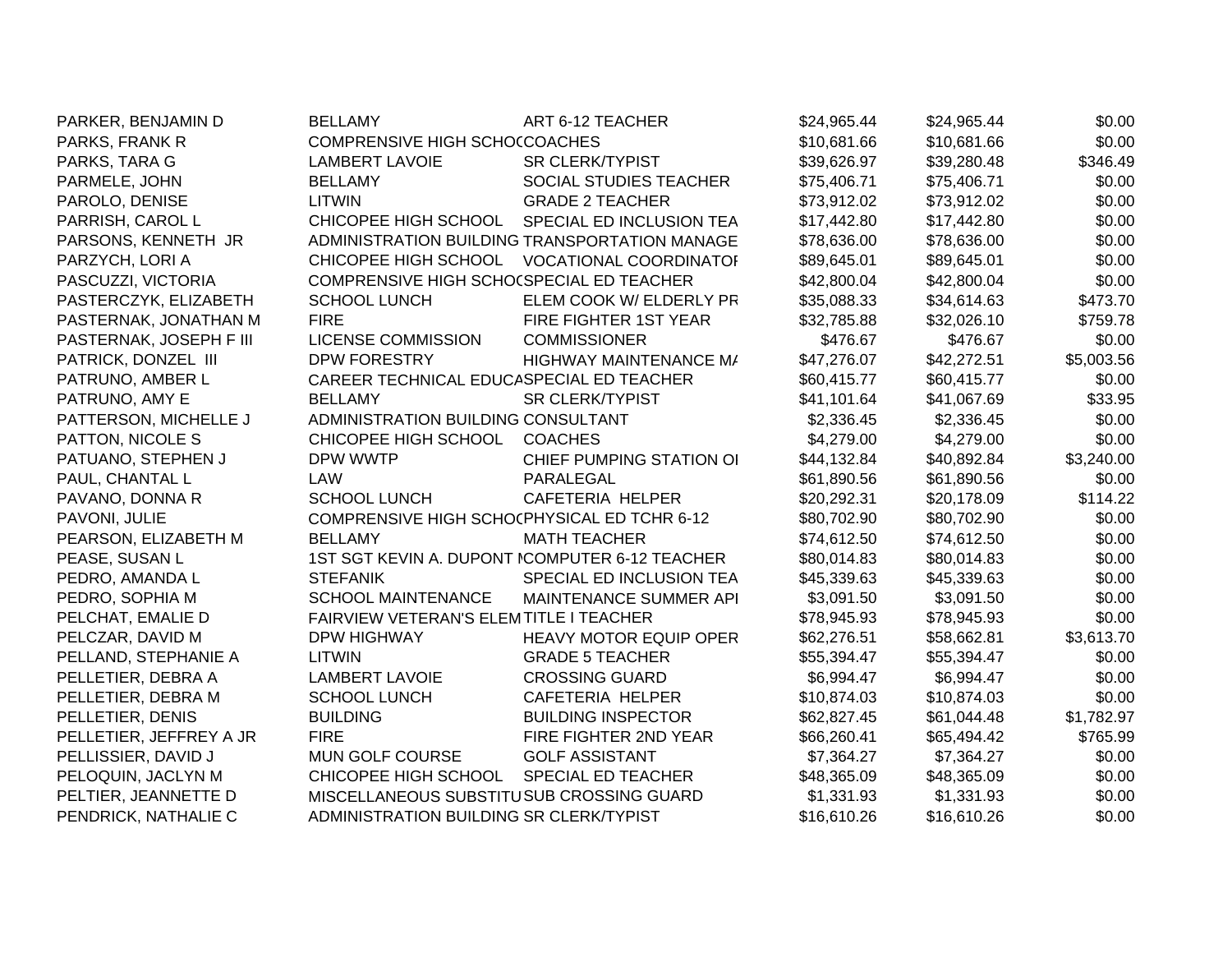| PEPIN, DANIEL J     |                                           | TELECOMMUNICATIONS BUITELECOM TECH ASSISTANT | \$8,866.99   | \$8,866.99   | \$0.00     |
|---------------------|-------------------------------------------|----------------------------------------------|--------------|--------------|------------|
| PEPIN, DAVID        | <b>FIRE</b>                               | FIRE FIGHTER 2ND YEAR                        | \$74,910.00  | \$72,388.26  | \$2,521.74 |
| PEREIRA, CHERYL     | ADMINISTRATION BUILDING CONSULTANT        |                                              | \$2,646.10   | \$2,646.10   | \$0.00     |
| PERET, SANDRA A     | ADMINISTRATION BUILDING SCHOOL COMMITTEE  |                                              | \$6,225.00   | \$6,225.00   | \$0.00     |
| PEREZ, ALEXANDRIA L | <b>BELLAMY</b>                            | <b>SPECIAL NEEDS PARA</b>                    | \$11,293.83  | \$11,293.83  | \$0.00     |
| PEREZ, ANGELICA C   |                                           | CAREER TECHNICAL EDUCAMAINTENANCE SUMMER API | \$540.00     | \$540.00     | \$0.00     |
| PEREZ, EULOGIO F JR | CHICOPEE HIGH SCHOOL                      | <b>COACHES</b>                               | \$1,852.66   | \$1,852.66   | \$0.00     |
| PEREZ, HECTOR L     | CHICOPEE HIGH SCHOOL                      | <b>DAY CUSTODIAN</b>                         | \$51,742.24  | \$50,921.41  | \$820.83   |
| PEREZ, HECTOR L JR  | <b>POLICE</b>                             | SPECIAL POLICE OFFICER                       | \$270.00     | \$270.00     | \$0.00     |
| PEREZ, JASON D      | DPW HIGHWAY                               | <b>LABORER</b>                               | \$6,453.88   | \$6,453.88   | \$0.00     |
| PEREZ, LENA         | COMPRENSIVE HIGH SCHO(SPECIAL ED TEACHER  |                                              | \$71,460.45  | \$71,460.45  | \$0.00     |
| PEREZ, LUZ E        | <b>STEFANIK</b>                           | <b>SPECIAL NEEDS PARA</b>                    | \$29,505.30  | \$29,505.30  | \$0.00     |
| PERREAULT, MARY K   | <b>SCHOOL LUNCH</b>                       | CAFETERIA HELPER                             | \$9,110.32   | \$9,110.32   | \$0.00     |
| PERRY, ARIELLE L    | <b>STEFANIK</b>                           | <b>GUIDANCE K-5</b>                          | \$78,945.93  | \$78,945.93  | \$0.00     |
| PERRY, DAVID S      | <b>FIRE</b>                               | FIRE FIGHTER 2ND YEAR                        | \$71,346.10  | \$64,711.03  | \$6,635.07 |
| PERRY, WILLIAM A    | <b>COLLECTION SYSTEM</b>                  | <b>SPECIAL MEO</b>                           | \$35,216.15  | \$29,636.52  | \$5,579.63 |
| PETE, MACKENZIE D   | <b>BOWIE</b>                              | <b>REGULAR ED PARAPROFES:</b>                | \$3,892.21   | \$3,892.21   | \$0.00     |
| PETE, MICHELLE D    | FAIRVIEW VETERAN'S ELEMPRINCIPALS         |                                              | \$96,848.97  | \$96,848.97  | \$0.00     |
| PETERS, MARYFRANCES | CHICOPEE HIGH SCHOOL                      | <b>GENERAL SCIENCE 6-12 TCH</b>              | \$75,012.67  | \$75,012.67  | \$0.00     |
| PETITT, CHARLES E   | <b>BELLAMY</b>                            | <b>SR CUST HIGH/MIDDLE</b>                   | \$39,215.07  | \$39,215.07  | \$0.00     |
| PETOSKEY, LYDIA J   | 1ST SGT KEVIN A. DUPONT MATH TEACHER      |                                              | \$42,800.04  | \$42,800.04  | \$0.00     |
| PETTICO, MADELYN L  | COUNCIL ON AGING                          | PROG/ASST. - CAFE MANAGE                     | \$16,299.50  | \$16,299.50  | \$0.00     |
| PHELAN, DANIEL J    | <b>BELLAMY</b>                            | <b>SECONDARY VICE PRIN</b>                   | \$100,060.91 | \$100,060.91 | \$0.00     |
| PHILBRICK, TODD W   | <b>FIRE</b>                               | FIRE FIGHTER 2ND YEAR                        | \$65,730.94  | \$65,028.16  | \$702.78   |
| PHILLIPS, HAYLEY M  | <b>BELCHER</b>                            | <b>GRADE I TEACHER</b>                       | \$46,418.09  | \$46,418.09  | \$0.00     |
| PHILLIPS, MELISSA T | FAIRVIEW VETERAN'S ELEMSPEECH THERAPIST   |                                              | \$66,336.66  | \$66,336.66  | \$0.00     |
| PIANTEK, ASHLEY B   | <b>LAMBERT LAVOIE</b>                     | <b>GENERAL SCIENCE K-5 TCHI</b>              | \$48,229.76  | \$48,229.76  | \$0.00     |
| PICARD, CHELSEA L   | FAIRVIEW VETERAN'S ELEMGRADE I TEACHER    |                                              | \$62,581.40  | \$62,581.40  | \$0.00     |
| PICARD, HERMAN      | <b>BELLAMY</b>                            | <b>GENERAL SCIENCE 6-12 TCH</b>              | \$80,636.43  | \$80,636.43  | \$0.00     |
| PICARD, LEANNA L    | FAIRVIEW VETERAN'S ELEMSPECIAL NEEDS PARA |                                              | \$31,694.59  | \$31,694.59  | \$0.00     |
| PICARD, SPENCER B   | <b>STREIBER</b>                           | <b>REGULAR ED PARAPROFES:</b>                | \$6,190.34   | \$6,190.34   | \$0.00     |
| PICKARD, MARY R     | <b>SCHOOL LUNCH</b>                       | ASSISTANT COOK/ALL OTHE                      | \$28,538.06  | \$28,538.06  | \$0.00     |
| PIECZARKA, JOSEPH W | <b>POLICE</b>                             | POLICE PATROLMAN                             | \$69,076.03  | \$65,993.38  | \$3,082.65 |
| PIEKOS, CHRISTINE M | FAIRVIEW VETERAN'S ELEMGRADE I TEACHER    |                                              | \$67,404.03  | \$67,404.03  | \$0.00     |
| PIELECHA, JASMINE L |                                           | MISCELLANEOUS SUBSTITUSUBSTITUTE PARAPROFESS | \$1,391.00   | \$1,391.00   | \$0.00     |
| PIERNO, ANTHONY C   | <b>BELLAMY</b>                            | <b>MATH TEACHER</b>                          | \$49,840.98  | \$49,840.98  | \$0.00     |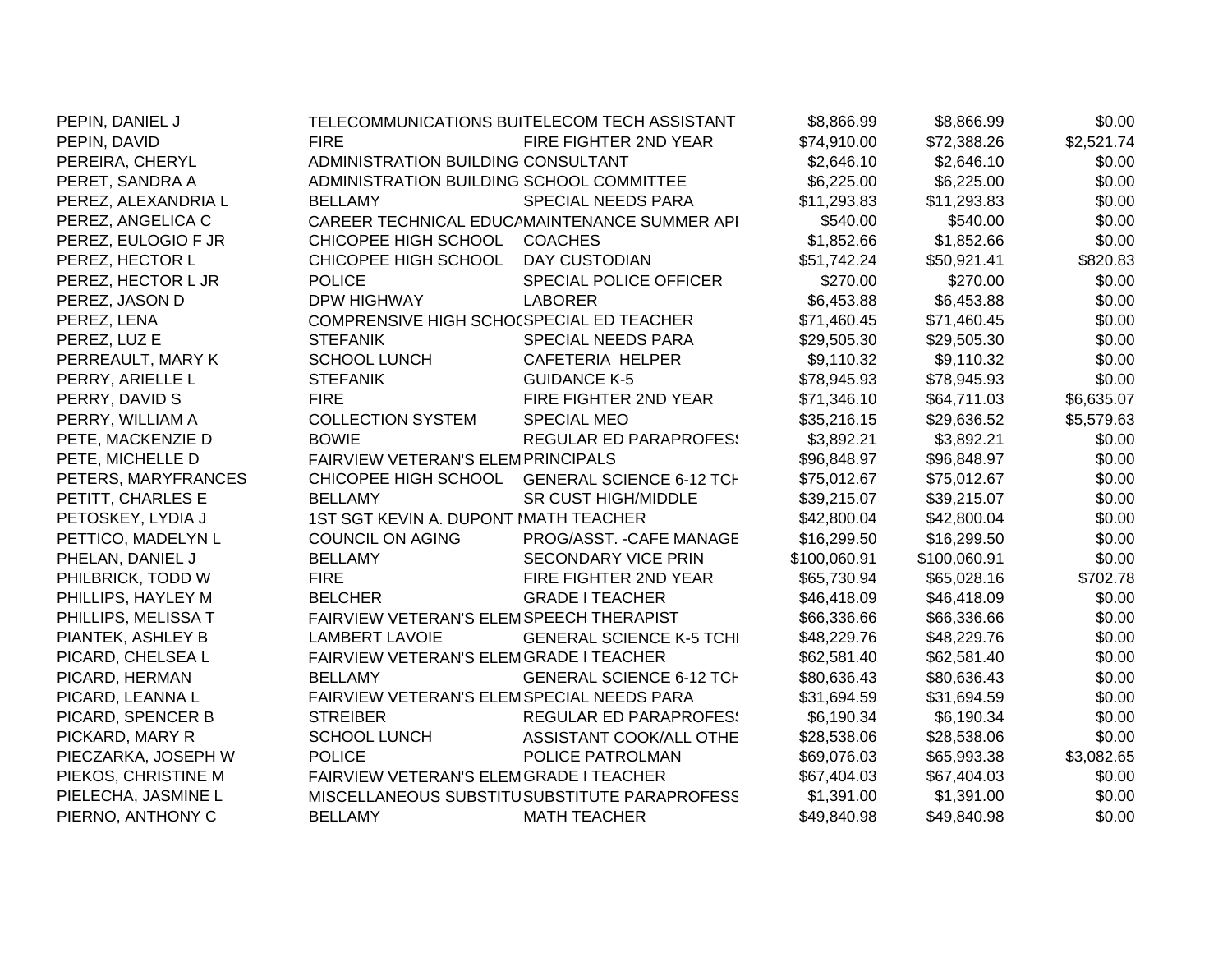| PIERSON, JENNIFER         | <b>LIBRARY</b>                           | SENIOR LIBRARIAN ASSOCI/                        | \$41,585.52  | \$40,579.77  | \$1,005.75  |
|---------------------------|------------------------------------------|-------------------------------------------------|--------------|--------------|-------------|
| PIETRAS, ANDREW S         | <b>DPW HIGHWAY</b>                       | DPW MAINTENANCE CRAFTS                          | \$52,167.06  | \$46,059.72  | \$6,107.34  |
| PIETRAS, DEBORAH J        | <b>ELECTRIC LIGHT</b>                    | ELECTRIC LIGHT EMPLOYEE                         | \$92,199.68  | \$92,199.68  | \$0.00      |
| PIETRZYKOWSKI, REBECCA J  | CHICOPEE HIGH SCHOOL                     | DEPARTMENT SUPERVISOR                           | \$102,484.76 | \$102,484.76 | \$0.00      |
| PIJAR, JAMES C            | <b>FIRE</b>                              | FIRE FIGHTER 2ND YEAR                           | \$92,714.87  | \$66,195.26  | \$26,519.61 |
| PIKULA, CHRISTINE M       | LAW                                      | <b>ASSOCIATE SOLICITOR</b>                      | \$59,459.63  | \$59,459.63  | \$0.00      |
| PIMPARE, MICHAEL N        | <b>POLICE</b>                            | POLICE PATROLMAN                                | \$52,550.71  | \$52,312.19  | \$238.52    |
| PINA, CHRISTINA           |                                          | ADMINISTRATION BUILDING INSTRUCTIONAL TECH 6-12 | \$84,545.30  | \$84,545.30  | \$0.00      |
| PINEIRO, ORLANDO A        | <b>BOWE</b>                              | <b>NIGHT CUSTODIAN</b>                          | \$32,192.38  | \$32,162.63  | \$29.75     |
| PININSKI, BARBARA A       | <b>AUDITING</b>                          | <b>BUDGET ANALYST</b>                           | \$68,208.14  | \$65,634.91  | \$2,573.23  |
| PION, LISA M              | <b>BOWE</b>                              | SUBSTITUTE TEACHER                              | \$6,975.00   | \$6,975.00   | \$0.00      |
| PIQUETTE, KELLEY L        | <b>BOWE</b>                              | MODERATE DISABILITIES TC                        | \$74,900.07  | \$74,900.07  | \$0.00      |
| PIROG, NORMA M            | <b>BELCHER</b>                           | OFFICE ASSISTANT                                | \$18,029.93  | \$18,029.93  | \$0.00      |
| PIROG, ROGER M            | <b>BARRY</b>                             | SR BUILDING CUST/OTHER                          | \$51,371.03  | \$51,046.95  | \$324.08    |
| PIROG, ZACHARY J          | <b>FIRE</b>                              | FIRE FIGHTER 2ND YEAR                           | \$70,566.09  | \$65,693.54  | \$4,872.55  |
| PISE, MICHAEL J           | <b>MAYOR OFFICE</b>                      | <b>CHIEF OF STAFF</b>                           | \$74,336.46  | \$67,774.56  | \$6,561.90  |
| PITONIAK, AMELIA O        | <b>BARRY</b>                             | <b>AUTISM TEACHER</b>                           | \$36,079.63  | \$36,079.63  | \$0.00      |
| PITTELLO, DONNA M         | <b>BOWE</b>                              | SPECIAL NEEDS PARA                              | \$30,188.98  | \$30,188.98  | \$0.00      |
| PLACZEK, HOLLIE           | <b>BOWIE</b>                             | KINDERGARTEN TEACHER                            | \$74,728.40  | \$74,728.40  | \$0.00      |
| PLANKEY, SUSAN L          |                                          | 1ST SGT KEVIN A. DUPONT IREGULAR ED PARAPROFES! | \$23,916.71  | \$23,916.71  | \$0.00      |
| PLANTIER, AMANDA M        | <b>BELLAMY</b>                           | <b>SR CLERK/TYPIST</b>                          | \$42,371.72  | \$42,371.72  | \$0.00      |
| PLOTNIKIEWICZ-WATRAS, EVA | FAIRVIEW VETERAN'S ELEMSPEECH THERAPIST  |                                                 | \$73,912.01  | \$73,912.01  | \$0.00      |
| PLUMLEY, MARY C           | <b>BOWE</b>                              | <b>TITLE I TEACHER</b>                          | \$33,424.12  | \$33,424.12  | \$0.00      |
| PNIAK-COSTELLO, MARY      |                                          | ADMINISTRATION BUILDING SCHOOL COMMITTEE VICE ( | \$7,100.04   | \$7,100.04   | \$0.00      |
| PODOLAK, TARA L           | <b>BARRY</b>                             | <b>REGULAR ED PARAPROFES:</b>                   | \$7,844.56   | \$7,844.56   | \$0.00      |
| PODOLSKI, AMY M           | <b>SZETELA</b>                           | SPECIAL NEEDS PARA                              | \$30,625.09  | \$30,625.09  | \$0.00      |
| POLANCO, CHRISTIAN R      |                                          | MGT INFORMATION SYSTEMTELEVEISION PRODUCTION    | \$843.75     | \$843.75     | \$0.00      |
| POLI, HEATHER C           | <b>BOWE</b>                              | <b>GRADE 3 TEACHER</b>                          | \$56,878.30  | \$56,878.30  | \$0.00      |
| POLICE, RICHARD F         |                                          | 1ST SGT KEVIN A. DUPONT ISOCIAL STUDIES TEACHER | \$17,338.45  | \$17,338.45  | \$0.00      |
| POLITE, PATRICIA D        | <b>SELSER ACADEMY</b>                    | SCHOOL ADJUSTMENT COU                           | \$74,116.10  | \$74,116.10  | \$0.00      |
| POMEROY, LINDA A          | COMPRENSIVE HIGH SCHO(SPECIAL NEEDS PARA |                                                 | \$16,538.73  | \$16,538.73  | \$0.00      |
| POOLE, THOMAS G           |                                          | TELECOMMUNICATIONS BUITELECOM COMPUTER TECH     | \$52,800.00  | \$52,800.00  | \$0.00      |
| POPE, CHARLES JR          | <b>DPW PARKS</b>                         | <b>LABORER</b>                                  | \$33,860.86  | \$33,731.79  | \$129.07    |
| POPE, KRISTEN             | PLANNING DEPT                            | <b>SENIOR CLERK</b>                             | \$44,849.96  | \$43,903.54  | \$946.42    |
| PORTER, MARYANN           | COMPRENSIVE HIGH SCHO(SPECIAL NEEDS PARA |                                                 | \$39,324.98  | \$39,324.98  | \$0.00      |
| POST, MATHEW W            | <b>POLICE</b>                            | POLICE PATROLMAN                                | \$68,974.48  | \$62,188.39  | \$6,786.09  |
|                           |                                          |                                                 |              |              |             |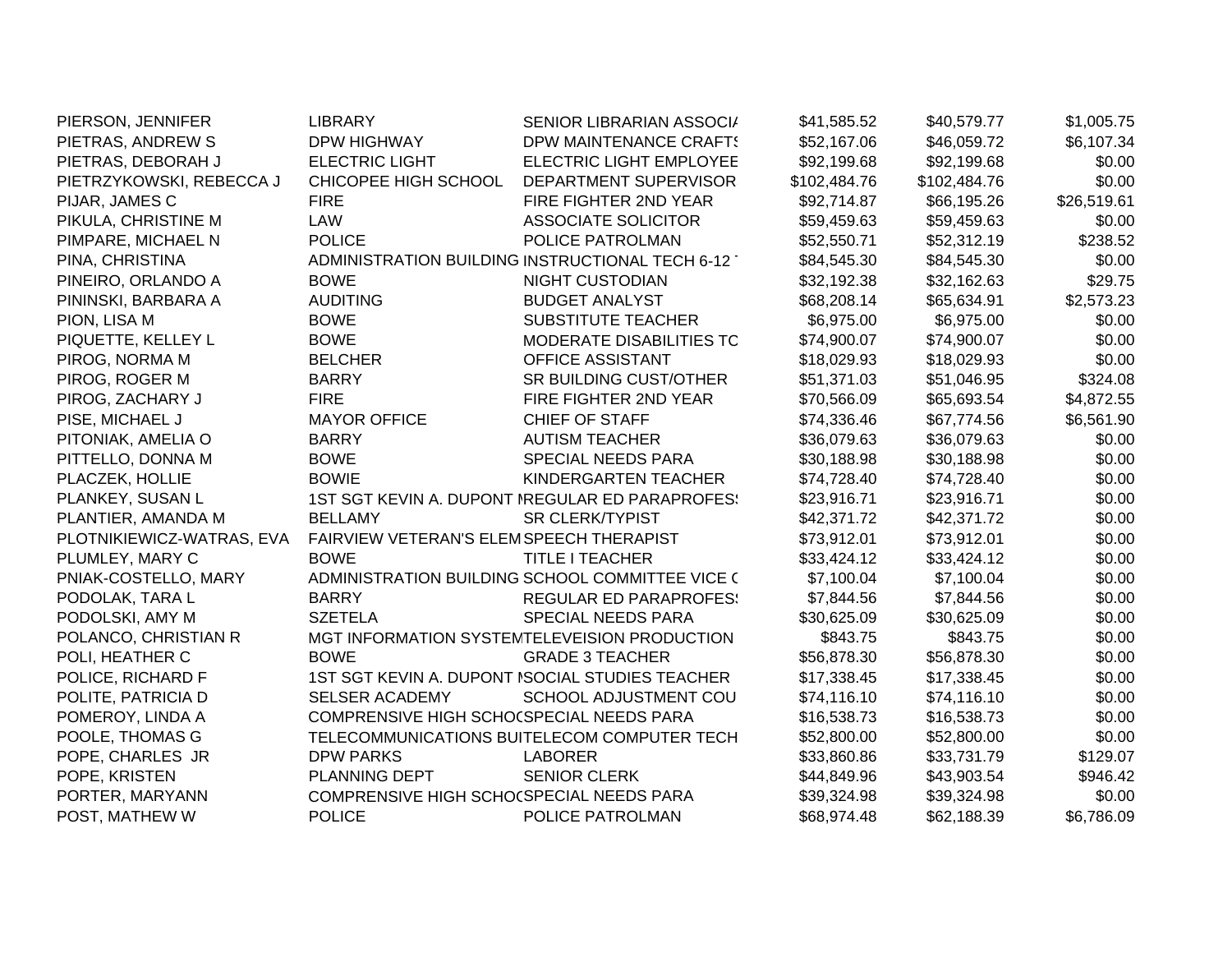| POTORSKI-DAHL, GINA MARIE | COMPRENSIVE HIGH SCHOCENGLISH TEACHER     |                                                 | \$79,794.67  | \$79,794.67  | \$0.00      |
|---------------------------|-------------------------------------------|-------------------------------------------------|--------------|--------------|-------------|
| POTTER, ARTHUR C III      | <b>ELECTRIC LIGHT</b>                     | ELECTRIC LIGHT EMPLOYEE                         | \$144,757.42 | \$144,757.42 | \$0.00      |
| POTTER, DANIEL G          | <b>DPW HIGHWAY</b>                        | <b>GENERAL FOREMAN</b>                          | \$73,628.54  | \$62,538.32  | \$11,090.22 |
| POTTER, MICHAEL           | FLOOD CONTROL                             | <b>MEO MAINTENANCE MAN</b>                      | \$39,382.89  | \$38,629.10  | \$753.79    |
| POTTER, SARAH E           | <b>BARRY</b>                              | <b>BI-LINGUAL PARAPROFESSI</b>                  | \$37,819.01  | \$37,819.01  | \$0.00      |
| POULIOT, CHARLENE M       |                                           | FAIRVIEW VETERAN'S ELEMLIBRARY MEDIA TECHNICIAN | \$1,000.00   | \$1,000.00   | \$0.00      |
| POULIOT, LEE M            | PLANNING DEPT                             | <b>PLANNING DIRECTOR</b>                        | \$86,551.92  | \$86,551.92  | \$0.00      |
| POULIOT, MELISSA A        | <b>SCHOOL LUNCH</b>                       | <b>SUB CAFETERIA WORKER</b>                     | \$4,974.70   | \$4,974.70   | \$0.00      |
| POUTRE, JENNIFER M        | FAIRVIEW VETERAN'S ELEMSPECIAL NEEDS PARA |                                                 | \$30,767.71  | \$30,767.71  | \$0.00      |
| POWELL, GABRIELLE N       | CHICOPEE HIGH SCHOOL                      | <b>COACHES</b>                                  | \$3,061.32   | \$3,061.32   | \$0.00      |
| POWELL, WILLIAM           | <b>POLICE</b>                             | POLICE PATROLMAN                                | \$76,622.85  | \$74,351.31  | \$2,271.54  |
| POWER, LYNN M             | <b>CITY COLLECTORS</b>                    | ASST CITY COLLECTOR                             | \$57,806.39  | \$55,117.55  | \$2,688.84  |
| POWERS, JOANNE M          | ADMINISTRATION BUILDING CONSULTANT        |                                                 | \$112.60     | \$112.60     | \$0.00      |
| POWERS, KELLY A           | <b>LITWIN</b>                             | <b>REGULAR ED PARAPROFES:</b>                   | \$30,899.76  | \$30,899.76  | \$0.00      |
| POWERS, MEGHAN K          | CHICOPEE HIGH SCHOOL                      | <b>FRENCH TEACHER</b>                           | \$47,908.84  | \$47,908.84  | \$0.00      |
| POWERS, NATHAN J          | CHICOPEE HIGH SCHOOL                      | <b>HISTORY TEACHER</b>                          | \$52,194.78  | \$52,194.78  | \$0.00      |
| PRAY, GREGORY J           | <b>FIRE</b>                               | FIRE FIGHTER 2ND YEAR                           | \$86,956.89  | \$69,083.79  | \$17,873.10 |
| PREFONTAINE, TINA M       | <b>LITWIN</b>                             | <b>COMPUTER K-5 TEACHER</b>                     | \$76,857.09  | \$76,857.09  | \$0.00      |
| PREJSNER, SUSAN L         | <b>SCHOOL LUNCH</b>                       | CAFETERIA HELPER                                | \$12,411.72  | \$12,411.72  | \$0.00      |
| PRESNAL, CRAIG J          | <b>BELLAMY</b>                            | SOCIAL STUDIES TEACHER                          | \$21,896.69  | \$21,896.69  | \$0.00      |
| PRESNAL, DIANE M          | 1ST SGT KEVIN A. DUPONT MATH TEACHER      |                                                 | \$66,460.99  | \$66,460.99  | \$0.00      |
| PRESTON, ASHLEY E         | <b>BARRY</b>                              | <b>REGULAR ED PARAPROFES:</b>                   | \$11,660.45  | \$11,660.45  | \$0.00      |
| PRINGLE, MICHELE          | <b>BARRY</b>                              | TILE I PARAPROFESSIONAL                         | \$32,911.35  | \$32,911.35  | \$0.00      |
| PRIVE, DAKOTA A           | <b>ELECTRIC LIGHT</b>                     | ELECTRIC LIGHT EMPLOYEE                         | \$71,046.92  | \$71,046.92  | \$0.00      |
| PRONOVOST, JEFFREY C      |                                           | CAREER TECHNICAL EDUCAAGRICULTURE RESOURCE T    | \$77,532.15  | \$77,532.15  | \$0.00      |
| PROULX, DARLENE J         |                                           | MISCELLANEOUS SUBSTITUSUBSTITUTE PARAPROFESS    | \$55.58      | \$55.58      | \$0.00      |
| PROULX, STEVEN J          | <b>WATER</b>                              | WATER SYS MAINT MAN                             | \$8,873.09   | \$8,595.12   | \$277.97    |
| PROUT, MICKENZIE T        |                                           | MGT INFORMATION SYSTEMTELEVEISION PRODUCTION    | \$2,625.00   | \$2,625.00   | \$0.00      |
| PROUT, OLIVIA A           | <b>LAMBERT LAVOIE</b>                     | NOON ATTEND/CROSS GUAI                          | \$1,446.64   | \$1,446.64   | \$0.00      |
| PROVOST, JENNIFER         | COMPRENSIVE HIGH SCHOCELL 6-12 TEACHER    |                                                 | \$48,866.00  | \$48,866.00  | \$0.00      |
| PROVOST, JOSHUA D         | <b>FIRE</b>                               | FIRE FIGHTER 2ND YEAR                           | \$76,348.80  | \$64,553.73  | \$11,795.07 |
| PROVOST, JOSHUA J         | <b>WATER</b>                              | WATER SYS MAINT MAN                             | \$10,567.34  | \$10,446.80  | \$120.54    |
| PROVOST, SCOTT R          | MGT INFORMATION SYSTEMCOMPUTER TECHNICIAN |                                                 | \$48,345.27  | \$45,538.79  | \$2,806.48  |
| PRZYBYLOWICZ, DENISE      | <b>REGISTRARS</b>                         | <b>BOARD OF REGISTRAR</b>                       | \$712.71     | \$712.71     | \$0.00      |
| PRZYBYLOWICZ, EUGENE      | MUN GOLF COURSE                           | <b>GOLF CASHIER</b>                             | \$7,199.50   | \$7,199.50   | \$0.00      |
| PRZYBYLOWICZ, STANLEY A   | <b>LIBRARY</b>                            | <b>LIBRARY PAGE</b>                             | \$4,819.50   | \$4,819.50   | \$0.00      |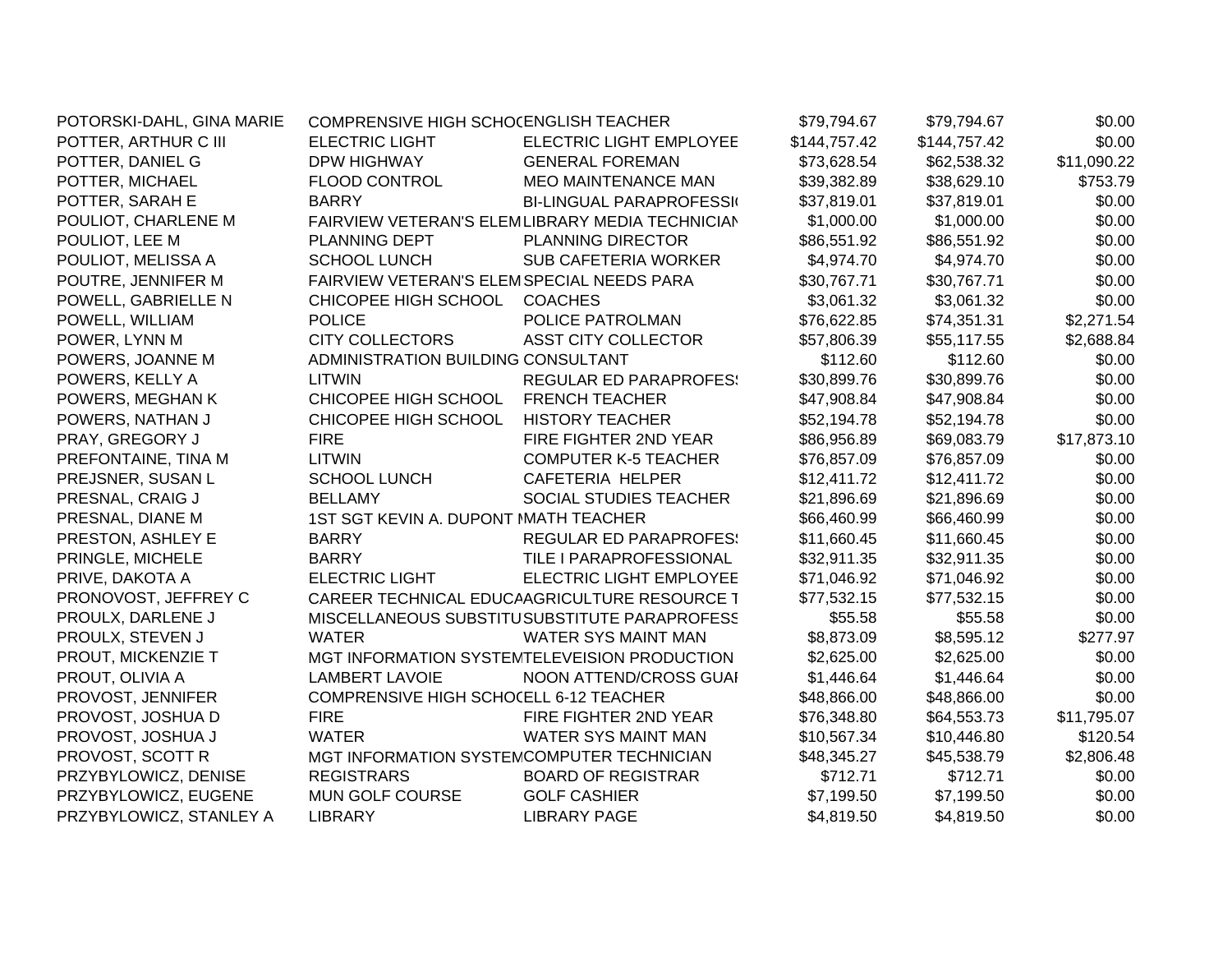| PUDELKO, SABRINA           | <b>SZETELA</b>                               | <b>SPECIAL ED TEACHER</b>                    | \$73,912.02 | \$73,912.02 | \$0.00     |
|----------------------------|----------------------------------------------|----------------------------------------------|-------------|-------------|------------|
| PUESCHEL, AMANDA L         | COMPRENSIVE HIGH SCHO(SPANISH TEACHER        |                                              | \$73,937.02 | \$73,937.02 | \$0.00     |
| PUGH, SANDRA L             | COMPRENSIVE HIGH SCHOCSR CLERK/TYPIST        |                                              | \$23,246.70 | \$23,246.70 | \$0.00     |
| PULSFORD, KENNETH R        | <b>MUN GOLF COURSE</b>                       | <b>GOLF ASSISTANT</b>                        | \$1,420.88  | \$1,420.88  | \$0.00     |
| PYTEL, JENNIFER R          | FAIRVIEW VETERAN'S ELEMSPECIAL NEEDS PARA    |                                              | \$6,706.87  | \$6,706.87  | \$0.00     |
| <b>QUENNEVILLE, MARK T</b> | <b>DPW PARKS</b>                             | PARK MAINTENANCE CRAFT                       | \$42,689.58 | \$39,572.12 | \$3,117.46 |
| QUESNEL, NANCY             | COMPRENSIVE HIGH SCHOCSR CLERK/TYPIST        |                                              | \$26,332.97 | \$26,332.97 | \$0.00     |
| QUILES, ISMAEL             | <b>FIRE</b>                                  | FIRE FIGHTER 2ND YEAR                        | \$74,987.39 | \$67,681.91 | \$7,305.48 |
| QUINN, HEATHER E           | <b>STREIBER</b>                              | SPECIAL NEEDS PARA                           | \$31,317.79 | \$31,317.79 | \$0.00     |
| QUINN, MARY                | <b>SZETELA</b>                               | SPECIAL NEEDS PARA                           | \$24,482.17 | \$24,482.17 | \$0.00     |
| QUINONES, ANGEL JR         | <b>HEALTH</b>                                | <b>CODE ENFORCEMENT INSPI</b>                | \$59,179.92 | \$59,179.92 | \$0.00     |
| RACINE, RAYMOND R          |                                              | CAREER TECHNICAL EDUCAMANUFACTURING TEACHER  | \$74,337.01 | \$74,337.01 | \$0.00     |
| RAFTERY, COREY M JR        | <b>SCHOOL MAINTENANCE</b>                    | MAINTENANCE SUMMER API                       | \$3,078.00  | \$3,078.00  | \$0.00     |
| RAFTERY, TARA-LYNN         | CHICOPEE HIGH SCHOOL                         | <b>SPECIAL NEEDS PARA</b>                    | \$22,710.76 | \$22,710.76 | \$0.00     |
| RALEIGH, HEIDI J           | ADMINISTRATION BUILDING SR CLERK/TYPIST      |                                              | \$40,789.73 | \$40,653.17 | \$136.56   |
| RALEIGH, JAKOB C           | <b>SCHOOL MAINTENANCE</b>                    | <b>NIGHT CUSTODIAN</b>                       | \$7,261.38  | \$7,261.38  | \$0.00     |
| RALEIGH, MCKENNA N         | 1ST SGT KEVIN A. DUPONT ISPECIAL NEEDS PARA  |                                              | \$20,715.15 | \$20,715.15 | \$0.00     |
| RALEIGH, TAYLOR M          | <b>SZETELA</b>                               | OFFICE ASSISTANT                             | \$8,479.24  | \$8,479.24  | \$0.00     |
| RALSTON, ELIZABETH A       | COMPRENSIVE HIGH SCHO(SPECIAL NEEDS PARA     |                                              | \$32,129.55 | \$32,129.55 | \$0.00     |
| RAMONDETTA, ALLYSON M      | <b>BARRY</b>                                 | <b>GRADE 3 TEACHER</b>                       | \$49,970.21 | \$49,970.21 | \$0.00     |
| RAMOS, ELBA I              | <b>STEFANIK</b>                              | <b>CROSSING GUARD</b>                        | \$4,649.58  | \$4,649.58  | \$0.00     |
| RAMOS, JAILENE I           | <b>SCHOOL LUNCH</b>                          | CAFETERIA HELPER                             | \$1,186.75  | \$1,186.75  | \$0.00     |
| RAMOS, MIGUEL A            |                                              | MISCELLANEOUS SUBSTITUSUBSTITUTE PARAPROFESS | \$5,118.78  | \$5,118.78  | \$0.00     |
| RAPP, KAREN A              | 1ST SGT KEVIN A. DUPONT MATH TEACHER         |                                              | \$75,354.93 | \$75,354.93 | \$0.00     |
| RASH, ROBERT R JR          | 1ST SGT KEVIN A. DUPONT MATH TEACHER         |                                              | \$27,510.24 | \$27,510.24 | \$0.00     |
| RATTELL, DAVID P           | CITY HALL MAINTENANCE                        | LABORER                                      | \$44,846.13 | \$43,205.38 | \$1,640.75 |
| RATTELL, KEITH W           | <b>CITY CLERK</b>                            | <b>CITY CLERK</b>                            | \$70,407.95 | \$70,407.95 | \$0.00     |
| RAYMOND, GRAHAM T          |                                              | COMPRENSIVE HIGH SCHO(SOCIAL STUDIES TEACHER | \$86,412.18 | \$86,412.18 | \$0.00     |
| REAGAN, MICHAEL G          | COMPRENSIVE HIGH SCHOCMATH TEACHER           |                                              | \$70,983.01 | \$70,983.01 | \$0.00     |
| REARDON, MICHELLE E        | FAIRVIEW VETERAN'S ELEMGRADE 4 TEACHER       |                                              | \$73,912.01 | \$73,912.01 | \$0.00     |
| REECE, JAMISON L           | <b>FIRE</b>                                  | FIRE FIGHTER 2ND YEAR                        | \$70,890.78 | \$67,604.25 | \$3,286.53 |
| REED, EVETTE L             | <b>BOWE</b>                                  | NOON ATTEND/CROSS GUAI                       | \$8,348.55  | \$8,348.55  | \$0.00     |
| REED, GEORGE A             | MISCELLANEOUS SUBSTITUSUB CROSSING GUARD     |                                              | \$1,625.41  | \$1,625.41  | \$0.00     |
| REED, WILLIAM P            | 1ST SGT KEVIN A. DUPONT ISECONDARY VICE PRIN |                                              | \$98,061.07 | \$98,061.07 | \$0.00     |
| REGO, KATELYN C            | <b>BARRY</b>                                 | SPEECH THERAPY ASST                          | \$47,146.07 | \$47,146.07 | \$0.00     |
| <b>REID, CATRIONA G</b>    | <b>SCHOOL MAINTENANCE</b>                    | MAINTENANCE SUMMER API                       | \$2,173.50  | \$2,173.50  | \$0.00     |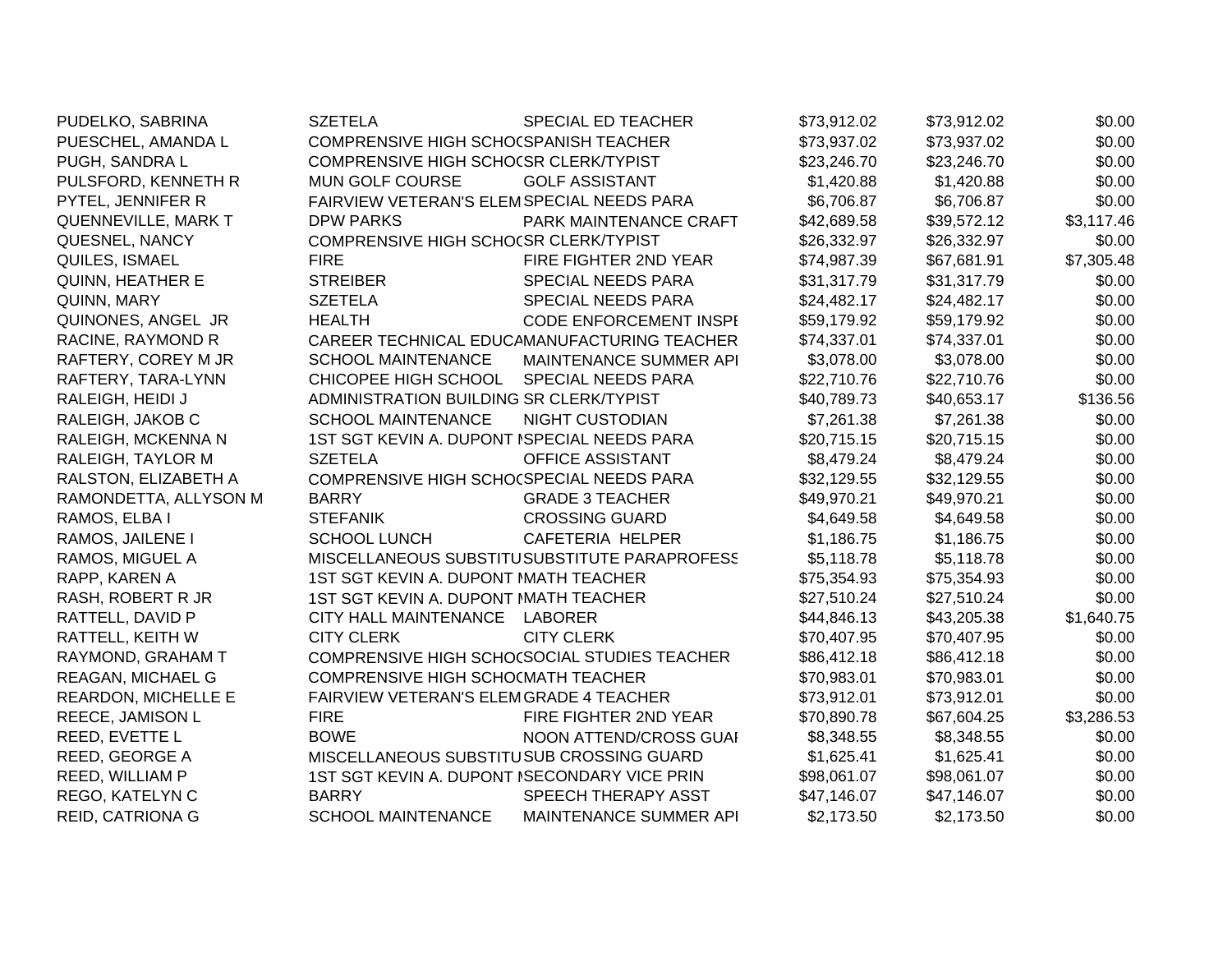| REID, JANET L             | <b>SZETELA</b>                            | <b>PRINCIPALS</b>                              | \$112,909.08 | \$112,909.08 | \$0.00     |
|---------------------------|-------------------------------------------|------------------------------------------------|--------------|--------------|------------|
| REIDY, HANNAH M           | COMPRENSIVE HIGH SCHOCCOACHES             |                                                | \$1,569.34   | \$1,569.34   | \$0.00     |
| REIDY, JOSEPH             | <b>DPW HIGHWAY</b>                        | <b>SPECIAL MEO</b>                             | \$67,331.74  | \$58,428.85  | \$8,902.89 |
| REIDY, RICHARD A          | COMPRENSIVE HIGH SCHO(SPECIAL NEEDS PARA  |                                                | \$17,312.23  | \$17,312.23  | \$0.00     |
| REILLY, KERRIN E          | CHICOPEE HIGH SCHOOL                      | SPECIAL ED TEACHER                             | \$83,132.65  | \$83,132.65  | \$0.00     |
| REMILLARD, ANDRE P        | <b>POLICE</b>                             | POLICE PATROLMAN                               | \$105,162.44 | \$102,433.40 | \$2,729.04 |
| REMILLARD, KARA           | FAIRVIEW VETERAN'S ELEMGRADE 3 TEACHER    |                                                | \$74,900.08  | \$74,900.08  | \$0.00     |
| REMILLARD, RAYMOND        | DPW WWTP                                  | <b>MECHANIC WWTP</b>                           | \$55,783.50  | \$53,663.38  | \$2,120.12 |
| RENDER, GERALD P          | <b>DPW SANITATION</b>                     | <b>LABORER</b>                                 | \$45,049.36  | \$39,667.17  | \$5,382.19 |
| RENIEWICZ, MEGAN E        | 1ST SGT KEVIN A. DUPONT NELA 6-12 TEACHER |                                                | \$67,764.04  | \$67,764.04  | \$0.00     |
| REOPEL, VALERIY R         | <b>ELECTRIC LIGHT</b>                     | ELECTRIC LIGHT EMPLOYEE                        | \$67,868.45  | \$64,429.39  | \$3,439.06 |
| RETTEW, LINSEY M          | CHICOPEE HIGH SCHOOL                      | <b>COACHES</b>                                 | \$209.44     | \$209.44     | \$0.00     |
| REYNOLDS, ANNA E          | <b>BOWIE</b>                              | <b>SPECIAL ED TEACHER</b>                      | \$43,653.61  | \$43,653.61  | \$0.00     |
| REYNOLDS, LORELEI L       | <b>LIBRARY</b>                            | <b>LIBRARY PAGE</b>                            | \$3,067.88   | \$3,067.88   | \$0.00     |
| REYNOLDS, SHARLENE E      | <b>HUMAN RESOURCES</b>                    | PANDEMIC RESPONSE CLEF                         | \$11,114.26  | \$11,114.26  | \$0.00     |
| RIBADENEYRA, ROQUE A      | <b>BELLAMY</b>                            | SPECIAL NEEDS PARA                             | \$5,995.30   | \$5,995.30   | \$0.00     |
| RICARDI-SHUMSKY, JENNIFER | <b>DPW PARKS</b>                          | <b>SENIOR CLERK</b>                            | \$46,602.13  | \$46,260.58  | \$341.55   |
| RICARDO, LISA M           | <b>POLICE</b>                             | PRINCIPAL CLERK                                | \$49,027.10  | \$48,909.78  | \$117.32   |
| RICCIARDI, GERARDA        | <b>WATER</b>                              | PRINCIPAL CLERK                                | \$47,360.98  | \$47,291.32  | \$69.66    |
| RICE, ANDREW              | <b>DPW HIGHWAY</b>                        | DPW MAINTENANCE CRAFTS                         | \$52,491.79  | \$48,020.36  | \$4,471.43 |
| RICHARD, KAREN J          | <b>SZETELA</b>                            | <b>INTERVENTION TEACHER</b>                    | \$74,407.96  | \$74,407.96  | \$0.00     |
| RIEL, DARLENE A           | <b>SELSER ACADEMY</b>                     | <b>SR CLERK/TYPIST</b>                         | \$42,396.72  | \$42,396.72  | \$0.00     |
| RIETHER, JENNIFER M       |                                           | FAIRVIEW VETERAN'S ELEMKINDERGARTEN TEACHER    | \$71,207.47  | \$71,207.47  | \$0.00     |
| RILEY, ELAINE M           | <b>SCHOOL LUNCH</b>                       | <b>ELEMENTRY COOK</b>                          | \$24,543.62  | \$23,970.11  | \$573.51   |
| RILEY, SHARYN A           | <b>AUDITING</b>                           | <b>CITY AUDITOR</b>                            | \$109,801.94 | \$109,801.94 | \$0.00     |
| RILEY, SHARYN A           |                                           | CONTRIBUTORY RETIREMENRETIREMENT BOARD MEMBI   | \$4,500.00   | \$4,500.00   | \$0.00     |
| RILEY, STACY L            | <b>BARRY</b>                              | SPECIAL ED TEACHER                             | \$50,490.99  | \$50,490.99  | \$0.00     |
| RINGUETTE, DANIEL J       | MUN GOLF COURSE                           | <b>GOLF CASHIER</b>                            | \$8,694.00   | \$8,694.00   | \$0.00     |
| RIOS - PEREZ, NANCY       |                                           | FAIRVIEW VETERAN'S ELEMTILE I PARAPROFESSIONAL | \$34,155.53  | \$34,155.53  | \$0.00     |
| RIOS, PETER               | <b>WATER</b>                              | <b>METER READER</b>                            | \$19,855.43  | \$19,855.43  | \$0.00     |
| RITCHOTT, KENNETH P       | 1ST SGT KEVIN A. DUPONT ICROSSING GUARD   |                                                | \$4,093.60   | \$4,093.60   | \$0.00     |
| RITZER, JOSHUA            | <b>DPW FORESTRY</b>                       | SPECIAL MEO                                    | \$63,425.15  | \$55,196.56  | \$8,228.59 |
| RITZER, ZACKARY           | DPW WWTP                                  | PUMPING STATION OPERAT                         | \$36,163.30  | \$35,616.01  | \$547.29   |
| RIVARD, DUANE E           | 1ST SGT KEVIN A. DUPONT MATH TEACHER      |                                                | \$74,037.02  | \$74,037.02  | \$0.00     |
| RIVAS, JESSICA A          | <b>HUMAN RESOURCES</b>                    | HR GENERALIST                                  | \$25,646.10  | \$25,646.10  | \$0.00     |
| RIVAS, MICHELLE M         |                                           | MISCELLANEOUS SUBSTITUSUBSTITUTE PARAPROFESS   | \$3,238.17   | \$3,238.17   | \$0.00     |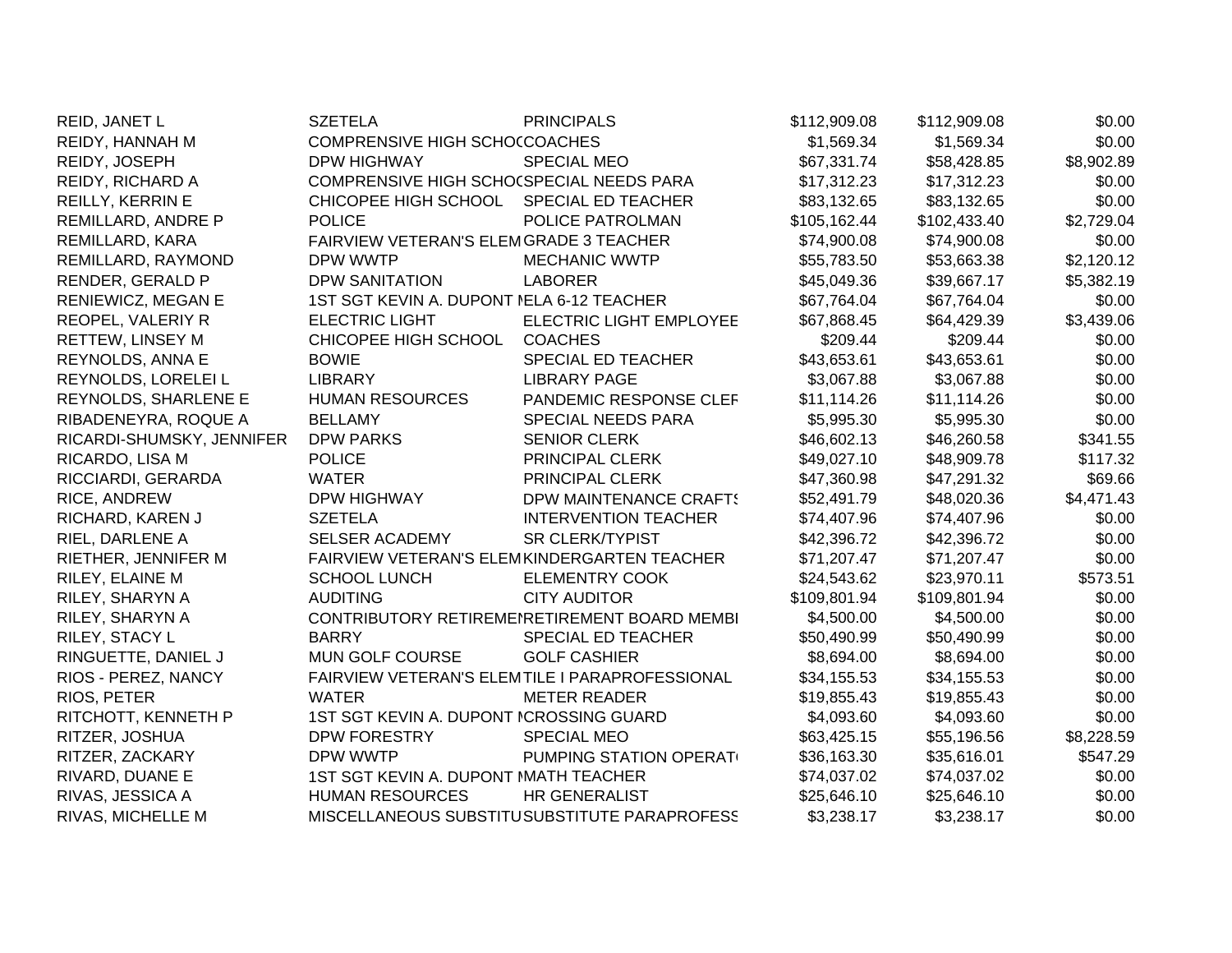| RIVERA, ABNER             | <b>STEFANIK</b>                            | <b>NIGHT CUSTODIAN</b>                          | \$49,939.33  | \$49,072.25  | \$867.08   |
|---------------------------|--------------------------------------------|-------------------------------------------------|--------------|--------------|------------|
| RIVERA, ANGELIQUE M       | <b>LIBRARY</b>                             | <b>LIBRARIAN ASSOCIATE</b>                      | \$38,220.40  | \$36,609.49  | \$1,610.91 |
| RIVERA, DAVID A           | <b>POLICE</b>                              | POLICE PATROLMAN                                | \$82,385.65  | \$73,027.01  | \$9,358.64 |
| RIVERA, EVA               | <b>STEFANIK</b>                            | <b>SUB CROSSING GUARD</b>                       | \$6,365.26   | \$6,365.26   | \$0.00     |
| RIVERA, JERRY             | MGT INFORMATION SYSTEMCOMPUTER TECHNICIAN  |                                                 | \$50,748.32  | \$48,445.53  | \$2,302.79 |
| RIVERA, LISETTE           | <b>BOWE</b>                                | <b>BI-LINGUAL TUTOR</b>                         | \$15,554.78  | \$15,554.78  | \$0.00     |
| RIVERA, VINCENT           | <b>ELECTRIC LIGHT</b>                      | <b>ELECTRIC LIGHT EMPLOYEE</b>                  | \$63,596.42  | \$62,974.01  | \$622.41   |
| RIVERA-RIFFENBURG, EVELYN |                                            | ADMINISTRATION BUILDING DIRECTOR OF HUMAN RESC  | \$101,019.24 | \$101,019.24 | \$0.00     |
| RIVEST, JOANNE M          |                                            | ADMINISTRATION BUILDING ASST SEC ASST SUP STUDE | \$41,372.08  | \$41,372.08  | \$0.00     |
| RIVET, DIANE              | <b>SCHOOL LUNCH</b>                        | CAFETERIA HELPER                                | \$19,359.06  | \$19,359.06  | \$0.00     |
| RIVET, RONALD L JR        |                                            | TELECOMMUNICATIONS BUIASST CHIEF INFORMATION (  | \$83,531.66  | \$83,531.66  | \$0.00     |
| RIVET, RYAN L             |                                            | TELECOMMUNICATIONS BUITELECOM COMPUTER TECH     | \$58,673.85  | \$58,673.85  | \$0.00     |
| <b>RIVET, THOMAS R</b>    | CHICOPEE HIGH SCHOOL                       | TECH/ENGINEERING 6-12 TE                        | \$74,109.07  | \$74,109.07  | \$0.00     |
| RIZZO, AMANDA R           | <b>SCHOOL LUNCH</b>                        | <b>SUB CAFETERIA WORKER</b>                     | \$2,111.34   | \$2,111.34   | \$0.00     |
| RIZZO, ANDREA C           | <b>BELLAMY</b>                             | <b>MATH TEACHER</b>                             | \$77,441.36  | \$77,441.36  | \$0.00     |
| RIZZO, GEORGINA           | <b>SCHOOL LUNCH</b>                        | ELEM COOK W/ ELDERLY PR                         | \$35,295.14  | \$34,035.15  | \$1,259.99 |
| ROACH, JOHN R             | <b>POLICE</b>                              | POLICE PATROLMAN                                | \$50,125.72  | \$47,058.55  | \$3,067.17 |
| ROBARGE, KAITLYN J        | 1ST SGT KEVIN A. DUPONT MUSIC 6-12 TEACHER |                                                 | \$74,790.90  | \$74,790.90  | \$0.00     |
| ROBBINS, KYLE J           | <b>POLICE</b>                              | POLICE PATROLMAN                                | \$31,893.13  | \$30,098.46  | \$1,794.67 |
| ROBERGE, CYNTHIA M        | COMPRENSIVE HIGH SCHOCTEAM CHAIRPERSON     |                                                 | \$73,912.02  | \$73,912.02  | \$0.00     |
| ROBERTS, DEBORAH J        | <b>SCHOOL LUNCH</b>                        | <b>CAFETERIA HELPER</b>                         | \$772.27     | \$772.27     | \$0.00     |
| ROBERTS, ZEHRA            | <b>BELLAMY</b>                             | TILE I PARAPROFESSIONAL                         | \$32,852.12  | \$32,852.12  | \$0.00     |
| ROBIDOUX, ALESSA P        | <b>SCHOOL MAINTENANCE</b>                  | MAINTENANCE SUMMER API                          | \$3,307.50   | \$3,307.50   | \$0.00     |
| ROBIDOUX, KATIE A         | FAIRVIEW VETERAN'S ELEMSPECIAL NEEDS PARA  |                                                 | \$25,430.83  | \$25,430.83  | \$0.00     |
| ROBILLARD, DIANE LEE      | <b>LIBRARY</b>                             | MEDIA/COMPUTER SERVICE                          | \$68,004.49  | \$67,347.09  | \$657.40   |
| ROBILLARD, JENNA ANN      | PARKS AND RECREATION                       | SCORE/KEEPER 9/10                               | \$270.00     | \$270.00     | \$0.00     |
| ROBILLARD, ROXANN M       | MGT INFORMATION SYSTEMSYSTEM ANALYST       |                                                 | \$65,008.20  | \$65,008.20  | \$0.00     |
| ROBINSON, JOYCE M         | <b>BELCHER</b>                             | READING 1ST SPEC K-5 TCH                        | \$33,833.97  | \$33,833.97  | \$0.00     |
| ROBISON, KAREN J          | ADMINISTRATION BUILDING SUBSTITUTE NURSES  |                                                 | \$56,222.22  | \$56,222.22  | \$0.00     |
| RODKEY, ASHLEY H          | <b>SZETELA</b>                             | SPECIAL ED TEACHER                              | \$62,131.00  | \$62,131.00  | \$0.00     |
| RODRIGO, ANDREA           | <b>BARRY</b>                               | SPECIAL ED TEACHER                              | \$59,469.99  | \$59,469.99  | \$0.00     |
| RODRIGUES, CHELSEA L      | ADMINISTRATION BUILDING CONSULTANT         |                                                 | \$2,167.55   | \$2,167.55   | \$0.00     |
| RODRIGUES, LILIANA M      | FAIRVIEW VETERAN'S ELEMSPECIAL NEEDS PARA  |                                                 | \$3,145.04   | \$3,145.04   | \$0.00     |
| RODRIGUEZ, ALAYSSIA M     | PARKS AND RECREATION SCORE/KEEPER 9/10     |                                                 | \$13.50      | \$13.50      | \$0.00     |
| RODRIGUEZ, DESTINY M      | FAIRVIEW VETERAN'S ELEMSPECIAL ED TEACHER  |                                                 | \$48,915.98  | \$48,915.98  | \$0.00     |
| RODRIGUEZ, ELIESETT       | <b>POLICE</b>                              | POLICE PATROLMAN                                | \$84,415.75  | \$77,210.49  | \$7,205.26 |
|                           |                                            |                                                 |              |              |            |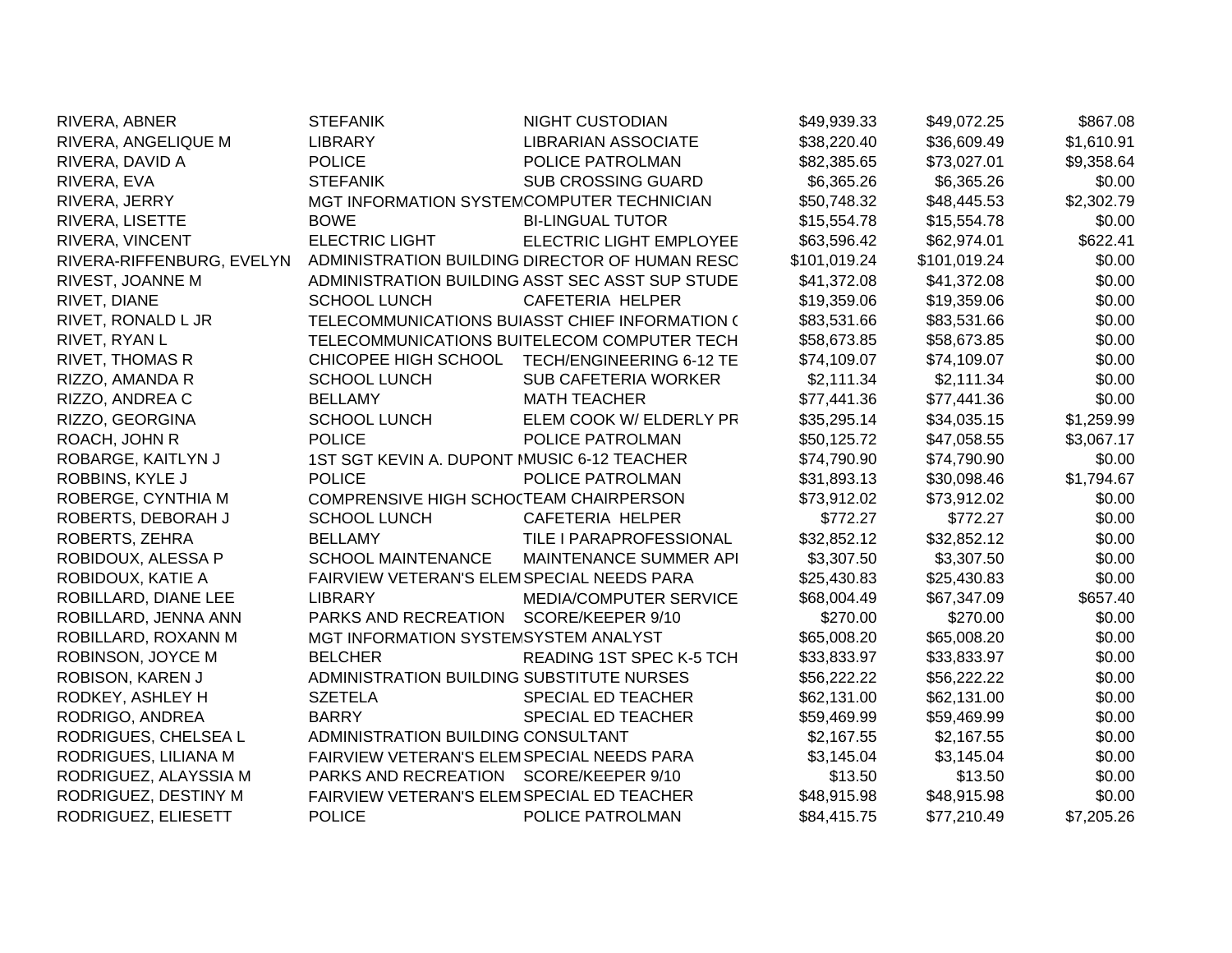| RODRIGUEZ, EVAN R      | <b>SELSER ACADEMY</b>                     | SOCIAL STUDIES TEACHER                        | \$60,132.10 | \$60,132.10 | \$0.00      |
|------------------------|-------------------------------------------|-----------------------------------------------|-------------|-------------|-------------|
| RODRIGUEZ, JOHNNY      |                                           | MGT INFORMATION SYSTEMSERVICE DESK TECHNICIAN | \$48,445.54 | \$48,445.54 | \$0.00      |
| RODRIGUEZ, JONAH V     | PARKS AND RECREATION                      | LIFEGUARD                                     | \$4,012.00  | \$4,012.00  | \$0.00      |
| RODRIGUEZ, LIDIA M     | CONTRIBUTORY RETIREMENRETIREMENT ADM ASST |                                               | \$46,457.12 | \$46,035.54 | \$421.58    |
| <b>ROGERS, ERIC M</b>  | <b>FIRE</b>                               | FIRE FIGHTER 2ND YEAR                         | \$87,760.23 | \$67,269.98 | \$20,490.25 |
| ROLDAN, ARIEL L        | <b>POLICE</b>                             | POLICE PATROLMAN                              | \$8,474.38  | \$8,474.38  | \$0.00      |
| ROLDAN, NICKY          | DPW WWTP                                  | <b>TEMP LABORER</b>                           | \$2,885.63  | \$2,835.00  | \$50.63     |
| ROLLEND, PETER         | CHICOPEE HIGH SCHOOL                      | AIR FORCE JR ROTC TEACH                       | \$72,460.53 | \$72,460.53 | \$0.00      |
| ROMANO, RYAN W         | <b>POLICE</b>                             | POLICE PATROLMAN                              | \$51,991.70 | \$51,991.70 | \$0.00      |
| RONDEAU, LINNAE M      | CHICOPEE HIGH SCHOOL                      | <b>GENERAL SCIENCE 6-12 TCH</b>               | \$77,385.48 | \$77,385.48 | \$0.00      |
| RONNAU, NORA D         | <b>LITWIN</b>                             | TITLE I TEACHER                               | \$78,945.93 | \$78,945.93 | \$0.00      |
| ROOKE, THOMAS J        | LAW                                       | <b>CHIEF OF LITIGATION</b>                    | \$8,472.33  | \$8,472.33  | \$0.00      |
| ROOKS, MARGARET        | <b>BELLAMY</b>                            | SPEECH THERAPY ASST                           | \$47,146.09 | \$47,146.09 | \$0.00      |
| ROONEY, ADAM           | <b>SCHOOL MAINTENANCE</b>                 | <b>DAY CUSTODIAN</b>                          | \$47,607.01 | \$46,428.89 | \$1,178.12  |
| ROOT, KIMBERLY A       | LITWIN                                    | SCHOOL PSYCHOLOGIST                           | \$78,945.93 | \$78,945.93 | \$0.00      |
| ROSA, JACOB X          | DPW HIGHWAY                               | HIGHWAY MAINTENANCE M/                        | \$43,324.22 | \$39,961.44 | \$3,362.78  |
| ROSARIO, NEIL D        | COMPRENSIVE HIGH SCHOCELA 6-12 TEACHER    |                                               | \$80,804.01 | \$80,804.01 | \$0.00      |
| ROSE, CHAD L           | <b>LAMBERT LAVOIE</b>                     | <b>NIGHT CUSTODIAN</b>                        | \$43,288.44 | \$42,768.19 | \$520.25    |
| ROSKE, ROBERT A        | DPW WWTP                                  | <b>TREATMENT PLANT OPERAT</b>                 | \$72,394.99 | \$64,877.20 | \$7,517.79  |
| ROSNER, SUSAN A        | <b>BELCHER</b>                            | SPECIAL NEEDS PARA                            | \$21,712.79 | \$21,712.79 | \$0.00      |
| ROSSI, LISA A          | <b>LAMBERT LAVOIE</b>                     | <b>REGULAR ED PARAPROFES!</b>                 | \$35,043.96 | \$35,043.96 | \$0.00      |
| ROSSMAN, DEBORAH G     | <b>BELLAMY</b>                            | <b>GENERAL SCIENCE 6-12 TCH</b>               | \$7,077.27  | \$7,077.27  | \$0.00      |
| ROSSO, THOMAS          | MUN GOLF COURSE                           | <b>GOLF ASSISTANT</b>                         | \$7,651.15  | \$7,651.15  | \$0.00      |
| ROTH, NICOLE J         |                                           | FAIRVIEW VETERAN'S ELEMREGULAR ED PARAPROFES! | \$23,120.82 | \$23,120.82 | \$0.00      |
| ROULE, SHELLIE K       | <b>STREIBER</b>                           | SPECIAL ED TEACHER                            | \$54,893.32 | \$54,893.32 | \$0.00      |
| ROUSSEAU, DOMINIQUE R  | <b>SZETELA</b>                            | SPECIAL ED TEACHER                            | \$27,510.24 | \$27,510.24 | \$0.00      |
| ROUSSEAU, EVA M        | <b>SCHOOL LUNCH</b>                       | CAFETERIA HELPER                              | \$226.72    | \$226.72    | \$0.00      |
| ROUSSEAU, FRANCIS E JR | <b>LAMBERT LAVOIE</b>                     | <b>CROSSING GUARD</b>                         | \$2,107.02  | \$2,107.02  | \$0.00      |
| ROVELLI-GRACE, CARLA   | <b>CITY COUNCIL</b>                       | ADMINISTRATIVE ASST NON                       | \$34,841.62 | \$33,932.40 | \$909.22    |
| ROWELL, JENNIFER R     | <b>STREIBER</b>                           | SPECIAL NEEDS PARA                            | \$32,154.14 | \$32,154.14 | \$0.00      |
| ROY, ALLISON S         | FAIRVIEW VETERAN'S ELEMSUBSTITUTE TEACHER |                                               | \$431.25    | \$431.25    | \$0.00      |
| ROY, AMBER L           | <b>VETERANS SERVICE</b>                   | <b>VETERAN SERVICE INVESTI(</b>               | \$46,260.52 | \$46,260.52 | \$0.00      |
| ROY, BRETT G           | <b>FIRE</b>                               | FIRE FIGHTER 2ND YEAR                         | \$63,984.42 | \$63,388.65 | \$595.77    |
| ROY, DORIS             | <b>SCHOOL LUNCH</b>                       | <b>ASSISTANT COOK HIGH &amp; MI</b>           | \$25,142.15 | \$24,689.02 | \$453.13    |
| ROY, GERARD A          | <b>CITY COUNCIL</b>                       | <b>CITY COUNCILOR</b>                         | \$12,250.00 | \$12,250.00 | \$0.00      |
| ROY, JOHN M            | <b>FIRE</b>                               | FIRE FIGHTER 2ND YEAR                         | \$70,951.96 | \$66,301.21 | \$4,650.75  |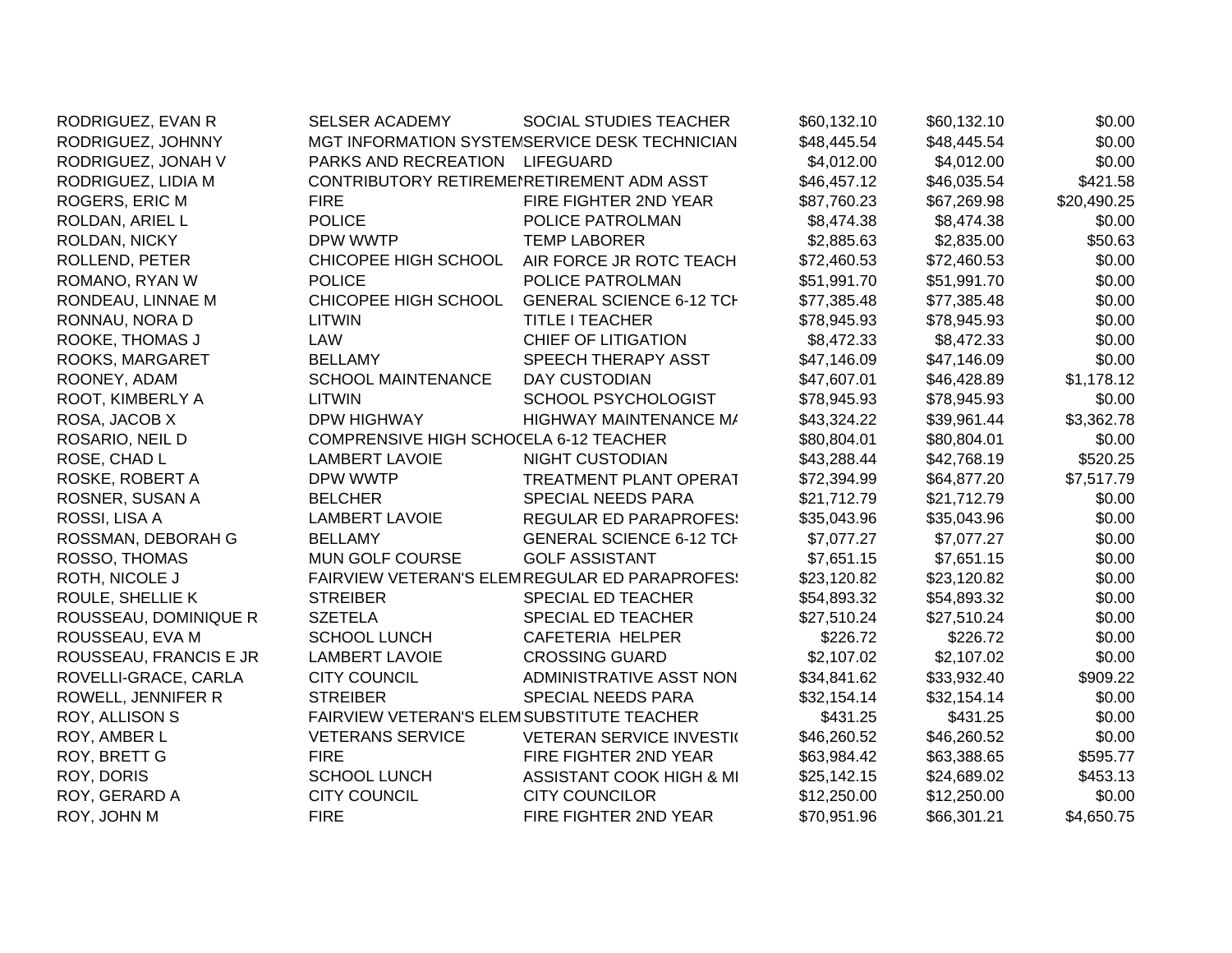| ROY, KIMBERLY A     | <b>BELLAMY</b>                              | SPECIAL ED TEACHER                                | \$96,247.23  | \$96,247.23 | \$0.00      |
|---------------------|---------------------------------------------|---------------------------------------------------|--------------|-------------|-------------|
| ROY, MARY M         | <b>BELCHER</b>                              | NOON ATTEND/CROSS GUAI                            | \$2,938.20   | \$2,938.20  | \$0.00      |
| ROY, MATHEW G       | <b>FIRE</b>                                 | <b>FIRE CAPTAIN</b>                               | \$113,765.57 | \$93,299.27 | \$20,466.30 |
| ROY, RICHARD P      | <b>FIRE</b>                                 | FIRE FIGHTER BADGE #1, 2,                         | \$88,481.47  | \$71,025.10 | \$17,456.37 |
| ROY, STACEY L       |                                             | FAIRVIEW VETERAN'S ELEMSUBSTITUTE TEACHER         | \$2,162.50   | \$2,162.50  | \$0.00      |
| ROY, TAMMY L        | <b>BOWIE</b>                                | OFFICE ASSISTANT                                  | \$21,086.66  | \$21,086.66 | \$0.00      |
| ROY, TIANA M        | CHICOPEE HIGH SCHOOL                        | <b>COACHES</b>                                    | \$1,246.33   | \$1,246.33  | \$0.00      |
| RUEL, DONALD J      | <b>BUILDING</b>                             | TEMPORARY WIRE INSPECT                            | \$1,062.00   | \$716.52    | \$345.48    |
| RUFF, STEPHEN A     | 1ST SGT KEVIN A. DUPONT ISPECIAL ED TEACHER |                                                   | \$42,725.17  | \$42,725.17 | \$0.00      |
| RUIZ, DANIEL A      | <b>FIRE</b>                                 | FIRE FIGHTER 1ST YEAR                             | \$31,678.33  | \$31,218.97 | \$459.36    |
| RUIZ, JONAEL        | <b>COUNCIL ON AGING</b>                     | PROGRAM TECHNICIAN                                | \$46,035.57  | \$46,035.57 | \$0.00      |
| RUIZ, JULIO C       | <b>FIRE</b>                                 | FIRE FIGHTER 1ST YEAR                             | \$19,674.51  | \$19,610.28 | \$64.23     |
| RUMPLIK, BETSY K    | <b>SZETELA</b>                              | PRESCHOOL TEACHER                                 | \$26,484.44  | \$26,484.44 | \$0.00      |
| RUMYANTSEV, OLGA    | CHICOPEE HIGH SCHOOL                        | <b>CHEMISTRY TEACHER</b>                          | \$76,857.08  | \$76,857.08 | \$0.00      |
| RUSSELL, JONATHAN D |                                             | 1ST SGT KEVIN A. DUPONT ILIBRARY MEDIA TECHNICIAN | \$9,163.32   | \$9,163.32  | \$0.00      |
| RUSSO, CHRISTINE    |                                             | FAIRVIEW VETERAN'S ELEMTILE I PARAPROFESSIONAL    | \$33,036.61  | \$33,036.61 | \$0.00      |
| RUSSO, SCOTT A      | <b>FIRE</b>                                 | FIRE FIGHTER 2ND YEAR                             | \$86,698.96  | \$63,939.58 | \$22,759.38 |
| RYAN, ALYSSA A      | <b>HEALTH</b>                               | PRINCIPAL CLERK                                   | \$47,899.51  | \$47,899.51 | \$0.00      |
| RYAN, LESLIE J      | COMPRENSIVE HIGH SCHO(SPECIAL NEEDS PARA    |                                                   | \$30,182.10  | \$30,182.10 | \$0.00      |
| RYAN, MARTHA A      | ADMINISTRATION BUILDING SCHOOL NURSES       |                                                   | \$69,987.44  | \$69,987.44 | \$0.00      |
| RYAN, THOMAS H      | 1ST SGT KEVIN A. DUPONT INIGHT CUSTODIAN    |                                                   | \$42,085.35  | \$38,681.18 | \$3,404.17  |
| RYCZEK, ALLEN       |                                             | CENTRAL MAINTENANCE GASERVICE OPERATIONS MAN.     | \$86,439.53  | \$77,069.12 | \$9,370.41  |
| RYCZEK, LYNN M      | <b>ELECTRIC LIGHT</b>                       | <b>ELECTRIC LIGHT EMPLOYEE</b>                    | \$53,604.64  | \$53,604.64 | \$0.00      |
| RYPYSC, PAUL R      | <b>SCHOOL MAINTENANCE</b>                   | <b>SCHOOL MESSENGER</b>                           | \$50,240.00  | \$50,240.00 | \$0.00      |
| SAADY, SAFA S       | CHICOPEE HIGH SCHOOL                        | SPECIAL ED INCLUSION TEA                          | \$18,319.89  | \$18,319.89 | \$0.00      |
| SABBS, KAREN D      |                                             | FAIRVIEW VETERAN'S ELEMOCCUPATIONAL THERAPIST     | \$78,945.94  | \$78,945.94 | \$0.00      |
| SAFEER, IFFAT       | <b>BARRY</b>                                | <b>REGULAR ED PARAPROFES:</b>                     | \$12,450.75  | \$12,450.75 | \$0.00      |
| SAGE, VERONICA      | <b>VETERANS SERVICE</b>                     | <b>CLERK</b>                                      | \$41,320.28  | \$41,320.28 | \$0.00      |
| SAJDAK, RONALD M    | <b>SCHOOL LUNCH</b>                         | CAFETERIA HELPER                                  | \$17,958.73  | \$17,958.73 | \$0.00      |
| SALAMON, BRETT M    | <b>POLICE</b>                               | POLICE PATROLMAN                                  | \$39,760.86  | \$34,157.97 | \$5,602.89  |
| SALAMON, BRIAN      | <b>PURCHASING</b>                           | PURCHASING AGENT                                  | \$79,981.72  | \$79,981.72 | \$0.00      |
| SALAMON, MICHAEL G  | <b>WATER</b>                                | <b>CROSS CONNECT CNTR INS</b>                     | \$77,293.00  | \$74,169.04 | \$3,123.96  |
| SALLI, DEBORAH L    |                                             | COMPRENSIVE HIGH SCHO(SUBSTITUTE TEACHER          | \$46,060.62  | \$46,060.62 | \$0.00      |
| SALOIS, ALLAN R     | <b>COUNCIL ON AGING</b>                     | <b>COA DRIVER</b>                                 | \$7,008.81   | \$7,008.81  | \$0.00      |
| SAMPEDRO, PAULA V   | CHICOPEE HIGH SCHOOL                        | <b>SPANISH TEACHER</b>                            | \$75,411.02  | \$75,411.02 | \$0.00      |
| SAMSON, DERICK J    | <b>DPW SANITATION</b>                       | <b>ADM MEO/FOREMAN</b>                            | \$77,593.37  | \$71,307.76 | \$6,285.61  |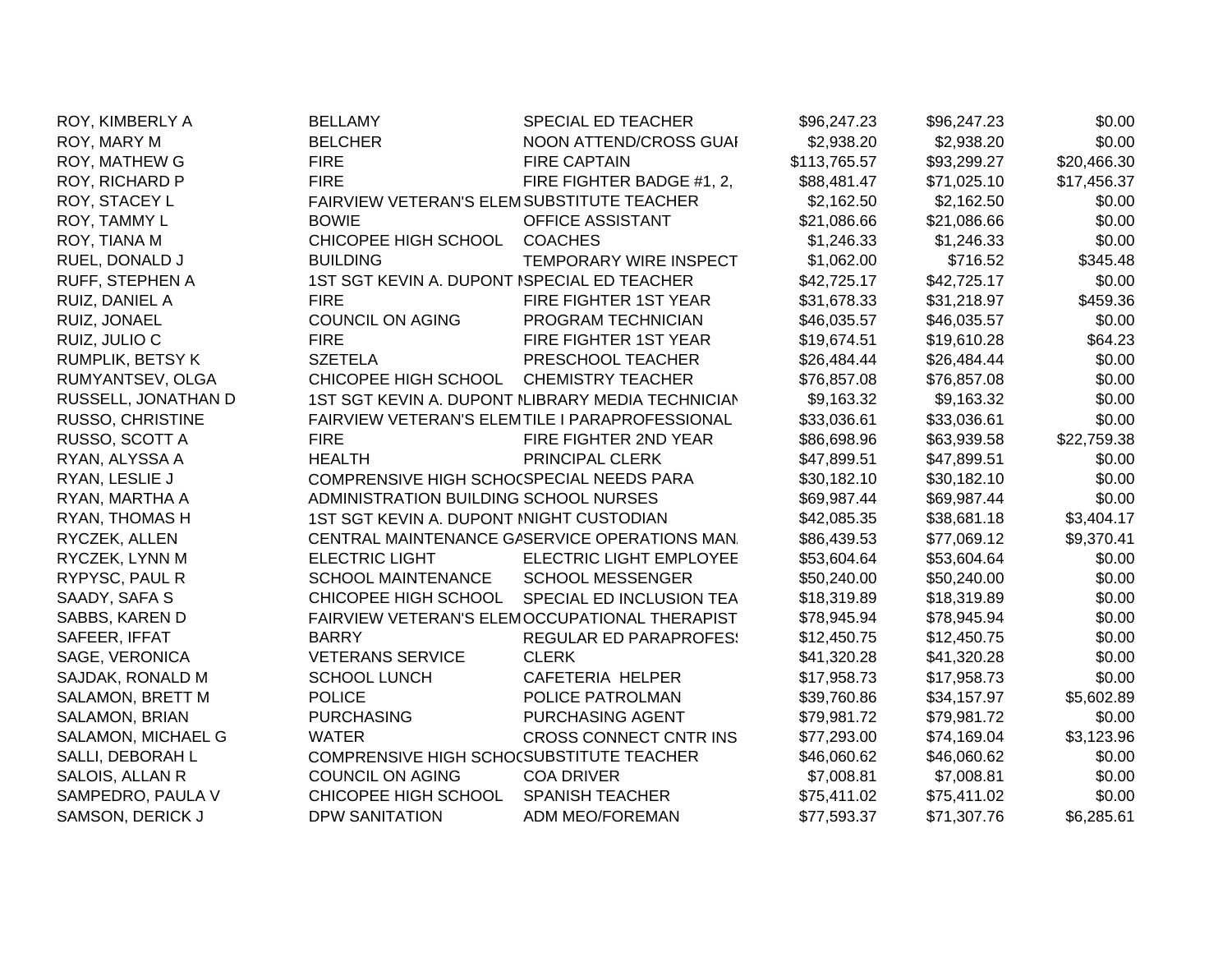| SAMSON, PETER             | <b>WATER</b>                              | <b>WATER FOREMAN</b>                            | \$64,063.49  | \$57,060.87 | \$7,002.62  |
|---------------------------|-------------------------------------------|-------------------------------------------------|--------------|-------------|-------------|
| SANCHEZ, AIDA P           | MISCELLANEOUS SUBSTITUSUB CROSSING GUARD  |                                                 | \$1,076.08   | \$1,076.08  | \$0.00      |
| SANDERS, LISA A           | <b>HEALTH</b>                             | <b>HEALTH DIRECTOR</b>                          | \$87,361.87  | \$87,361.87 | \$0.00      |
| SANFORD, DOUGLAS S        | <b>FIRE</b>                               | <b>FIRE DEPUTY CHIEF</b>                        | \$109,358.14 | \$97,075.70 | \$12,282.44 |
| SANFORD, PHILIP S         | <b>FIRE</b>                               | FIRE LIEUTENANT                                 | \$92,883.80  | \$82,187.07 | \$10,696.73 |
| SANTA, YARITZA            | 1ST SGT KEVIN A. DUPONT ICROSSING GUARD   |                                                 | \$827.75     | \$827.75    | \$0.00      |
| SANTANA, MARTHA E         | <b>SZETELA</b>                            | SPECIAL NEEDS PARA                              | \$28,117.73  | \$28,117.73 | \$0.00      |
| SANTERRE, DANIEL W        | <b>DPW PARKS</b>                          | MEO/LABORER                                     | \$43,403.26  | \$39,870.34 | \$3,532.92  |
| SANTERRE, MICHELLE L      | PLANNING DEPT                             | <b>GIS CORDINATOR</b>                           | \$69,130.69  | \$69,130.69 | \$0.00      |
| SANTIAGO, JENNIFER L      | <b>SCHOOL LUNCH</b>                       | CAFETERIA HELPER                                | \$3,354.51   | \$3,354.51  | \$0.00      |
| SANTIAGO, JENNIFER L      | <b>STEFANIK</b>                           | SPECIAL NEEDS PARA                              | \$6,938.95   | \$6,938.95  | \$0.00      |
| SANTIAGO, MARIA D         |                                           | FAIRVIEW VETERAN'S ELEMLIBRARY MEDIA TECHNICIAN | \$26,812.81  | \$26,812.81 | \$0.00      |
| SANTIAGO, TALISHA         | <b>SCHOOL LUNCH</b>                       | CAFETERIA HELPER                                | \$2,841.09   | \$2,841.09  | \$0.00      |
| SANTOS, ALICIA            | <b>ASSESSORS</b>                          | PRINCIPAL CLERK                                 | \$44,913.42  | \$44,913.42 | \$0.00      |
| SANTOS, ALZIRA J          | <b>ELECTRIC LIGHT</b>                     | <b>ELECTRIC LIGHT EMPLOYEE</b>                  | \$41,986.17  | \$41,986.17 | \$0.00      |
| SANTOS, HELENA C          | <b>AUDITING</b>                           | PRINCIPAL CLERK                                 | \$51,812.94  | \$51,561.66 | \$251.28    |
| SANTOS, KARI S            |                                           | CONTRIBUTORY RETIREMENADMINISTRATIVE ASST NON   | \$28,528.18  | \$28,528.18 | \$0.00      |
| SANTOS, LUZ E             |                                           | MISCELLANEOUS SUBSTITUNOON ATTEND/CROSS GUAI    | \$172.68     | \$172.68    | \$0.00      |
| SARAIVA, JILL E           | <b>SCHOOL LUNCH</b>                       | CAFETERIA HELPER                                | \$5,703.51   | \$5,703.51  | \$0.00      |
| SARGENT, RICHARD E JR     | CHICOPEE HIGH SCHOOL                      | MUSIC 6-12 TEACHER                              | \$22,424.41  | \$22,424.41 | \$0.00      |
| SARLAN, ADAM B            | PARKS AND RECREATION                      | REFEREE 9/10                                    | \$2,183.75   | \$2,183.75  | \$0.00      |
| SARRAGE, HALA             | <b>BARRY</b>                              | <b>BI-LINGUAL TUTOR</b>                         | \$223.93     | \$223.93    | \$0.00      |
| SARRASIN, KELLY E         | <b>BELLAMY</b>                            | TILE I PARAPROFESSIONAL                         | \$27,759.26  | \$27,759.26 | \$0.00      |
| SASSER, MELVIN S          | CHICOPEE HIGH SCHOOL                      | PHYSICAL ED TCHR 6-12                           | \$87,147.15  | \$87,147.15 | \$0.00      |
| SAWA, CHRISTOPHER D       | <b>POLICE</b>                             | POLICE SERGEANTS                                | \$107,558.01 | \$95,104.07 | \$12,453.94 |
| SAWYER, STEVEN            | <b>POLICE</b>                             | POLICE PATROLMAN                                | \$81,469.71  | \$71,590.19 | \$9,879.52  |
| SBREGA, ALLAN J           | DPW WWTP                                  | <b>TREATMENT PLANT OPERAT</b>                   | \$77,495.28  | \$62,639.81 | \$14,855.47 |
| SCALZO, LAUREN J          | <b>LITWIN</b>                             | <b>GRADE 3 TEACHER</b>                          | \$73,912.02  | \$73,912.02 | \$0.00      |
| <b>SCAMMON, ASHLEY B</b>  | <b>SZETELA</b>                            | SPECIAL ED TEACHER                              | \$73,720.48  | \$73,720.48 | \$0.00      |
| <b>SCAMMON, ROBIN</b>     | <b>BOWIE</b>                              | <b>REGULAR ED PARAPROFES:</b>                   | \$29,113.29  | \$29,113.29 | \$0.00      |
| SCHERFF, SAMANTHA J       | SUMMER SCHOOL                             | SUMMER SCHOOL SALARY                            | \$30,196.44  | \$30,196.44 | \$0.00      |
| SCHICKLER, SHANNON G      | 1ST SGT KEVIN A. DUPONT NELA 6-12 TEACHER |                                                 | \$75,197.57  | \$75,197.57 | \$0.00      |
| <b>SCHLACK, LISA R</b>    | <b>STEFANIK</b>                           | SPECIAL NEEDS PARA                              | \$37,738.10  | \$37,738.10 | \$0.00      |
| SCHNAUBER, KAREN A        | <b>STEFANIK</b>                           | OFFICE ASSISTANT                                | \$20,904.53  | \$20,904.53 | \$0.00      |
| SCHNAUBER, REBECCA A      | <b>SCHOOL LUNCH</b>                       | CAFETERIA HELPER                                | \$2,763.16   | \$2,763.16  | \$0.00      |
| <b>SCHOFIELD, GRACE F</b> | <b>BOWIE</b>                              | <b>SUBSTITUTE TEACHER</b>                       | \$52,408.93  | \$52,408.93 | \$0.00      |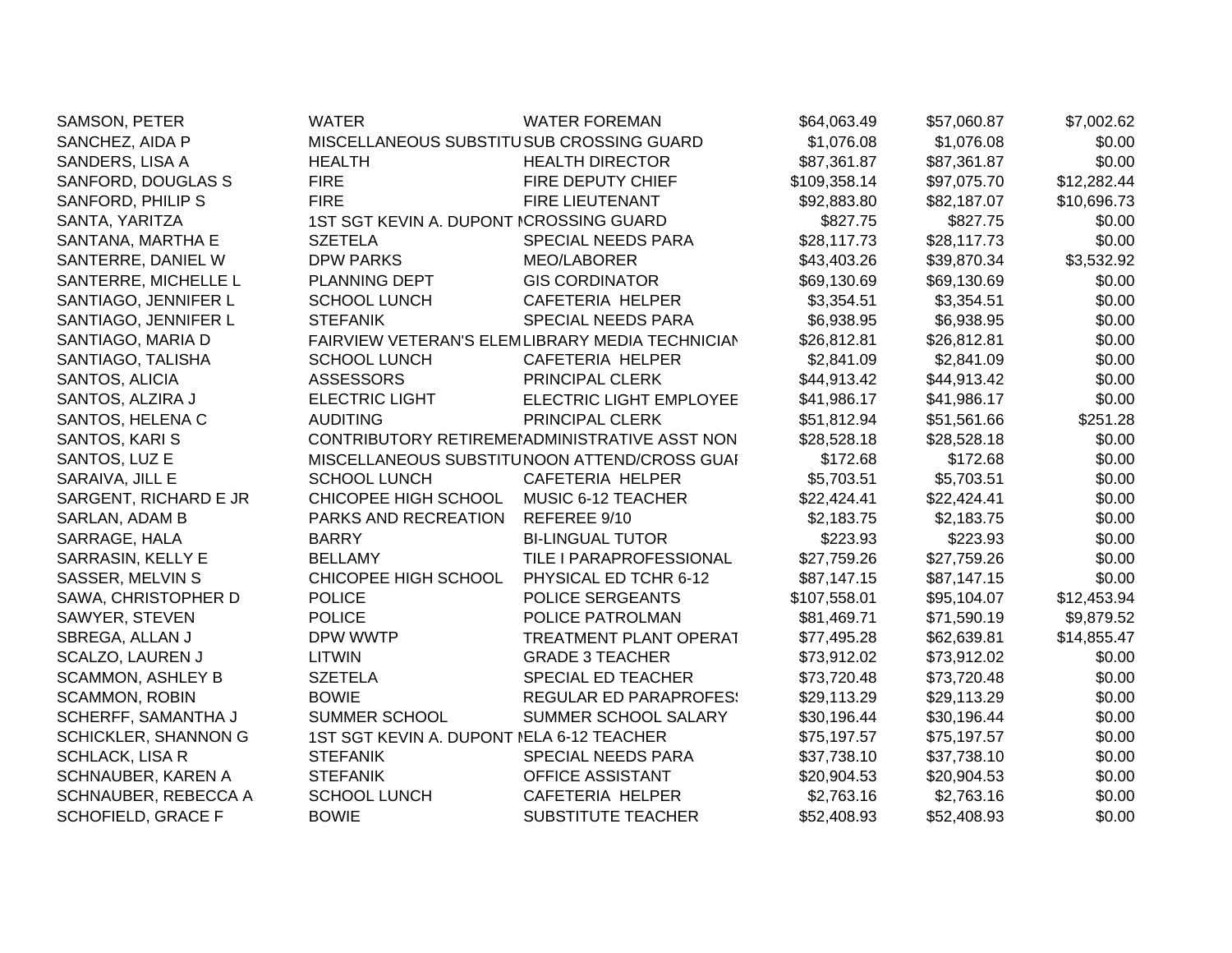| SCHONAGEL, CYNTHIA M H     | ADMINISTRATION BUILDING ASSISTANT FOR ELL |                                                   | \$98,718.67  | \$98,718.67  | \$0.00     |
|----------------------------|-------------------------------------------|---------------------------------------------------|--------------|--------------|------------|
| <b>SCHONAGEL, THOMAS F</b> | COMPRENSIVE HIGH SCHO(NIGHT CUSTODIAN     |                                                   | \$56,031.50  | \$46,502.01  | \$9,529.49 |
| SCHRYVER, DAVID M          | ADMINISTRATION BUILDING SCHOOL COMMITTEE  |                                                   | \$6,000.00   | \$6,000.00   | \$0.00     |
| SCHRYVER, DAVID M JR       | FAIRVIEW VETERAN'S ELEMNIGHT CUSTODIAN    |                                                   | \$35,924.46  | \$35,867.55  | \$56.91    |
| SCHUELER, BENJAMIN J       | <b>STREIBER</b>                           | PHYSICAL ED K-5 TEACHER                           | \$23,410.71  | \$23,410.71  | \$0.00     |
| SCHUERFELD, MARC DAVID     |                                           | COMPRENSIVE HIGH SCHO(SOCIAL STUDIES TEACHER      | \$73,937.00  | \$73,937.00  | \$0.00     |
| SCHULTZKI, BRADLEY V       |                                           | CENTRAL MAINTENANCE GAMOTOR EQUIPMENT REPAIR      | \$56,347.24  | \$54,363.52  | \$1,983.72 |
| SCHWARTZ, SAMANTHA L       | <b>SZETELA</b>                            | <b>AUTISM TEACHER</b>                             | \$20,972.97  | \$20,972.97  | \$0.00     |
| SCHWARZ, KATHLEEN N        | <b>BELCHER</b>                            | KINDERGARTEN PARA                                 | \$36,612.77  | \$36,612.77  | \$0.00     |
| <b>SCIARRETTA, LANCE M</b> | <b>DPW PARKS</b>                          | <b>LABORER</b>                                    | \$34,778.10  | \$33,737.06  | \$1,041.04 |
| SCOTT, CHAUNCEY M JR       | COMPRENSIVE HIGH SCHOCCOACHES             |                                                   | \$1,847.89   | \$1,847.89   | \$0.00     |
| SCOTT, CHRISTOPHER A       | DPW FORESTRY                              | <b>CITY ARBORIST FOREMAN</b>                      | \$76,726.22  | \$70,135.60  | \$6,590.62 |
| SCOTT, JO-ANN M            | COMPRENSIVE HIGH SCHOCSR CLERK/TYPIST     |                                                   | \$26,814.49  | \$26,814.49  | \$0.00     |
| <b>SCOTT, KATHLEEN M</b>   | <b>STEFANIK</b>                           | <b>GRADE 2 TEACHER</b>                            | \$76,857.11  | \$76,857.11  | \$0.00     |
| <b>SCOTT, WILLIAM</b>      | COMPRENSIVE HIGH SCHOCCOACHES             |                                                   | \$1,849.66   | \$1,849.66   | \$0.00     |
| SECCARECCIA, MARY          | <b>LAMBERT LAVOIE</b>                     | <b>GENERAL SCIENCE 6-12 TCH</b>                   | \$42,376.19  | \$42,376.19  | \$0.00     |
| SEDLAK, MELISSA A          |                                           | COMPRENSIVE HIGH SCHOCSOCIAL STUDIES TEACHER      | \$75,118.30  | \$75,118.30  | \$0.00     |
| SEIBERT, BRIAN H           | <b>ELECTRIC LIGHT</b>                     | <b>ELECTRIC LIGHT EMPLOYEE</b>                    | \$113,962.74 | \$113,962.74 | \$0.00     |
| SEIDNITZER, ANITA M        | <b>BARRY</b>                              | <b>SUB NOON ATTEND/CROSSI</b>                     | \$4,325.13   | \$4,325.13   | \$0.00     |
| SENECAL, BONNIE            | <b>TREASURERS OFFICE</b>                  | <b>FINANCIAL ANALYST</b>                          | \$60,569.88  | \$60,446.54  | \$123.34   |
| SENK, LINDA S              | <b>SCHOOL LUNCH</b>                       | <b>SUB CAFETERIA WORKER</b>                       | \$448.60     | \$448.60     | \$0.00     |
| SERAFIN, MICHAEL M         | MISCELLANEOUS SUBSTITUSUB CROSSING GUARD  |                                                   | \$8,560.01   | \$8,560.01   | \$0.00     |
| SERAFINO, DAMEN C          | PARKS AND RECREATION                      | <b>SOCCER REFS</b>                                | \$127.50     | \$127.50     | \$0.00     |
| SERAFINO, MURPHY M         | <b>POLICE</b>                             | POLICE PATROLMAN                                  | \$23,497.99  | \$23,497.99  | \$0.00     |
| SERRANO, JASLEEN G         | <b>BARRY</b>                              | SPECIAL NEEDS PARA                                | \$21,225.55  | \$21,225.55  | \$0.00     |
| SERRANO, RAYCHELLE K       | FAIRVIEW VETERAN'S ELEMSPECIAL NEEDS PARA |                                                   | \$27,259.85  | \$27,259.85  | \$0.00     |
| <b>SERRAO, LILLIAN</b>     | <b>BELCHER</b>                            | <b>GRADE I TEACHER</b>                            | \$76,857.08  | \$76,857.08  | \$0.00     |
| SESSIONS, MARIETTA A       | <b>BELLAMY</b>                            | <b>ENGLISH TEACHER</b>                            | \$74,212.02  | \$74,212.02  | \$0.00     |
| SHAFER, TAMMY              | MGT INFORMATION SYSTEMSR SYSTEMS ANALYST  |                                                   | \$72,836.14  | \$71,049.26  | \$1,786.88 |
| SHAND, JORDAN L            | 1ST SGT KEVIN A. DUPONT NELA 6-12 TEACHER |                                                   | \$3,158.44   | \$3,158.44   | \$0.00     |
| SHANLER, AMANDA K          | <b>SZETELA</b>                            | PRESCHOOL TEACHER                                 | \$17,686.09  | \$17,686.09  | \$0.00     |
| SHARRON, AMANDA M          | COMPRENSIVE HIGH SCHO(MATH TEACHER        |                                                   | \$60,948.60  | \$60,948.60  | \$0.00     |
| SHAW, ROBERT M             | <b>DPW HIGHWAY</b>                        | <b>SPECIAL MEO</b>                                | \$59,320.21  | \$53,777.58  | \$5,542.63 |
| <b>SHAW, STEPHANIE</b>     | <b>VETERANS SERVICE</b>                   | <b>VETERAN AGENT</b>                              | \$77,311.72  | \$77,311.72  | \$0.00     |
| SHEA, JAMES W              | ADMINISTRATION BUILDING CONSULTANT        |                                                   | \$2,336.45   | \$2,336.45   | \$0.00     |
| SHEEHAN, RYAN D            |                                           | 1ST SGT KEVIN A. DUPONT IGENERAL SCIENCE 6-12 TCH | \$71,368.57  | \$71,368.57  | \$0.00     |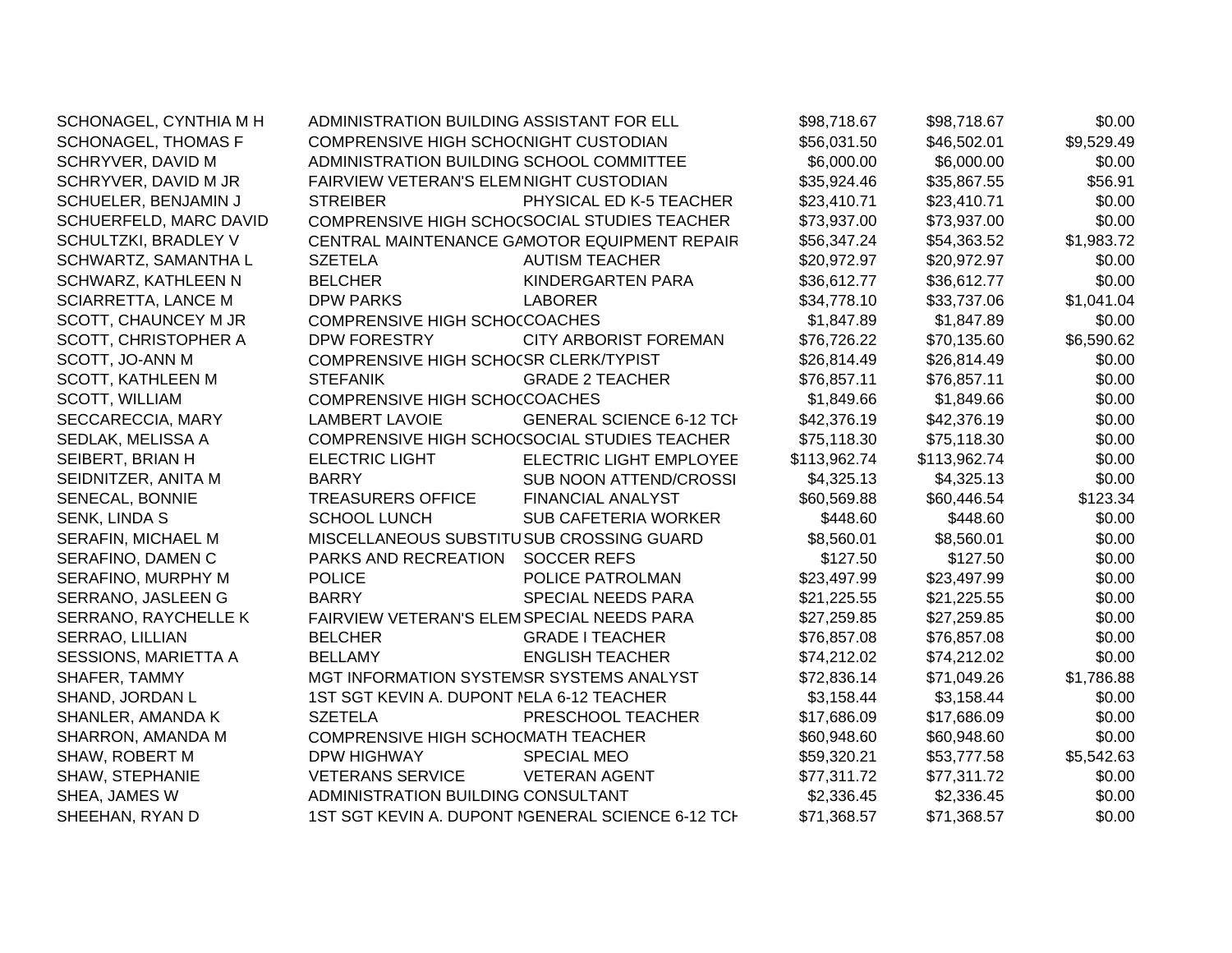| SHELDON, BENJAMIN J      | CHICOPEE HIGH SCHOOL                      | <b>GENERAL SCIENCE 6-12 TCH</b>                  | \$49,898.55 | \$49,898.55 | \$0.00      |
|--------------------------|-------------------------------------------|--------------------------------------------------|-------------|-------------|-------------|
| SHEPARD MURRAY, NANCY V  | <b>REGISTRARS</b>                         | <b>ASST REGISTRAR</b>                            | \$33,814.21 | \$33,073.11 | \$741.10    |
| SHEPARD, BRENDA          | <b>LAMBERT LAVOIE</b>                     | LIBRARY MEDIA TECHNICIAN                         | \$31,579.30 | \$31,579.30 | \$0.00      |
| SHEPARD, DANIEL R        | <b>BELLAMY</b>                            | <b>GENERAL SCIENCE 6-12 TCH</b>                  | \$64,881.16 | \$64,881.16 | \$0.00      |
| SHEPHARD, STEPHANIE M    | <b>SCHOOL LUNCH</b>                       | <b>ELEMENTRY COOK</b>                            | \$29,420.54 | \$29,250.29 | \$170.25    |
| SHERLOCK, JEAN           | CHICOPEE HIGH SCHOOL                      | SPECIAL ED TEACHER                               | \$76,907.10 | \$76,907.10 | \$0.00      |
| SHERLOCK, MALULANI       | CHICOPEE HIGH SCHOOL                      | SPECIAL ED TEACHER                               | \$8,048.64  | \$8,048.64  | \$0.00      |
| SHEROKOW, MIRIAH D       | <b>STREIBER</b>                           | <b>TEAM CHAIRPERSON</b>                          | \$59,315.19 | \$59,315.19 | \$0.00      |
| SHEVCHENKO, KONSTANTIN   | <b>HUMAN RESOURCES</b>                    | ADMINISTRATIVE ASST NON                          | \$33,348.10 | \$33,348.10 | \$0.00      |
| SHUTE, REBECCA A         | FAIRVIEW VETERAN'S ELEMTITLE I TEACHER    |                                                  | \$73,912.01 | \$73,912.01 | \$0.00      |
| SHWACHMAN, GRETA G       | <b>SCHOOL LUNCH</b>                       | <b>FARM TO SCHOOL PROGRAI</b>                    | \$47,022.34 | \$47,022.34 | \$0.00      |
| SICARD, JUSTIN           | <b>WATER</b>                              | WATER METER REPAIRMAN                            | \$65,316.38 | \$54,379.44 | \$10,936.94 |
| SICLARI, PATRICIA A      | <b>BOWIE</b>                              | <b>SPECIAL NEEDS PARA</b>                        | \$30,338.97 | \$30,338.97 | \$0.00      |
| SIKES, JESIKA L          | COMPRENSIVE HIGH SCHO(COACHES             |                                                  | \$2,872.89  | \$2,872.89  | \$0.00      |
| SILVA, ELIZABETH         |                                           | MISCELLANEOUS SUBSTITUSUBSTITUTE PARAPROFESS     | \$1,474.60  | \$1,474.60  | \$0.00      |
| SILVA, SANDRA P          | <b>BELLAMY</b>                            | <b>MATH TEACHER</b>                              | \$74,237.02 | \$74,237.02 | \$0.00      |
| SILVEIRA, HELDER A       | <b>POLICE</b>                             | POLICE PATROLMAN                                 | \$2,985.66  | \$2,985.66  | \$0.00      |
| SINGLETON, STEPHANIE M   | SUMMER SCHOOL                             | SUMMER SCHOOL SALARY                             | \$42,455.04 | \$42,455.04 | \$0.00      |
| SINKOWSKI, ERIKA D       | <b>BOWE</b>                               | <b>INTERVENTION TEACHER</b>                      | \$68,857.91 | \$68,857.91 | \$0.00      |
| SITTARD, DAVID           | PARKS AND RECREATION                      | <b>HEAD LIFEGUARD</b>                            | \$450.00    | \$450.00    | \$0.00      |
| SITTARD, MICHAEL E       | PARKS AND RECREATION                      | <b>AQUATIC DIRECTOR</b>                          | \$6,371.64  | \$6,371.64  | \$0.00      |
| SIUDAK, AUDREY R         | <b>STEFANIK</b>                           | KINDERGARTEN TEACHER                             | \$74,900.07 | \$74,900.07 | \$0.00      |
| SKAZA, JOHN P III        | <b>FIRE</b>                               | FIRE FIGHTER 2ND YEAR                            | \$72,688.26 | \$64,762.98 | \$7,925.28  |
| SKAZA, KRISTINA          | <b>STREIBER</b>                           | SPECIAL ED TEACHER                               | \$78,945.93 | \$78,945.93 | \$0.00      |
| SKIBA, MARTHA L          | <b>SELSER ACADEMY</b>                     | <b>SECONDARY VICE PRIN</b>                       | \$99,996.86 | \$99,996.86 | \$0.00      |
| SKINNER, LAUREN E        | <b>STREIBER</b>                           | <b>GRADE 4 TEACHER</b>                           | \$66,091.89 | \$66,091.89 | \$0.00      |
| <b>SKLARSKI, MICHAEL</b> | <b>COMBINED OVERFLOW</b>                  | <b>SPECIAL MEO</b>                               | \$53,985.75 | \$52,604.48 | \$1,381.27  |
| SKORKA, AMY              |                                           | 1ST SGT KEVIN A. DUPONT NTILE I PARAPROFESSIONAL | \$45,192.58 | \$45,192.58 | \$0.00      |
| SKORUPSKI, JANINE        | CHICOPEE HIGH SCHOOL                      | <b>BI-LINGUAL 6-12 TEACHER</b>                   | \$74,984.53 | \$74,984.53 | \$0.00      |
| SLACHETKA, JOHN J        | <b>POLICE</b>                             | POLICE PATROLMAN                                 | \$67,779.61 | \$66,611.67 | \$1,167.94  |
| <b>SLAPSKI, WILLIAM</b>  | <b>BUILDING</b>                           | <b>WIRE INSPECTOR</b>                            | \$36,071.22 | \$35,599.92 | \$471.30    |
| SLATER, JUDY             | <b>BELLAMY</b>                            | <b>GRADE 6 TEACHER</b>                           | \$78,166.76 | \$78,166.76 | \$0.00      |
| <b>SLAVIN, NICHOLE</b>   | <b>BOWE</b>                               | <b>GENERAL SCIENCE K-5 TCHI</b>                  | \$73,912.02 | \$73,912.02 | \$0.00      |
| <b>SLIGO, LUCILLE A</b>  | <b>SCHOOL LUNCH</b>                       | CAFETERIA HELPER                                 | \$13,266.07 | \$13,266.07 | \$0.00      |
| SMALLEY, SIOBHAN C       | CHICOPEE HIGH SCHOOL                      | <b>ENGLISH TEACHER</b>                           | \$73,912.02 | \$73,912.02 | \$0.00      |
| SMITH, AMANDA M          | 1ST SGT KEVIN A. DUPONT NELA 6-12 TEACHER |                                                  | \$73,576.73 | \$73,576.73 | \$0.00      |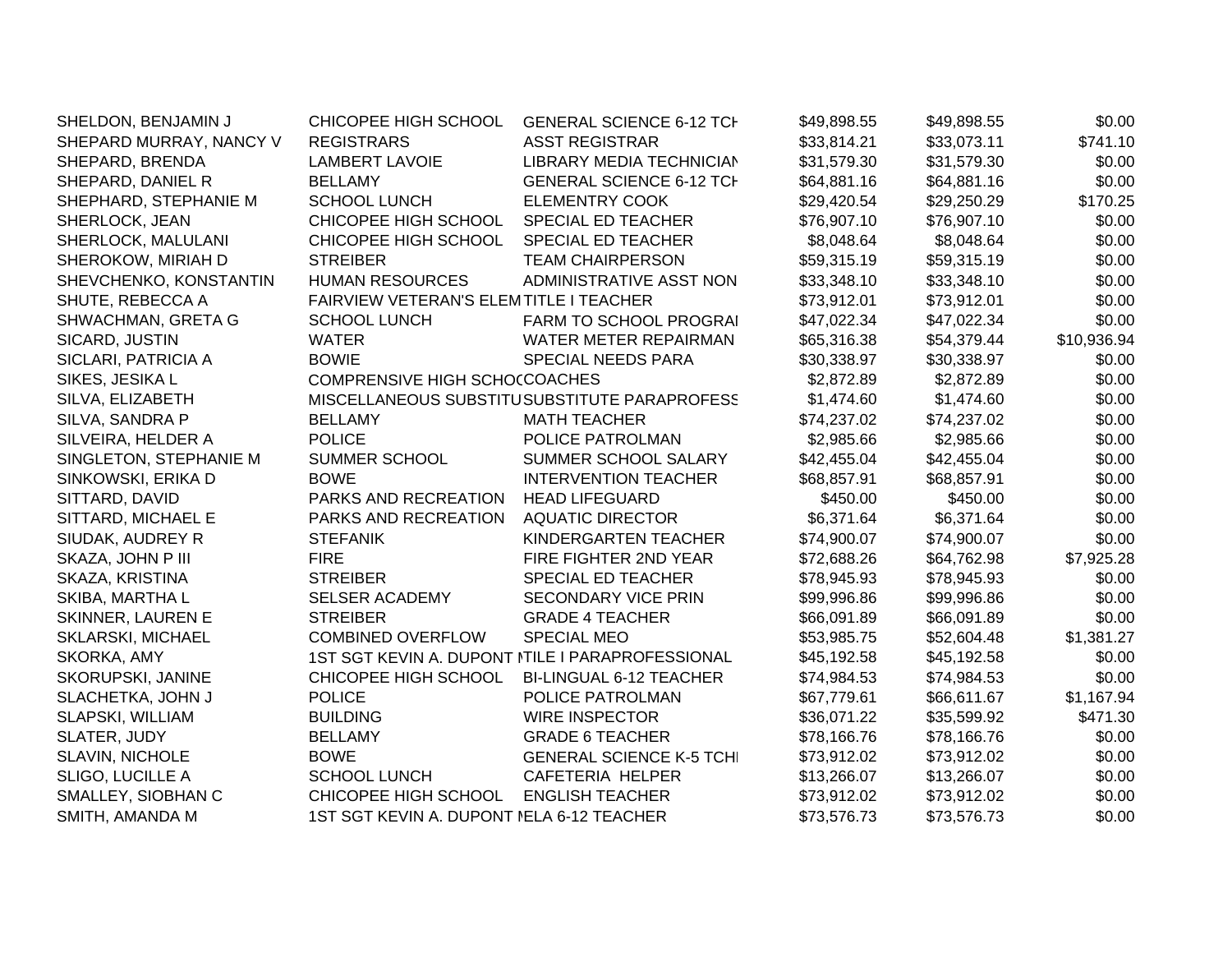| SMITH, CRAIG             | CHICOPEE HIGH SCHOOL                      | <b>MATH TEACHER</b>                               | \$83,928.31  | \$83,928.31  | \$0.00      |
|--------------------------|-------------------------------------------|---------------------------------------------------|--------------|--------------|-------------|
| SMITH, ELLA J            | PARKS AND RECREATION                      | <b>LIFEGUARD</b>                                  | \$2,601.00   | \$2,601.00   | \$0.00      |
| SMITH, GLENN A           | <b>WATER</b>                              | SENIOR PUMP STATION OPE                           | \$91,886.20  | \$80,569.04  | \$11,317.16 |
| SMITH, KIMBERLY          |                                           | 1ST SGT KEVIN A. DUPONT ISPECIAL ED INCLUSION TEA | \$42,928.19  | \$42,928.19  | \$0.00      |
| SMITH, MARK A            | <b>ELECTRIC LIGHT</b>                     | ELECTRIC LIGHT EMPLOYEE                           | \$67,080.00  | \$67,080.00  | \$0.00      |
| SMITH, MATTHEW J         | <b>COMPRENSIVE HIGH SCHOCCOACHES</b>      |                                                   | \$3,366.00   | \$3,366.00   | \$0.00      |
| SMITH, NICHOLAS E        | <b>POLICE</b>                             | POLICE PATROLMAN                                  | \$72,221.20  | \$62,843.79  | \$9,377.41  |
| SMITH, SEAN P            | <b>LIBRARY</b>                            | SENIOR REFERENCE LIBRAF                           | \$50,822.56  | \$49,142.48  | \$1,680.08  |
| SMITH, THOMAS P          | SELSER ACADEMY                            | SPECIAL ED TEACHER                                | \$74,162.01  | \$74,162.01  | \$0.00      |
| SMITHIES, LINDSAY R      | 1ST SGT KEVIN A. DUPONT ITEAM CHAIRPERSON |                                                   | \$58,064.77  | \$58,064.77  | \$0.00      |
| SMOLA, ZACHARY D         | <b>POLICE</b>                             | POLICE PATROLMAN                                  | \$72,152.03  | \$67,219.08  | \$4,932.95  |
| SNIEGOWSKI, PATRICIA A   | <b>STEFANIK</b>                           | <b>SR CLERK/TYPIST</b>                            | \$42,396.65  | \$42,396.65  | \$0.00      |
| SOBOLEVA, ELENA          | <b>SZETELA</b>                            | SPECIAL NEEDS PARA                                | \$7,542.18   | \$7,542.18   | \$0.00      |
| SOILLIS, PETER N         | <b>BELLAMY</b>                            | SOCIAL STUDIES TEACHER                            | \$73,814.73  | \$73,814.73  | \$0.00      |
| SOJA, ELIZABETH          | <b>HUMAN RESOURCES</b>                    | DIRECTOR OF HEALTH AND                            | \$75,164.72  | \$75,164.72  | \$0.00      |
| SOJA, KYLE S             | <b>POLICE</b>                             | POLICE PATROLMAN                                  | \$54,431.45  | \$53,211.70  | \$1,219.75  |
| SORDILLO, GAVIN E        | <b>SCHOOL MAINTENANCE</b>                 | MAINTENANCE SUMMER API                            | \$2,770.88   | \$2,770.88   | \$0.00      |
| SORENSEN, PAULA H        | 1ST SGT KEVIN A. DUPONT IGRADE 6 TEACHER  |                                                   | \$74,024.62  | \$74,024.62  | \$0.00      |
| SOURDIFFE, JAN M         | <b>BARRY</b>                              | <b>CROSSING GUARD</b>                             | \$4,483.38   | \$4,483.38   | \$0.00      |
| SOUSA, DANIEL J          | <b>POLICE</b>                             | POLICE PATROLMAN                                  | \$82,883.14  | \$81,755.11  | \$1,128.03  |
| SOUSA, DANIEL V          | <b>FIRE</b>                               | FIRE LIEUTENANT                                   | \$118,489.26 | \$90,326.38  | \$28,162.88 |
| SOUSA, JASON L           | <b>POLICE</b>                             | POLICE PATROLMAN                                  | \$68,657.68  | \$67,346.05  | \$1,311.63  |
| SOUSA, JEFFREY C         | <b>POLICE</b>                             | POLICE PATROLMAN                                  | \$62,792.10  | \$61,748.37  | \$1,043.73  |
| SOUVANNASANE, ANOUSON    | <b>POLICE</b>                             | POLICE PATROLMAN                                  | \$70,439.43  | \$70,073.47  | \$365.96    |
| SOUZA, DAVID A           | <b>SCHOOL MAINTENANCE</b>                 | <b>CRAFTSMAN</b>                                  | \$65,437.80  | \$62,334.85  | \$3,102.95  |
| SOUZA, EDSON G           | <b>COMPRENSIVE HIGH SCHOCCOACHES</b>      |                                                   | \$2,354.00   | \$2,354.00   | \$0.00      |
| SPRINGMANN, MAXIMILIAN P | <b>POLICE</b>                             | POLICE PATROLMAN                                  | \$8,474.38   | \$8,474.38   | \$0.00      |
| SROKA, JAMES F           | <b>BELLAMY</b>                            | <b>CROSSING GUARD</b>                             | \$1,271.07   | \$1,271.07   | \$0.00      |
| ST CLAIR, JACK F         | LAW                                       | <b>CHIEF OF LITIGATION</b>                        | \$61,935.93  | \$61,935.93  | \$0.00      |
| ST CYR, THOMAS T         | <b>POLICE</b>                             | POLICE SERGEANTS                                  | \$113,371.60 | \$110,951.57 | \$2,420.03  |
| ST GEORGE, SHAWN E       | 1ST SGT KEVIN A. DUPONT IDAY CUSTODIAN    |                                                   | \$49,212.49  | \$46,966.34  | \$2,246.15  |
| ST LAURENT, RUTH         | <b>LITWIN</b>                             | KINDERGARTEN PARA                                 | \$30,251.48  | \$30,251.48  | \$0.00      |
| ST MARIE, LIAM C         | <b>FIRE</b>                               | FIRE FIGHTER 1ST YEAR                             | \$73,034.35  | \$55,125.25  | \$17,909.10 |
| ST PIERRE, SHARON        |                                           | 1ST SGT KEVIN A. DUPONT ISOCIAL STUDIES TEACHER   | \$74,732.60  | \$74,732.60  | \$0.00      |
| STACK, CYNTHIA A         |                                           | FAIRVIEW VETERAN'S ELEMNOON ATTEND/CROSS GUAI     | \$4,005.36   | \$4,005.36   | \$0.00      |
| STADNICKI, REBECCA K     | FAIRVIEW VETERAN'S ELEMGRADE I TEACHER    |                                                   | \$73,501.74  | \$73,501.74  | \$0.00      |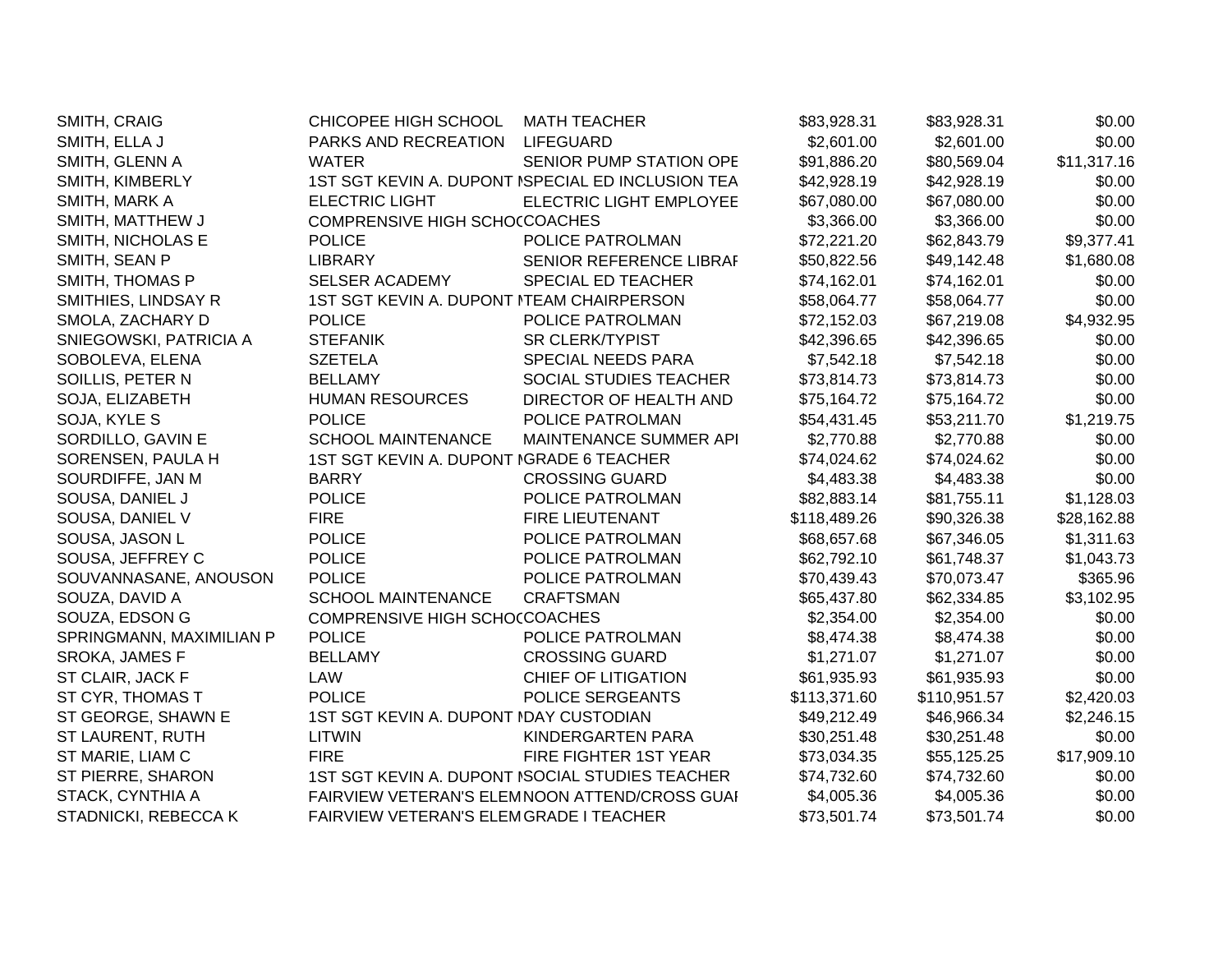| STAFINSKI, REBECCA L     | <b>LAMBERT LAVOIE</b>                    | NOON ATTEND/CROSS GUAI                          | \$1,853.51   | \$1,853.51   | \$0.00      |
|--------------------------|------------------------------------------|-------------------------------------------------|--------------|--------------|-------------|
| STALLMAN, CHRISTIAN J    | <b>SCHOOL LUNCH</b>                      | CAFETERIA HELPER                                | \$1,275.30   | \$1,275.30   | \$0.00      |
| STAMBORSKI, DANIEL P     | <b>FIRE</b>                              | <b>FIRE CHIEF</b>                               | \$155,134.13 | \$155,134.13 | \$0.00      |
| STAMBORSKI, DEVAN M      | <b>FIRE</b>                              | FIRE FIGHTER 1ST YEAR                           | \$33,538.38  | \$33,447.93  | \$90.45     |
| <b>STANTON, EDWARD</b>   | COMPRENSIVE HIGH SCHO(SPECIAL ED TEACHER |                                                 | \$86,694.72  | \$86,694.72  | \$0.00      |
| STARCUN, AMY             | 1ST SGT KEVIN A. DUPONT MATH TEACHER     |                                                 | \$74,111.98  | \$74,111.98  | \$0.00      |
| STASIOWSKI, JEFFREY      | <b>ELECTRIC LIGHT</b>                    | ELECTRIC LIGHT EMPLOYEE                         | \$121,445.74 | \$103,926.65 | \$17,519.09 |
| STEARLEY, KENNETH        |                                          | CITY HALL MAINTENANCE ASSISTANT CITY MESSENGE   | \$64,535.19  | \$62,925.16  | \$1,610.03  |
| STEBBINS, ALEXANDER W    |                                          | 1ST SGT KEVIN A. DUPONT ISOCIAL STUDIES TEACHER | \$28,581.57  | \$28,581.57  | \$0.00      |
| STEELE, KRISTIN          | <b>BOWIE</b>                             | <b>LEARN DISABILITIES TEACHI</b>                | \$75,025.07  | \$75,025.07  | \$0.00      |
| STEELE, MARK A           |                                          | CENTRAL MAINTENANCE GAMOTOR EQUIPMENT REPAIR    | \$61,109.71  | \$60,295.68  | \$814.03    |
| STEFANELLI, ALYSSA R     | COMPRENSIVE HIGH SCHO(COACHES            |                                                 | \$5,631.66   | \$5,631.66   | \$0.00      |
| <b>STEFANELLI, LORI</b>  | <b>STREIBER</b>                          | <b>GRADE 2 TEACHER</b>                          | \$75,038.02  | \$75,038.02  | \$0.00      |
| STEFANELLI, MICHAEL A    | <b>ELECTRIC LIGHT</b>                    | ELECTRIC LIGHT EMPLOYEE                         | \$75,982.08  | \$75,982.08  | \$0.00      |
| STEFANIK, CHRISTINE A    | CHICOPEE HIGH SCHOOL                     | <b>SR CLERK/TYPIST</b>                          | \$42,796.73  | \$42,796.73  | \$0.00      |
| STEFANIK, CRAIG M        | <b>CITY HALL MAINTENANCE</b>             | <b>BLDG MAINTENANCE CRAFT</b>                   | \$49,848.51  | \$44,467.69  | \$5,380.82  |
| STEFANIK, JAMES A        | <b>FIRE</b>                              | FIRE FIGHTER 2ND YEAR                           | \$97,834.73  | \$70,002.79  | \$27,831.94 |
| STEFFENHAGEN, TIANA M    | <b>AUDITING</b>                          | <b>SENIOR ACCOUNTANT</b>                        | \$70,467.25  | \$69,752.19  | \$715.06    |
| STEFFES, JANE M          | <b>HUMAN RESOURCES</b>                   | <b>BENEFITS MANAGER</b>                         | \$20,236.77  | \$20,236.77  | \$0.00      |
| STEIN, VALERI            | <b>FIRE</b>                              | FIRE FIGHTER 2ND YEAR                           | \$75,826.43  | \$65,506.84  | \$10,319.59 |
| <b>STEINIGER, THOMAS</b> | CHICOPEE HIGH SCHOOL                     | SOCIAL STUDIES TEACHER                          | \$76,927.49  | \$76,927.49  | \$0.00      |
| STELLATO, DANIELLE K     | <b>STEFANIK</b>                          | <b>CROSSING GUARD</b>                           | \$4,545.11   | \$4,545.11   | \$0.00      |
| STELLATO, SAMANTHA R     | <b>SCHOOL LUNCH</b>                      | CAFETERIA HELPER                                | \$9,904.92   | \$9,904.92   | \$0.00      |
| STENUIS, JENNIFER A      | FAIRVIEW VETERAN'S ELEMASSISTANT TEACHER |                                                 | \$27,818.03  | \$27,818.03  | \$0.00      |
| STEPANOVA, LYUDMILA F    | <b>SCHOOL LUNCH</b>                      | <b>CAFETERIA HELPER</b>                         | \$12,568.04  | \$12,568.04  | \$0.00      |
| STEPNO, TINA M           | <b>TREASURERS OFFICE</b>                 | PRINCIPAL CLERK                                 | \$48,439.17  | \$48,259.69  | \$179.48    |
| STEVENS, ERIN E          | <b>SZETELA</b>                           | NOON ATTEND/CROSS GUAI                          | \$1,276.24   | \$1,276.24   | \$0.00      |
| STEWART, DASAUN M        | PARKS AND RECREATION                     | DAY CAMP                                        | \$1,827.57   | \$1,827.57   | \$0.00      |
| STILES, MARC J           | <b>FIRE</b>                              | FIRE FIGHTER 2ND YEAR                           | \$90,621.25  | \$67,790.48  | \$22,830.77 |
| STILLWELL, KIMBERLY S    | <b>BELLAMY</b>                           | <b>SPEECH THERAPIST</b>                         | \$54,897.92  | \$54,897.92  | \$0.00      |
| STOKES, CORRINA          | <b>LIBRARY</b>                           | <b>LIBRARIAN ASSOCIATE</b>                      | \$46,083.06  | \$45,876.50  | \$206.56    |
| STOLAR, ANDREA           |                                          | ADMINISTRATION BUILDING DIRECTOR OF SPECIAL ED  | \$122,255.93 | \$122,255.93 | \$0.00      |
| STOLAR, PAUL             | <b>SELSER ACADEMY</b>                    | SPECIAL ED HORTICULTURE                         | \$49,893.05  | \$49,893.05  | \$0.00      |
| STONE, ASHLEY T          | CHICOPEE HIGH SCHOOL                     | <b>SCHOOL NURSES</b>                            | \$76,623.08  | \$76,623.08  | \$0.00      |
| STRANGE, DONALD          | <b>POLICE</b>                            | POLICE CAPTAINS                                 | \$141,925.88 | \$140,571.46 | \$1,354.42  |
| STRANGE, MELISSA P       | CAREER TECHNICAL EDUCAASSISTANT TEACHER  |                                                 | \$8,238.23   | \$8,238.23   | \$0.00      |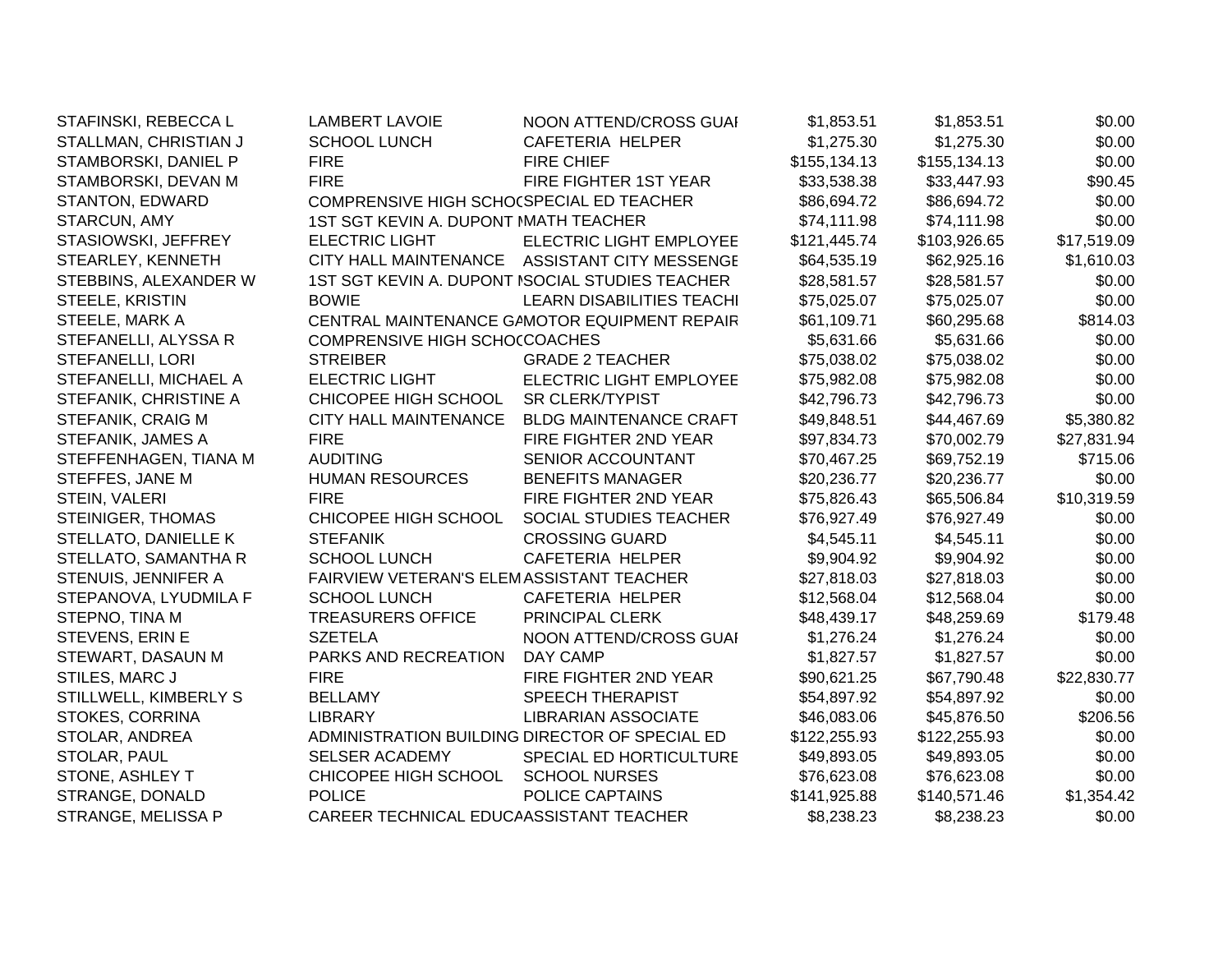| STRATOS, AUDRA B         | <b>LAMBERT LAVOIE</b>                       | NOON ATTEND/CROSS GUAI                          | \$5,651.56   | \$5,651.56  | \$0.00      |
|--------------------------|---------------------------------------------|-------------------------------------------------|--------------|-------------|-------------|
| STRATOS, REBECCA         | <b>BOWE</b>                                 | <b>REGULAR ED PARAPROFES:</b>                   | \$41,650.75  | \$41,650.75 | \$0.00      |
| STRAW, JENNIFER MARIE    | <b>BELLAMY</b>                              | <b>READING 6-12 TEACHER</b>                     | \$75,536.37  | \$75,536.37 | \$0.00      |
| STREPKA, BENJAMIN T      | <b>DPW PARKS</b>                            | SUPERINTENDENT OF PARK                          | \$93,619.36  | \$93,619.36 | \$0.00      |
| STYCKIEWICZ, ALAN D      | CHICOPEE HIGH SCHOOL                        | <b>COACHES</b>                                  | \$52,503.20  | \$52,503.20 | \$0.00      |
| STYCKIEWICZ, DEBORAH A   | ADMINISTRATION BUILDING SCHOOL COMMITTEE    |                                                 | \$6,400.00   | \$6,400.00  | \$0.00      |
| STYCKIEWICZ, TAYLOR C    | <b>BELLAMY</b>                              | <b>GENERAL SCIENCE 6-12 TCH</b>                 | \$54,693.13  | \$54,693.13 | \$0.00      |
| SUCHY, BRIAN W           | <b>ASSESSORS</b>                            | <b>ASSESSOR</b>                                 | \$59,535.31  | \$59,535.31 | \$0.00      |
| SUGLIA, NICHOLAS M       | <b>SZETELA</b>                              | <b>ART K-5 TEACHER</b>                          | \$21,065.02  | \$21,065.02 | \$0.00      |
| SULLIVAN, CHRISTINE P    | <b>SELSER ACADEMY</b>                       | SPECIAL ED TEACHER                              | \$78,480.64  | \$78,480.64 | \$0.00      |
| SULLIVAN, GLENN T        | <b>BELCHER</b>                              | PHYSICAL ED K-5 TEACHER                         | \$26,484.48  | \$26,484.48 | \$0.00      |
| SULLIVAN, JOSEPH P       | <b>SCHOOL LUNCH</b>                         | <b>STOREKEEPER</b>                              | \$41,725.56  | \$41,447.41 | \$278.15    |
| SULLIVAN, KEITH          | <b>SCHOOL MAINTENANCE</b>                   | <b>ASST DIRECTOR MAINTENAI</b>                  | \$83,210.34  | \$83,210.34 | \$0.00      |
| SULLIVAN, MELISSA A      | FAIRVIEW VETERAN'S ELEMELEMENTRY VICE PRIN  |                                                 | \$80,519.47  | \$80,519.47 | \$0.00      |
| SULLIVAN, MICHELLE M     |                                             | FAIRVIEW VETERAN'S ELEMKINDERGARTEN TEACHER     | \$59,801.70  | \$59,801.70 | \$0.00      |
| SULLIVAN, NOLAN E        | <b>SCHOOL MAINTENANCE</b>                   | MAINTENANCE SUMMER API                          | \$2,646.00   | \$2,646.00  | \$0.00      |
| <b>SULLIVAN, PHYLLIS</b> | ADMINISTRATION BUILDING SR CLERK/TYPIST     |                                                 | \$42,196.68  | \$42,196.68 | \$0.00      |
| SUMMERS, DANIEL P        | <b>DPW HIGHWAY</b>                          | <b>GENERAL FOREMAN</b>                          | \$83,043.17  | \$63,937.64 | \$19,105.53 |
| SUNNY, ERIK J            | <b>POLICE</b>                               | POLICE SERGEANTS                                | \$111,774.59 | \$96,179.01 | \$15,595.58 |
| SURDYKA, JANINA          | <b>REGISTRARS</b>                           | <b>REGISTRAR</b>                                | \$73,558.36  | \$73,558.36 | \$0.00      |
| SURPRENANT, DANIEL P     | <b>POLICE</b>                               | POLICE PATROLMAN                                | \$115,472.20 | \$97,693.74 | \$17,778.46 |
| SURPRENANT, SARAH E      | <b>BELCHER</b>                              | <b>GRADE 2 TEACHER</b>                          | \$51,191.02  | \$51,191.02 | \$0.00      |
| SURREIRA, ALEXANDER J    | DPW ENGINEERING                             | <b>CONSTRUCTION INSPECTOF</b>                   | \$67,750.44  | \$66,218.71 | \$1,531.73  |
| SUTHERLAND, KENNETH JR   | DPW WWTP                                    | MAINTENANCE SUPERVISOF                          | \$54,026.78  | \$49,844.19 | \$4,182.59  |
| <b>SUTTON, MELANIE M</b> | <b>BARRY</b>                                | <b>GRADE I TEACHER</b>                          | \$75,461.98  | \$75,461.98 | \$0.00      |
| SWEENEY, JILL A          | <b>SCHOOL LUNCH</b>                         | CAFETERIA HELPER                                | \$17,982.00  | \$17,951.77 | \$30.23     |
| SWEENEY, MICHAEL S       | <b>COMPRENSIVE HIGH SCHO(COACHES</b>        |                                                 | \$2,188.80   | \$2,188.80  | \$0.00      |
| SWEENEY, TIMOTHY         |                                             | ADMINISTRATION BUILDING DISTRICTWIDE CONTENT SF | \$88,714.83  | \$88,714.83 | \$0.00      |
| SWIATLOWSKI, ALLISON     | <b>BOWIE</b>                                | <b>GRADE 5 TEACHER</b>                          | \$76,857.09  | \$76,857.09 | \$0.00      |
| <b>SWICONEK, SARAH T</b> | <b>LITWIN</b>                               | <b>ACADEMIC SUPPORT TEACH</b>                   | \$79,494.86  | \$79,494.86 | \$0.00      |
| SYDORAK, JAMES M         | <b>FIRE</b>                                 | FIRE FIGHTER 1ST YEAR                           | \$34,868.98  | \$33,855.94 | \$1,013.04  |
| SYDORAK, MICHAEL J       | <b>POLICE</b>                               | POLICE PATROLMAN                                | \$81,207.04  | \$80,655.14 | \$551.90    |
| SYKES, CHRISTIAN J       | <b>POLICE</b>                               | SPECIAL POLICE OFFICER                          | \$36,237.91  | \$36,237.91 | \$0.00      |
| SYLVESTER, ELIZABETH M   | <b>LAMBERT LAVOIE</b>                       | SPECIAL ED TEACHER                              | \$33,940.05  | \$33,940.05 | \$0.00      |
| SZAFRAN, CHERYL L        | 1ST SGT KEVIN A. DUPONT ISPECIAL ED TEACHER |                                                 | \$30,897.46  | \$30,897.46 | \$0.00      |
| SZCZEBAK, FUSANG C       | <b>BOWE</b>                                 | <b>GUIDANCE K-5</b>                             | \$73,912.01  | \$73,912.01 | \$0.00      |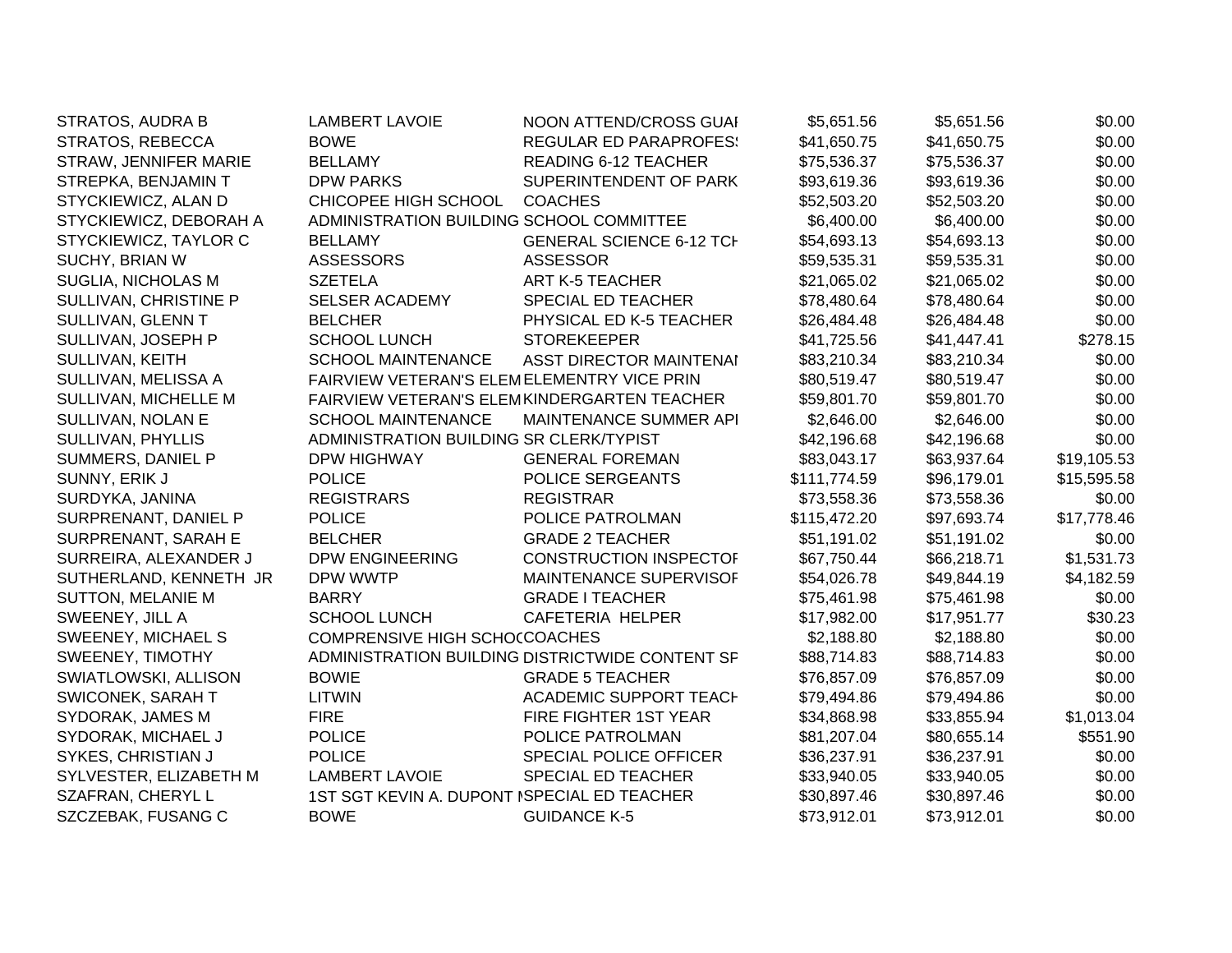| <b>SZETELA, CHESTER</b>  | ADMINISTRATION BUILDING SCHOOL COMMITTEE     |                                                 | \$6,600.00   | \$6,600.00   | \$0.00      |
|--------------------------|----------------------------------------------|-------------------------------------------------|--------------|--------------|-------------|
| SZMYD-KOWAL, HALINA A    | MISCELLANEOUS SUBSTITUSUB CROSSING GUARD     |                                                 | \$701.28     | \$701.28     | \$0.00      |
| SZUMSKI, OLIVIA B        | PARKS AND RECREATION                         | <b>LIFEGUARD</b>                                | \$2,545.75   | \$2,545.75   | \$0.00      |
| SZURA, PRZEMYSLAW        | <b>POLICE</b>                                | POLICE PATROLMAN                                | \$66,543.91  | \$63,371.53  | \$3,172.38  |
| <b>TAILLEFER, LAURIE</b> | <b>CITY COLLECTORS</b>                       | <b>SENIOR CLERK</b>                             | \$47,204.29  | \$47,204.29  | \$0.00      |
| TALMONT, RENATA S        | <b>AUDITING</b>                              | <b>ACCOUNTANT</b>                               | \$61,023.90  | \$60,671.62  | \$352.28    |
| TANGUAY, ADAM P          | CHICOPEE HIGH SCHOOL                         | SOCIAL STUDIES TEACHER                          | \$86,699.01  | \$86,699.01  | \$0.00      |
| TANHAUSER, JAMES E JR    | ADMINISTRATION BUILDING SCHOOL COMMITTEE     |                                                 | \$6,000.00   | \$6,000.00   | \$0.00      |
| TARDY, LAURA M           | <b>BOWE</b>                                  | NOON ATTEND/CROSS GUAI                          | \$1,933.50   | \$1,933.50   | \$0.00      |
| TARDY, TRINITY I         |                                              | CAREER TECHNICAL EDUCAMAINTENANCE SUMMER API    | \$452.25     | \$452.25     | \$0.00      |
| TARKA, KATARZYNA         | <b>BUILDING</b>                              | <b>SENIOR CLERK</b>                             | \$44,478.35  | \$44,128.57  | \$349.78    |
| <b>TARNOWSKI, GEORGE</b> | <b>LICENSE COMMISSION</b>                    | <b>COMMISSIONER</b>                             | \$476.67     | \$476.67     | \$0.00      |
| TARR, KELLY L            | CHICOPEE HIGH SCHOOL                         | LIBRARIAN 6-12                                  | \$72,729.00  | \$72,729.00  | \$0.00      |
| TARRANT, STEPHANIE A     | <b>SCHOOL LUNCH</b>                          | CAFETERIA HELPER                                | \$14,842.54  | \$14,842.54  | \$0.00      |
| TAVARES, MELISSA K       | CHICOPEE HIGH SCHOOL                         | HEALTH/CONSUMER SCI TCI                         | \$76,145.65  | \$76,145.65  | \$0.00      |
| TAWFIK, JENNIFER L       | <b>BOWE</b>                                  | SPECIAL ED INCLUSION TEA                        | \$81,047.63  | \$81,047.63  | \$0.00      |
| TAYLOR, KURT A JR.       | <b>POLICE</b>                                | <b>SPECIAL POLICE OFFICER</b>                   | \$420.00     | \$420.00     | \$0.00      |
| <b>TAYLOR, SARAH C</b>   | <b>PURCHASING</b>                            | PART TIME CLERK                                 | \$3,534.36   | \$3,534.36   | \$0.00      |
| TAYLOR, TODD LYNN        | <b>FIRE</b>                                  | FIRE FIGHTER 2ND YEAR                           | \$58,376.08  | \$57,962.68  | \$413.40    |
| TEALL, RISA              | <b>BOWE</b>                                  | <b>SPEECH THERAPIST</b>                         | \$73,911.99  | \$73,911.99  | \$0.00      |
| TELLIER FOX, PENNY A     | CHICOPEE HIGH SCHOOL                         | <b>CHEMISTRY TEACHER</b>                        | \$34,030.58  | \$34,030.58  | \$0.00      |
| TEMPLE, BOBBI A          | <b>BOWE</b>                                  | <b>GRADE 4 TEACHER</b>                          | \$32,503.04  | \$32,503.04  | \$0.00      |
| TENCZAR, ABBEY L         |                                              | ADMINISTRATION BUILDING SOCIAL EMOTIONAL DIRECT | \$91,838.60  | \$91,838.60  | \$0.00      |
| TENEKJIAN, MARK J        |                                              | COMPRENSIVE HIGH SCHO(SOCIAL STUDIES TEACHER    | \$78,744.64  | \$78,744.64  | \$0.00      |
| TENEROWICZ, BRENT A      | <b>LIBRARY</b>                               | SENIOR LIBRARIAN ASSOCI/                        | \$45,088.18  | \$45,069.02  | \$19.16     |
| TERESO, KYLE M           | CHICOPEE HIGH SCHOOL                         | <b>COACHES</b>                                  | \$4,450.65   | \$4,450.65   | \$0.00      |
| TERKELSEN, PAULA         | <b>STREIBER</b>                              | <b>GRADE 5 TEACHER</b>                          | \$75,111.20  | \$75,111.20  | \$0.00      |
| <b>TERLIK, GAGE B</b>    | <b>POLICE</b>                                | POLICE PATROLMAN                                | \$8,474.38   | \$8,474.38   | \$0.00      |
| <b>TESSIER, STEVEN J</b> | <b>FIRE</b>                                  | FIRE FIGHTER 2ND YEAR                           | \$92,624.10  | \$71,592.90  | \$21,031.20 |
| TETREAULT, ROBERT M      | <b>FIRE</b>                                  | FIRE LIEUTENANT                                 | \$100,762.14 | \$85,362.99  | \$15,399.15 |
| THEBERGE, MICHELE L      | <b>BELLAMY</b>                               | <b>SCHOOL NURSES</b>                            | \$80,817.01  | \$80,817.01  | \$0.00      |
| THERIAULT, AMANDA L      | <b>STEFANIK</b>                              | <b>PRINCIPALS</b>                               | \$107,924.01 | \$107,924.01 | \$0.00      |
| THERIAULT, KRISTAL       | <b>BELLAMY</b>                               | SPECIAL NEEDS PARA                              | \$39,670.17  | \$39,670.17  | \$0.00      |
| THERIAULT, KRISTOPHER J  | ADMINISTRATION BUILDING GRANTS ADMINISTRATOR |                                                 | \$101,602.91 | \$101,602.91 | \$0.00      |
| THEROUX, CHRISTINE M     | COMPRENSIVE HIGH SCHO(SECONDARY VICE PRIN    |                                                 | \$98,904.10  | \$98,904.10  | \$0.00      |
| THEROUX, ELIZABETH A     | <b>SCHOOL LUNCH</b>                          | <b>CAFETERIA HELPER</b>                         | \$2,699.40   | \$2,699.40   | \$0.00      |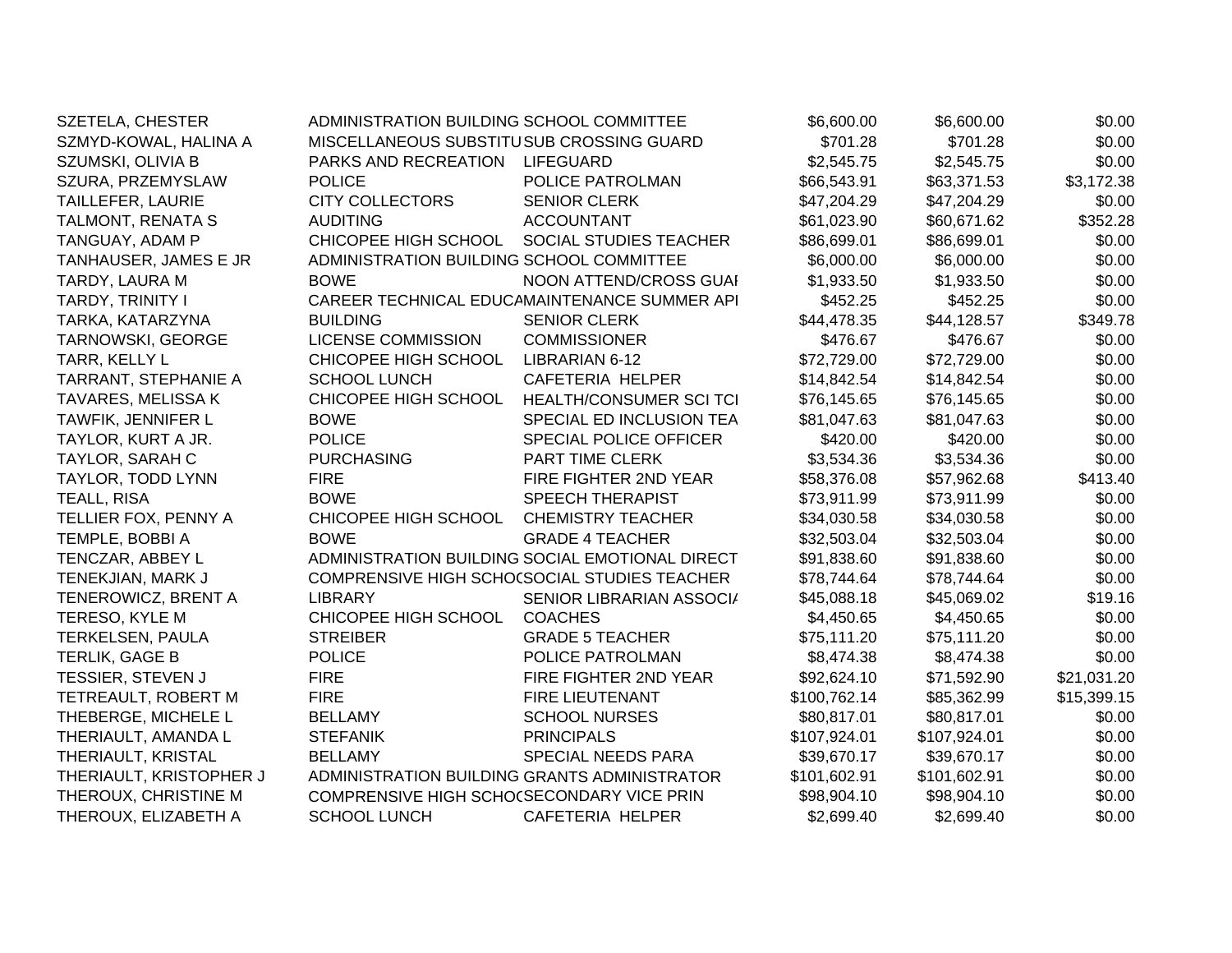| THEROUX, SUE ANN R        |                                           | FAIRVIEW VETERAN'S ELEMCOMPUTER PARAPROFESSI  | \$38,733.89 | \$38,733.89 | \$0.00      |
|---------------------------|-------------------------------------------|-----------------------------------------------|-------------|-------------|-------------|
| THERRIEN, JENNIFER L      | <b>BARRY</b>                              | <b>SPECIAL NEEDS PARA</b>                     | \$23,667.70 | \$23,667.70 | \$0.00      |
| THERRIEN, KIMBERLY A      | FAIRVIEW VETERAN'S ELEMSPECIAL NEEDS PARA |                                               | \$33,887.54 | \$33,887.54 | \$0.00      |
| THERRIEN, KIMBERLY L      | <b>STREIBER</b>                           | <b>REGULAR ED PARAPROFES:</b>                 | \$12,348.03 | \$12,348.03 | \$0.00      |
| THERRIEN, KIRSTEN S       | <b>FIRE</b>                               | <b>FIRE LIEUTENANT</b>                        | \$92,924.20 | \$73,522.99 | \$19,401.21 |
| THIEME, KIMBERLY S        | <b>SELSER ACADEMY</b>                     | <b>ASSISTANT TEACHER</b>                      | \$2,706.38  | \$2,706.38  | \$0.00      |
| THILLET, IRIS             |                                           | FAIRVIEW VETERAN'S ELEMREGULAR ED PARAPROFES! | \$31,640.99 | \$31,640.99 | \$0.00      |
| THOMAS, CALEB A           | COMPRENSIVE HIGH SCHO(COACHES             |                                               | \$418.88    | \$418.88    | \$0.00      |
| THOMAS, MICHAEL           | <b>POLICE</b>                             | POLICE PATROLMAN                              | \$86,666.22 | \$85,923.52 | \$742.70    |
| THOMPSON, CORY D          | <b>LIBRARY</b>                            | <b>LIBRARY PAGE</b>                           | \$2,447.64  | \$2,447.64  | \$0.00      |
| THOMPSON, DANIEL B        | <b>BARRY</b>                              | <b>GRADE 5 TEACHER</b>                        | \$67,736.02 | \$67,736.02 | \$0.00      |
| THOMPSON-BOWERS,          | <b>ELECTRIC LIGHT</b>                     | <b>ELECTRIC LIGHT EMPLOYEE</b>                | \$88,432.96 | \$88,432.96 | \$0.00      |
| THORNTON, JESSICA M       | <b>SZETELA</b>                            | <b>SPECIAL NEEDS PARA</b>                     | \$35,369.68 | \$35,369.68 | \$0.00      |
| THOUIN, AMY L             | FAIRVIEW VETERAN'S ELEMSPECIAL NEEDS PARA |                                               | \$30,861.31 | \$30,861.31 | \$0.00      |
| THRESHER, BRIANNA K       | <b>STEFANIK</b>                           | SPECIAL ED TEACHER                            | \$16,121.66 | \$16,121.66 | \$0.00      |
| THRESHER, KAREN L         | <b>LITWIN</b>                             | OFFICE ASSISTANT                              | \$20,452.55 | \$20,452.55 | \$0.00      |
| THURSTON, CARL            | <b>COLLECTION SYSTEM</b>                  | <b>COLLECTION SYSTEM SUPE</b>                 | \$92,497.67 | \$76,894.08 | \$15,603.59 |
| THURSTON, TYLER           | <b>FLOOD CONTROL</b>                      | <b>TEMP LABORER</b>                           | \$4,093.88  | \$3,780.00  | \$313.88    |
| TILLEY, SCOTT D           | COMPRENSIVE HIGH SCHOCAFTER SCHOOL        |                                               | \$10,837.75 | \$10,837.75 | \$0.00      |
| TILLOTSON, JAMES K        | <b>CITY COUNCIL</b>                       | <b>CITY COUNCILOR</b>                         | \$12,500.00 | \$12,500.00 | \$0.00      |
| TIMM-TARAVELLA, MAUREEN   | <b>BELLAMY</b>                            | <b>MATH TEACHER</b>                           | \$74,162.01 | \$74,162.01 | \$0.00      |
| TOLLE, CRYSTAL A          | <b>LITWIN</b>                             | <b>REGULAR ED PARAPROFES:</b>                 | \$3,890.12  | \$3,890.12  | \$0.00      |
| TOMLINSON, ALAN R         | MUN GOLF COURSE                           | <b>GOLF CASHIER</b>                           | \$9,355.50  | \$9,355.50  | \$0.00      |
| TOMLINSON, SHELLY A       | <b>BELCHER</b>                            | <b>LIBRARY MEDIA TECHNICIAN</b>               | \$10,808.56 | \$10,808.56 | \$0.00      |
| <b>TORRES, JELITZA</b>    | <b>LIBRARY</b>                            | <b>LIBRARIAN ASSOCIATE</b>                    | \$12,506.41 | \$12,013.93 | \$492.48    |
| TOUCHETTE, PHILIP F       | DPW WWTP                                  | <b>HEAD PUMPING STATION OF</b>                | \$72,303.92 | \$60,032.73 | \$12,271.19 |
| TOUGAS, CAROLINE A        |                                           | MISCELLANEOUS SUBSTITUSUBSTITUTE PARAPROFESS  | \$444.60    | \$444.60    | \$0.00      |
| TRAXEL, NICOLE C          | CHICOPEE HIGH SCHOOL                      | <b>SPECIAL NEEDS PARA</b>                     | \$27,608.05 | \$27,608.05 | \$0.00      |
| TREHEY, JAMES F           | <b>SCHOOL MAINTENANCE</b>                 | <b>CRAFTSMAN</b>                              | \$74,125.90 | \$62,955.22 | \$11,170.68 |
| TRELOAR, MARGARET         | CHICOPEE HIGH SCHOOL                      | <b>ENGLISH TEACHER</b>                        | \$73,912.00 | \$73,912.00 | \$0.00      |
| TRESCH, MATTHEW A         | COMPRENSIVE HIGH SCHOCGUIDANCE 6-12       |                                               | \$65,234.95 | \$65,234.95 | \$0.00      |
| TRIAL, MARK D             | <b>WATER</b>                              | <b>BACTERIOLOGIST</b>                         | \$78,887.12 | \$69,306.48 | \$9,580.64  |
| TRUSIEWICZ, ALEXANDER C   | <b>POLICE</b>                             | POLICE PATROLMAN                              | \$73,688.24 | \$71,890.99 | \$1,797.25  |
| TRYBUS, ALYSSA M          | FAIRVIEW VETERAN'S ELEMGRADE 4 TEACHER    |                                               | \$32,058.84 | \$32,058.84 | \$0.00      |
| <b>TRZNADEL, THOMAS F</b> | <b>DPW PARKS</b>                          | PARK FOREMAN                                  | \$62,283.03 | \$56,887.76 | \$5,395.27  |
| TSAGARIS, JORDAN M        | FAIRVIEW VETERAN'S ELEMSCHOOL NURSES      |                                               | \$25,363.11 | \$25,363.11 | \$0.00      |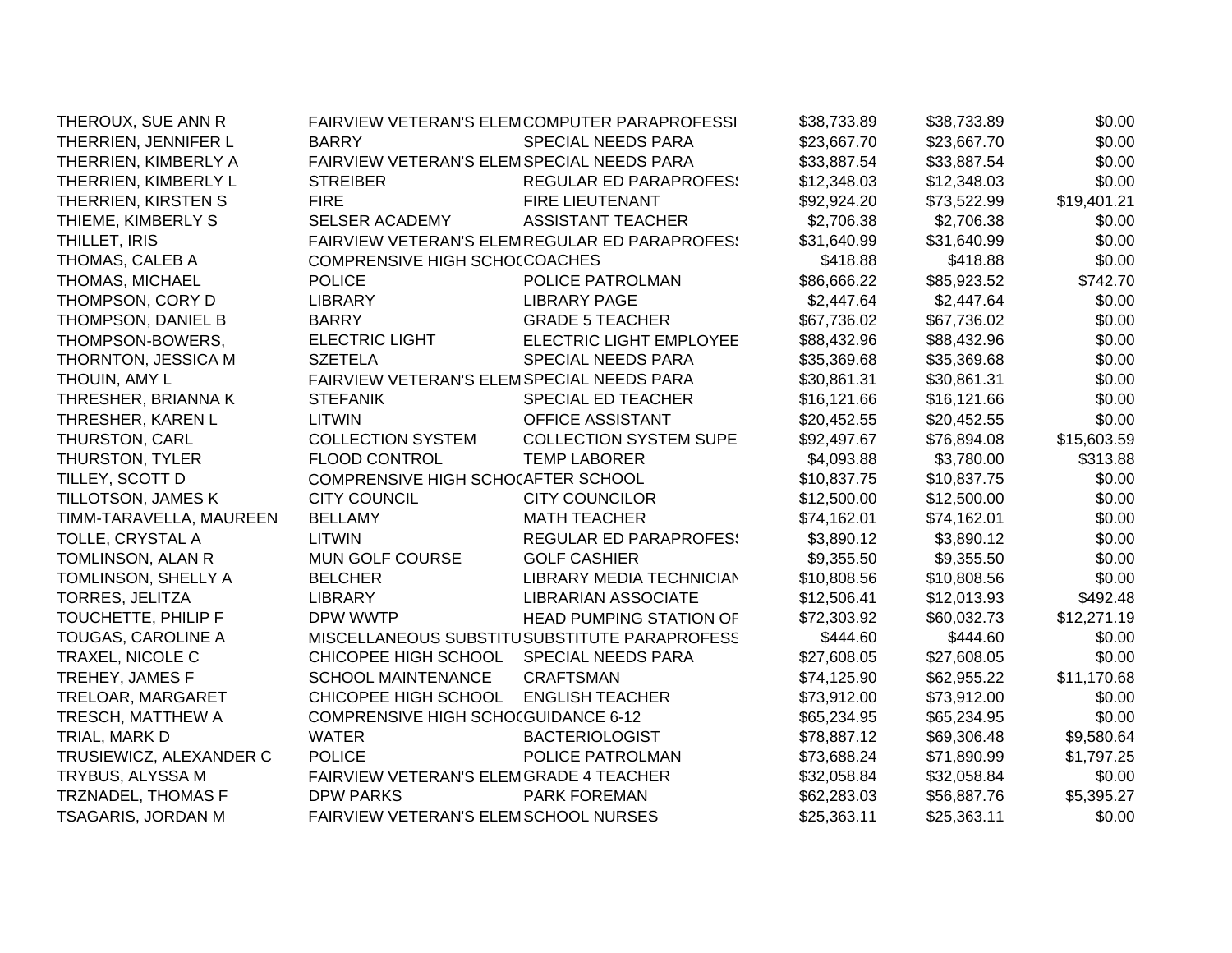| TSILIBOCOS, ELIZABETH E     | <b>BELLAMY</b>                         | <b>TEAMCHAIR SED</b>                             | \$74,900.08 | \$74,900.08 | \$0.00      |
|-----------------------------|----------------------------------------|--------------------------------------------------|-------------|-------------|-------------|
| TURCONI, DESIREE A          | SCHOOL LUNCH                           | CAFETERIA HELPER                                 | \$1,307.18  | \$1,307.18  | \$0.00      |
| TURGEON, BRENDA M           | <b>BELLAMY</b>                         | SPECIAL NEEDS PARA                               | \$41,212.47 | \$41,212.47 | \$0.00      |
| TURGEON, DONALD J           | CHICOPEE HIGH SCHOOL                   | <b>COACHES</b>                                   | \$3,366.00  | \$3,366.00  | \$0.00      |
| <b>TURGEON, JACOB R</b>     | <b>SCHOOL MAINTENANCE</b>              | MAINTENANCE SUMMER API                           | \$2,679.75  | \$2,679.75  | \$0.00      |
| TURGEON, MATTHEW J          | <b>FIRE</b>                            | FIRE FIGHTER 2ND YEAR                            | \$91,152.09 | \$68,810.71 | \$22,341.38 |
| <b>TURGEON, MATTHEW R</b>   |                                        | FAIRVIEW VETERAN'S ELEMGENERAL SCIENCE 6-12 TCH  | \$57,672.23 | \$57,672.23 | \$0.00      |
| <b>TURGEON, ROBERT</b>      | 1ST SGT KEVIN A. DUPONT IDAY CUSTODIAN |                                                  | \$48,029.67 | \$47,633.29 | \$396.38    |
| TURGEON, ZACHARY J          | <b>FIRE</b>                            | FIRE FIGHTER 2ND YEAR                            | \$69,507.40 | \$66,528.55 | \$2,978.85  |
| TURNBERG, BENJAMIN F        | <b>FIRE</b>                            | <b>FIRE INSPECTOR</b>                            | \$97,331.96 | \$92,355.13 | \$4,976.83  |
| TURNER, BARBARA J           |                                        | MISCELLANEOUS SUBSTITUSUBSTITUTE PARAPROFESS     | \$9,087.29  | \$9,087.29  | \$0.00      |
| TURRIAGO, NORA Y            | <b>LITWIN</b>                          | <b>ELL K-5 TEACHER</b>                           | \$6,564.87  | \$6,564.87  | \$0.00      |
| TWINING, TERRY JEAN         |                                        | MISCELLANEOUS SUBSTITUNOON ATTEND/CROSS GUAI     | \$7,553.38  | \$7,553.38  | \$0.00      |
| <b>TYRRELL, LISA K</b>      |                                        | 1ST SGT KEVIN A. DUPONT ISOCIAL STUDIES TEACHER  | \$34,049.72 | \$34,049.72 | \$0.00      |
| TZOVARRAS, TANYA N          |                                        | FAIRVIEW VETERAN'S ELEMSCHOOL PSYCHOLOGIST       | \$78,945.93 | \$78,945.93 | \$0.00      |
| URBAN, BRITTANY E           | <b>LITWIN</b>                          | <b>GRADE 4 TEACHER</b>                           | \$62,155.18 | \$62,155.18 | \$0.00      |
| URSINO, JANET L             | <b>BOWIE</b>                           | SPECIAL ED TEACHER                               | \$17,774.68 | \$17,774.68 | \$0.00      |
| USZYNSKI, MARCELLA D        |                                        | 1ST SGT KEVIN A. DUPONT ISPECIAL NEEDS PARA      |             | \$29,460.52 | \$0.00      |
| VACCARO, TYLER R            | COMPRENSIVE HIGH SCHOCCOACHES          |                                                  | \$2,513.32  | \$2,513.32  | \$0.00      |
| VALEGO, BRETT P             | SELSER ACADEMY                         | <b>INTERVENTION TEACHER</b>                      | \$72,339.10 | \$72,339.10 | \$0.00      |
| VALENTIN, JONATHAN          | <b>DPW SANITATION</b>                  | <b>SPECIAL MEO</b>                               | \$53,207.89 | \$46,582.68 | \$6,625.21  |
| VALLEY, FRANK W             | FLOOD CONTROL                          | FLOOD CONTROL ADVISOR                            | \$19,000.51 | \$19,000.51 | \$0.00      |
| VALOIS, LEE A               | <b>STREIBER</b>                        | <b>SPECIAL NEEDS PARA</b>                        | \$38,920.47 | \$38,920.47 | \$0.00      |
| VAN BUREN, MAUREEN          | <b>ELECTRIC LIGHT</b>                  | <b>ELECTRIC LIGHT EMPLOYEE</b>                   | \$51,253.10 | \$51,253.10 | \$0.00      |
| VAN BUREN, REBECCA M        | <b>SCHOOL LUNCH</b>                    | <b>ELEMENTRY COOK</b>                            | \$28,910.57 | \$28,837.10 | \$73.47     |
| VAN DER BEKEN, TIMOTHY A    | <b>STEFANIK</b>                        | <b>GRADE 3 TEACHER</b>                           | \$77,195.72 | \$77,195.72 | \$0.00      |
| VARELAS, MARGERY L          |                                        | MISCELLANEOUS SUBSTITUSUBSTITUTE PARAPROFESS     | \$4,238.52  | \$4,238.52  | \$0.00      |
| VARGAS, MIRELIA J           | CHICOPEE HIGH SCHOOL                   | <b>COACHES</b>                                   | \$1,569.34  | \$1,569.34  | \$0.00      |
| VARHUE, MARIA K             | <b>BARRY</b>                           | <b>BI-LINGUAL K-5 TEACHER</b>                    | \$77,582.12 | \$77,582.12 | \$0.00      |
| VARZEAS, JODI A             | CHICOPEE HIGH SCHOOL                   | <b>ENGLISH TEACHER</b>                           | \$83,347.82 | \$83,347.82 | \$0.00      |
| VASQUEZ, SHYENNE Y          |                                        | 1ST SGT KEVIN A. DUPONT NTILE I PARAPROFESSIONAL | \$31,575.71 | \$31,575.71 | \$0.00      |
| VASQUEZ, YASLYN M           |                                        | MISCELLANEOUS SUBSTITUSUBSTITUTE PARAPROFESS     | \$355.68    | \$355.68    | \$0.00      |
| VAUGHAN GRANDY, KIZZIE K    | <b>SCHOOL LUNCH</b>                    | <b>CAFETERIA HELPER</b>                          | \$49.60     | \$49.60     | \$0.00      |
| VAUTRIN, LINDA A            | <b>BELLAMY</b>                         | TILE I PARAPROFESSIONAL                          | \$16,464.31 | \$16,464.31 | \$0.00      |
| VAZQUEZ, RUBEN O            |                                        | 1ST SGT KEVIN A. DUPONT ISOCIAL STUDIES TEACHER  | \$66,136.94 | \$66,136.94 | \$0.00      |
| <b>VECCHIARELLI, DIANNE</b> | CHICOPEE HIGH SCHOOL                   | <b>GUIDANCE 6-12</b>                             | \$81,947.94 | \$81,947.94 | \$0.00      |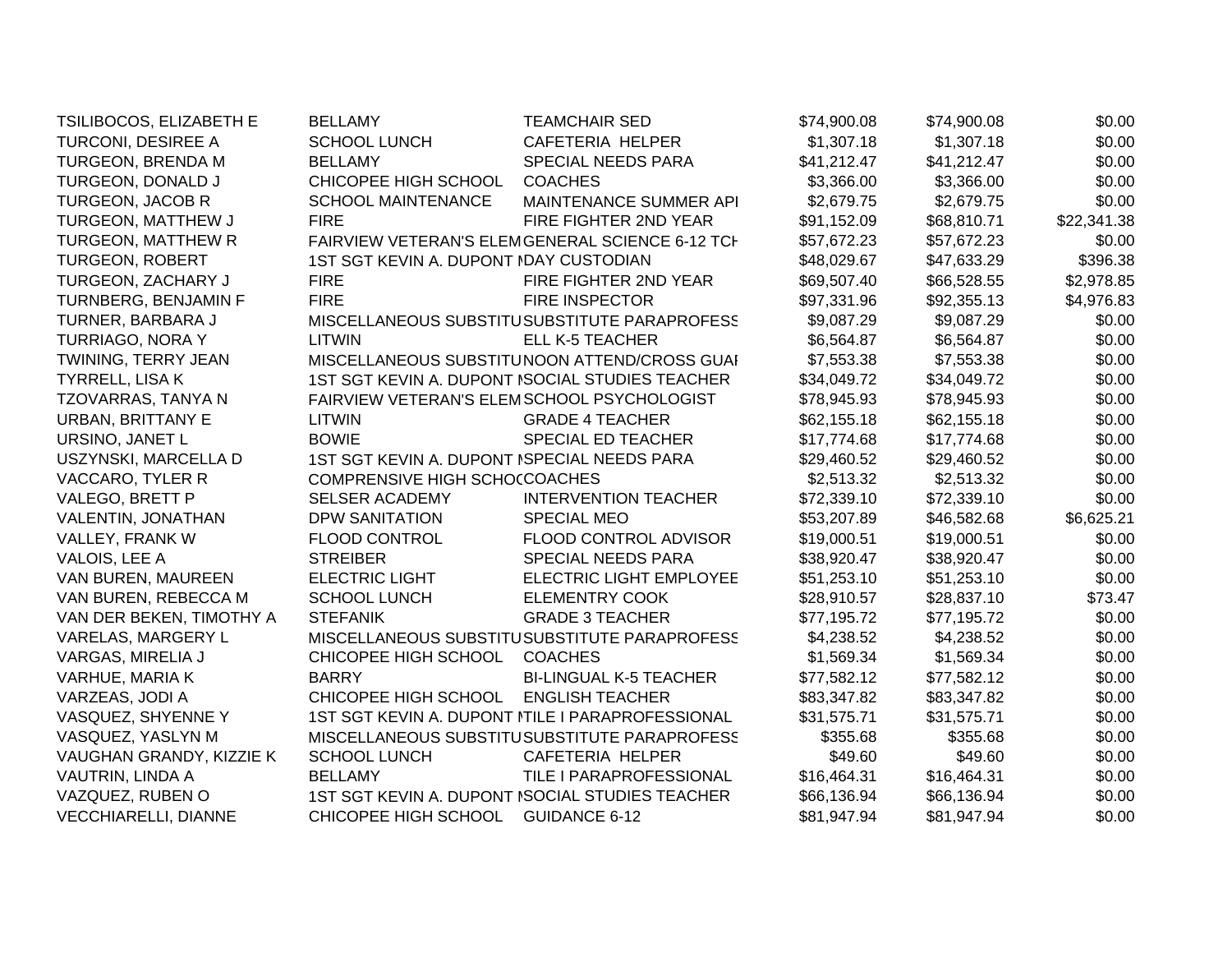| VEGA, LINDA I                |                                            | MISCELLANEOUS SUBSTITUSUBSTITUTE PARAPROFESS   | \$1,600.56   | \$1,600.56   | \$0.00      |
|------------------------------|--------------------------------------------|------------------------------------------------|--------------|--------------|-------------|
| VELEZ, JUAN G                | CITY HALL MAINTENANCE                      | JR BUILDING CUSTODIAN                          | \$17,253.26  | \$17,253.26  | \$0.00      |
| VELEZ, MARITZA               | CHICOPEE HIGH SCHOOL                       | SPECIAL NEEDS PARA                             | \$32,021.08  | \$32,021.08  | \$0.00      |
| <b>VERNON, ANDREW</b>        |                                            | MGT INFORMATION SYSTEMCHIEF INFORMATION OFFICI | \$119,540.25 | \$119,540.25 | \$0.00      |
| VEZINA, LOUIS F JR           | <b>POLICE</b>                              | POLICE PATROLMAN                               | \$32,129.32  | \$32,129.32  | \$0.00      |
| VIAFARA, KYLER J             |                                            | CAREER TECHNICAL EDUCAMAINTENANCE SUMMER API   | \$87.75      | \$87.75      | \$0.00      |
| <b>VICKERS, CARRIE M</b>     | <b>CAREER TECHNICAL EDUCAGUIDANCE 6-12</b> |                                                | \$66,485.49  | \$66,485.49  | \$0.00      |
| VIEAU, JOHN L                | <b>MAYOR OFFICE</b>                        | <b>MAYOR</b>                                   | \$85,074.20  | \$85,074.20  | \$0.00      |
| VIENS, CRAIG A               | 1ST SGT KEVIN A. DUPONT MATH TEACHER       |                                                | \$79,618.53  | \$79,618.53  | \$0.00      |
| <b>VIENS, DANIELLE D</b>     | <b>BELCHER</b>                             | <b>REGULAR ED PARAPROFES:</b>                  | \$2,209.61   | \$2,209.61   | \$0.00      |
| <b>VIENS, NICK E</b>         | CHICOPEE HIGH SCHOOL                       | <b>COACHES</b>                                 | \$3,328.80   | \$3,328.80   | \$0.00      |
| VIEU, NICOLE M               | <b>BOWE</b>                                | SPECIAL NEEDS PARA                             | \$28,593.51  | \$28,593.51  | \$0.00      |
| VILLEGAS, KIMBERLY A         | <b>LAMBERT LAVOIE</b>                      | <b>GRADE 2 TEACHER</b>                         | \$74,688.44  | \$74,688.44  | \$0.00      |
| <b>VINCENT, CHRISTINE A</b>  | <b>SCHOOL LUNCH</b>                        | CAFETERIA HELPER                               | \$16,536.26  | \$16,536.26  | \$0.00      |
| VITORINO, KAREN L            | CHICOPEE HIGH SCHOOL                       | <b>SPECIAL NEEDS PARA</b>                      | \$12,179.98  | \$12,179.98  | \$0.00      |
| VOLK, EMILY M                | CHICOPEE HIGH SCHOOL                       | <b>MATH TEACHER</b>                            | \$39,949.68  | \$39,949.68  | \$0.00      |
| VOZELLA, ZACHARY R           | <b>FIRE</b>                                | <b>FIRE CAPTAIN</b>                            | \$101,924.82 | \$86,818.94  | \$15,105.88 |
| <b>WADAS, MONIKA</b>         | <b>ELECTRIC LIGHT</b>                      | ELECTRIC LIGHT EMPLOYEE                        | \$45,742.52  | \$45,693.70  | \$48.82     |
| <b>WAGE, MAUREEN E</b>       | <b>SZETELA</b>                             | <b>SPECIAL ED TEACHER</b>                      | \$74,024.61  | \$74,024.61  | \$0.00      |
| WAHLGREN, ALBERT L           | <b>COMBINED OVERFLOW</b>                   | <b>SPECIAL MEO</b>                             | \$60,538.41  | \$55,289.42  | \$5,248.99  |
| WALAS, DIANNE M              | <b>BOWIE</b>                               | <b>SPEECH THERAPIST</b>                        | \$76,857.11  | \$76,857.11  | \$0.00      |
| WALCH, ERIN M                | <b>STREIBER</b>                            | <b>AUTISM TEACHER</b>                          | \$57,990.64  | \$57,990.64  | \$0.00      |
| <b>WALCZAK, DIANNE E</b>     | PRETREATMENT                               | <b>CLERK</b>                                   | \$41,869.41  | \$41,304.44  | \$564.97    |
| <b>WALCZAK, STANLEY JOHN</b> | <b>CITY COUNCIL</b>                        | <b>CITY COUNCILOR</b>                          | \$12,500.00  | \$12,500.00  | \$0.00      |
| <b>WALES-PETIT, CALEB</b>    | PARKS AND RECREATION                       | SCORE/KEEPER 9/10                              | \$13.50      | \$13.50      | \$0.00      |
| WALL, MARY JANE P            |                                            | FAIRVIEW VETERAN'S ELEMNOON ATTEND/CROSS GUAI  | \$9,213.82   | \$9,213.82   | \$0.00      |
| <b>WALLER, THERESA A</b>     | <b>SCHOOL LUNCH</b>                        | <b>CAFETERIA HELPER</b>                        | \$15,878.96  | \$15,878.96  | \$0.00      |
| <b>WALLER, THOMAS A</b>      | MISCELLANEOUS SUBSTITUSUB CROSSING GUARD   |                                                | \$12,966.41  | \$12,966.41  | \$0.00      |
| WALSH, HOLLY L               | <b>SZETELA</b>                             | <b>REGULAR ED PARAPROFES:</b>                  | \$32,597.78  | \$32,597.78  | \$0.00      |
| WALSH, KELLY                 | <b>BELLAMY</b>                             | <b>SPECIAL ED TEACHER</b>                      | \$84,070.65  | \$84,070.65  | \$0.00      |
| WALSH, KIRSTEN D             | CHICOPEE HIGH SCHOOL                       | EARLY CHILDHOOD PARA                           | \$8,389.62   | \$8,389.62   | \$0.00      |
| WALSH, RACHEL B              | <b>LIBRARY</b>                             | SENIOR LIBRARIAN ASSOCI/                       | \$46,574.17  | \$46,574.17  | \$0.00      |
| WALSH, SEAN P                | DPW WWTP                                   | <b>WWTP REPAIRMAN</b>                          | \$54,300.15  | \$50,328.24  | \$3,971.91  |
| WALTER, LARRY D              | MISCELLANEOUS SUBSTITUSUB CROSSING GUARD   |                                                | \$7,139.61   | \$7,139.61   | \$0.00      |
| WANAT, JACEK                 | <b>POLICE</b>                              | POLICE PATROLMAN                               | \$100,675.80 | \$100,353.48 | \$322.32    |
| WANDAS SOCHA, DEBORAH L      | <b>SCHOOL MAINTENANCE</b>                  | ADMIN ASST TO DIR MAINTE                       | \$56,448.41  | \$56,448.41  | \$0.00      |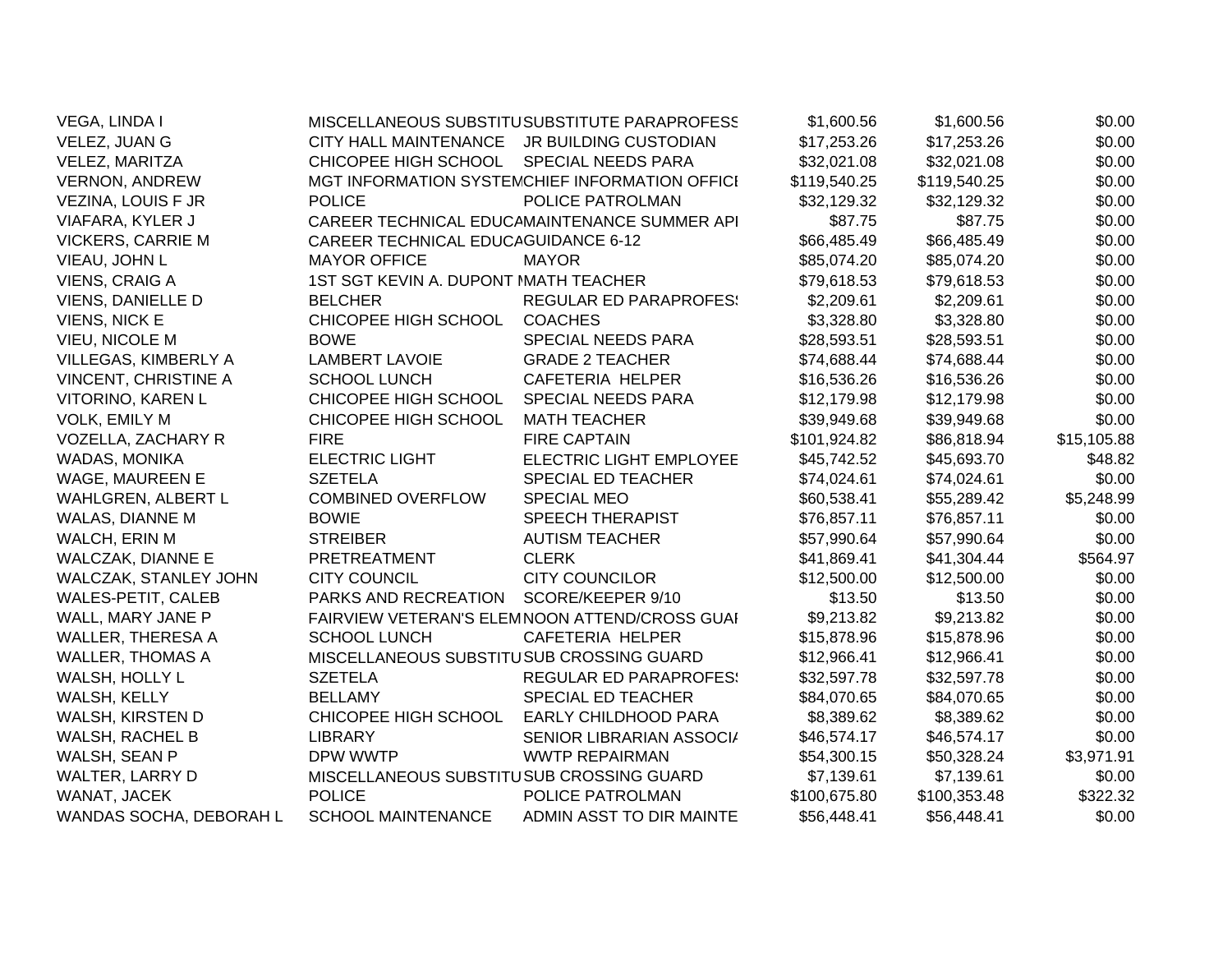| WANKO, VICTORIA R           | <b>STEFANIK</b>                             | <b>GRADE 4 TEACHER</b>                           | \$6,706.80   | \$6,706.80   | \$0.00      |
|-----------------------------|---------------------------------------------|--------------------------------------------------|--------------|--------------|-------------|
| WARD, CHRISTOPHER J         | MUN GOLF COURSE                             | <b>GOLF CASHIER</b>                              | \$5,901.00   | \$5,901.00   | \$0.00      |
| WARREN, BENJAMIN M          | <b>SCHOOL MAINTENANCE</b>                   | MAINTENANCE SUMMER API                           | \$2,740.50   | \$2,740.50   | \$0.00      |
| WARWICK, AMANDA C           | <b>LAMBERT LAVOIE</b>                       | <b>REGULAR ED PARAPROFES!</b>                    | \$27,308.84  | \$27,308.84  | \$0.00      |
| WARZYBOK, GREGORY P         | PARKS AND RECREATION                        | LIFEGUARD                                        | \$2,949.50   | \$2,949.50   | \$0.00      |
| <b>WATSON, ERIC J</b>       | <b>POLICE</b>                               | POLICE CAPTAINS                                  | \$162,025.90 | \$148,999.54 | \$13,026.36 |
| WAWRZYNIAK, GISELE L        | <b>BARRY</b>                                | KINDERGARTEN PARA                                | \$12,257.74  | \$12,257.74  | \$0.00      |
| WAWRZYNIAK, JASON           | <b>STEFANIK</b>                             | <b>MUSIC K-5 TEACHER</b>                         | \$74,662.01  | \$74,662.01  | \$0.00      |
| <b>WEBER, JASON S</b>       | CHICOPEE HIGH SCHOOL                        | <b>SPECIAL NEEDS PARA</b>                        | \$38,527.36  | \$38,527.36  | \$0.00      |
| WEBER, KELSEY M             | 1ST SGT KEVIN A. DUPONT ISPECIAL ED TEACHER |                                                  | \$47,680.58  | \$47,680.58  | \$0.00      |
| <b>WEGLINSKI, MEGAN</b>     |                                             | 1ST SGT KEVIN A. DUPONT ITILE I PARAPROFESSIONAL | \$18,480.17  | \$18,480.17  | \$0.00      |
| <b>WEGMAN, NANCY L</b>      | <b>STEFANIK</b>                             | <b>LIBRARY MEDIA TECHNICIAN</b>                  | \$28,876.48  | \$28,876.48  | \$0.00      |
| WEGRZYN, DANIEL C           |                                             | CENTRAL MAINTENANCE GAMOTOR EQUIPMENT REPAIR     | \$58,213.79  | \$57,590.92  | \$622.87    |
| <b>WEGRZYNEK, JAN F</b>     | <b>POLICE</b>                               | POLICE LIEUTENANTS                               | \$123,193.53 | \$123,193.53 | \$0.00      |
| WEIBEL, ASHLEIGH J          |                                             | ADMINISTRATION BUILDING MEDIA & COMMUNICATION L  | \$50,989.24  | \$50,989.24  | \$0.00      |
| WEINBERG, HEATHER J         | <b>STEFANIK</b>                             | <b>SCHOOL NURSES</b>                             | \$77,479.19  | \$77,479.19  | \$0.00      |
| <b>WEISS, KATHY</b>         | <b>BELLAMY</b>                              | <b>GUIDANCE 6-12</b>                             | \$82,039.63  | \$82,039.63  | \$0.00      |
| <b>WELLS, SHARON A</b>      | <b>BELLAMY</b>                              | SPECIAL ED TEACHER                               | \$33,382.88  | \$33,382.88  | \$0.00      |
| <b>WELLS, VIRGINIA L</b>    | <b>BOWE</b>                                 | <b>CROSSING GUARD</b>                            | \$4,860.84   | \$4,860.84   | \$0.00      |
| <b>WENZELL, CHRISTOPHER</b> | <b>ELECTRIC LIGHT</b>                       | ELECTRIC LIGHT EMPLOYEE                          | \$113,140.26 | \$105,411.78 | \$7,728.48  |
| WESTOVER, DAWN P            |                                             | FAIRVIEW VETERAN'S ELEMSUB NOON ATTEND/CROSSI    | \$2,836.54   | \$2,836.54   | \$0.00      |
| <b>WHALEN, ERIN V</b>       | <b>BARRY</b>                                | <b>GRADE 5 TEACHER</b>                           | \$74,010.53  | \$74,010.53  | \$0.00      |
| <b>WHALEN, MICHAEL D</b>    | <b>ELECTRIC LIGHT</b>                       | ELECTRIC LIGHT EMPLOYEE                          | \$93,890.70  | \$84,909.19  | \$8,981.51  |
| WHALLEY, KYLE               | <b>POLICE</b>                               | POLICE PATROLMAN                                 | \$77,513.27  | \$76,127.07  | \$1,386.20  |
| WHITE, AMY M                | <b>STEFANIK</b>                             | <b>GRADE 4 TEACHER</b>                           | \$80,512.49  | \$80,512.49  | \$0.00      |
| WHITE, JEFFREY S            | <b>BOWIE</b>                                | ART K-5 TEACHER                                  | \$73,912.02  | \$73,912.02  | \$0.00      |
| WHITE, KEITH M              | COMPRENSIVE HIGH SCHO(NIGHT CUSTODIAN       |                                                  | \$42,944.92  | \$35,679.86  | \$7,265.06  |
| WHITE, MARY P               | FAIRVIEW VETERAN'S ELEMSPECIAL NEEDS PARA   |                                                  | \$34,115.58  | \$34,115.58  | \$0.00      |
| WHITEHEAD, NATHANIEL J      | PARKS AND RECREATION                        | REFEREE 9/10                                     | \$29.00      | \$29.00      | \$0.00      |
| WHITEHOUSE, LAURA M         | <b>BELLAMY</b>                              | SPECIAL NEEDS PARA                               | \$31,141.81  | \$31,141.81  | \$0.00      |
| WHITMAN, LIAM R             | <b>POLICE</b>                               | POLICE PATROLMAN                                 | \$8,474.38   | \$8,474.38   | \$0.00      |
| <b>WIATER, BRIANNA E</b>    | <b>STEFANIK</b>                             | SUBSTITUTE TEACHER                               | \$1,800.00   | \$1,800.00   | \$0.00      |
| <b>WICKLES, NICHOLAS E</b>  |                                             | FAIRVIEW VETERAN'S ELEMPHYSICAL ED K-5 TEACHER   | \$74,061.99  | \$74,061.99  | \$0.00      |
| WIDELO, KENNETH R           | CAREER TECHNICAL EDUCADIRECTOR CAREER TECH  |                                                  | \$70,338.92  | \$70,338.92  | \$0.00      |
| WIDOR, JULIE E              | <b>BOWE</b>                                 | <b>CURRIC SUPPORT SPECIALI</b>                   | \$74,707.26  | \$74,707.26  | \$0.00      |
| WIETECHA, JOSHUA            | PARKS AND RECREATION                        | <b>LIFEGUARD</b>                                 | \$3,731.50   | \$3,731.50   | \$0.00      |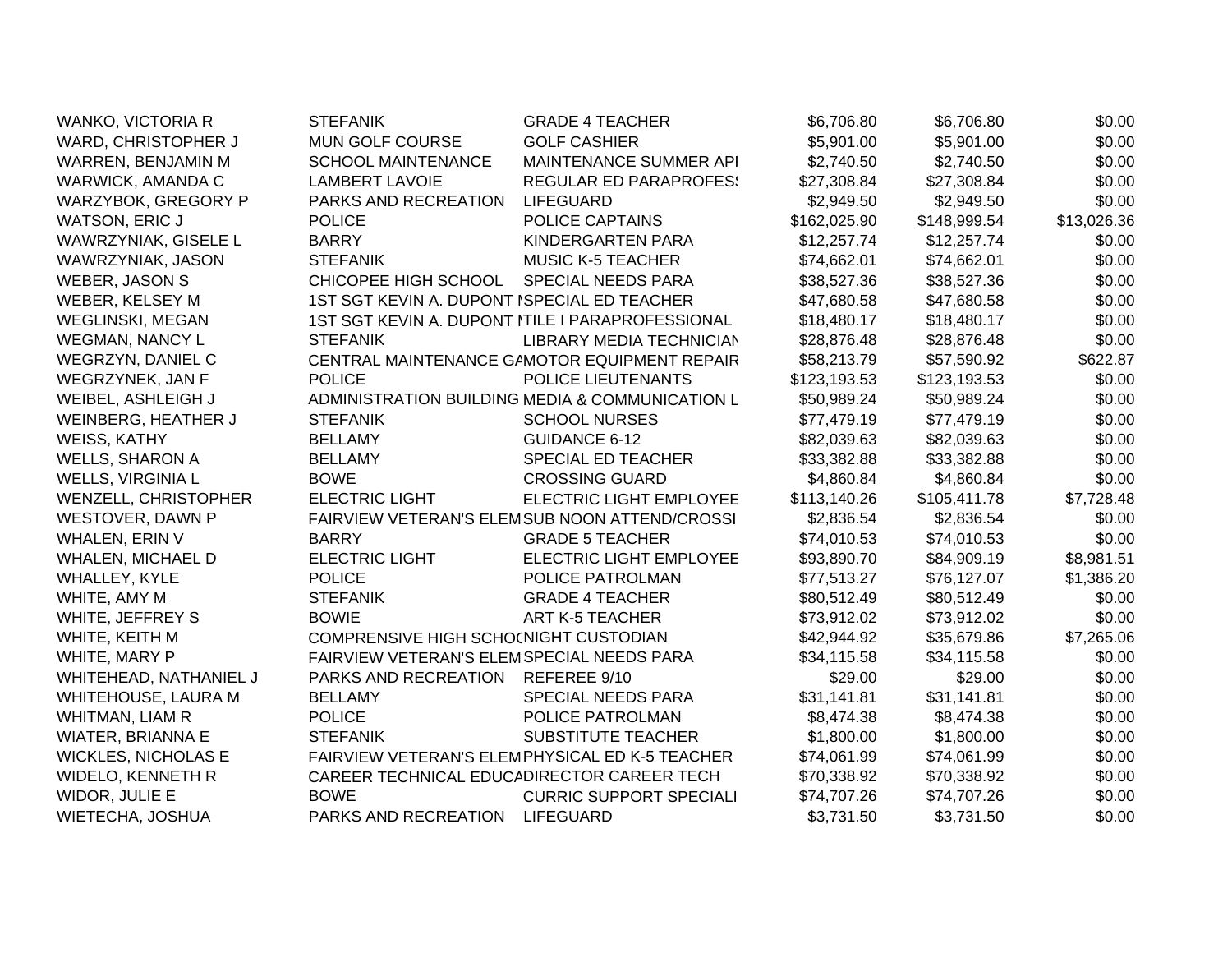| <b>WIETECHA, SYDNEY</b>       | PARKS AND RECREATION                        | LIFEGUARD                                         | \$4,067.25   | \$4,067.25   | \$0.00      |
|-------------------------------|---------------------------------------------|---------------------------------------------------|--------------|--------------|-------------|
| WILK, DOUGLAS J               | <b>BUILDING</b>                             | SEALER OF WEIGHTS/MEAS                            | \$63,516.48  | \$63,516.48  | \$0.00      |
| WILK, MELANIE M               | <b>SCHOOL LUNCH</b>                         | <b>DIRECTOR FOOD SERVICES</b>                     | \$71,967.84  | \$71,967.84  | \$0.00      |
| <b>WILKES, MARK</b>           | <b>POLICE</b>                               | POLICE PATROLMAN                                  | \$86,496.80  | \$86,336.01  | \$160.79    |
| WILLETT, STEPHAN J            | <b>FIRE</b>                                 | FIRE FIGHTER 1ST YEAR                             | \$71,958.08  | \$60,120.68  | \$11,837.40 |
| WILLIAMS, ALI S               |                                             | 1ST SGT KEVIN A. DUPONT IGENERAL SCIENCE 6-12 TCH | \$42,198.91  | \$42,198.91  | \$0.00      |
| WILLIAMS, AMANDA B            | COMPRENSIVE HIGH SCHO(BIOLOGY TEACHER       |                                                   | \$74,715.36  | \$74,715.36  | \$0.00      |
| WILLIAMS, ANDREA C            | CHICOPEE HIGH SCHOOL                        | <b>SECONDARY VICE PRIN</b>                        | \$68,009.23  | \$68,009.23  | \$0.00      |
| WILLIAMS, DAVID M             |                                             | CAREER TECHNICAL EDUCAMANUFACTURING TEACHER       | \$73,912.02  | \$73,912.02  | \$0.00      |
| <b>WILLIAMS, RACHEL</b>       | <b>BARRY</b>                                | <b>ELEMENTRY VICE PRIN</b>                        | \$88,432.80  | \$88,432.80  | \$0.00      |
| <b>WILLIAMS, RODNEY</b>       | CHICOPEE HIGH SCHOOL                        | <b>SPECIAL NEEDS PARA</b>                         | \$32,771.49  | \$32,771.49  | \$0.00      |
| <b>WILLIAMS, STEPHEN</b>      | <b>POLICE</b>                               | SPECIAL POLICE OFFICER                            | \$23,937.87  | \$23,937.87  | \$0.00      |
| <b>WILLIAMS, TYRONE</b>       | 1ST SGT KEVIN A. DUPONT ISPECIAL NEEDS PARA |                                                   | \$13,730.33  | \$13,730.33  | \$0.00      |
| <b>WILLIAMSON, VICTORIA G</b> | <b>BARRY</b>                                | <b>GUIDANCE K-5</b>                               | \$28,690.27  | \$28,690.27  | \$0.00      |
| WILLOUGHBY, JANET A           | <b>SCHOOL LUNCH</b>                         | CAFETERIA HELPER                                  | \$8,395.05   | \$8,395.05   | \$0.00      |
| <b>WILSON, BRYAN K</b>        | <b>ELECTRIC LIGHT</b>                       | <b>ELECTRIC LIGHT EMPLOYEE</b>                    | \$84,085.73  | \$75,055.79  | \$9,029.94  |
| WILSON, JANUARY               | <b>STREIBER</b>                             | <b>PRINCIPALS</b>                                 | \$116,100.26 | \$116,100.26 | \$0.00      |
| <b>WILSON, MALIK K</b>        | CHICOPEE HIGH SCHOOL                        | <b>TEAM CHAIRPERSON</b>                           | \$74,374.21  | \$74,374.21  | \$0.00      |
| WINKLER, TRACY L              | CHICOPEE HIGH SCHOOL                        | <b>SPECIAL ED TEACHER</b>                         | \$76,961.21  | \$76,961.21  | \$0.00      |
| WINSPEARE, PAUL               | <b>HUMAN RESOURCES</b>                      | DIRECTOR OF HUMAN RESC                            | \$60,317.49  | \$60,317.49  | \$0.00      |
| <b>WODECKI, SARAH L</b>       | <b>STEFANIK</b>                             | SPECIAL ED TEACHER                                | \$52,901.43  | \$52,901.43  | \$0.00      |
| <b>WOFFORD, PATRICK W</b>     |                                             | MGT INFORMATION SYSTEMTELEVISION PRODUCTION D     | \$80,980.96  | \$80,980.96  | \$0.00      |
| WOJCIK, JOSEPH D              | <b>STEFANIK</b>                             | <b>SR BUILDING CUST/OTHER</b>                     | \$57,800.43  | \$51,546.94  | \$6,253.49  |
| <b>WOJCIK, MARJORIE A</b>     | ADMINISTRATION BUILDING SCHOOL COMMITTEE    |                                                   | \$5,250.00   | \$5,250.00   | \$0.00      |
| <b>WOJCIK, NICOLE</b>         | CAREER TECHNICAL EDUCAADMIN SEC DIR CTE     |                                                   | \$54,939.59  | \$54,939.59  | \$0.00      |
| WOJTASZEK, BOGDAN P           | CHICOPEE HIGH SCHOOL                        | <b>NIGHT CUSTODIAN</b>                            | \$51,632.68  | \$48,719.27  | \$2,913.41  |
| WOJTASZEK, IWONA T            | <b>SCHOOL MAINTENANCE</b>                   | NIGHT CUSTODIAN                                   | \$51,496.78  | \$49,219.26  | \$2,277.52  |
| WOLF, KIMBERLY A              | COMPRENSIVE HIGH SCHOCSCHOOL NURSES         |                                                   | \$87,079.63  | \$87,079.63  | \$0.00      |
| WOODAMAN, ELIZABETH A         | <b>BOWE</b>                                 | <b>GRADE 4 TEACHER</b>                            | \$68,726.53  | \$68,726.53  | \$0.00      |
| WOODFINE, CHADWICK W          | CHICOPEE HIGH SCHOOL                        | <b>COACHES</b>                                    | \$3,296.00   | \$3,296.00   | \$0.00      |
| <b>WOODILL, DANIEL</b>        | PARKS AND RECREATION                        | <b>RECREATION SUPERVISOR</b>                      | \$52,242.28  | \$47,099.65  | \$5,142.63  |
| WORTELBOER, FUYAN             | COMPRENSIVE HIGH SCHO(MATH TEACHER          |                                                   | \$77,075.24  | \$77,075.24  | \$0.00      |
| WORTHY, ZYARA-STAR            |                                             | 1ST SGT KEVIN A. DUPONT ISPECIAL ED INCLUSION TEA | \$70,444.84  | \$70,444.84  | \$0.00      |
| WOZNIAK, ELIZABETH E          | PARKS AND RECREATION                        | DAY CAMP                                          | \$1,920.19   | \$1,920.19   | \$0.00      |
| WOZNIAK, JAMES M              |                                             | CAREER TECHNICAL EDUCAINFORMATION TECH SERV T     | \$76,882.10  | \$76,882.10  | \$0.00      |
| <b>WRAY, HAMILTON T</b>       | <b>POLICE</b>                               | POLICE SERGEANTS                                  | \$137,297.06 | \$132,870.30 | \$4,426.76  |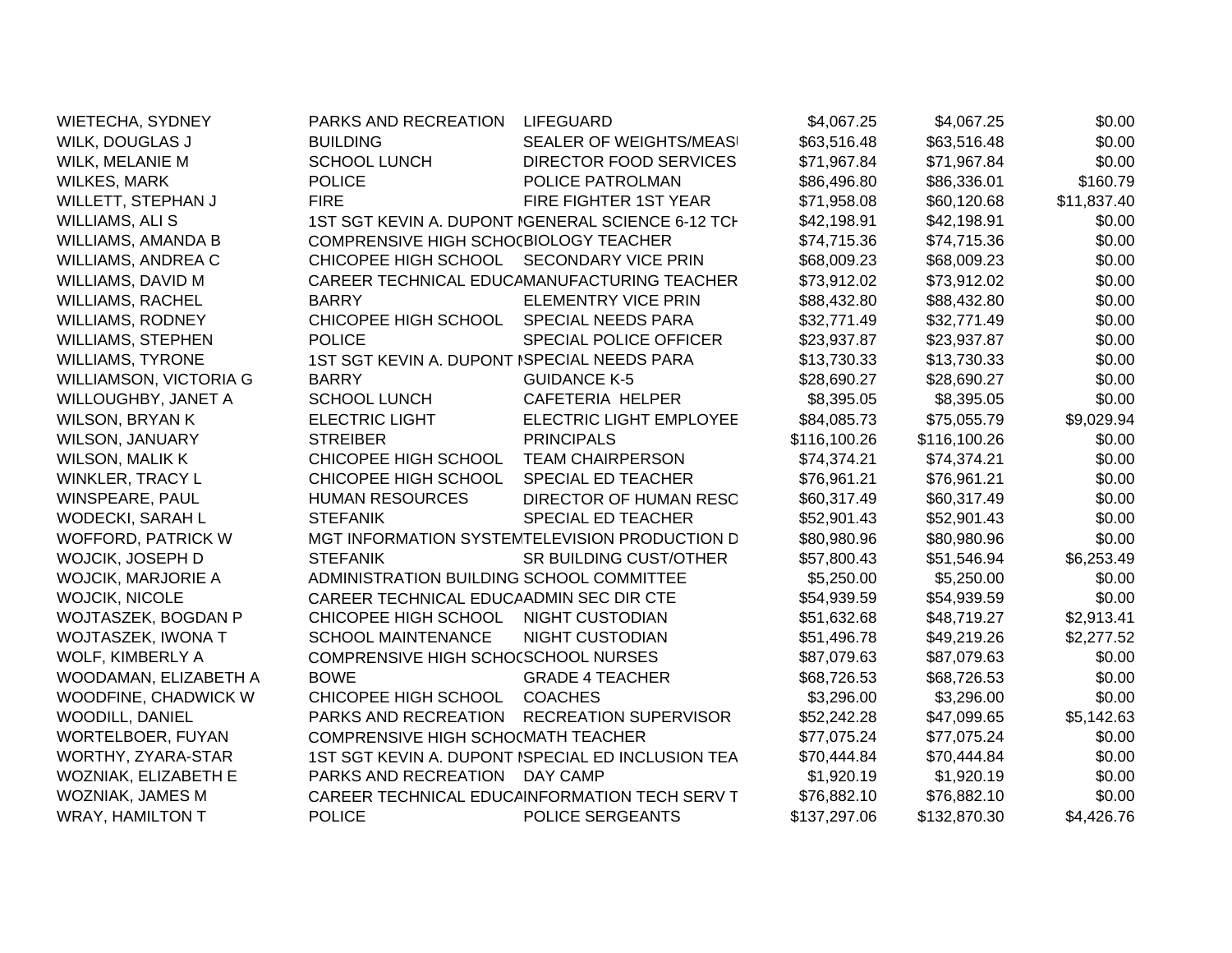| <b>WRIGHT, BEVERLY A</b>   | <b>BELLAMY</b>                                    | <b>GRADE 6 TEACHER</b>                          | \$75,571.67 | \$75,571.67 | \$0.00      |
|----------------------------|---------------------------------------------------|-------------------------------------------------|-------------|-------------|-------------|
| WRIGHT, CHRISTOPHER J      | CHICOPEE HIGH SCHOOL                              | <b>NIGHT CUSTODIAN</b>                          | \$46,214.24 | \$44,610.40 | \$1,603.84  |
| <b>WRIGHT, LINDA A</b>     | CHICOPEE HIGH SCHOOL                              | <b>SR CLERK/TYPIST</b>                          | \$42,221.70 | \$42,221.70 | \$0.00      |
| WROZEK, ANDRZEJ J          | MISCELLANEOUS SUBSTITUSUB CROSSING GUARD          |                                                 | \$4,711.01  | \$4,711.01  | \$0.00      |
| <b>WROZEK, KRZYSZTOF G</b> | CHICOPEE HIGH SCHOOL                              | <b>DAY CUSTODIAN</b>                            | \$24,018.29 | \$24,018.29 | \$0.00      |
| WROZEK, MELINDA J          | <b>SZETELA</b>                                    | SPECIAL ED TEACHER                              | \$81,430.17 | \$81,430.17 | \$0.00      |
| WRZESINSKI, DOROTHY        | <b>WATER</b>                                      | SENIOR ACCOUNT CLERK                            | \$54,028.09 | \$54,028.09 | \$0.00      |
| WRZESINSKI, ROBERT J       | <b>DPW ENGINEERING</b>                            | <b>SR SYSTEMS ENGINEER</b>                      | \$74,212.78 | \$73,019.08 | \$1,193.70  |
| <b>WYNER, RICHARD G</b>    | <b>SELSER ACADEMY</b>                             | <b>MATH TEACHER</b>                             | \$74,793.32 | \$74,793.32 | \$0.00      |
| WYSOCKI, GINA M            | <b>LITWIN</b>                                     | SUBSTITUTE TEACHER                              | \$3,725.00  | \$3,725.00  | \$0.00      |
| <b>WYTRYCH, THOMAS</b>     | <b>WATER</b>                                      | <b>METER READER</b>                             | \$50,961.12 | \$50,961.12 | \$0.00      |
| YACEK, HEATHER C           | <b>LAMBERT LAVOIE</b>                             | <b>GENERAL SCIENCE K-5 TCHI</b>                 | \$76,636.98 | \$76,636.98 | \$0.00      |
| YATES, TERRENCE J          | DPW WWTP                                          | PUMPING STATION OPERAT                          | \$5,080.10  | \$4,916.58  | \$163.52    |
| YIZNITSKY, LOIS A          | 1ST SGT KEVIN A. DUPONT ICROSSING GUARD           |                                                 | \$1,461.00  | \$1,461.00  | \$0.00      |
| YOUNG, CHRISTINA M         | <b>LAMBERT LAVOIE</b>                             | <b>REGULAR ED PARAPROFES:</b>                   | \$11,441.42 | \$11,441.42 | \$0.00      |
| YOUNG, MEGAN E             | <b>LAMBERT LAVOIE</b>                             | KINDERGARTEN TEACHER                            | \$65,518.35 | \$65,518.35 | \$0.00      |
| ZABAWA, SARAH K            | <b>BARRY</b>                                      | NOON ATTEND/CROSS GUAI                          | \$9,888.35  | \$9,888.35  | \$0.00      |
| ZABIELSKI, ELIZABETH A     | <b>HUMAN RESOURCES</b>                            | <b>PANDEMIC RESPONSE NUR!</b>                   | \$2,820.00  | \$2,820.00  | \$0.00      |
| ZABIK, MATTHEW P           | <b>FIRE</b>                                       | FIRE LIEUTENANT                                 | \$99,499.98 | \$81,888.55 | \$17,611.43 |
| ZABIK, TIMOTHY M           | <b>FIRE</b>                                       | FIRE FIGHTER BADGE #1, 2,                       | \$95,356.00 | \$70,898.95 | \$24,457.05 |
| ZACHARIE, KELLY M          | ADMINISTRATION BUILDING CONSULTANT                |                                                 | \$1,069.70  | \$1,069.70  | \$0.00      |
| ZAFFETTI, CRISTINA L       | CHICOPEE HIGH SCHOOL                              | <b>SPEECH THERAPIST</b>                         | \$53,618.67 | \$53,618.67 | \$0.00      |
| ZAJCHOWSKI, TRAVIS G       | <b>LAMBERT LAVOIE</b>                             | MAINTENANCE SUMMER API                          | \$715.50    | \$715.50    | \$0.00      |
| ZAMACHAJ, BENJAMIN A       | <b>SCHOOL MAINTENANCE</b>                         | MAINTENANCE SUMMER API                          | \$3,496.50  | \$3,496.50  | \$0.00      |
| ZANETTI, ELIZABETH A       | <b>STEFANIK</b>                                   | <b>TITLE I TEACHER</b>                          | \$79,064.08 | \$79,064.08 | \$0.00      |
| ZAYAS, YAMILET             | COMPRENSIVE HIGH SCHO(SPECIAL NEEDS PARA          |                                                 | \$1,910.52  | \$1,910.52  | \$0.00      |
| ZELAYA, WENDY D            | <b>SCHOOL LUNCH</b>                               | CAFETERIA HELPER                                | \$1,370.96  | \$1,370.96  | \$0.00      |
| ZELCK, DAWN L              | <b>LITWIN</b>                                     | NOON ATTEND/CROSS GUAI                          | \$396.44    | \$396.44    | \$0.00      |
| ZEMROCK, PAULINE R         | <b>SCHOOL LUNCH</b>                               | <b>CAFETERIA HELPER</b>                         | \$21,088.93 | \$21,088.93 | \$0.00      |
| ZIELINSKI, AGNIESZKA V     |                                                   | 1ST SGT KEVIN A. DUPONT ISOCIAL STUDIES TEACHER | \$81,707.58 | \$81,707.58 | \$0.00      |
| ZIELINSKI, MATTHEW S       | 1ST SGT KEVIN A. DUPONT IGENERAL SCIENCE 6-12 TCH |                                                 | \$20,096.10 | \$20,096.10 | \$0.00      |
| ZIEMBA, ASHLEY M           | CHICOPEE HIGH SCHOOL                              | SPECIAL ED TEACHER                              | \$57,007.38 | \$57,007.38 | \$0.00      |
| ZIEMBA, JACQUELYN          | <b>DPW SANITATION</b>                             | DROP OFF CENTER ATTEND                          | \$52,268.09 | \$50,092.22 | \$2,175.87  |
| ZIEN, KARLI A              | 1ST SGT KEVIN A. DUPONT ISPECIAL ED TEACHER       |                                                 | \$74,262.02 | \$74,262.02 | \$0.00      |
| ZIMMERMAN, CARL            | <b>BUILDING</b>                                   | PLUMBING INSPECTOR                              | \$31,149.65 | \$31,149.65 | \$0.00      |
| ZIMMERMAN, CARL C          | COMPRENSIVE HIGH SCHOCAFTER SCHOOL                |                                                 | \$7,600.50  | \$7,600.50  | \$0.00      |